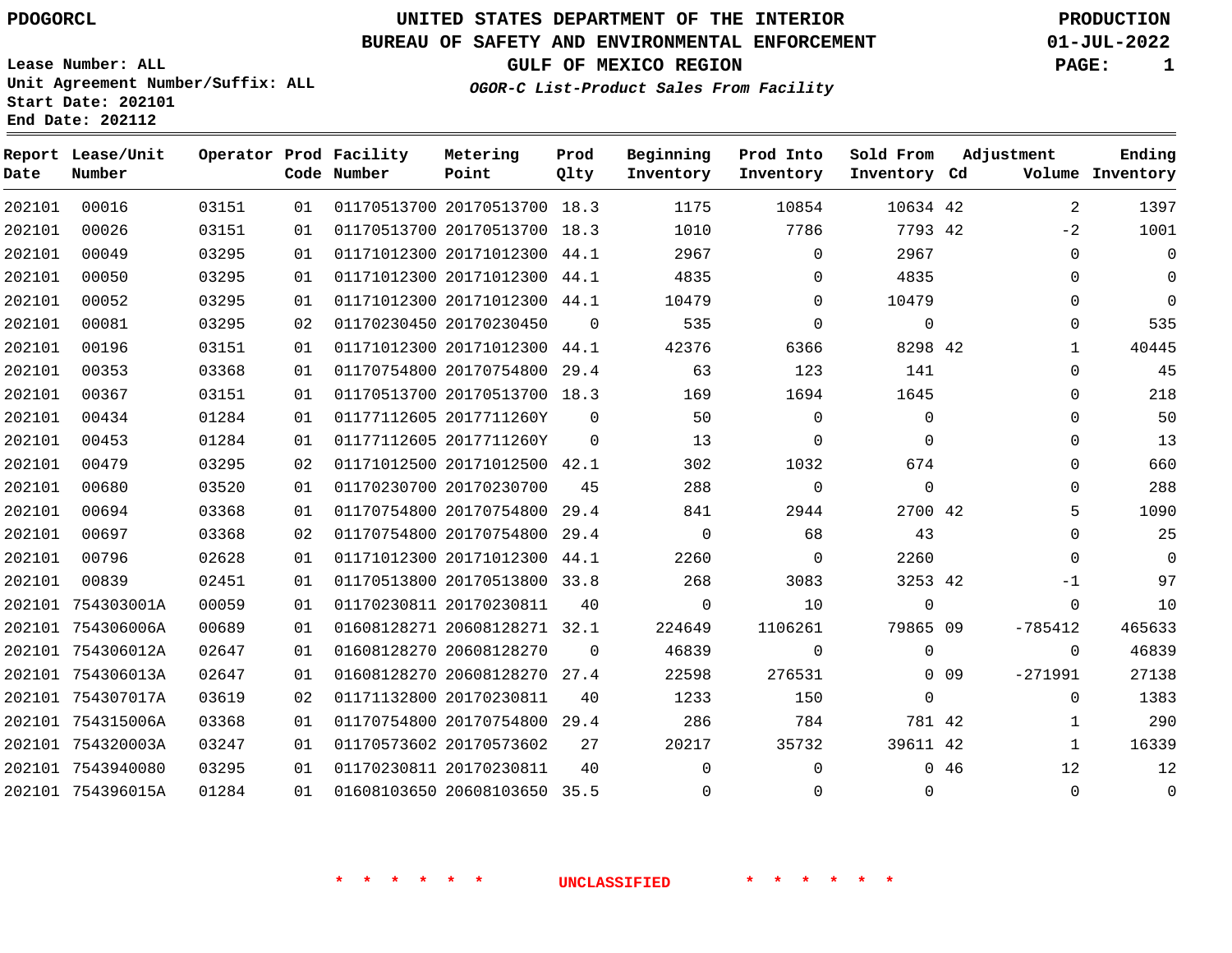## **UNITED STATES DEPARTMENT OF THE INTERIOR PDOGORCL PRODUCTION**

#### **BUREAU OF SAFETY AND ENVIRONMENTAL ENFORCEMENT 01-JUL-2022**

**Lease Number: ALL Unit Agreement Number/Suffix: ALL Start Date: 202101**

**GULF OF MEXICO REGION PAGE: 2**

**OGOR-C List-Product Sales From Facility**

| Date | Report Lease/Unit<br>Number |       |    | Operator Prod Facility<br>Code Number | Metering<br>Point            | Prod<br>Qlty | Beginning<br>Inventory | Prod Into<br>Inventory | Sold From<br>Inventory Cd | Adjustment            | Ending<br>Volume Inventory |
|------|-----------------------------|-------|----|---------------------------------------|------------------------------|--------------|------------------------|------------------------|---------------------------|-----------------------|----------------------------|
|      | 202101 8910020210           | 02451 | 01 |                                       | 01170513800 20170513800 33.8 |              | 5439                   | 48919                  | 52820 42                  | $-1$                  | 1537                       |
|      |                             |       | 02 |                                       | 01170513800 20170513800      | 33.8         | 779                    | 6514                   | 7188                      | $\Omega$              | 205                        |
|      |                             |       |    |                                       |                              |              | 6218                   | 55433                  | 60008                     | -1                    | 1742                       |
|      | 202101 8910024540           | 02451 | 02 |                                       | 01170513800 20170513800 33.8 |              | 1147                   | 6157                   | 7110                      | $\Omega$              | 194                        |
|      |                             |       | 01 |                                       | 01170513800 20170513800 33.8 |              | 7363                   | 33477                  | 39788 42                  | -1                    | 1051                       |
|      |                             |       |    |                                       |                              |              | 8510                   | 39634                  | 46898                     | $-1$                  | 1245                       |
|      | 202101 8910029320           | 03151 | 01 |                                       | 01170513700 20170513700 27.8 |              | 716                    | 50734                  | 44925                     | $\Omega$              | 6525                       |
|      | 202101 8910034440           | 03151 | 01 |                                       | 01170513700 20170513700 28.9 |              | 1822                   | 20426                  | 19621                     | 0                     | 2627                       |
|      | 202101 8910086400           | 03520 | 02 |                                       | 01171012400 20171012400 68.8 |              | 95                     | 0                      | 1                         | 0                     | 94                         |
|      | 202101 8910088130           | 02628 | 01 |                                       | 01171132800 21171132800 55.7 |              | $\mathbf 0$            | $\Omega$               | $\Omega$                  | $\Omega$              | $\overline{0}$             |
|      | 202101 8910089160           | 03151 | 01 |                                       | 01170513700 20170513700 27.1 |              | 358                    | 3759                   | 3634                      | $\Omega$              | 483                        |
|      | 202101 891008927Y           | 03151 | 01 |                                       | 01170230400 20170230400 47.1 |              | 41                     | 32                     |                           | 44 42<br>$\mathbf{1}$ | 30                         |
|      | 202101 8910116740           | 03151 | 01 |                                       | 01170513700 20170513700 26.1 |              | 801                    | 8347                   | 8075 42                   | 1                     | 1074                       |
|      | 202101 8910116790           | 03151 | 01 |                                       | 01170513700 20170513700 27.1 |              | 579                    | 5906                   | 5726                      | 0                     | 759                        |
|      | 202101 8910116800           | 03151 | 01 |                                       | 01170513700 20170513700 26.3 |              | 2537                   | 25464                  | 24728 42                  | 2                     | 3275                       |
|      | 202101 891011687A           | 03368 | 01 |                                       | 01170754800 20170754800 29.4 |              | $\mathbf 0$            | 30                     | 19                        | $\Omega$              | 11                         |
|      | 202101 891011687C           | 03368 | 01 |                                       | 01170754800 20170754800 29.4 |              | 684                    | 1744                   | 1783                      | $\Omega$              | 645                        |
|      | 202101 891011687D           | 03368 | 01 |                                       | 01170754800 20170754800 29.4 |              | 7                      | 10                     | 13                        | $\Omega$              | 4                          |
|      | 202101 891011687E           | 03368 | 01 |                                       | 01170754800 20170754800 29.4 |              | 1                      | $\Omega$               | 1                         | $\Omega$              | $\mathbf 0$                |
|      | 202101 8910117330           | 03368 | 01 |                                       | 01170754800 20170754800 29.4 |              | $\mathbf 0$            | 19                     | 12                        | 0                     | 7                          |
|      | 202101 8910123270           | 03295 | 01 |                                       | 01177215100 20177215102      | 40           | 6                      | $\Omega$               | 6                         | $\Omega$              | $\mathbf 0$                |
|      | 202101 8910123320           | 03295 | 01 |                                       | 01177215100 20177215102      | 40           | 24                     | $\Omega$               | 24                        | $\Omega$              | $\Omega$                   |
|      | 202101 8910123330           | 03295 | 01 |                                       | 01177215100 20177215102      | 40           | 135                    | 3464                   | 3450 42                   | $\mathbf{1}$          | 150                        |
|      | 202101 G00982               | 02628 | 01 |                                       | 01171132800 20171132000      | 54           | $\mathbf 0$            | 0                      | $\Omega$                  | 0                     | $\mathbf 0$                |
|      | 202101 G00983               | 02628 | 01 |                                       | 01171132800 20171132000      | 54           | 0                      | $\Omega$               | $\Omega$                  | $\Omega$              | $\mathbf 0$                |
|      | 202101 G00985               | 03151 | 01 |                                       | 0117709260A 2017709260A      | $\Omega$     | 377                    | $\Omega$               | $\Omega$                  | 0                     | 377                        |
|      | 202101 G00989               | 02628 | 01 |                                       | 01171132800 20171132000      | 54           | 0                      | 0                      | $\Omega$                  | $\Omega$              | 0                          |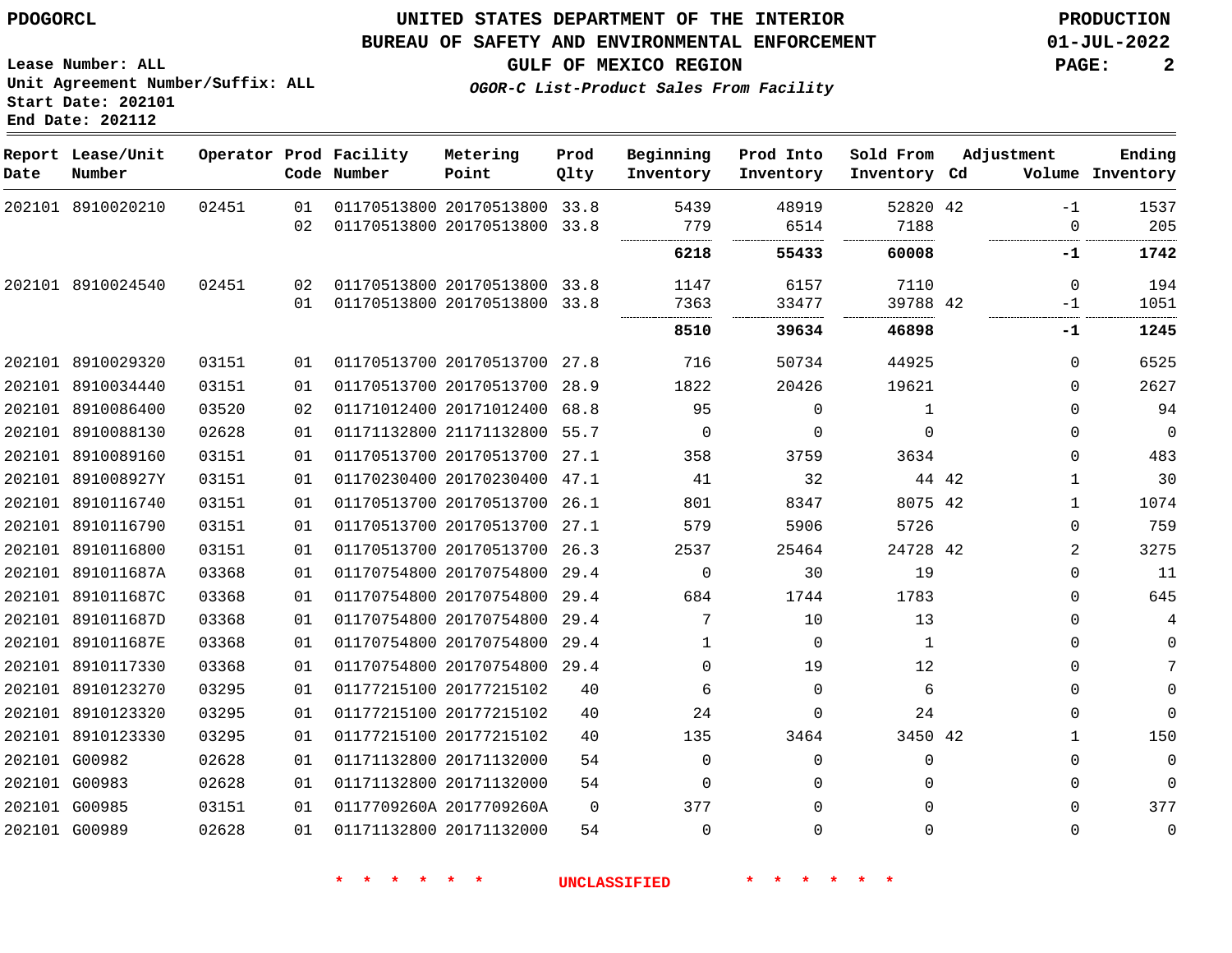### **BUREAU OF SAFETY AND ENVIRONMENTAL ENFORCEMENT 01-JUL-2022**

**OGOR-C List-Product Sales From Facility**

**GULF OF MEXICO REGION PAGE: 3**

**Lease Number: ALL Unit Agreement Number/Suffix: ALL Start Date: 202101 End Date: 202112**

| Date | Report Lease/Unit<br>Number |       |    | Operator Prod Facility<br>Code Number | Metering<br>Point            | Prod<br>Qlty | Beginning<br>Inventory | Prod Into<br>Inventory | Sold From<br>Inventory Cd | Adjustment     | Ending<br>Volume Inventory |
|------|-----------------------------|-------|----|---------------------------------------|------------------------------|--------------|------------------------|------------------------|---------------------------|----------------|----------------------------|
|      | 202101 G01036               | 03209 | 02 |                                       | 01171092651 20171092650 49.7 |              | 545                    | $\Omega$               | $\Omega$                  | $\Omega$       | 545                        |
|      | 202101 G01083               | 03151 | 01 |                                       | 01170513700 20170513700      | 26           | 1117                   | 11437                  | 11083                     | $\Omega$       | 1471                       |
|      | 202101 G01084               | 03151 | 01 |                                       | 01170513700 20170513700 27.1 |              | 82                     | 821                    | 797                       | $\Omega$       | 106                        |
|      | 202101 G01090               | 03151 | 01 |                                       | 01170513700 20170513700 25.5 |              | 586                    | 4680                   | 4664                      | $\Omega$       | 602                        |
|      | 202101 G01091               | 03151 | 01 |                                       | 01170513700 20170513700 26.3 |              | 530                    | 5166                   | 5032 42                   | $\mathbf{1}$   | 665                        |
|      | 202101 G01220               | 03295 | 01 |                                       | 01177092600 20177092600 43.7 |              | 61                     | $\Omega$               | 61                        | 0              | $\mathbf 0$                |
|      | 202101 G01351               | 03151 | 01 |                                       | 01170230400 20170230400 47.1 |              | 36                     | 70                     | 41                        | 0              | 65                         |
|      | 202101 G01447               | 03151 | 02 |                                       | 01170513700 20170513700 18.3 |              | 12                     | 106                    | 104                       | $\Omega$       | 14                         |
|      | 202101 G01497               | 02451 | 01 |                                       | 01170513800 20170513800 33.8 |              | 3680                   | 8467                   | 11879 42                  | $\overline{2}$ | 266                        |
|      |                             |       | 02 |                                       | 01170513800 20170513800 33.8 |              | 139                    | 308                    | 437                       | 0              | 10                         |
|      |                             |       |    |                                       |                              |              | 3819                   | 8775                   | 12316                     | $\mathbf{2}$   | 276                        |
|      | 202101 G01498               | 02451 | 01 |                                       | 01170513800 20170513800 33.8 |              | 471                    | 1031                   | 1471 42                   | $\mathbf{1}$   | 32                         |
|      | 202101 G01610               | 03295 | 01 |                                       | 01177215100 20177215102      | 40           | 17                     | $\mathbf 0$            | 17                        | 0              | $\mathbf 0$                |
|      | 202101 G01619               | 03151 | 01 |                                       | 01170513700 20170513700 32.3 |              | 382                    | 3530                   | 3459 42                   | 2              | 455                        |
|      | 202101 G01620               | 03151 | 01 |                                       | 01170513700 20170513700 32.3 |              | 155                    | 1968                   | 1870                      | $\Omega$       | 253                        |
|      | 202101 G01757               | 03295 | 02 |                                       | 01423210051 20423210050      | 64           | 8                      | 314                    | 289                       | $\Omega$       | 33                         |
|      | 202101 G01848               | 01284 | 02 |                                       | 01423210051 20170230500      | 40           | 164                    | 32                     | 0                         | $\Omega$       | 196                        |
|      |                             | 01978 | 02 |                                       | 01170230500 20170230500      | 40           | 702                    | 137                    |                           | 0              | 839                        |
|      |                             |       |    |                                       |                              |              | 866                    | 169                    | 0                         | 0              | 1035                       |
|      | 202101 G01860               | 03295 | 01 |                                       | 01170231110 20170231110      | $\mathbf 0$  | 2402                   | $\mathbf 0$            | $\mathbf 0$               | 0              | 2402                       |
|      | 202101 G01865               | 03151 | 01 |                                       | 01171012500 20171012500 42.1 |              | 1666                   | 2372                   | 2522                      | 0              | 1516                       |
|      | 202101 G01901               | 03295 | 01 |                                       | 01177215100 20177215102      | 40           | 3                      | $\Omega$               | 3                         | $\Omega$       | $\mathbf 0$                |
|      | 202101 G01966               | 03295 | 01 |                                       | 01177215100 20177215102      | 40           | 87                     | 2596                   | 2570                      | $\Omega$       | 113                        |
|      | 202101 G01967               | 03295 | 01 |                                       | 01177215100 20177215102      | 40           | 237                    | 5732                   | 5722 42                   | 3              | 250                        |
|      | 202101 G02111               | 02628 | 01 |                                       | 01171132000 20171132000      | 38.8         | 4578                   | 62678                  | 63711                     | 0              | 3545                       |
|      | 202101 G02826               | 03295 | 02 |                                       | 01170231110 20170231110      | $\Omega$     | 134                    | $\Omega$               | $\Omega$                  | $\Omega$       | 134                        |
|      | 202101 G03152               | 03295 | 01 |                                       | 01177092600 20177092600 43.7 |              | 857                    | $\mathbf 0$            | 857                       | 0              | $\mathbf 0$                |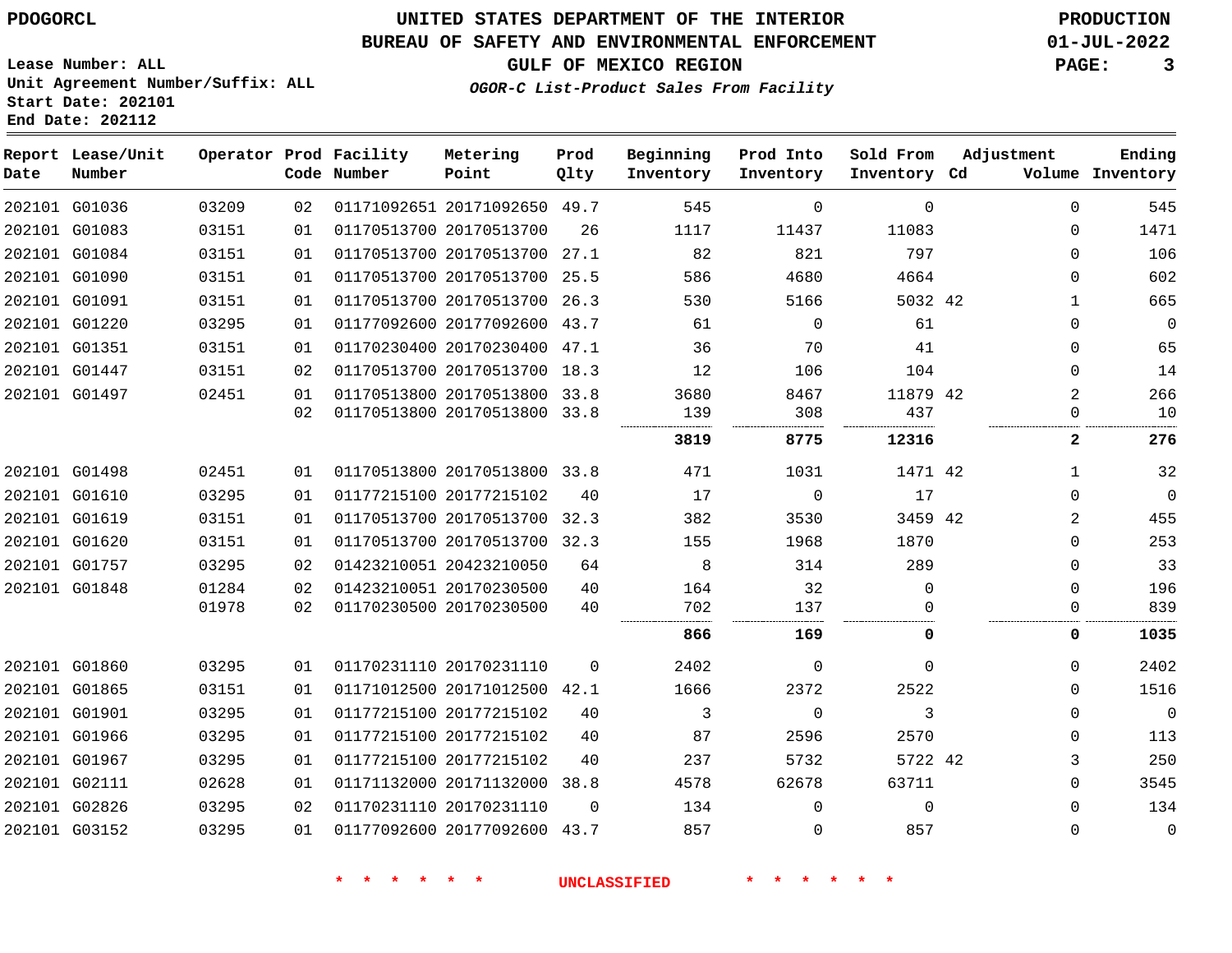#### **BUREAU OF SAFETY AND ENVIRONMENTAL ENFORCEMENT 01-JUL-2022**

**GULF OF MEXICO REGION PAGE: 4**

**Ending**

**Lease Number: ALL Unit Agreement Number/Suffix: ALL Start Date: 202101 End Date: 202112**

|     | OGOR-C List-Product Sales From Facility |      |           |                     |  |            |  |
|-----|-----------------------------------------|------|-----------|---------------------|--|------------|--|
|     |                                         |      |           |                     |  |            |  |
| itv | Metering                                | Prod | Beginning | Prod Into Sold From |  | Adjustment |  |

| Date | Report Lease/Unit<br>Number |       |    | Operator Prod Facility<br>Code Number | Metering<br>Point            | Prod<br>Qlty | Beginning<br>Inventory | Prod Into<br>Inventory        | Sold From<br>Inventory Cd |      | Adjustment  | Ending<br>Volume Inventory |
|------|-----------------------------|-------|----|---------------------------------------|------------------------------|--------------|------------------------|-------------------------------|---------------------------|------|-------------|----------------------------|
|      | 202101 G03331               | 02628 | 01 |                                       | 01171132000 20171132000      | 54           | $\mathbf 0$            | $\Omega$                      | $\mathbf 0$               |      | $\Omega$    | $\mathbf 0$                |
|      | 202101 G04081               | 03295 | 02 |                                       | 01170230812 20170230810      | $\mathbf 0$  | 896                    | 0                             | $\mathbf 0$               |      | $\Omega$    | 896                        |
|      | 202101 G04232               | 00730 | 01 |                                       | 01171012500 20171012500 42.1 |              | 570                    | 699                           | 822                       |      | $\Omega$    | 447                        |
|      | 202101 G04421               | 03295 | 01 |                                       | 01171131600 20171131600      | $\mathbf 0$  | 1060                   | 0                             | $\mathbf 0$               |      | 0           | 1060                       |
|      | 202101 G05006               | 01284 | 02 |                                       | 01423210051 20170230510      | 45           | 168                    | $\Omega$                      | $\Omega$                  |      | $\Omega$    | 168                        |
|      | 202101 G05431               | 02970 | 02 |                                       | 01177062608 2017706260A 35.5 |              | 40                     | 7748                          | 7748                      |      | $\Omega$    | 40                         |
|      | 202101 G05504               | 00730 | 01 |                                       | 01171132800 21171132800 53.3 |              | 1337                   | 2935                          | 2492                      |      | $\Omega$    | 1780                       |
|      |                             | 03295 | 01 |                                       | 01171132800 21171132800 53.3 |              | 946                    | 6027                          | 4067 42                   |      | $-1$        | 2905                       |
|      |                             | 03619 | 02 |                                       | 01171132800 21171132800 53.3 |              | 3315                   | 2522                          | 3405                      |      | $\mathbf 0$ | 2432                       |
|      |                             |       |    |                                       |                              |              | 5598                   | 11484                         | 9964                      |      | -1          | 7117                       |
|      | 202101 G05505               | 02628 | 01 |                                       | 01171132800 21171132800 55.7 |              | $\mathbf 0$            | $\mathbf 0$                   | $\mathbf 0$               |      | $\Omega$    | $\mathbf 0$                |
|      | 202101 G07760               | 01284 | 01 |                                       | 01177122950 20177122950 29.2 |              | 175                    | 20237                         | 20239                     |      | $\Omega$    | 173                        |
|      | 202101 G09631               | 01284 | 01 |                                       | 01177122950 20177122950 29.5 |              | $\Omega$               | 153                           | 153                       |      | 0           | $\mathbf 0$                |
|      | 202101 G10741               | 02628 | 01 |                                       | 01171132800 20171132000      | 54           | $\mathbf 0$            | $\mathbf 0$                   | $\mathbf 0$               |      | $\Omega$    | 0                          |
|      | 202101 G10910               | 03026 | 01 |                                       | 01177245110 2017724511G 44.5 |              | $\Omega$               | 7673                          | 7673                      |      | $\Omega$    | $\mathbf 0$                |
|      | 202101 G12802               | 02628 | 01 |                                       | 01170230811 20170230811 42.3 |              | 42                     | $\mathbf 0$                   |                           | 0.42 | 9           | 51                         |
|      | 202101 G13081               | 01284 | 01 |                                       | 01608103650 20608103650 35.9 |              | 94                     | 11653                         | 11682                     |      | $\Omega$    | 65                         |
|      | 202101 G14342               | 02628 | 01 |                                       | 01170230811 20170230811 42.3 |              | 7400                   | $\Omega$                      |                           | 042  | 1611        | 9011                       |
|      | 202101 G15050               | 03295 | 01 |                                       | 01170231110 20170231110      | $\Omega$     | 1006                   | $\Omega$                      | $\Omega$                  |      | $\Omega$    | 1006                       |
|      | 202101 G15277               | 03295 | 02 |                                       | 01171012400 20171012400 68.8 |              | 39                     | 2879                          | $2\sqrt{2}$               |      | $\Omega$    | 2896                       |
|      |                             |       | 01 |                                       | 01171012400 20171012400 68.8 |              | 9                      | 809                           |                           | 5 42 | $-1$        | 812                        |
|      |                             |       |    |                                       |                              |              | 48                     | 3688                          | 27                        |      | $-1$        | 3708                       |
|      | 202101 G15312               | 03295 | 01 |                                       | 01171092651 20171092650      | $\Omega$     | 5960                   | 0                             | $\mathbf 0$               |      | $\Omega$    | 5960                       |
|      | 202101 G16515               | 03026 | 01 |                                       | 01177245110 2017724511G 44.5 |              | $\mathbf 0$            | 1729                          | 1729                      |      | $\Omega$    | $\overline{0}$             |
|      | 202101 G17912               | 02970 | 02 |                                       | 01177062608 2017706260A 35.5 |              | 54                     | 14411                         | 14411                     |      | $\Omega$    | 54                         |
|      | 202101 G17921               | 03026 | 01 |                                       | 01171012500 20177062959 25.9 |              | $\mathbf 0$            | 10198                         | 10198                     |      | $\Omega$    | $\mathbf 0$                |
|      | 202101 G20660               | 03295 | 02 |                                       | 01170230450 20170230450      | $\Omega$     | 115                    | $\Omega$                      | $\Omega$                  |      | $\Omega$    | 115                        |
|      | 202101 G21532               | 03520 | 01 |                                       | 01170230811 20170230811 37.1 |              | 601                    | 96                            | $\Omega$                  |      | $\Omega$    | 697                        |
|      |                             |       |    | $\star$<br>$\star$                    | $\star$<br>$\ast$            |              | <b>UNCLASSIFIED</b>    | $\star$<br>$\star$<br>$\star$ |                           |      |             |                            |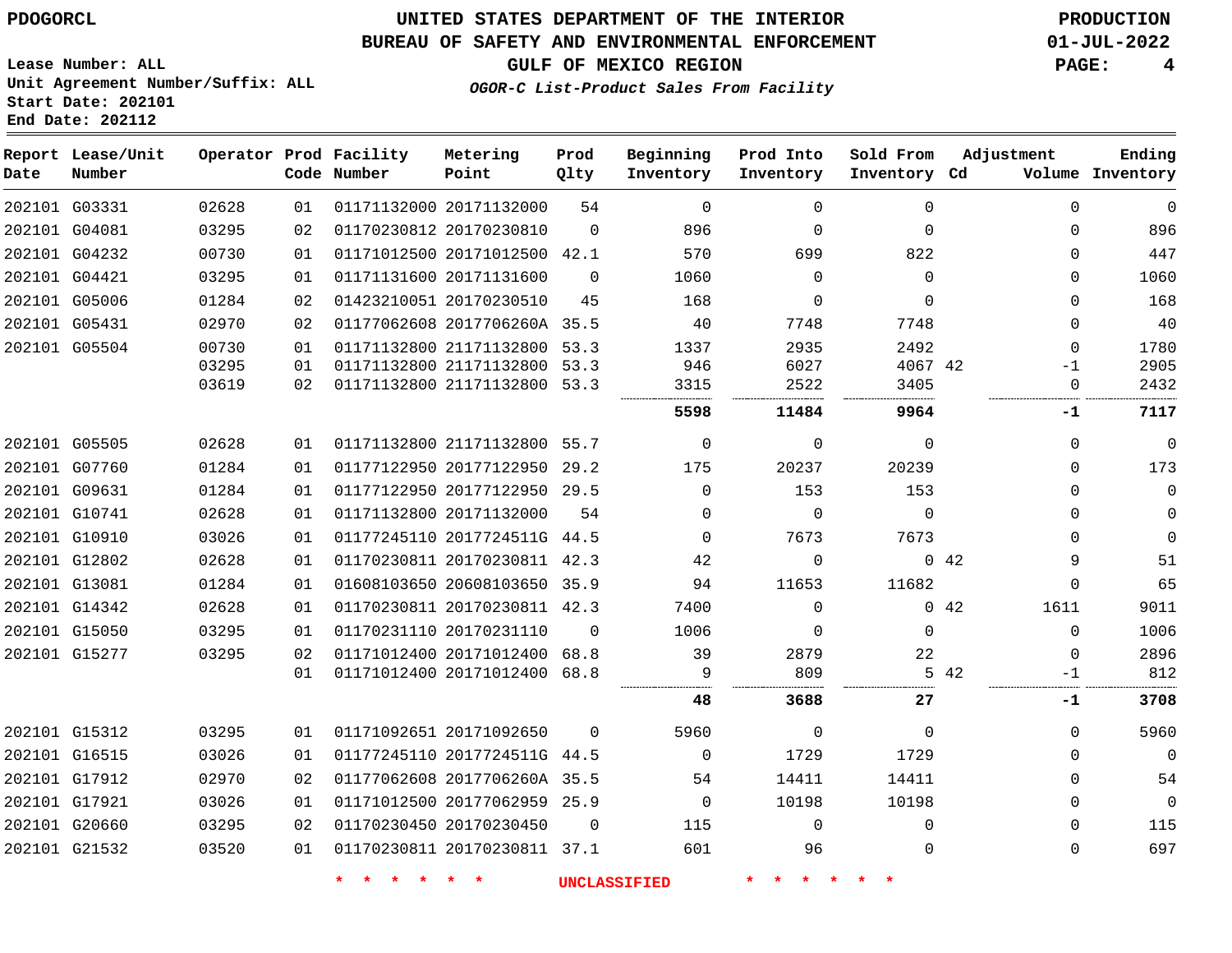### **BUREAU OF SAFETY AND ENVIRONMENTAL ENFORCEMENT 01-JUL-2022**

**OGOR-C List-Product Sales From Facility**

**GULF OF MEXICO REGION PAGE: 5**

**Lease Number: ALL Unit Agreement Number/Suffix: ALL Start Date: 202101 End Date: 202112**

| Date   | Report Lease/Unit<br>Number |       |    | Operator Prod Facility<br>Code Number | Metering<br>Point            | Prod<br>Qlty | Beginning<br>Inventory | Prod Into<br>Inventory | Sold From<br>Inventory Cd | Adjustment                  | Ending<br>Volume Inventory |
|--------|-----------------------------|-------|----|---------------------------------------|------------------------------|--------------|------------------------|------------------------|---------------------------|-----------------------------|----------------------------|
|        | 202101 G21592               | 02628 | 02 |                                       | 01171132000 20171132000 38.8 |              | 99                     | 1752                   | 1751                      | $\Omega$                    | 100                        |
|        | 202101 G21655               | 03247 | 02 |                                       | 01171132800 21171132800 53.3 |              | 2600                   | 1620                   | 2462                      | 0                           | 1758                       |
|        | 202101 G22501               | 03151 | 01 |                                       | 01170230400 20170230400 47.1 |              | 737                    | 991                    | 807 42                    | 1                           | 922                        |
|        | 202101 G23730               | 03520 | 01 |                                       | 01170230810 20170230811 37.1 |              | $\mathbf{1}$           | 3                      | $\mathbf{0}$              | $\Omega$                    | $\overline{4}$             |
|        | 202101 G23735               | 03295 | 02 |                                       | 01170230812 20170230810      | $\mathbf 0$  | 150                    | 0                      | 0                         | 0                           | 150                        |
|        | 202101 G23736               | 00730 | 01 |                                       | 01170230810 20170230810      | 0            | 14746                  | $\mathbf 0$            | $\Omega$                  | $\Omega$                    | 14746                      |
|        | 202101 G23851               | 02503 | 02 |                                       | 01171012300 20171012300 44.1 |              | 33943                  | 3624                   | 14537                     | $\Omega$                    | 23030                      |
|        | 202101 G24730               | 03295 | 02 |                                       | 01170230500 20170230500      | $\Omega$     | 246                    | 48                     | $\Omega$                  | $\Omega$                    | 294                        |
|        | 202101 G24870               | 02970 | 02 |                                       | 01177062608 2017706260A      | 34           | 0                      | 0                      | 0                         | $\Omega$                    | $\mathbf 0$                |
|        | 202101 G24910               | 02628 | 01 |                                       | 01171132800 20171132000      | 54           | $\Omega$               | $\Omega$               | $\Omega$                  | $\Omega$                    | $\mathbf 0$                |
|        | 202101 G24990               | 01284 | 01 |                                       | 01608103650 20608103650 35.9 |              | 67                     | 9156                   | 9173                      | $\Omega$                    | 50                         |
|        | 202101 G25524               | 03295 | 02 |                                       | 01170230450 20170230450      | $\Omega$     | 881                    | $\mathbf 0$            | $\mathbf 0$               | 0                           | 881                        |
|        | 202101 G26074               | 01284 | 01 |                                       | 01177122950 20177122950 29.5 |              | $\mathbf 0$            | 170                    | 168                       | $\Omega$                    | $\overline{2}$             |
|        | 202101 G27070               | 03295 | 01 |                                       | 01171132800 21171132800 53.3 |              | 12658                  | 32007                  | 26054                     | $\Omega$                    | 18611                      |
|        | 202101 G27509               | 02970 | 02 |                                       | 01170230450 20170230450      | $\Omega$     | 10646                  | 0                      | $\Omega$                  | $\Omega$                    | 10646                      |
|        | 202101 G27988               | 00730 | 01 |                                       | 01608103650 20608103650 35.9 |              | 127                    | 16971                  | 17004                     | $\Omega$                    | 94                         |
|        | 202101 G31369               | 02628 | 01 |                                       | 01171012300 20171012300 44.1 |              | 1051                   | $\mathbf 0$            | 1051                      | 0                           | $\mathbf 0$                |
|        | 202101 G32113               | 03026 | 01 |                                       | 01170230811 20170230811      | $\Omega$     | $\Omega$               | 53                     | $\Omega$                  | $\Omega$                    | 53                         |
|        | 202101 G32268               | 03295 | 02 |                                       | 01177295110 01177295110      | $\Omega$     | 62                     | $\mathbf 0$            | 0                         | 0                           | 62                         |
|        | 202101 G32744               | 01284 | 02 |                                       | 01423210051 20170230510      | 45           | 92                     | $\Omega$               | $\Omega$                  | $\Omega$                    | 92                         |
|        | 202101 G33088               | 03026 | 01 |                                       | 01171012500 20177062959 25.9 |              | $\mathbf 0$            | 29                     | 29                        | $\mathbf 0$                 | $\mathbf 0$                |
|        | 202101 G33636               | 02628 | 01 |                                       | 01171132000 20171132000 38.8 |              | 4183                   | 55187                  | 56249                     | $\mathbf 0$                 | 3121                       |
|        | 202101 G34033               | 02628 | 01 |                                       | 01170230811 20170230811 42.3 |              | 378                    | $\mathbf 0$            |                           | 82<br>042                   | 460                        |
| 202102 | 00016                       | 03151 | 01 |                                       | 01170513700 20170513700 21.4 |              | 1397                   | 11502                  | 10994 42                  | $-3$                        | 1902                       |
| 202102 | 00026                       | 03151 | 01 |                                       | 01170513700 20170513700 21.4 |              | 1001                   | 13333                  | 12130                     | $\Omega$                    | 2204                       |
| 202102 | 00081                       | 03295 | 02 |                                       | 01170230450 20170230450      | $\mathbf 0$  | 535                    | 0                      | 0                         | $\Omega$                    | 535                        |
| 202102 | 00196                       | 03151 | 01 |                                       | 01171012300 20171012300      | $\Omega$     | 40445                  | 5424                   |                           | $0\quad 42$<br>$\mathbf{1}$ | 45870                      |
| 202102 | 00353                       | 03368 | 01 |                                       | 01170754800 20170754800 29.8 |              | 45                     | 18                     | 55                        | $\Omega$                    | 8                          |
|        |                             |       |    |                                       |                              |              |                        |                        |                           |                             |                            |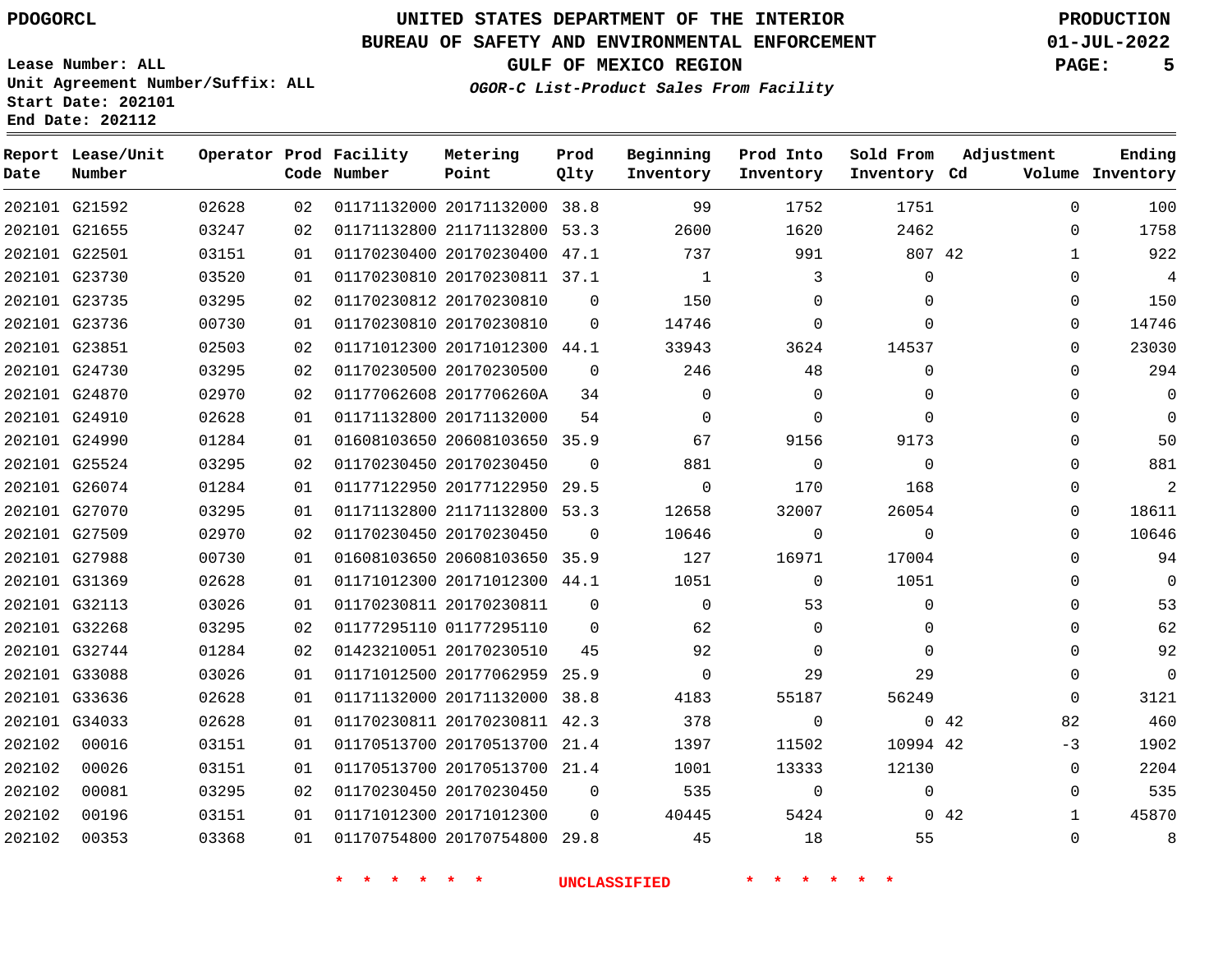# **UNITED STATES DEPARTMENT OF THE INTERIOR PDOGORCL PRODUCTION**

### **BUREAU OF SAFETY AND ENVIRONMENTAL ENFORCEMENT 01-JUL-2022**

**Lease Number: ALL Unit Agreement Number/Suffix: ALL Start Date: 202101**

**GULF OF MEXICO REGION PAGE: 6**

**OGOR-C List-Product Sales From Facility**

| Date   | Report Lease/Unit<br>Number |       |    | Operator Prod Facility<br>Code Number | Metering<br>Point            | Prod<br>Qlty | Beginning<br>Inventory | Prod Into<br>Inventory | Sold From<br>Inventory Cd |            | Adjustment   | Ending<br>Volume Inventory |
|--------|-----------------------------|-------|----|---------------------------------------|------------------------------|--------------|------------------------|------------------------|---------------------------|------------|--------------|----------------------------|
| 202102 | 00367                       | 03151 | 01 |                                       | 01170513700 20170513700 21.4 |              | 218                    | 2099                   | 1969 42                   |            | $-1$         | 347                        |
| 202102 | 00434                       | 01284 | 01 | 01177112605 2017711260Y               |                              | $\Omega$     | 50                     | $\mathbf{0}$           | 0                         |            | 0            | 50                         |
| 202102 | 00453                       | 01284 | 01 |                                       | 01177112605 2017711260Y      | $\Omega$     | 13                     | $\mathbf 0$            | 0                         |            | 0            | 13                         |
| 202102 | 00479                       | 03295 | 02 |                                       | 01171012500 20171012500 41.3 |              | 660                    | 671                    | 549                       |            | 0            | 782                        |
| 202102 | 00680                       | 03520 | 01 | 01170230700 20170230700               |                              | 45           | 288                    | $\Omega$               | 0                         |            | 0            | 288                        |
| 202102 | 00693                       | 03368 | 01 |                                       | 01170754800 20170754800 29.8 |              | $\mathbf 0$            | 2                      | 1                         |            | $\Omega$     | $\mathbf{1}$               |
| 202102 | 00694                       | 03368 | 01 |                                       | 01170754800 20170754800 29.8 |              | 1090                   | 1883                   | 2107                      |            | $\Omega$     | 866                        |
| 202102 | 00697                       | 03368 | 02 |                                       | 01170754800 20170754800      | 29.8         | 25                     | 132                    | 96                        |            | 0            | 61                         |
| 202102 | 00796                       | 02628 | 01 |                                       | 01171012300 20171012300 44.1 |              | $\Omega$               | $\Omega$               | $\Omega$                  |            | $\Omega$     | 0                          |
| 202102 | 00839                       | 02451 | 01 |                                       | 01170513800 20170513800 32.9 |              | 97                     | 721                    | 692                       |            | $\Omega$     | 126                        |
|        | 202102 754303001A           | 00059 | 01 | 01170230811 20170230811               |                              | 44           | 10                     | 27                     |                           | 7 09       | $-2$         | 28                         |
|        | 202102 754306006A           | 00689 | 01 |                                       | 01608128271 20608128271 32.9 |              | 465633                 | 873983                 | 82557 09                  |            | $-811887$    | 445172                     |
|        | 202102 754306012A           | 02647 | 01 |                                       | 01608128270 20608128270 26.8 |              | 46839                  | 92127                  |                           | $0$ 09     | $-74397$     | 64569                      |
|        | 202102 754306013A           | 02647 | 01 |                                       | 01608128270 20608128270 26.8 |              | 27138                  | 256115                 |                           | $0\quad09$ | $-206824$    | 76429                      |
|        | 202102 754307017A           | 03619 | 02 | 01171132800 20170230811               |                              | 44           | 1383                   | 528                    | 465                       |            | 0            | 1446                       |
|        | 202102 754315006A           | 03368 | 01 |                                       | 01170754800 20170754800 29.8 |              | 290                    | 253                    | 427                       |            | $\mathbf 0$  | 116                        |
|        | 202102 754320003A           | 03247 | 01 |                                       | 01170573602 20170573602 26.9 |              | 16339                  | 23799                  | 26577 42                  |            | $-1$         | 13560                      |
|        | 202102 7543940080           | 03295 | 01 |                                       | 01170230811 20170230811      | 44           | 12                     | $\mathbf{0}$           | 11 42                     |            | 32           | 33                         |
|        | 202102 754396015A           | 01284 | 01 |                                       | 01608103650 20608103650 35.7 |              | $\mathbf 0$            | $\mathbf{0}$           | $\mathbf 0$               |            | 0            | $\mathbf 0$                |
|        | 202102 8910020210           | 02451 | 01 |                                       | 01170513800 20170513800 32.9 |              | 1537                   | 35220                  | 30592                     |            | $\Omega$     | 6165                       |
|        |                             |       | 02 |                                       | 01170513800 20170513800 32.9 |              | 205                    | 4895                   | 4243                      |            | 0            | 857                        |
|        |                             |       |    |                                       |                              |              | 1742                   | 40115                  | 34835                     |            | 0            | 7022                       |
|        | 202102 8910024540           | 02451 | 02 |                                       | 01170513800 20170513800 32.9 |              | 194                    | 6782                   | 5788 42                   |            | $-1$         | 1187                       |
|        |                             |       | 01 |                                       | 01170513800 20170513800 32.9 |              | 1051                   | 38211                  | 32576 42                  |            | 3            | 6689                       |
|        |                             |       |    |                                       |                              |              | 1245                   | 44993                  | 38364                     |            | $\mathbf{2}$ | 7876                       |
|        | 202102 8910029320           | 03151 | 01 |                                       | 01170513700 20170513700 34.1 |              | 6525                   | 17638                  | 21245                     |            | 0            | 2918                       |
|        | 202102 8910034440           | 03151 | 01 |                                       | 01170513700 20170513700 24.6 |              | 2627                   | 24748                  | 23284 42                  |            | 1            | 4092                       |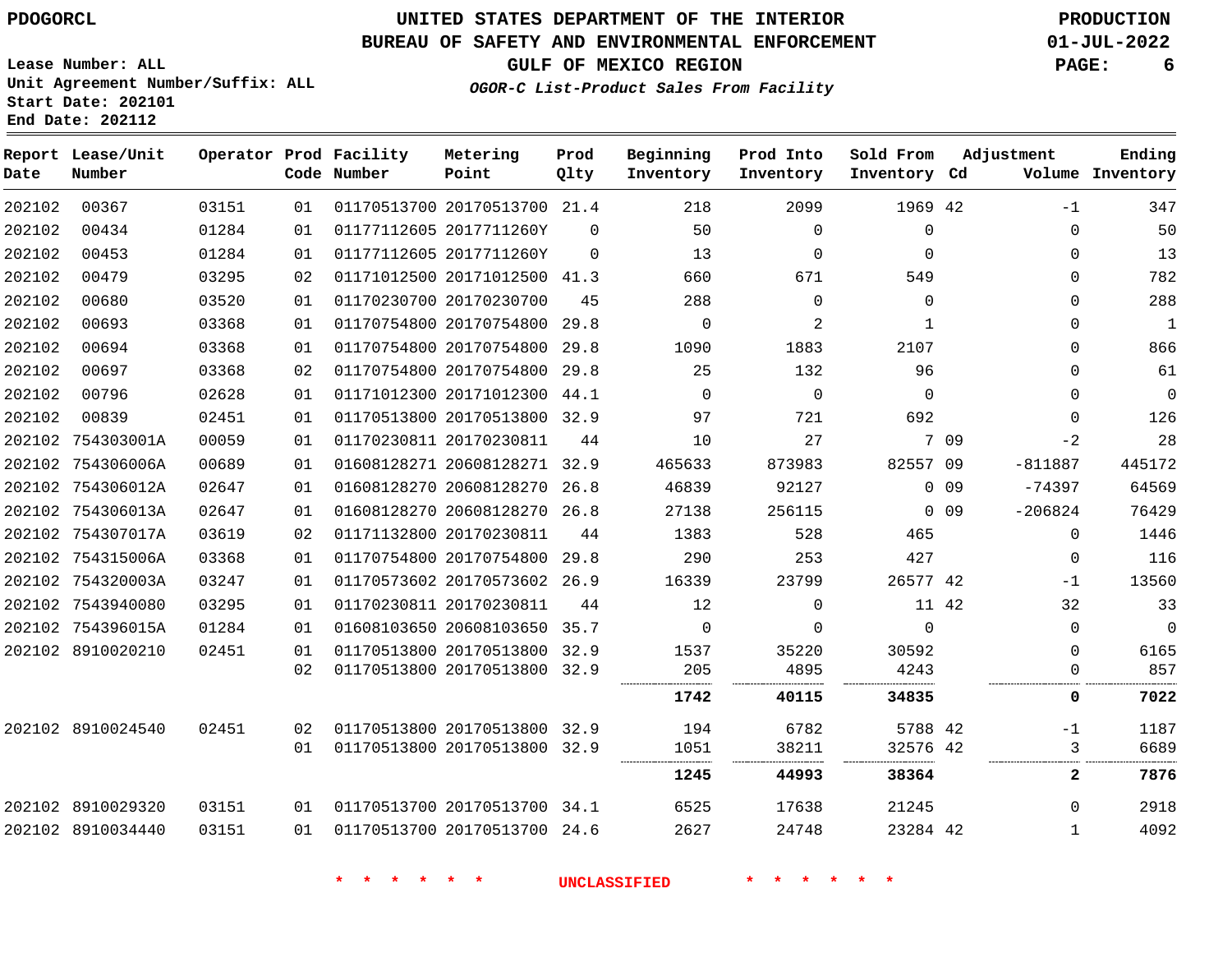**Date**

**End Date: 202112**

**Report Lease/Unit**

**Number**

8910086400

# **UNITED STATES DEPARTMENT OF THE INTERIOR PDOGORCL PRODUCTION**

#### **BUREAU OF SAFETY AND ENVIRONMENTAL ENFORCEMENT 01-JUL-2022**

**Lease Number: ALL Unit Agreement Number/Suffix: ALL Start Date: 202101**

**Operator Prod Facility**

**Code Number**

20171012400 60.9

**Metering Point**

**GULF OF MEXICO REGION PAGE: 7**

**Prod Qlty**

**OGOR-C List-Product Sales From Facility**

**Prod Into Inventory**

**Sold From Inventory**

**Beginning Inventory**

**Inventory Cd Volume**

**Adjustment**

**Ending**

|               | 202102 8910088130 | 02628 | 01 |                         | 01171132800 21171132800 55.7 |      | $\Omega$ | $\Omega$ | $\Omega$ |       | $\Omega$     |
|---------------|-------------------|-------|----|-------------------------|------------------------------|------|----------|----------|----------|-------|--------------|
|               | 202102 8910089160 | 03151 | 01 |                         | 01170513700 20170513700      | 27.3 | 483      | 2931     | 2930 42  |       | $\mathbf{1}$ |
|               | 202102 891008927Y | 03151 | 01 |                         | 01170230400 20170230400 47.3 |      | 30       | 20       | 27       |       | $\Omega$     |
|               | 202102 8910116740 | 03151 | 01 |                         | 01170513700 20170513700      | 25.3 | 1074     | 9782     | 9236 42  |       | $-2$         |
|               | 202102 8910116790 | 03151 | 01 |                         | 01170513700 20170513700      | 27.3 | 759      | 6042     | 5803 42  |       | 1            |
| 202102        | 8910116800        | 03151 | 01 | 01170513700 20170513700 |                              | 25.8 | 3275     | 28087    | 26717 42 |       | 2            |
|               | 202102 891011687A | 03368 | 01 | 01170754800 20170754800 |                              | 29.8 | 11       | 22       | 23       |       | 0            |
| 202102        | 891011687C        | 03368 | 01 | 01170754800 20170754800 |                              | 29.8 | 645      | 1196     | 1291     |       | $\Omega$     |
|               | 202102 891011687D | 03368 | 01 |                         | 01170754800 20170754800      | 29.8 | 4        | 9        |          | 8 4 2 | $-1$         |
|               | 202102 891011687E | 03368 | 01 |                         | 01170754800 20170754800      | 29.8 | $\Omega$ | 1        | 1        |       | $\Omega$     |
|               | 202102 8910117330 | 03368 | 01 |                         | 01170754800 20170754800      | 29.8 | 7        | 8        | 11       |       | $\Omega$     |
|               | 202102 8910123270 | 03295 | 01 |                         | 01177215100 20177215102      | 31.6 | $\Omega$ | 25       | 24       |       | $\Omega$     |
|               | 202102 8910123320 | 03295 | 01 |                         | 01177215100 20177215102      | 31.6 | $\Omega$ | 114      | 111      |       | $\Omega$     |
|               | 202102 8910123330 | 03295 | 01 |                         | 01177215100 20177215102 31.6 |      | 150      | 6018     | 5989     |       | $\Omega$     |
| 202102 G00982 |                   | 02628 | 01 | 01171132800 20171132000 |                              | 54   | $\Omega$ | $\Omega$ | 0        |       | $\Omega$     |
| 202102 G00983 |                   | 02628 | 01 | 01171132800 20171132000 |                              | 54   | $\Omega$ | $\Omega$ | 0        |       | 0            |
| 202102 G00985 |                   | 03151 | 01 | 0117709260A 2017709260A |                              | 32   | 377      | 2027     | 2027     |       | 0            |
| 202102 G00989 |                   | 02628 | 01 | 01171132800 20171132000 |                              | 54   | $\Omega$ | 0        | $\Omega$ |       | 0            |
| 202102 G01036 |                   | 03209 | 02 |                         | 01171092651 20171092650 49.7 |      | 545      | 0        | 0        |       | 0            |
| 202102 G01083 |                   | 03151 | 01 | 01170513700 20170513700 |                              | 25   | 1471     | 12021    | 11504    |       | 0            |
| 202102 G01084 |                   | 03151 | 01 | 01170513700 20170513700 |                              | 27.3 | 106      | 892      | 851      |       | 0            |
| 202102 G01090 |                   | 03151 | 01 | 01170513700 20170513700 |                              | 24.2 | 602      | 4960     | 4742 42  |       | 1            |
| 202102 G01091 |                   | 03151 | 01 |                         | 01170513700 20170513700 25.7 |      | 665      | 5139     | 4953 42  |       | $-1$         |
| 202102 G01351 |                   | 03151 | 01 |                         | 01170230400 20170230400 47.3 |      | 65       | 59       | 59       |       | $\Omega$     |
| 202102 G01447 |                   | 03151 | 02 |                         | 01170513700 20170513700 21.4 |      | 14       | 26       |          | 35 42 | $-1$         |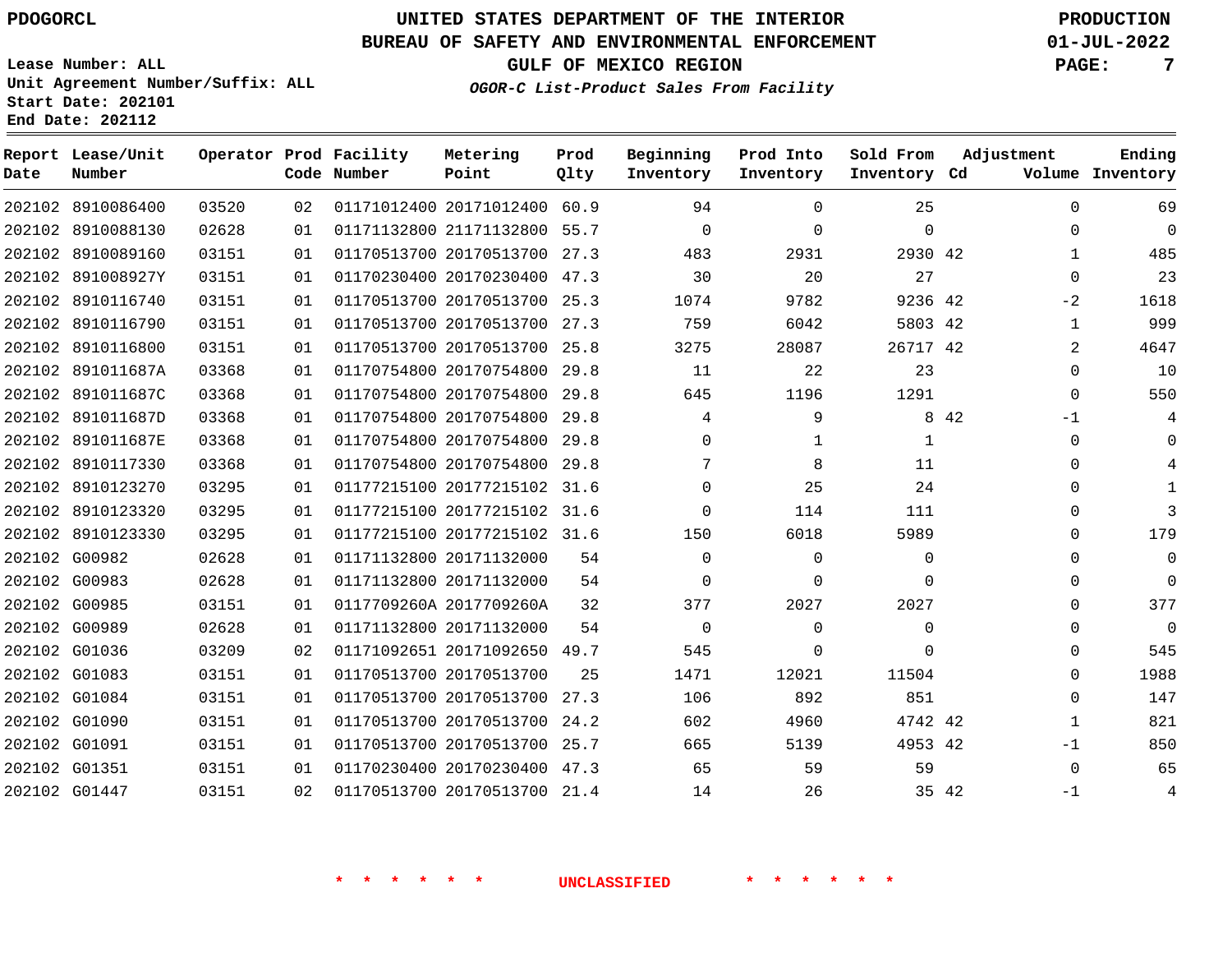#### **BUREAU OF SAFETY AND ENVIRONMENTAL ENFORCEMENT 01-JUL-2022**

**OGOR-C List-Product Sales From Facility**

**GULF OF MEXICO REGION PAGE: 8**

**Lease Number: ALL Unit Agreement Number/Suffix: ALL Start Date: 202101 End Date: 202112**

| Date | Report Lease/Unit<br>Number |       |    | Operator Prod Facility<br>Code Number | Metering<br>Point            | Prod<br>Qlty | Beginning<br>Inventory | Prod Into<br>Inventory | Sold From<br>Inventory Cd | Adjustment   | Ending<br>Volume Inventory |
|------|-----------------------------|-------|----|---------------------------------------|------------------------------|--------------|------------------------|------------------------|---------------------------|--------------|----------------------------|
|      | 202102 G01497               | 02451 | 02 |                                       | 01170513800 20170513800 32.9 |              | 10                     | 796                    | 667                       | $\Omega$     | 139                        |
|      |                             |       | 01 |                                       | 01170513800 20170513800 32.9 |              | 266<br>                | 22169<br>              | 18553 42                  | $-1$<br>     | 3881                       |
|      |                             |       |    |                                       |                              |              | 276                    | 22965                  | 19220                     | -1           | 4020                       |
|      | 202102 G01498               | 02451 | 01 |                                       | 01170513800 20170513800 32.9 |              | 32                     | 2821                   | 2359                      | $\Omega$     | 494                        |
|      | 202102 G01610               | 03295 | 01 |                                       | 01177215100 20177215102 31.6 |              | $\Omega$               | 123                    | 119                       | $\Omega$     | $\overline{4}$             |
|      | 202102 G01619               | 03151 | 01 |                                       | 01170513700 20170513700 32.9 |              | 455                    | 5747                   | 5251 42                   | $-1$         | 950                        |
|      | 202102 G01620               | 03151 | 01 |                                       | 01170513700 20170513700 32.9 |              | 253                    | 2150                   | 2048 42                   | $\mathbf{1}$ | 356                        |
|      | 202102 G01757               | 03295 | 02 |                                       | 01423210051 20423210050      | 64           | 33                     | 147                    | 155                       | 0            | 25                         |
|      | 202102 G01848               | 01284 | 02 |                                       | 01423210051 20170230500      | $\Omega$     | 196                    | $\Omega$               | $\Omega$                  | $\mathbf 0$  | 196                        |
|      |                             | 01978 | 02 |                                       | 01170230500 20170230500      | 40           | 839                    | 0                      | <sup>n</sup>              | 0            | 839                        |
|      |                             |       |    |                                       |                              |              | 1035                   |                        | <sup>0</sup>              | 0            | 1035                       |
|      | 202102 G01860               | 03295 | 01 |                                       | 01170231110 20170231110      | $\Omega$     | 2402                   | $\Omega$               | $\Omega$                  | $\Omega$     | 2402                       |
|      | 202102 G01865               | 03151 | 01 |                                       | 01171012500 20171012500 41.3 |              | 1516                   | 2209                   | 1151                      | 0            | 2574                       |
|      | 202102 G01901               | 03295 | 01 |                                       | 01177215100 20177215102      | 31.6         | $\mathbf 0$            | 23                     | 22                        | 0            | $\mathbf{1}$               |
|      | 202102 G01966               | 03295 | 01 |                                       | 01177215100 20177215102 31.6 |              | 113                    | 2558                   | 2594                      | $\Omega$     | 77                         |
|      | 202102 G01967               | 03295 | 01 |                                       | 01177215100 20177215102 31.6 |              | 250                    | 8230                   | 8234                      | $\Omega$     | 246                        |
|      | 202102 G02111               | 02628 | 01 |                                       | 01171132000 20171132000 38.8 |              | 3545                   | 44336                  | 44209                     | $\Omega$     | 3672                       |
|      | 202102 G02826               | 03295 | 02 |                                       | 01170231110 20170231110      | $\Omega$     | 134                    | $\Omega$               | $\Omega$                  | $\Omega$     | 134                        |
|      | 202102 G03331               | 02628 | 01 |                                       | 01171132000 20171132000      | 54           | $\mathbf 0$            | 0                      | $\Omega$                  | 0            | $\mathbf{0}$               |
|      | 202102 G04081               | 03295 | 02 |                                       | 01170230812 20170230810      | $\Omega$     | 896                    | $\Omega$               | $\Omega$                  | 0            | 896                        |
|      | 202102 G04232               | 00730 | 01 |                                       | 01171012500 20171012500 41.3 |              | 447                    | 556                    | 355                       | $\Omega$     | 648                        |
|      | 202102 G04421               | 03295 | 01 |                                       | 01171131600 20171131600      | $\Omega$     | 1060                   | $\Omega$               | $\Omega$                  | $\Omega$     | 1060                       |
|      | 202102 G05006               | 01284 | 02 |                                       | 01423210051 20170230510      | 45           | 168                    | $\Omega$               | $\Omega$                  | 0            | 168                        |
|      | 202102 G05431               | 02970 | 02 |                                       | 01177062608 2017706260A 34.6 |              | 40                     | 8566                   | 8566                      | $\Omega$     | 40                         |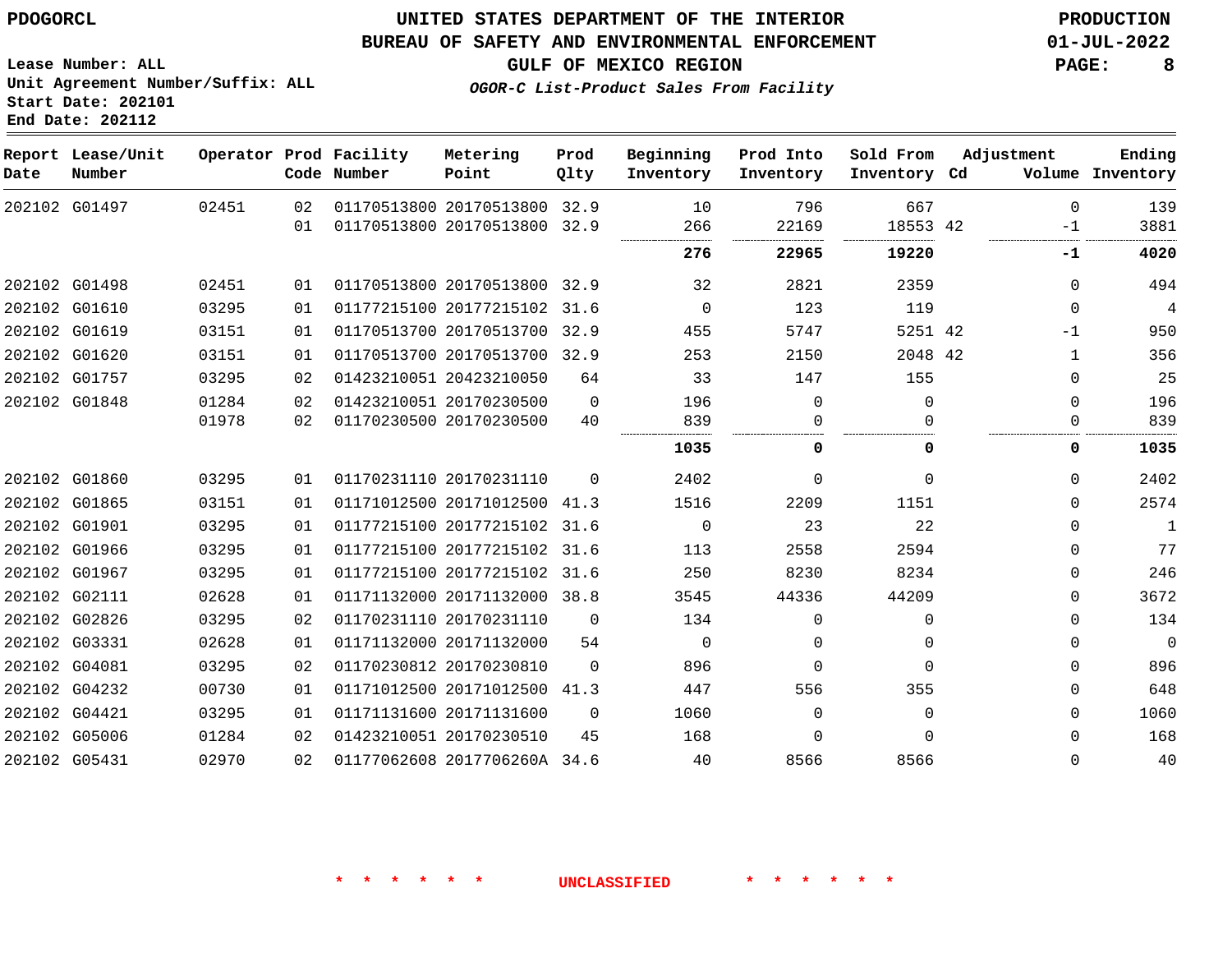G05504

**Date**

**Report Lease/Unit**

**Number**

 G05505 G07760 G09631 G10741 G10910 G12802 G13081 G14342 G15050 G15277

G15312

## **UNITED STATES DEPARTMENT OF THE INTERIOR PDOGORCL PRODUCTION**

#### **BUREAU OF SAFETY AND ENVIRONMENTAL ENFORCEMENT 01-JUL-2022**

**Lease Number: ALL Unit Agreement Number/Suffix: ALL Start Date: 202101 End Date: 202112**

> 

**Operator Prod Facility**

**Code Number**

 21171132800 21171132800

**Metering Point**

 

 

**Beginning Inventory**

**GULF OF MEXICO REGION PAGE: 9**

**Inventory Cd Volume**

**Adjustment**

 $\Omega$  $\Omega$  $\Omega$   

**Ending**

**\* \* \* \* \* \* UNCLASSIFIED \* \* \* \* \* \***

 21171132800 21171132800 55.7 20177122950 20177122950 29.5 20171132000 2017724511G 20170230811 20608103650 35.7 20170230811 20170231110 20171012400 60.9 20171012400 20171092650 2017724511G 2017706260A 34.6 20177062959 25.9 42 42 42 29.5  $\Omega$ 60.9  $\Omega$   $\Omega$   $\Omega$  $\Omega$  $\Omega$   $\Omega$   $\Omega$   $\Omega$   $\Omega$   $\Omega$   $\Omega$   $\Omega$   $\Omega$  $\Omega$   $\Omega$   $\Omega$  $\Omega$   $\Omega$  9<br>....  $\Omega$  $\Omega$   $\Omega$   $\Omega$   $\Omega$  $\Omega$   $\Omega$   $\Omega$  $\Omega$ -1  $\Omega$  $\Omega$  $\Omega$  **-1** 

 $\Omega$  $\Omega$  $\Omega$ 

 

**Sold From Inventory**

**Prod Into Inventory**

 G16515 G17912 G17921 G20660 G21532 G21592 G21655 G22501 G23730 G23735 G23736 20170230450 20170230811 37.1 20171132000 21171132800 55.8 20170230400 47.3 20170230811 37.1 20170230810 20170230810 42  $\Omega$ 40.4  $\Omega$   $\Omega$   $\Omega$  $\Omega$  $\Omega$   $\Omega$  $\Omega$  $\Omega$  $\Omega$   $\Omega$  $-2$   $\Omega$ 

**OGOR-C List-Product Sales From Facility**

**Prod Qlty**

>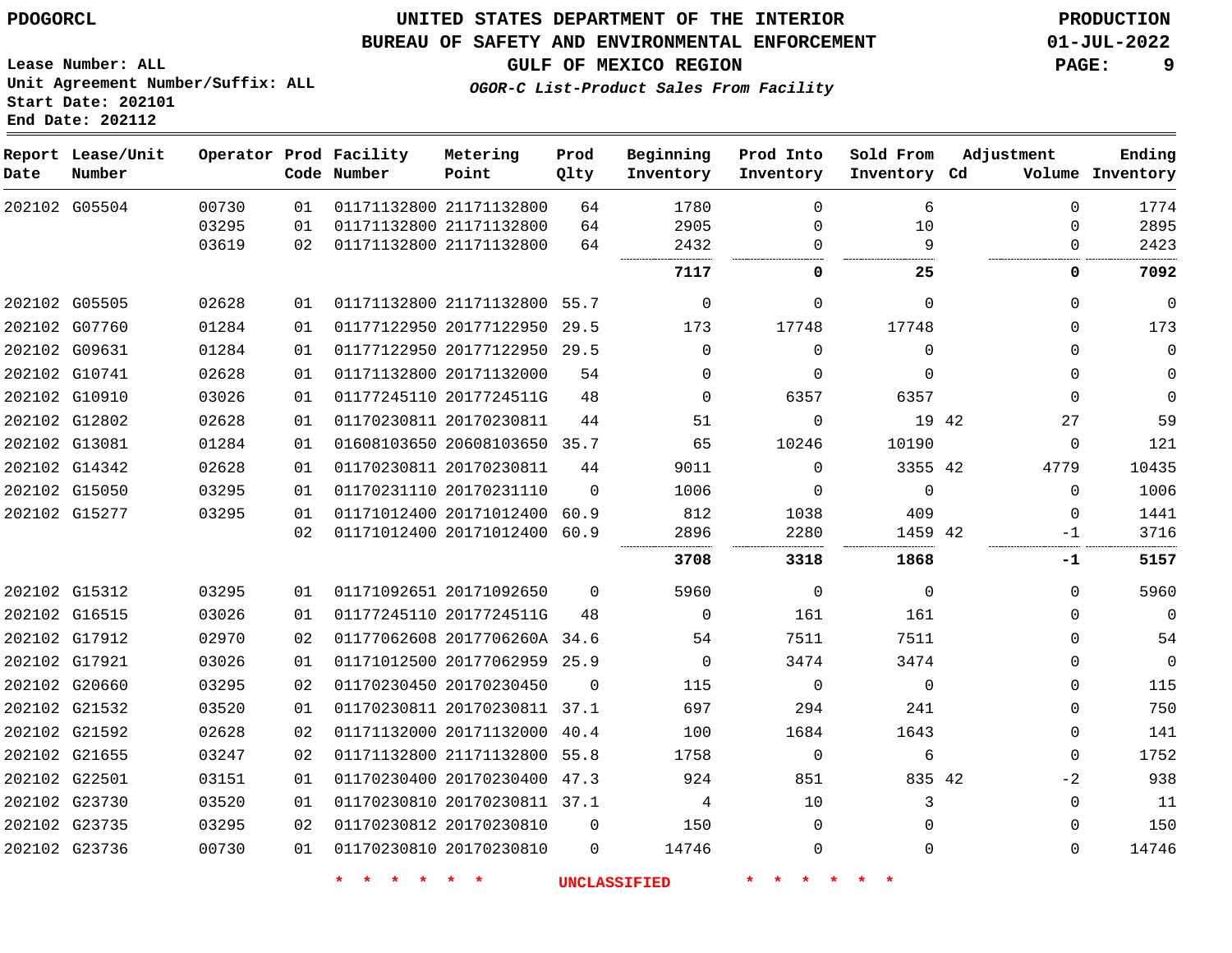# **UNITED STATES DEPARTMENT OF THE INTERIOR PDOGORCL PRODUCTION**

### **BUREAU OF SAFETY AND ENVIRONMENTAL ENFORCEMENT 01-JUL-2022**

**Lease Number: ALL Unit Agreement Number/Suffix: ALL Start Date: 202101**

## **OGOR-C List-Product Sales From Facility**

**GULF OF MEXICO REGION PAGE: 10**

| Date   | Report Lease/Unit<br>Number |       |    | Operator Prod Facility<br>Code Number | Metering<br>Point            | Prod<br>Qlty | Beginning<br>Inventory | Prod Into<br>Inventory | Sold From<br>Inventory Cd | Adjustment   | Ending<br>Volume Inventory |
|--------|-----------------------------|-------|----|---------------------------------------|------------------------------|--------------|------------------------|------------------------|---------------------------|--------------|----------------------------|
|        | 202102 G23851               | 02503 | 02 |                                       | 01171012300 20171012300      | $\Omega$     | 23030                  | 4063                   | $\mathbf 0$               | $\Omega$     | 27093                      |
|        | 202102 G24730               | 03295 | 02 |                                       | 01170230500 20170230500      | $\Omega$     | 294                    | $\Omega$               | $\Omega$                  | $\Omega$     | 294                        |
|        | 202102 G24870               | 02970 | 02 |                                       | 01177062608 2017706260A      | 34           | 0                      | $\mathbf 0$            | $\mathbf{0}$              | $\mathbf 0$  | $\mathbf 0$                |
|        | 202102 G24910               | 02628 | 01 |                                       | 01171132800 20171132000      | 54           | $\Omega$               | $\Omega$               | $\Omega$                  | 0            | $\Omega$                   |
|        | 202102 G24990               | 01284 | 01 |                                       | 01608103650 20608103650 35.7 |              | 50                     | 7895                   | 7853                      | $\Omega$     | 92                         |
|        | 202102 G25524               | 03295 | 02 |                                       | 01170230450 20170230450      | $\Omega$     | 881                    | $\mathbf 0$            | $\mathbf 0$               | $\mathbf{0}$ | 881                        |
|        | 202102 G26074               | 01284 | 01 |                                       | 01177122950 20177122950 29.5 |              | 2                      | $\Omega$               | 2                         | $\Omega$     | $\overline{0}$             |
|        | 202102 G27070               | 03295 | 01 |                                       | 01171132800 21171132800      | 64           | 18611                  | $\Omega$               | 65                        | $\Omega$     | 18546                      |
|        | 202102 G27509               | 02970 | 02 |                                       | 01170230450 20170230450      | $\Omega$     | 10646                  | $\Omega$               | $\Omega$                  | $\Omega$     | 10646                      |
|        | 202102 G27988               | 00730 | 01 |                                       | 01608103650 20608103650 35.7 |              | 94                     | 15965                  | 15871                     | $\Omega$     | 188                        |
|        | 202102 G31369               | 02628 | 01 |                                       | 01171012300 20171012300 44.1 |              | $\mathbf 0$            | $\mathbf 0$            | $\Omega$                  | $\mathbf{0}$ | $\overline{0}$             |
|        | 202102 G32113               | 03026 | 01 |                                       | 01170230811 20170230811      | 44           | 53                     | 141                    | 47                        | $\Omega$     | 147                        |
|        | 202102 G32268               | 03295 | 02 |                                       | 01177295110 01177295110      | $\Omega$     | 62                     | $\Omega$               | $\mathbf{0}$              | $\Omega$     | 62                         |
|        | 202102 G32744               | 01284 | 02 |                                       | 01423210051 20170230510      | 45           | 92                     | $\mathbf 0$            | $\mathbf{0}$              | $\mathbf 0$  | 92                         |
|        | 202102 G33088               | 03026 | 01 |                                       | 01171012500 20177062959      | 25.9         | $\Omega$               | 43                     | 43                        | $\Omega$     | $\mathbf 0$                |
|        | 202102 G33636               | 02628 | 01 |                                       | 01171132000 20171132000      | 38.8         | 3121                   | 41492                  | 41177                     | $\Omega$     | 3436                       |
|        | 202102 G34033               | 02628 | 01 |                                       | 01170230811 20170230811      | 44           | 460                    | $\Omega$               | 171 42                    | 244          | 533                        |
| 202103 | 00016                       | 03151 | 01 |                                       | 01170513700 20170513700      | 21.6         | 1902                   | 13186                  | 12988 42                  | $-1$         | 2099                       |
| 202103 | 00026                       | 03151 | 01 |                                       | 01170513700 20170513700 21.6 |              | 2204                   | 15084                  | 14884 42                  | $-4$         | 2400                       |
| 202103 | 00081                       | 03295 | 02 |                                       | 01170230450 20170230450      | $\Omega$     | 535                    | $\mathbf 0$            | $\mathbf 0$               | $\mathbf{0}$ | 535                        |
| 202103 | 00196                       | 03151 | 01 |                                       | 01171012300 20171012300      | 0            | 45870                  | 5508                   | 0                         | $\Omega$     | 51378                      |
| 202103 | 00353                       | 03368 | 01 |                                       | 01170754800 20170754800      | 30           | 8                      | $\mathbf 0$            | 8                         | $\mathbf{0}$ | $\mathbf 0$                |
| 202103 | 00367                       | 03151 | 01 |                                       | 01170513700 20170513700 21.6 |              | 347                    | 2016                   | 2042                      | $\Omega$     | 321                        |
| 202103 | 00434                       | 01284 | 01 |                                       | 01177112605 2017711260Y      | $\Omega$     | 50                     | $\Omega$               | $\mathbf{0}$              | $\Omega$     | 50                         |
| 202103 | 00453                       | 01284 | 01 |                                       | 01177112605 2017711260Y      | $\Omega$     | 13                     | $\Omega$               | $\Omega$                  | $\Omega$     | 13                         |
| 202103 | 00479                       | 03295 | 02 |                                       | 01171012500 20171012500 43.3 |              | 782                    | 721                    | 856                       | $\Omega$     | 647                        |
| 202103 | 00680                       | 03520 | 01 |                                       | 01170230700 20170230700      | 45           | 288                    | $\mathbf 0$            | $\mathbf 0$               | $\Omega$     | 288                        |
| 202103 | 00693                       | 03368 | 01 |                                       | 01170754800 20170754800      | 30           | $\mathbf{1}$           | $\Omega$               | 1                         | $\Omega$     | $\overline{0}$             |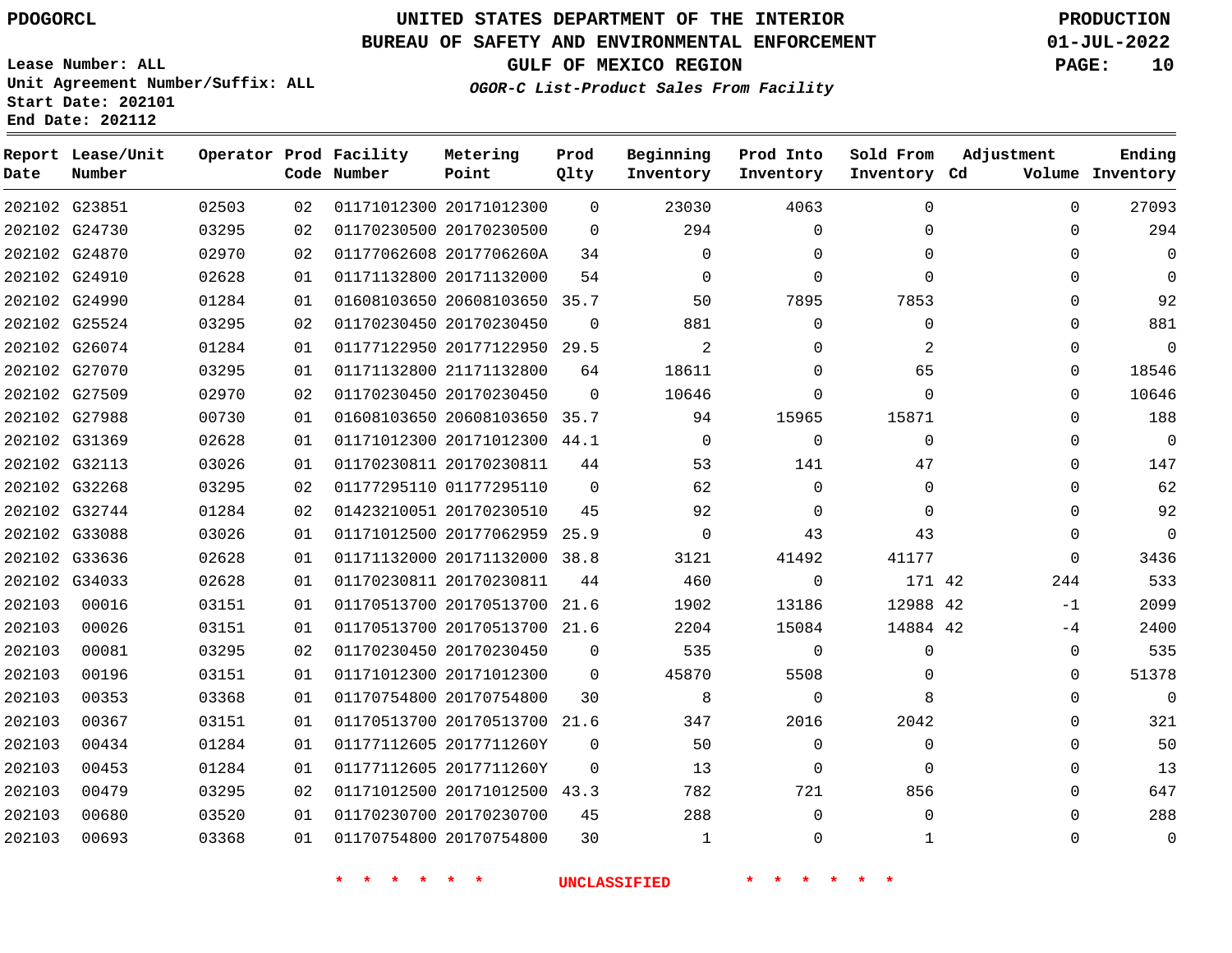#### **BUREAU OF SAFETY AND ENVIRONMENTAL ENFORCEMENT 01-JUL-2022**

**OGOR-C List-Product Sales From Facility**

**GULF OF MEXICO REGION PAGE: 11**

**Lease Number: ALL Unit Agreement Number/Suffix: ALL Start Date: 202101 End Date: 202112**

| Date   | Report Lease/Unit<br>Number |       |    | Operator Prod Facility<br>Code Number | Metering<br>Point            | Prod<br>Qlty | Beginning<br>Inventory | Prod Into<br>Inventory | Sold From<br>Inventory Cd | Adjustment      |              | Ending<br>Volume Inventory |
|--------|-----------------------------|-------|----|---------------------------------------|------------------------------|--------------|------------------------|------------------------|---------------------------|-----------------|--------------|----------------------------|
| 202103 | 00694                       | 03368 | 01 |                                       | 01170754800 20170754800      | 30           | 866                    | 1984                   | 1694                      |                 | $\Omega$     | 1156                       |
| 202103 | 00697                       | 03368 | 02 |                                       | 01170754800 20170754800      | 30           | 61                     | 316                    | 193 42                    |                 | $\mathbf 1$  | 185                        |
| 202103 | 00796                       | 02628 | 01 |                                       | 01171012300 20171012300 44.1 |              | $\Omega$               | 3534                   | $\mathbf 0$               |                 | $\Omega$     | 3534                       |
| 202103 | 00839                       | 02451 | 01 |                                       | 01170513800 20170513800 32.6 |              | 126                    | 3549                   | 3407                      |                 | $\Omega$     | 268                        |
| 202103 | 754303001A                  | 00059 | 01 |                                       | 01170230811 20170230811      | 43           | 28                     | 252                    | 161 09                    |                 | $-53$        | 66                         |
|        | 202103 754306006A           | 00689 | 01 |                                       | 01608128271 20608128271 32.9 |              | 445172                 | 1101479                | 110155 09                 |                 | $-1083288$   | 353208                     |
|        | 202103 754306012A           | 02647 | 01 |                                       | 01608128270 20608128270      | 26.7         | 64569                  | 127861                 |                           | 0 <sub>09</sub> | $-88697$     | 103733                     |
|        | 202103 754306013A           | 02647 | 01 |                                       | 01608128270 20608128270      | 26.7         | 76429                  | 276424                 |                           | $0$ 09          | $-191756$    | 161097                     |
|        | 202103 754307017A           | 03619 | 02 |                                       | 01171132800 20170230811 42.3 |              | 1446                   | 5018                   | 5141                      |                 | $\Omega$     | 1323                       |
|        | 202103 754315006A           | 03368 | 01 | 01170754800 20170754800               |                              | 30           | 116                    | 262                    | 225                       |                 | 0            | 153                        |
|        | 202103 754320003A           | 03247 | 01 |                                       | 01170573602 20170573602 27.9 |              | 13559                  | 35159                  | 30440                     |                 | $\Omega$     | 18278                      |
|        | 202103 7543940080           | 03295 | 01 |                                       | 01170230811 20170230811      | 43           | 33                     | $\mathbf 0$            | 257 42                    |                 | 304          | 80                         |
|        | 202103 8910020210           | 02451 | 02 |                                       | 01170513800 20170513800 32.6 |              | 857                    | 6428                   | 6799 42                   |                 | $-1$         | 485                        |
|        |                             |       | 01 |                                       | 01170513800 20170513800 32.6 |              | 6165                   | 38138                  | 41425 42                  |                 | 3            | 2881                       |
|        |                             |       |    |                                       |                              |              | 7022                   | 44566                  | 48224                     |                 | 2            | 3366                       |
|        | 202103 8910024540           | 02451 | 01 |                                       | 01170513800 20170513800 32.6 |              | 6689                   | 56790                  | 59188 42                  |                 | -1           | 4290                       |
|        |                             |       | 02 |                                       | 01170513800 20170513800 32.6 |              | 1187                   | 10343                  | 10749                     |                 | $\mathbf{0}$ | 781                        |
|        |                             |       |    |                                       |                              |              | 7876                   | 67133                  | 69937                     |                 | -1           | 5071                       |
|        | 202103 8910029320           | 02375 | 01 |                                       | 01170513700 20170513700      | 32           | $\mathbf 0$            | 34                     | 29                        |                 | $\Omega$     | 5                          |
|        |                             | 03151 | 01 |                                       | 01170513700 20170513700      | 32           | 2917                   | 15602                  | 16036                     |                 | $\Omega$     | 2483                       |
|        |                             |       |    |                                       |                              |              | 2917                   | 15636                  | 16065                     |                 | 0            | 2488                       |
|        | 202103 8910034440           | 03151 | 01 |                                       | 01170513700 20170513700 21.7 |              | 4092                   | 33002                  | 31840 42                  |                 | 4            | 5258                       |
|        | 202103 8910086400           | 03520 | 02 |                                       | 01171012400 20171012400 62.5 |              | 69                     | $\Omega$               | 69                        |                 | $\Omega$     | $\mathbf 0$                |
|        | 202103 8910088130           | 02628 | 01 |                                       | 01171132800 21171132800 55.7 |              | 0                      | $\mathbf 0$            | $\mathbf 0$               |                 | $\mathbf{0}$ | $\mathbf 0$                |
|        | 202103 8910089160           | 03151 | 01 |                                       | 01170513700 20170513700      | 26           | 485                    | 3405                   | 3348                      |                 | $\Omega$     | 542                        |
|        | 202103 891008927Y           | 03151 | 01 |                                       | 01170230400 20170230400 47.5 |              | 23                     | 23                     |                           | 24 42           | -1           | 21                         |
|        | 202103 8910116740           | 03151 | 01 |                                       | 01170513700 20170513700 28.2 |              | 1618                   | 10831                  | 10723 42                  |                 | $-2$         | 1724                       |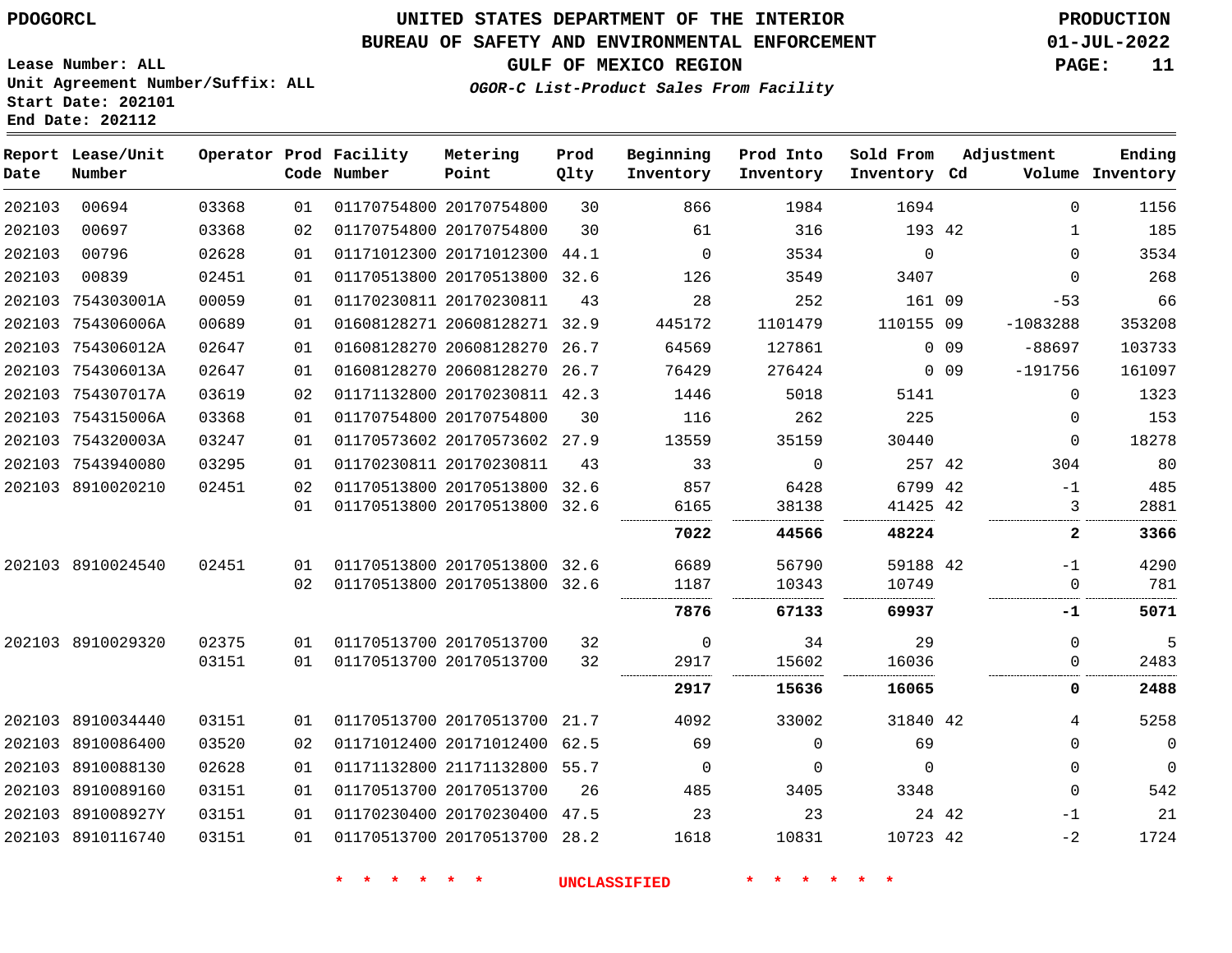**Lease Number: ALL**

**Start Date: 202101 End Date: 202112**

## **UNITED STATES DEPARTMENT OF THE INTERIOR PDOGORCL PRODUCTION**

#### **BUREAU OF SAFETY AND ENVIRONMENTAL ENFORCEMENT 01-JUL-2022**

**Unit Agreement Number/Suffix: ALL**

**GULF OF MEXICO REGION PAGE: 12**

**OGOR-C List-Product Sales From Facility**

| Date | Report Lease/Unit<br>Number |       |    | Operator Prod Facility<br>Code Number | Metering<br>Point            | Prod<br>Qlty | Beginning<br>Inventory | Prod Into<br>Inventory | Sold From<br>Inventory Cd |       | Adjustment   | Ending<br>Volume Inventory |
|------|-----------------------------|-------|----|---------------------------------------|------------------------------|--------------|------------------------|------------------------|---------------------------|-------|--------------|----------------------------|
|      | 202103 8910116790           | 03151 | 01 |                                       | 01170513700 20170513700      | 26           | 999                    | 6122                   | 6146                      |       | $\Omega$     | 975                        |
|      | 202103 8910116800           | 03151 | 01 |                                       | 01170513700 20170513700      | 27.7         | 4647                   | 31504                  | 31133 42                  |       | -1           | 5017                       |
|      | 202103 891011687A           | 03368 | 01 |                                       | 01170754800 20170754800      | 30           | 10                     | $\mathbf 0$            | 10                        |       | $\Omega$     | $\mathbf 0$                |
|      | 202103 891011687C           | 03368 | 01 |                                       | 01170754800 20170754800      | 30           | 550                    | 1333                   | 1106                      |       | $\Omega$     | 777                        |
|      | 202103 891011687D           | 03368 | 01 |                                       | 01170754800 20170754800      | 30           | 4                      | $\mathbf 0$            | 4                         |       | $\Omega$     | 0                          |
|      | 202103 8910117330           | 03368 | 01 |                                       | 01170754800 20170754800      | 30           | 4                      | 15                     | 10                        |       | $\mathbf{0}$ | 9                          |
|      | 202103 8910123270           | 03295 | 01 |                                       | 01177215100 20177215102 30.8 |              | $\mathbf{1}$           | 581                    | 571 42                    |       | -1           | 10                         |
|      | 202103 8910123320           | 03295 | 01 |                                       | 01177215100 20177215102 30.8 |              | 3                      | 852                    | 841 42                    |       | 1            | 15                         |
|      | 202103 8910123330           | 03295 | 01 |                                       | 01177215100 20177215102 30.8 |              | 179                    | 5932                   | 6007                      |       | 0            | 104                        |
|      | 202103 G00982               | 02628 | 01 |                                       | 01171132800 20171132000      | 54           | $\Omega$               | $\mathbf 0$            | $\mathbf{0}$              |       | $\Omega$     | 0                          |
|      | 202103 G00983               | 02628 | 01 |                                       | 01171132800 20171132000      | 54           | $\mathbf 0$            | $\mathbf 0$            | 0                         |       | $\mathbf 0$  | $\overline{0}$             |
|      | 202103 G00985               | 03151 | 01 |                                       | 0117709260A 2017709260A 32.9 |              | 377                    | 10645                  | 10645                     |       | $\mathbf{0}$ | 377                        |
|      | 202103 G00989               | 02628 | 01 |                                       | 01171132800 20171132000      | 54           | $\overline{0}$         | $\mathbf 0$            | $\mathbf 0$               |       | $\mathbf{0}$ | 0                          |
|      | 202103 G01036               | 03209 | 02 |                                       | 01171092651 20171092650 49.7 |              | 545                    | 0                      | $\mathbf 0$               |       | 0            | 545                        |
|      | 202103 G01083               | 03151 | 01 |                                       | 01170513700 20170513700 28.6 |              | 1988                   | 14132                  | 13870 42                  |       | $\mathbf{1}$ | 2251                       |
|      | 202103 G01084               | 03151 | 01 |                                       | 01170513700 20170513700      | 26           | 147                    | 1102                   | 1074 42                   |       | $\mathbf{1}$ | 176                        |
|      | 202103 G01090               | 03151 | 01 |                                       | 01170513700 20170513700 29.5 |              | 821                    | 4834                   | 4884 42                   |       | $-2$         | 769                        |
|      | 202103 G01091               | 03151 | 01 |                                       | 01170513700 20170513700 27.8 |              | 850                    | 6095                   | 5975 42                   |       | 1            | 971                        |
|      | 202103 G01351               | 03151 | 01 |                                       | 01170230400 20170230400 47.5 |              | 65                     | 95                     |                           | 73 42 | 1            | 88                         |
|      | 202103 G01447               | 03151 | 02 |                                       | 01170513700 20170513700 21.6 |              | 4                      | 42                     |                           | 40 42 | 1            | 7                          |
|      | 202103 G01497               | 02451 | 02 |                                       | 01170513800 20170513800 32.6 |              | 139                    | 1086                   | 1144 42                   |       | $\mathbf{1}$ | 82                         |
|      |                             |       | 01 |                                       | 01170513800 20170513800 32.6 |              | 3881                   | 28264                  | 30013 42                  |       | 3            | 2135                       |
|      |                             |       |    |                                       |                              |              | 4020                   | 29350                  | 31157                     |       | 4            | 2217                       |
|      | 202103 G01498               | 02451 | 01 |                                       | 01170513800 20170513800 32.6 |              | 494                    | 4104                   | 4289 42                   |       | 1            | 310                        |
|      | 202103 G01610               | 03295 | 01 |                                       | 01177215100 20177215102 30.8 |              | 4                      | 1201                   | 1184                      |       | $\Omega$     | 21                         |
|      | 202103 G01619               | 03151 | 01 |                                       | 01170513700 20170513700 26.6 |              | 950                    | 6929                   | 6776                      |       | $\Omega$     | 1103                       |
|      | 202103 G01620               | 03151 | 01 |                                       | 01170513700 20170513700 26.6 |              | 356                    | 2468                   | 2431                      |       | 0            | 393                        |
|      | 202103 G01757               | 03295 | 02 |                                       | 01423210051 20423210050      | 40           | 25                     | 263                    | 252                       |       | $\Omega$     | 36                         |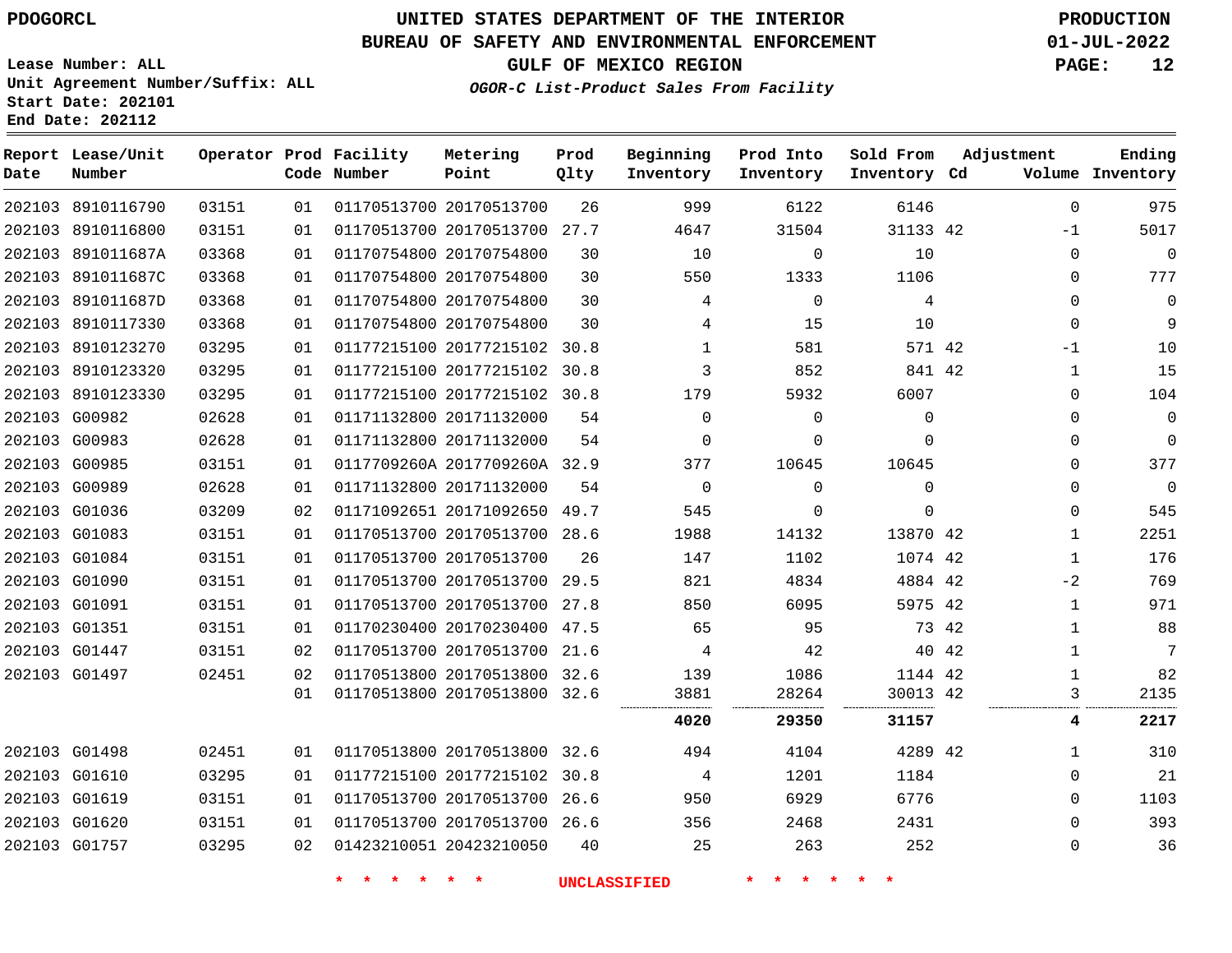## **UNITED STATES DEPARTMENT OF THE INTERIOR PDOGORCL PRODUCTION**

#### **BUREAU OF SAFETY AND ENVIRONMENTAL ENFORCEMENT 01-JUL-2022**

**Lease Number: ALL Unit Agreement Number/Suffix: ALL Start Date: 202101**

**GULF OF MEXICO REGION PAGE: 13**

**OGOR-C List-Product Sales From Facility**

| Date          | Report Lease/Unit<br>Number |                |          | Operator Prod Facility<br>Code Number | Metering<br>Point                                  | Prod<br>Qlty   | Beginning<br>Inventory | Prod Into<br>Inventory | Sold From<br>Inventory Cd | Adjustment | Ending<br>Volume Inventory    |
|---------------|-----------------------------|----------------|----------|---------------------------------------|----------------------------------------------------|----------------|------------------------|------------------------|---------------------------|------------|-------------------------------|
|               | 202103 G01848               | 01284<br>01978 | 02<br>02 |                                       | 01423210051 20170230500<br>01170230500 20170230500 | $\Omega$<br>40 | 196<br>839             | $\Omega$<br>$\Omega$   | $\Omega$<br>$\cap$        |            | 196<br>$\Omega$<br>839<br>0   |
|               |                             |                |          |                                       |                                                    |                |                        |                        |                           |            |                               |
|               |                             |                |          |                                       |                                                    |                | 1035                   | 0                      | 0                         |            | 0<br>1035                     |
|               | 202103 G01860               | 03295          | 01       |                                       | 01170231110 20170231110                            | $\Omega$       | 2402                   | $\Omega$               | $\mathbf{0}$              |            | 2402<br>0                     |
|               | 202103 G01865               | 03151          | 01       |                                       | 01171012500 20171012500 43.3                       |                | 2574                   | 2084                   | 2789 42                   |            | 1870<br>$\mathbf{1}$          |
|               | 202103 G01901               | 03295          | 01       |                                       | 01177215100 20177215102 30.8                       |                | 1                      | 183                    | 180 42                    | $-1$       | 3                             |
|               | 202103 G01966               | 03295          | 01       |                                       | 01177215100 20177215102 30.8                       |                | 77                     | 4125                   | 4128 42                   | $-1$       | 73                            |
|               | 202103 G01967               | 03295          | 01       |                                       | 01177215100 20177215102 30.8                       |                | 246                    | 15978                  | 15938 42                  | $-5$       | 281                           |
|               | 202103 G02111               | 02628          | 01       |                                       | 01171132000 20171132000 41.7                       |                | 3672                   | 41196                  | 41177                     |            | 3691<br>0                     |
|               | 202103 G02826               | 03295          | 02       |                                       | 01170231110 20170231110                            | $\Omega$       | 134                    | $\Omega$               | $\Omega$                  |            | 134<br>$\Omega$               |
|               | 202103 G03331               | 02628          | 01       |                                       | 01171132000 20171132000                            | 54             | $\mathbf 0$            | $\Omega$               | $\Omega$                  |            | $\overline{0}$<br>$\mathbf 0$ |
|               | 202103 G04081               | 03295          | 02       |                                       | 01170230812 20170230810                            | $\Omega$       | 896                    | 0                      | $\Omega$                  |            | 896<br>$\mathbf 0$            |
|               | 202103 G04232               | 00730          | 01       |                                       | 01171012500 20171012500 43.3                       |                | 648                    | 573                    | 707                       |            | 514<br>0                      |
|               | 202103 G04421               | 03295          | 01       |                                       | 01171131600 20171131600                            | $\Omega$       | 1060                   | $\Omega$               | $\Omega$                  |            | 1060<br>$\Omega$              |
|               | 202103 G05006               | 01284          | 02       |                                       | 01423210051 20170230510 43.1                       |                | 168                    | $\Omega$               | 126                       |            | 42<br>$\mathbf 0$             |
| 202103 G05431 |                             | 02970          | 02       |                                       | 01177062608 2017706260A 34.4                       |                | 40                     | 11973                  | 12012 42                  | -1         | $\mathbf 0$                   |
|               | 202103 G05504               | 00730          | 01       |                                       | 01171132800 21171132800 51.8                       |                | 1774                   | $\Omega$               | 5                         |            | 0<br>1769                     |
|               |                             | 03295          | 01       |                                       | 01171132800 21171132800 51.8                       |                | 2895                   | 0                      | 8                         |            | 2887<br>0                     |
|               |                             | 03619          | 02       |                                       | 01171132800 21171132800 51.8                       |                | 2423                   | $\Omega$               |                           |            | 0<br>2416                     |
|               |                             |                |          |                                       |                                                    |                | 7092                   | 0                      | 20                        |            | 0<br>7072                     |
|               | 202103 G05505               | 02628          | 01       |                                       | 01171132800 21171132800                            | 55.7           | $\mathbf 0$            | $\Omega$               | $\Omega$                  |            | $\mathbf 0$<br>0              |
|               | 202103 G07760               | 01284          | 01       |                                       | 01177122950 20177122950 29.5                       |                | 173                    | 19989                  | 19989                     |            | 173<br>$\Omega$               |
|               | 202103 G09631               | 01284          | 01       |                                       | 01177122950 20177122950 29.5                       |                | $\Omega$               | $\Omega$               | $\Omega$                  |            | $\mathbf 0$<br>$\Omega$       |
|               | 202103 G10741               | 02628          | 01       |                                       | 01171132800 20171132000                            | 54             | $\Omega$               | $\Omega$               | $\Omega$                  |            | $\mathbf 0$<br>0              |
|               | 202103 G10910               | 03026          | 01       |                                       | 01177245110 2017724511G                            | 48             | $\Omega$               | 5605                   | 5605                      |            | $\Omega$<br>$\Omega$          |
|               | 202103 G12802               | 02628          | 01       |                                       | 01170230811 20170230811                            | 43             | 59                     | $\mathbf 0$            | 245 42                    | 253        | 67                            |
|               | 202103 G13081               | 01284          | 01       |                                       | 01608103650 20608103650 35.7                       |                | 121                    | 12018                  | 12014                     |            | 125<br>0                      |
|               | 202103 G14342               | 02628          | 01       |                                       | 01170230811 20170230811                            | 43             | 10435                  | $\Omega$               | 43880 42                  | 45412      | 11967                         |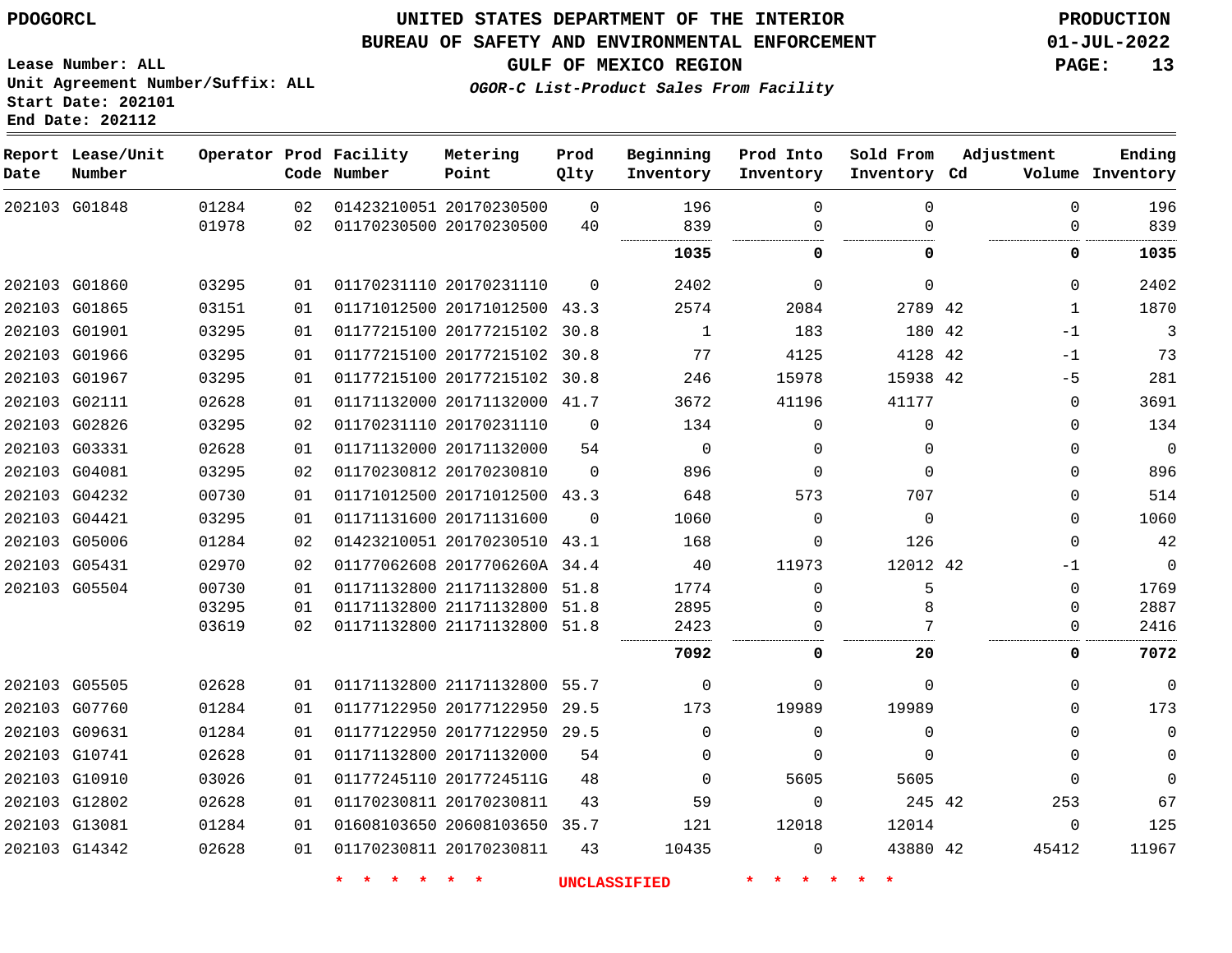## **UNITED STATES DEPARTMENT OF THE INTERIOR PDOGORCL PRODUCTION**

#### **BUREAU OF SAFETY AND ENVIRONMENTAL ENFORCEMENT 01-JUL-2022**

**Lease Number: ALL Unit Agreement Number/Suffix: ALL Start Date: 202101**

**GULF OF MEXICO REGION PAGE: 14**

**OGOR-C List-Product Sales From Facility**

| Date | Report Lease/Unit<br>Number |       |    | Operator Prod Facility<br>Code Number | Metering<br>Point            | Prod<br>Qlty | Beginning<br>Inventory | Prod Into<br>Inventory | Sold From<br>Inventory Cd | Adjustment |              | Ending<br>Volume Inventory |
|------|-----------------------------|-------|----|---------------------------------------|------------------------------|--------------|------------------------|------------------------|---------------------------|------------|--------------|----------------------------|
|      | 202103 G15050               | 03295 | 01 |                                       | 01170231110 20170231110      | $\Omega$     | 1006                   | $\Omega$               | $\Omega$                  |            | $\Omega$     | 1006                       |
|      | 202103 G15277               | 03295 | 02 |                                       | 01171012400 20171012400      | 62.5         | 3716                   | 677                    | 1689 42                   |            | $\mathbf{1}$ | 2705                       |
|      |                             |       | 01 |                                       | 01171012400 20171012400      | 62.5         | 1441<br>               | 391<br>                | 655<br>                   |            | $\Omega$     | 1177                       |
|      |                             |       |    |                                       |                              |              | 5157                   | 1068                   | 2344                      |            | 1            | 3882                       |
|      | 202103 G15312               | 03295 | 01 |                                       | 01171092651 20171092650      | $\Omega$     | 5960                   | $\Omega$               | $\Omega$                  |            | $\Omega$     | 5960                       |
|      | 202103 G16515               | 03026 | 01 |                                       | 01177245110 2017724511G      | 48           | $\Omega$               | 949                    | 949                       |            | $\Omega$     | 0                          |
|      | 202103 G17912               | 02970 | 02 |                                       | 01177062608 2017706260A 34.4 |              | 54                     | 5311                   | 5365                      |            | 0            | $\mathbf 0$                |
|      | 202103 G17921               | 03026 | 01 |                                       | 01171012500 20177062959 25.9 |              | $\Omega$               | 12251                  | 12251                     |            | $\Omega$     | $\mathbf 0$                |
|      | 202103 G20660               | 03295 | 02 |                                       | 01170230450 20170230450      | $\Omega$     | 115                    | $\Omega$               | $\Omega$                  |            | $\Omega$     | 115                        |
|      | 202103 G21532               | 03520 | 01 |                                       | 01170230811 20170230811 37.1 |              | 750                    | 2787                   | 2799                      |            | $\Omega$     | 738                        |
|      | 202103 G21592               | 02628 | 02 |                                       | 01171132000 20171132000 41.7 |              | 141                    | 388                    | 493                       |            | 0            | 36                         |
|      | 202103 G21655               | 03247 | 02 |                                       | 01171132800 21171132800      | 51.8         | 1752                   | $\mathbf 0$            | 5                         |            | 0            | 1747                       |
|      | 202103 G22501               | 03151 | 01 |                                       | 01170230400 20170230400 47.5 |              | 938                    | 979                    | 1010                      |            | $\Omega$     | 907                        |
|      | 202103 G23730               | 03520 | 01 |                                       | 01170230810 20170230811 37.1 |              | 11                     | 101                    |                           | 88 42      | -1           | 23                         |
|      | 202103 G23735               | 03295 | 02 |                                       | 01170230812 20170230810      | $\Omega$     | 150                    | $\Omega$               | $\Omega$                  |            | 0            | 150                        |
|      | 202103 G23736               | 00730 | 01 |                                       | 01170230810 20170230810 56.4 |              | 14746                  | 5                      |                           |            | $\mathbf 0$  | 14746                      |
|      | 202103 G23851               | 02503 | 02 |                                       | 01171012300 20171012300      | $\mathbf 0$  | 27093                  | 5842                   | $\Omega$                  |            | $\mathbf 0$  | 32935                      |
|      | 202103 G24730               | 03295 | 02 |                                       | 01170230500 20170230500      | $\Omega$     | 294                    | $\Omega$               | $\Omega$                  |            | $\Omega$     | 294                        |
|      | 202103 G24870               | 02970 | 02 |                                       | 01177062608 2017706260A      | 34           | $\Omega$               | $\Omega$               | $\Omega$                  |            | $\Omega$     | $\mathbf 0$                |
|      | 202103 G24910               | 02628 | 01 |                                       | 01171132800 20171132000      | 54           | $\Omega$               | $\Omega$               | $\Omega$                  |            | 0            | $\mathbf 0$                |
|      | 202103 G24990               | 01284 | 01 |                                       | 01608103650 20608103650 35.7 |              | 92                     | 8675                   | 8677                      |            | $\mathbf 0$  | 90                         |
|      | 202103 G25524               | 03295 | 02 |                                       | 01170230450 20170230450      | $\Omega$     | 881                    | $\Omega$               | $\Omega$                  |            | $\Omega$     | 881                        |
|      | 202103 G26074               | 01284 | 01 |                                       | 01177122950 20177122950      | 29.5         | 2                      | 0                      | 2                         |            | 0            | $\Omega$                   |
|      | 202103 G27070               | 03295 | 01 |                                       | 01171132800 21171132800      | 51.8         | 18546                  | $\Omega$               | 53                        |            | 0            | 18493                      |
|      | 202103 G27509               | 02970 | 02 |                                       | 01170230450 20170230450      | 0            | 10646                  | 0                      | $\Omega$                  |            | 0            | 10646                      |
|      | 202103 G27988               | 00730 | 01 |                                       | 01608103650 20608103650 35.7 |              | 188                    | 15362                  | 15391                     |            | 0            | 159                        |
|      | 202103 G31369               | 02628 | 01 |                                       | 01171012300 20171012300 44.1 |              | $\mathbf 0$            | 1980                   | $\Omega$                  |            | $\Omega$     | 1980                       |
|      | 202103 G32113               | 03026 | 01 |                                       | 01170230811 20170230811      | 43           | 147                    | 2471                   | 1967                      |            | $\Omega$     | 651                        |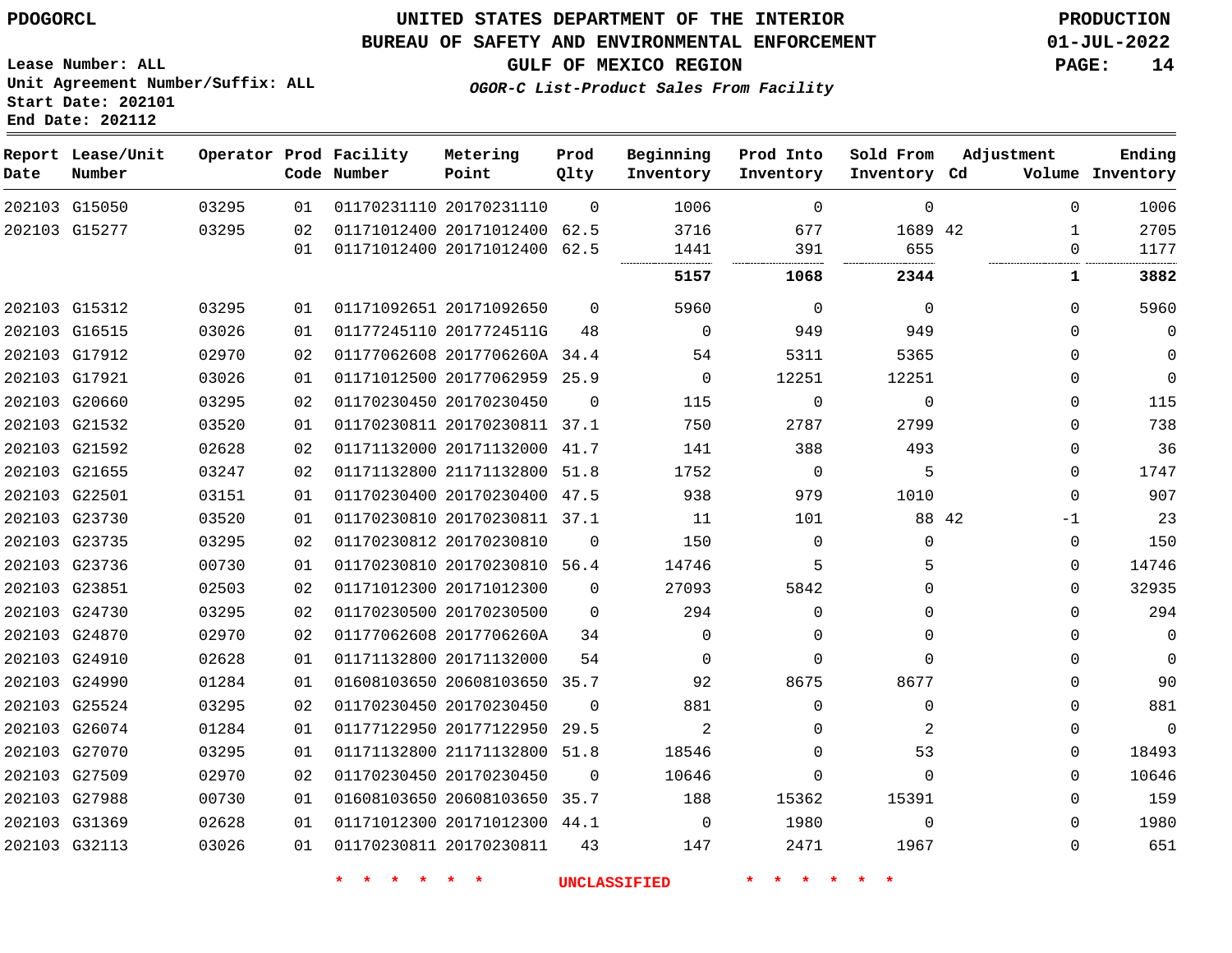#### **BUREAU OF SAFETY AND ENVIRONMENTAL ENFORCEMENT 01-JUL-2022**

**Lease Number: ALL Unit Agreement Number/Suffix: ALL Start Date: 202101 End Date: 202112**

**OGOR-C List-Product Sales From Facility**

**GULF OF MEXICO REGION PAGE: 15**

| Date          | Report Lease/Unit<br>Number |       |    | Operator Prod Facility<br>Code Number | Metering<br>Point            | Prod<br>Qlty | Beginning<br>Inventory | Prod Into<br>Inventory | Sold From<br>Inventory Cd |                 | Adjustment   | Ending<br>Volume Inventory |
|---------------|-----------------------------|-------|----|---------------------------------------|------------------------------|--------------|------------------------|------------------------|---------------------------|-----------------|--------------|----------------------------|
|               | 202103 G32268               | 03295 | 02 |                                       | 01177295110 01177295110      | $\Omega$     | 62                     | $\Omega$               | $\Omega$                  |                 | $\Omega$     | 62                         |
|               | 202103 G32744               | 01284 | 02 |                                       | 01423210051 20170230510 43.1 |              | 92                     | $\Omega$               | 69                        |                 | $\Omega$     | 23                         |
| 202103 G33088 |                             | 03026 | 01 |                                       | 01171012500 20177062959 25.9 |              | 0                      | 28                     | 28                        |                 | 0            | $\mathbf 0$                |
|               | 202103 G33636               | 02628 | 01 |                                       | 01171132000 20171132000 41.7 |              | 3436                   | 34478                  | 34825                     |                 | 0            | 3089                       |
|               | 202103 G34033               | 02628 | 01 |                                       | 01170230811 20170230811      | 43           | 533                    | 0                      | 2243 42                   |                 | 2322         | 612                        |
| 202104        | 00016                       | 03151 | 01 |                                       | 01170513700 20170513700 21.6 |              | 2099                   | 14766                  | 14466                     |                 | 0            | 2399                       |
| 202104        | 00026                       | 03151 | 01 |                                       | 01170513700 20170513700 21.6 |              | 2400                   | 13323                  | 13557 42                  |                 | $\mathbf{1}$ | 2167                       |
| 202104        | 00032                       | 03151 | 01 |                                       | 01170513700 20170513700 26.7 |              | $\overline{0}$         | 667                    | 559 42                    |                 | $\mathbf{1}$ | 109                        |
| 202104        | 00081                       | 03295 | 02 |                                       | 01170230450 20170230450      | 52           | 535                    | $\mathbf 0$            | 535                       |                 | 0            | $\mathbf 0$                |
| 202104        | 00196                       | 03151 | 01 |                                       | 01171012300 20171012300 40.5 |              | 51378                  | 7549                   | 5348                      |                 | 0            | 53579                      |
| 202104        | 00353                       | 03368 | 01 |                                       | 01170754800 20170754800 29.4 |              | $\Omega$               | 18                     | 11                        |                 | 0            | $7\overline{ }$            |
| 202104        | 00367                       | 03151 | 01 |                                       | 01170513700 20170513700 21.6 |              | 321                    | 1711                   | 1754                      |                 | 0            | 278                        |
| 202104        | 00434                       | 01284 | 01 |                                       | 01177112605 2017711260Y      | $\Omega$     | 50                     | $\Omega$               | $\Omega$                  |                 | 0            | 50                         |
| 202104        | 00453                       | 01284 | 01 |                                       | 01177112605 2017711260Y      | $\mathbf 0$  | 13                     | $\mathbf 0$            | $\Omega$                  |                 | 0            | 13                         |
| 202104        | 00479                       | 03295 | 02 |                                       | 01171012500 20171012500 38.7 |              | 647                    | 830                    | 722                       |                 | 0            | 755                        |
| 202104        | 00680                       | 03520 | 01 |                                       | 01170230700 20170230700      | 45           | 288                    | $\mathbf 0$            | $\mathbf 0$               |                 | 0            | 288                        |
| 202104        | 00694                       | 03368 | 01 |                                       | 01170754800 20170754800 29.4 |              | 1156                   | 2525                   | 2713 42                   |                 | 2            | 970                        |
| 202104        | 00697                       | 03368 | 02 |                                       | 01170754800 20170754800 29.4 |              | 185                    | 392                    | 426                       |                 | 0            | 151                        |
| 202104        | 00796                       | 02628 | 01 |                                       | 01171012300 20171012300 40.5 |              | 3534                   | 11841                  | 1421                      |                 | $\Omega$     | 13954                      |
| 202104        | 00839                       | 02451 | 01 |                                       | 01170513800 20170513800 32.5 |              | 268                    | 2432                   | 2476 42                   |                 | $-1$         | 223                        |
|               | 202104 754303001A           | 00059 | 01 |                                       | 01170230811 20170230811 40.5 |              | 66                     | 254                    | 213 09                    |                 | $-67$        | 40                         |
|               | 202104 754306006A           | 00689 | 01 |                                       | 01608128271 20608128271 28.5 |              | 353208                 | 1043311                | 82953 09                  |                 | $-815776$    | 497790                     |
|               | 202104 754306012A           | 02647 | 01 |                                       | 01608128270 20608128270 24.4 |              | 103733                 | 115590                 |                           | 0 <sub>09</sub> | $-86514$     | 132809                     |
|               | 202104 754306013A           | 02647 | 01 |                                       | 01608128270 20608128270 24.4 |              | 161097                 | 249658                 |                           | $0$ 09          | $-193728$    | 217027                     |
|               | 202104 754307017A           | 03619 | 02 |                                       | 01171132800 20170230811 40.5 |              | 1322                   | 5244                   | 5751                      |                 | 0            | 815                        |
|               | 202104 754315006A           | 03368 | 01 |                                       | 01170754800 20170754800 29.4 |              | 153                    | 643                    | 548 42                    |                 | $-1$         | 247                        |
|               | 202104 754320003A           | 03247 | 01 |                                       | 01170573602 20170573602 33.6 |              | 18279                  | 39641                  | 40075 42                  |                 | $-1$         | 17844                      |
|               | 202104 7543940080           | 03295 | 01 |                                       | 01170230811 20170230811 40.5 |              | 80                     | $\Omega$               | 338 42                    |                 | 306          | 48                         |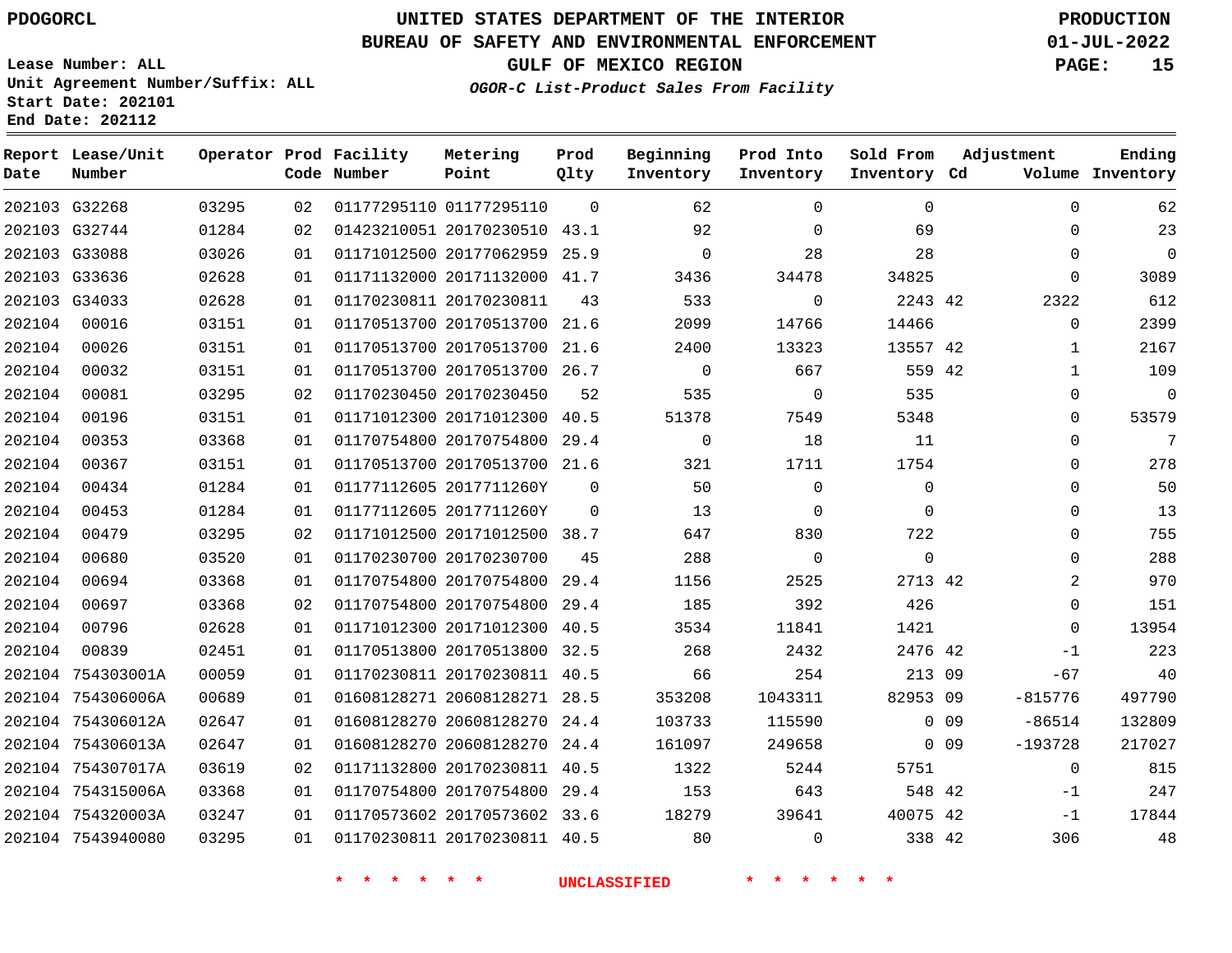## **UNITED STATES DEPARTMENT OF THE INTERIOR PDOGORCL PRODUCTION**

#### **BUREAU OF SAFETY AND ENVIRONMENTAL ENFORCEMENT 01-JUL-2022**

**Lease Number: ALL Unit Agreement Number/Suffix: ALL Start Date: 202101**

**GULF OF MEXICO REGION PAGE: 16**

**OGOR-C List-Product Sales From Facility**

| Date | Report Lease/Unit<br>Number |       |    | Operator Prod Facility<br>Code Number | Metering<br>Point            | Prod<br>Qlty | Beginning<br>Inventory | Prod Into<br>Inventory | Sold From<br>Inventory Cd | Adjustment   | Ending<br>Volume Inventory |
|------|-----------------------------|-------|----|---------------------------------------|------------------------------|--------------|------------------------|------------------------|---------------------------|--------------|----------------------------|
|      | 202104 8910020210           | 02451 | 01 |                                       | 01170513800 20170513800 32.5 |              | 2881                   | 26188                  | 26662 42                  | -2           | 2405                       |
|      |                             |       | 02 |                                       | 01170513800 20170513800      | 32.5         | 485                    | 4880                   | 4917                      | $\Omega$     | 448                        |
|      |                             |       |    |                                       |                              |              | 3366                   | 31068                  | 31579                     | -2           | 2853                       |
|      | 202104 8910024540           | 02451 | 02 |                                       | 01170513800 20170513800 32.5 |              | 781                    | 7014                   | 7152 42                   | 2            | 645                        |
|      |                             |       | 01 |                                       | 01170513800 20170513800 32.5 |              | 4290                   | 43702                  | 43977 42                  | $\mathbf{1}$ | 4016                       |
|      |                             |       |    |                                       |                              |              | 5071                   | 50716                  | 51129                     | 3            | 4661                       |
|      | 202104 8910029320           | 02375 | 01 |                                       | 01170513700 20170513700 26.7 |              | 5                      | 1172                   | 987 42                    | $\mathbf{1}$ | 191                        |
|      |                             | 03151 | 01 |                                       | 01170513700 20170513700 26.7 |              | 2483                   | 18316                  | 17822 42                  | 1            | 2978                       |
|      |                             |       |    |                                       |                              |              | 2488                   | 19488                  | 18809                     | 2            | 3169                       |
|      | 202104 8910034440           | 03151 | 01 |                                       | 01170513700 20170513700 21.7 |              | 5258                   | 39237                  | 38113 42                  | $-2$         | 6380                       |
|      | 202104 8910086400           | 03520 | 02 |                                       | 01171012400 20171012400      | 63           | $\Omega$               | $\Omega$               | $\mathbf 0$               | 0            | 0                          |
|      | 202104 8910088130           | 02628 | 01 |                                       | 01171132800 21171132800 55.7 |              | $\Omega$               | $\Omega$               | $\Omega$                  | $\Omega$     | $\mathbf 0$                |
|      | 202104 8910089160           | 03151 | 01 |                                       | 01170513700 20170513700      | 27.9         | 542                    | 2622                   | 2738                      | 0            | 426                        |
|      | 202104 891008927Y           | 03151 | 01 |                                       | 01170230400 20170230400 47.9 |              | 21                     | 32                     | 42                        | $\Omega$     | 11                         |
|      | 202104 8910116740           | 03151 | 01 |                                       | 01170513700 20170513700      | 27           | 1724                   | 9213                   | 9440                      | $\Omega$     | 1497                       |
|      | 202104 8910116770           | 03151 | 01 |                                       | 01170513700 20170513700      | 26.5         | $\Omega$               | 15                     | 12 42                     | -1           | $\overline{a}$             |
|      | 202104 8910116790           | 03151 | 01 |                                       | 01170513700 20170513700      | 27.9         | 975                    | 4779                   | 4976                      | $\Omega$     | 778                        |
|      | 202104 8910116800           | 03151 | 01 |                                       | 01170513700 20170513700      | 27.3         | 5017                   | 21741                  | 23224                     | 0            | 3534                       |
|      | 202104 891011687A           | 03368 | 01 |                                       | 01170754800 20170754800      | 29.4         | $\mathbf 0$            | 11                     | 7                         | $\Omega$     | 4                          |
|      | 202104 891011687C           | 03368 | 01 |                                       | 01170754800 20170754800      | 29.4         | 777                    | 1235                   | 1538                      | 0            | 474                        |
|      | 202104 891011687D           | 03368 | 01 |                                       | 01170754800 20170754800      | 29.4         | $\Omega$               | 9                      |                           | 5 42<br>-1   | 3                          |
|      | 202104 8910117330           | 03368 | 01 |                                       | 01170754800 20170754800      | 29.4         | 9                      | 8                      | 14                        | 0            | 3                          |
|      | 202104 8910123270           | 03295 | 01 |                                       | 01177215100 20177215102 30.8 |              | 10                     | 852                    | 845                       | 0            | 17                         |
|      | 202104 8910123320           | 03295 | 01 |                                       | 01177215100 20177215102 30.8 |              | 15                     | 727                    | 728                       | $\Omega$     | 14                         |
|      | 202104 8910123330           | 03295 | 01 |                                       | 01177215100 20177215102 30.8 |              | 104                    | 5022                   | 5028 42                   | -1           | 97                         |
|      | 202104 G00982               | 02628 | 01 |                                       | 01171132800 20171132000      | 54           | $\Omega$               | $\Omega$               | $\Omega$                  | 0            | $\mathbf 0$                |
|      | 202104 G00983               | 02628 | 01 |                                       | 01171132800 20171132000      | 54           | 0                      | $\Omega$               | $\Omega$                  | 0            | 0                          |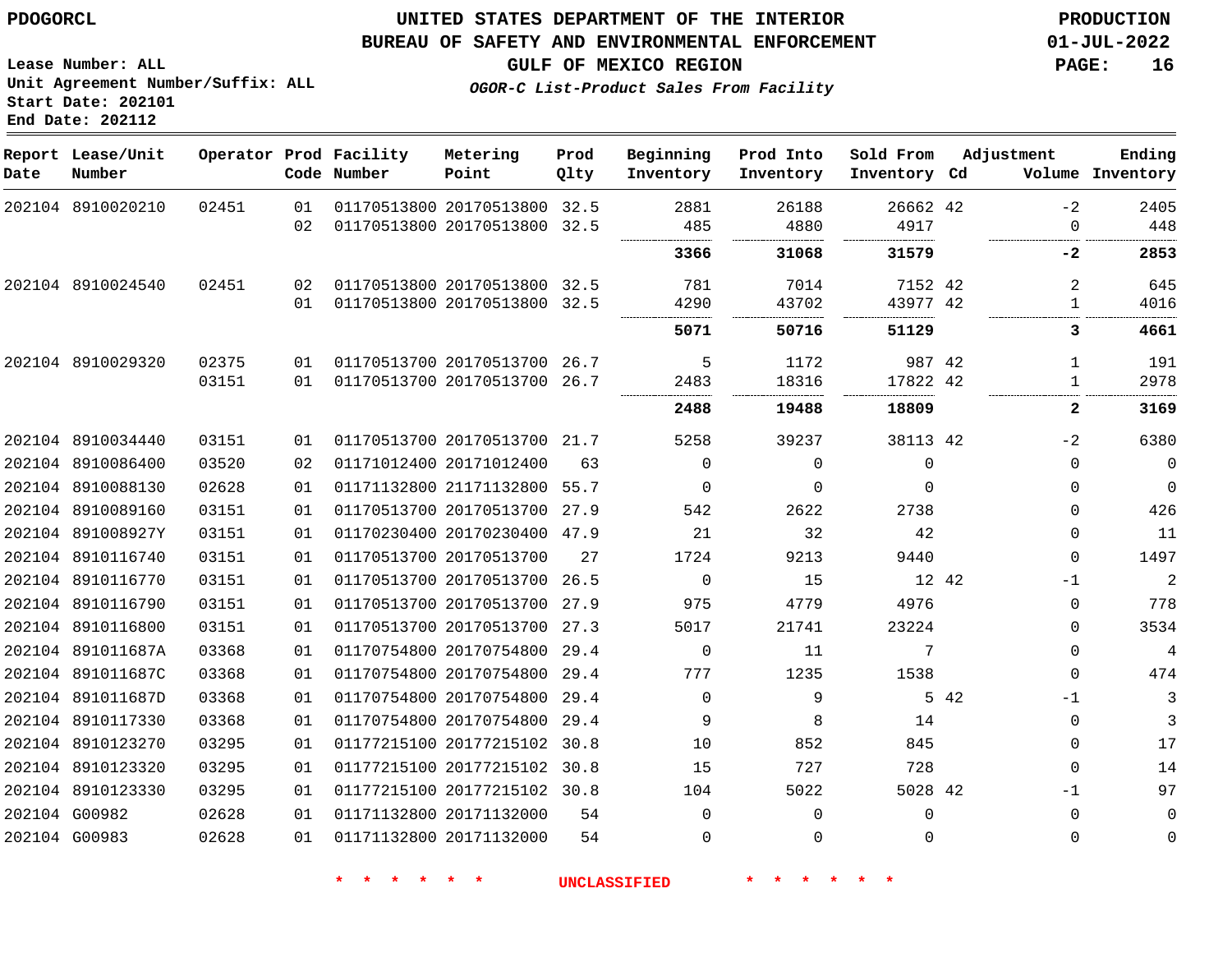# **UNITED STATES DEPARTMENT OF THE INTERIOR PDOGORCL PRODUCTION**

#### **BUREAU OF SAFETY AND ENVIRONMENTAL ENFORCEMENT 01-JUL-2022**

**GULF OF MEXICO REGION PAGE: 17**

**Lease Number: ALL Unit Agreement Number/Suffix: ALL Start Date: 202101 End Date: 202112**

**OGOR-C List-Product Sales From Facility**

| Date | Report Lease/Unit<br>Number |       |    | Operator Prod Facility<br>Code Number | Metering<br>Point            | Prod<br>Qlty | Beginning<br>Inventory | Prod Into<br>Inventory | Sold From<br>Inventory Cd | Adjustment   | Ending<br>Volume Inventory |
|------|-----------------------------|-------|----|---------------------------------------|------------------------------|--------------|------------------------|------------------------|---------------------------|--------------|----------------------------|
|      | 202104 G00985               | 03151 | 01 |                                       | 0117709260A 2017709260A 32.9 |              | 377                    | 3957                   | 3957                      | $\Omega$     | 377                        |
|      | 202104 G00989               | 02628 | 01 |                                       | 01171132800 20171132000      | 54           | $\Omega$               | $\Omega$               | $\Omega$                  | $\Omega$     | $\overline{0}$             |
|      | 202104 G01036               | 03209 | 02 |                                       | 01171092651 20171092650 49.7 |              | 545                    | $\Omega$               | $\Omega$                  | $\Omega$     | 545                        |
|      | 202104 G01083               | 03151 | 01 |                                       | 01170513700 20170513700 26.9 |              | 2250                   | 12399                  | 12634 42                  | $\mathbf{1}$ | 2016                       |
|      | 202104 G01084               | 03151 | 01 |                                       | 01170513700 20170513700 27.9 |              | 175                    | 549                    | 635                       | $\Omega$     | 89                         |
|      | 202104 G01090               | 03151 | 01 |                                       | 01170513700 20170513700 26.5 |              | 770                    | 4397                   | 4452                      | $\mathbf{0}$ | 715                        |
|      | 202104 G01091               | 03151 | 01 |                                       | 01170513700 20170513700 27.2 |              | 971                    | 5025                   | 5179 42                   | $-1$         | 816                        |
|      | 202104 G01351               | 03151 | 01 |                                       | 01170230400 20170230400 47.9 |              | 88                     | 95                     | 151                       | $\Omega$     | 32                         |
|      | 202104 G01447               | 03151 | 02 |                                       | 01170513700 20170513700 21.6 |              | 7                      | 28                     | 30                        | $\Omega$     | 5                          |
|      | 202104 G01497               | 02451 | 01 |                                       | 01170513800 20170513800 32.5 |              | 2135                   | 24422                  | 24314 42                  | $\mathbf{1}$ | 2244                       |
|      |                             |       | 02 |                                       | 01170513800 20170513800 32.5 |              | 82                     | 728                    | 744 42                    | 1            | 67                         |
|      |                             |       |    |                                       |                              |              | 2217                   | 25150                  | 25058                     | 2            | 2311                       |
|      | 202104 G01498               | 02451 | 01 |                                       | 01170513800 20170513800 32.5 |              | 310                    | 3960                   | 3905 42                   | $-2$         | 363                        |
|      | 202104 G01610               | 03295 | 01 |                                       | 01177215100 20177215102 30.8 |              | 21                     | 863                    | 867                       | $\Omega$     | 17                         |
|      | 202104 G01619               | 03151 | 01 |                                       | 01170513700 20170513700 26.6 |              | 1103                   | 5863                   | 6014 42                   | $\mathbf{1}$ | 953                        |
|      | 202104 G01620               | 03151 | 01 |                                       | 01170513700 20170513700 26.6 |              | 393                    | 2032                   | 2095                      | $\mathbf{0}$ | 330                        |
|      | 202104 G01757               | 03295 | 02 |                                       | 01423210051 20423210050 79.4 |              | 36                     | 364                    | 335 42                    | $-1$         | 64                         |
|      | 202104 G01848               | 01284 | 02 |                                       | 01423210051 20170230500      | $\Omega$     | 196                    | $\Omega$               | $\Omega$                  | $\mathbf{0}$ | 196                        |
|      |                             | 01978 | 02 |                                       | 01170230500 20170230500      | 40           | 839                    | $\Omega$               | $\Omega$                  | 0            | 839                        |
|      |                             |       |    |                                       |                              |              | 1035                   | 0                      | 0                         | 0            | 1035                       |
|      | 202104 G01860               | 03295 | 01 |                                       | 01170231110 20170231110      | $\Omega$     | 2402                   | $\Omega$               | $\Omega$                  | 0            | 2402                       |
|      | 202104 G01865               | 03151 | 01 |                                       | 01171012500 20171012500 38.7 |              | 1870                   | 2285                   | 2076                      | 0            | 2079                       |
|      | 202104 G01901               | 03295 | 01 |                                       | 01177215100 20177215102      | 30.8         | 3                      | 224                    | 223                       | 0            | 4                          |
|      | 202104 G01966               | 03295 | 01 |                                       | 01177215100 20177215102 30.8 |              | 73                     | 3185                   | 3195 42                   | -1           | 62                         |
|      | 202104 G01967               | 03295 | 01 |                                       | 01177215100 20177215102 30.8 |              | 281                    | 15211                  | 15197 42                  | 3            | 298                        |
|      | 202104 G02111               | 02628 | 01 |                                       | 01171132000 20171132000 41.5 |              | 3691                   | 26927                  | 26146                     | 0            | 4472                       |
|      | 202104 G02826               | 03295 | 02 |                                       | 01170231110 20170231110      | $\Omega$     | 134                    | $\mathbf 0$            | $\Omega$                  | $\Omega$     | 134                        |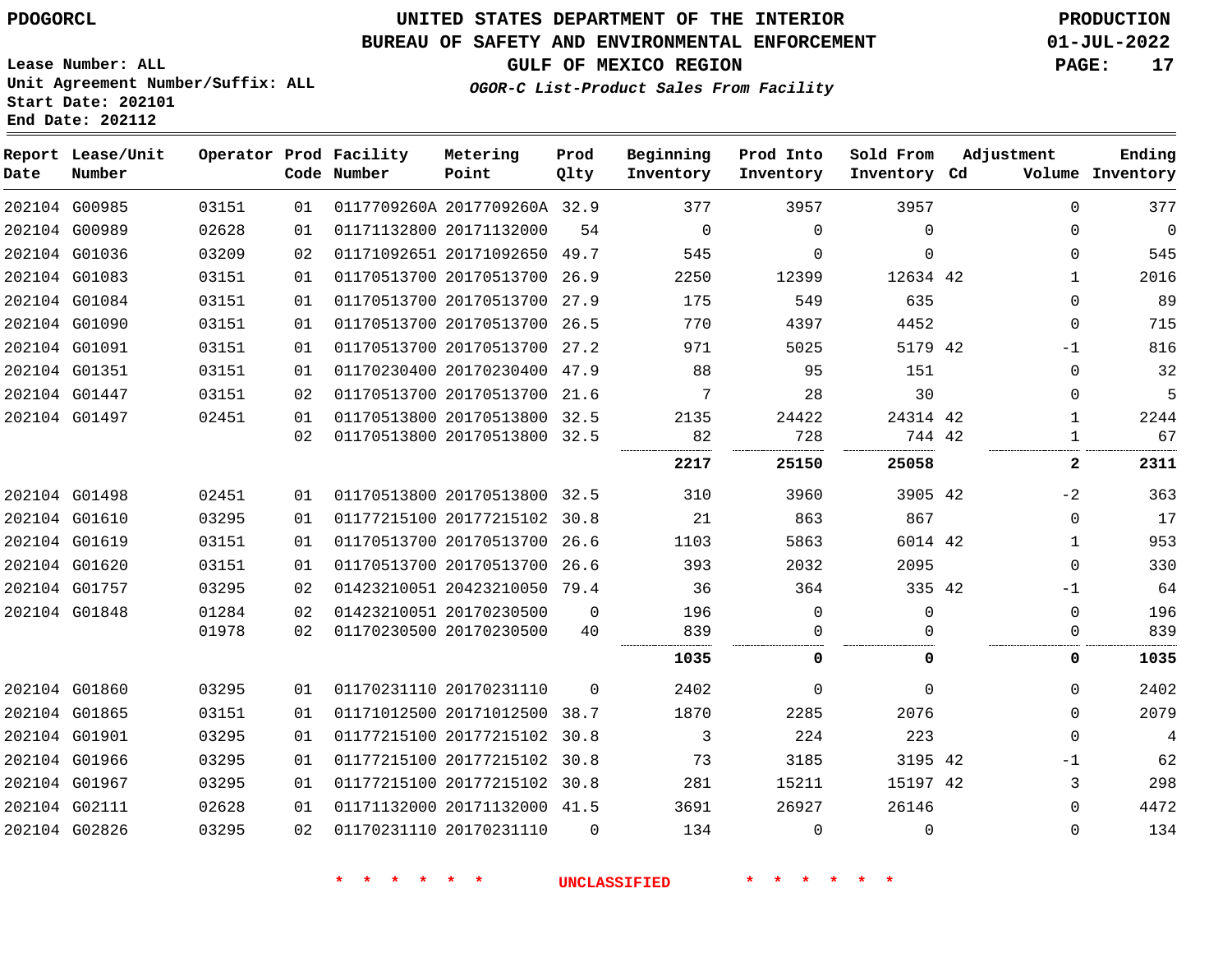**Report Lease/Unit**

## **UNITED STATES DEPARTMENT OF THE INTERIOR PDOGORCL PRODUCTION**

#### **BUREAU OF SAFETY AND ENVIRONMENTAL ENFORCEMENT 01-JUL-2022**

**Lease Number: ALL Unit Agreement Number/Suffix: ALL Start Date: 202101**

**Operator Prod Facility**

# **GULF OF MEXICO REGION PAGE: 18**

**Prod**

**Metering**

**Adjustment**

**Ending**

**OGOR-C List-Product Sales From Facility**

**Beginning**

**Prod Into**

**Sold From**

| Date | Number        |       |    | Code Number | Point                        | Qlty     | Inventory      | Inventory   | Inventory Cd |              | Volume Inventory |
|------|---------------|-------|----|-------------|------------------------------|----------|----------------|-------------|--------------|--------------|------------------|
|      | 202104 G03331 | 02628 | 01 |             | 01171132000 20171132000      | 54       | $\Omega$       | $\Omega$    | 0            | $\Omega$     | $\mathbf 0$      |
|      | 202104 G04081 | 03295 | 02 |             | 01170230812 20170230810      | $\Omega$ | 896            | $\mathbf 0$ | $\mathbf 0$  | 0            | 896              |
|      | 202104 G04232 | 00730 | 01 |             | 01171012500 20171012500 38.7 |          | 514            | 694         | 577 42       | $\mathbf{1}$ | 632              |
|      | 202104 G04421 | 03295 | 01 |             | 01171131600 20171131600      | $\Omega$ | 1060           | $\Omega$    | $\mathbf 0$  | $\Omega$     | 1060             |
|      | 202104 G05006 | 01284 | 02 |             | 01423210051 20170230510 43.1 |          | 42             | $\Omega$    | 0            | $\Omega$     | 42               |
|      | 202104 G05431 | 02970 | 02 |             | 01177062608 2017706260A      | $\Omega$ | $\Omega$       | $\Omega$    | $\Omega$     | 0            | $\overline{0}$   |
|      | 202104 G05504 | 00730 | 01 |             | 01171132800 21171132800 58.8 |          | 1769           | 2931        | 1933         | $\Omega$     | 2767             |
|      |               | 03295 | 01 |             | 01171132800 21171132800 58.8 |          | 2887           | 2989        | 2416         | $\Omega$     | 3459             |
|      |               | 03619 | 02 |             | 01171132800 21171132800 58.8 |          | 2416<br>       | $\Omega$    | 2416         | 0            | $\Omega$         |
|      |               |       |    |             |                              |          | 7072           | 5920        | 6765         | 0            | 6226             |
|      | 202104 G05505 | 02628 | 01 |             | 01171132800 21171132800 55.7 |          | $\overline{0}$ | 0           | $\Omega$     | 0            | $\mathbf{0}$     |
|      | 202104 G07760 | 01284 | 01 |             | 01177122950 20177122950 29.5 |          | 173            | 17256       | 17256        | $\Omega$     | 173              |
|      | 202104 G09631 | 01284 | 01 |             | 01177122950 20177122950 29.5 |          | $\Omega$       | $\Omega$    | $\Omega$     | 0            | $\mathbf 0$      |
|      | 202104 G10741 | 02628 | 01 |             | 01171132800 20171132000      | 54       | $\Omega$       | $\Omega$    | $\Omega$     | 0            | $\Omega$         |
|      | 202104 G10910 | 03026 | 01 |             | 01177245110 2017724511G 45.4 |          | $\Omega$       | 4918        | 4918         | $\Omega$     | $\Omega$         |
|      | 202104 G12802 | 02628 | 01 |             | 01170230811 20170230811 40.5 |          | 67             | $\Omega$    | 67           | $\Omega$     | $\mathbf{0}$     |
|      | 202104 G13081 | 01284 | 01 |             | 01608103650 20608103650 35.4 |          | 125            | 11491       | 11503        | $\Omega$     | 113              |
|      | 202104 G14342 | 02628 | 01 |             | 01170230811 20170230811 40.5 |          | 11967          | 47328       | 51936        | $\Omega$     | 7359             |
|      | 202104 G15050 | 03295 | 01 |             | 01170231110 20170231110      | $\Omega$ | 1006           | $\mathbf 0$ | $\Omega$     | $\Omega$     | 1006             |
|      | 202104 G15277 | 03295 | 01 |             | 01171012400 20171012400      | 63       | 1177           | 1265        | 17           | $\Omega$     | 2425             |
|      |               |       | 02 |             | 01171012400 20171012400      | 63       | 2705           | 1723<br>    | 40<br>       | 0            | 4388             |
|      |               |       |    |             |                              |          | 3882           | 2988        | 57           | 0            | 6813             |
|      | 202104 G15312 | 03295 | 01 |             | 01171092651 20171092650      | $\Omega$ | 5960           | $\Omega$    | $\Omega$     | 0            | 5960             |
|      | 202104 G16515 | 03026 | 01 |             | 01177245110 2017724511G 45.4 |          | $\Omega$       | 1573        | 1573         | 0            | $\Omega$         |
|      | 202104 G17912 | 02970 | 02 |             | 01177062608 2017706260A      | $\Omega$ | $\Omega$       | $\Omega$    | $\Omega$     | 0            | $\Omega$         |
|      | 202104 G17921 | 03026 | 01 |             | 01171012500 20177062959 25.5 |          | $\Omega$       | 24729       | 24729        | $\Omega$     | $\Omega$         |
|      | 202104 G20660 | 03295 | 02 |             | 01170230450 20170230450      | 52       | 115            | $\Omega$    | 115          | $\Omega$     | $\Omega$         |
|      | 202104 G21532 | 03520 | 01 |             | 01170230811 20170230811      | 43       | 738            | 2818        | 3116 42      | $-2$         | 438              |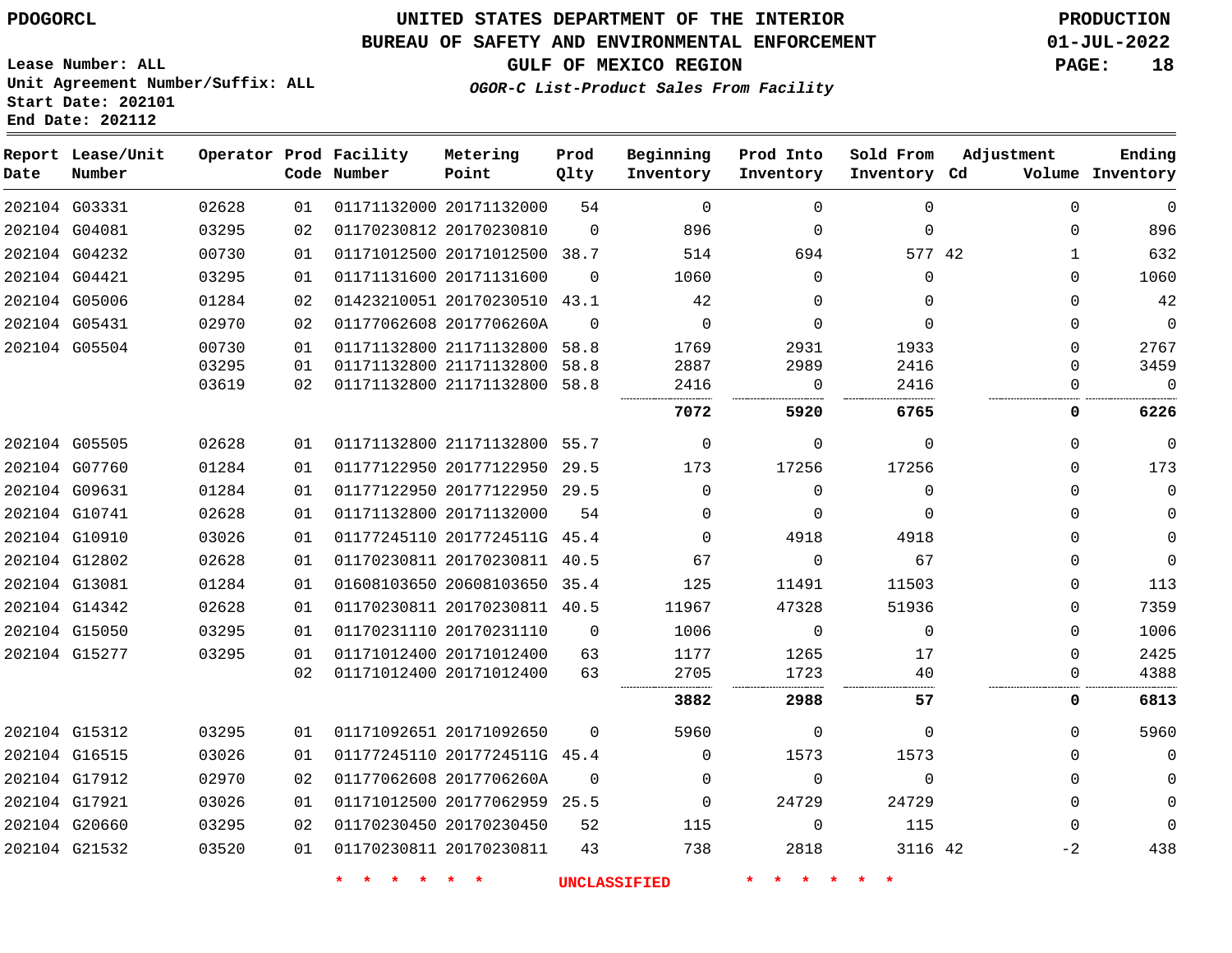# **UNITED STATES DEPARTMENT OF THE INTERIOR PDOGORCL PRODUCTION**

### **BUREAU OF SAFETY AND ENVIRONMENTAL ENFORCEMENT 01-JUL-2022**

**Lease Number: ALL Unit Agreement Number/Suffix: ALL Start Date: 202101**

**GULF OF MEXICO REGION PAGE: 19**

**OGOR-C List-Product Sales From Facility**

**End Date: 202112**

| Date   | Report Lease/Unit<br>Number |       |    | Operator Prod Facility<br>Code Number | Metering<br>Point            | Prod<br>Qlty | Beginning<br>Inventory | Prod Into<br>Inventory | Sold From<br>Inventory Cd | Adjustment |             | Ending<br>Volume Inventory |
|--------|-----------------------------|-------|----|---------------------------------------|------------------------------|--------------|------------------------|------------------------|---------------------------|------------|-------------|----------------------------|
|        | 202104 G21592               | 02628 | 02 |                                       | 01171132000 20171132000 41.5 |              | 36                     | 158                    | 166                       |            | $\mathbf 0$ | 28                         |
|        | 202104 G21655               | 03247 | 02 |                                       | 01171132800 21171132800 58.8 |              | 1747                   | $\Omega$               | 1747                      |            | $\Omega$    | $\overline{0}$             |
|        | 202104 G22501               | 03151 | 01 |                                       | 01170230400 20170230400 47.9 |              | 907                    | 1354                   | 1802                      |            | $\Omega$    | 459                        |
|        | 202104 G23730               | 03520 | 01 |                                       | 01170230810 20170230811      | 43           | 23                     | 97                     | 108 42                    |            | 3           | 15                         |
|        | 202104 G23735               | 03295 | 02 |                                       | 01170230812 20170230810      | $\Omega$     | 150                    | $\Omega$               | $\mathbf 0$               |            | $\Omega$    | 150                        |
|        | 202104 G23736               | 00730 | 01 |                                       | 01170230810 20170230810      | $\Omega$     | 14746                  | $\Omega$               | $\Omega$                  |            | $\Omega$    | 14746                      |
|        | 202104 G23851               | 02503 | 02 |                                       | 01171012300 20171012300 40.5 |              | 32935                  | 2625                   | 2701                      |            | 0           | 32859                      |
|        | 202104 G24730               | 03295 | 02 |                                       | 01170230500 20170230500      | $\Omega$     | 294                    | $\mathbf 0$            |                           | 0.42       | 10          | 304                        |
|        | 202104 G24870               | 02970 | 02 |                                       | 01177062608 2017706260A      | 34           | $\mathbf 0$            | $\mathbf{0}$           | $\mathbf{0}$              |            | $\mathbf 0$ | 0                          |
|        | 202104 G24910               | 02628 | 01 |                                       | 01171132800 20171132000      | 54           | $\overline{0}$         | $\mathbf{0}$           | $\Omega$                  |            | 0           | $\Omega$                   |
|        | 202104 G24990               | 01284 | 01 |                                       | 01608103650 20608103650 35.4 |              | 90                     | 8457                   | 8464                      |            | $\Omega$    | 83                         |
|        | 202104 G25524               | 03295 | 02 |                                       | 01170230450 20170230450      | 50           | 881                    | $\mathbf 0$            | 881                       |            | 0           | 0                          |
|        | 202104 G26074               | 01284 | 01 |                                       | 01177122950 20177122950      | 29.5         | $\overline{2}$         | $\mathbf{0}$           | 2                         |            | $\Omega$    | $\Omega$                   |
|        | 202104 G27070               | 03295 | 01 |                                       | 01171132800 21171132800 58.8 |              | 18493                  | 0                      | 18493                     |            | 0           | $\Omega$                   |
|        | 202104 G27509               | 02970 | 02 |                                       | 01170230450 20170230450      | 51.7         | 10646                  | 351                    | 3285                      |            | 0           | 7712                       |
|        | 202104 G27988               | 00730 | 01 |                                       | 01608103650 20608103650 35.4 |              | 159                    | 16004                  | 16006                     |            | 0           | 157                        |
|        | 202104 G31369               | 02628 | 01 |                                       | 01171012300 20171012300 40.5 |              | 1980                   | 7065                   | 796                       |            | $\Omega$    | 8249                       |
|        | 202104 G32113               | 03026 | 01 |                                       | 01170230811 20170230811      | 40           | 651                    | 4067                   | 4086                      |            | 0           | 632                        |
|        | 202104 G32268               | 03295 | 02 |                                       | 01177295110 01177295110      | $\Omega$     | 62                     | 0                      | $\Omega$                  |            | $\Omega$    | 62                         |
|        | 202104 G32744               | 01284 | 02 |                                       | 01423210051 20170230510 43.1 |              | 23                     | 146                    | $\mathbf 0$               |            | 0           | 169                        |
|        | 202104 G33088               | 03026 | 01 |                                       | 01171012500 20177062959 25.5 |              | 0                      | 26                     | 26                        |            | 0           | $\mathbf{0}$               |
|        | 202104 G33636               | 02628 | 01 |                                       | 01171132000 20171132000 41.5 |              | 3089                   | 17753                  | 17894                     |            | $\Omega$    | 2948                       |
|        | 202104 G34033               | 02628 | 01 |                                       | 01170230811 20170230811 40.5 |              | 612                    | 2416                   | 2652                      |            | 0           | 376                        |
| 202105 | 00016                       | 03151 | 01 |                                       | 01170513700 20170513700 14.3 |              | 2399                   | 12196                  | 12018 42                  |            | 3           | 2580                       |
| 202105 | 00026                       | 03151 | 01 |                                       | 01170513700 20170513700 14.3 |              | 2167                   | 11947                  | 11587 42                  |            | $-2$        | 2525                       |
| 202105 | 00032                       | 03151 | 01 |                                       | 01170513700 20170513700 29.7 |              | 109                    | 337                    | 374 42                    |            | $-1$        | 71                         |
| 202105 | 00196                       | 03151 | 01 |                                       | 01171012300 20171012300 43.1 |              | 53579                  | 7045                   | 20522 42                  |            | $-1$        | 40101                      |
| 202105 | 00353                       | 03368 | 01 |                                       | 01170754800 20170754800 29.4 |              | 7                      | 373                    | 224                       |            | $\Omega$    | 156                        |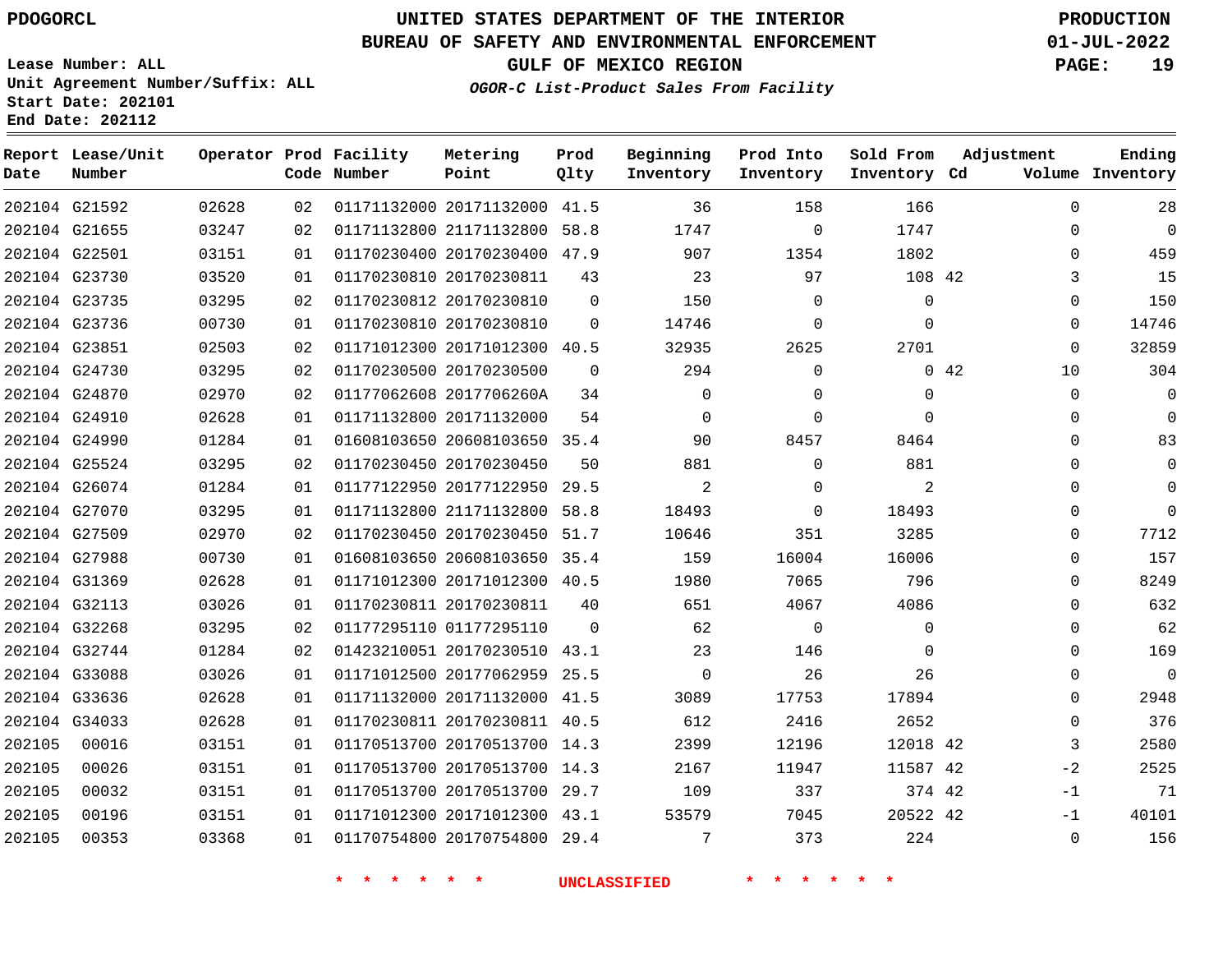**Start Date: 202101 End Date: 202112**

# **UNITED STATES DEPARTMENT OF THE INTERIOR PDOGORCL PRODUCTION**

#### **BUREAU OF SAFETY AND ENVIRONMENTAL ENFORCEMENT 01-JUL-2022**

**Lease Number: ALL Unit Agreement Number/Suffix: ALL**

**GULF OF MEXICO REGION PAGE: 20**

**OGOR-C List-Product Sales From Facility**

| Date   | Report Lease/Unit<br>Number |       |    | Operator Prod Facility<br>Code Number | Metering<br>Point            | Prod<br>Qlty | Beginning<br>Inventory | Prod Into<br>Inventory | Sold From<br>Inventory Cd |                 | Adjustment   | Ending<br>Volume Inventory |
|--------|-----------------------------|-------|----|---------------------------------------|------------------------------|--------------|------------------------|------------------------|---------------------------|-----------------|--------------|----------------------------|
| 202105 | 00367                       | 03151 | 01 |                                       | 01170513700 20170513700 14.3 |              | 278                    | 980                    | 1051                      |                 | $\Omega$     | 207                        |
| 202105 | 00434                       | 01284 | 01 |                                       | 01177112605 2017711260Y      | $\Omega$     | 50                     | $\Omega$               | $\Omega$                  |                 | $\Omega$     | 50                         |
| 202105 | 00453                       | 01284 | 01 |                                       | 01177112605 2017711260Y      | $\Omega$     | 13                     | $\mathbf 0$            | $\Omega$                  |                 | 0            | 13                         |
| 202105 | 00479                       | 03295 | 02 |                                       | 01171012500 20171012500 38.6 |              | 755                    | 656                    | 471                       |                 | $\Omega$     | 940                        |
| 202105 | 00680                       | 03520 | 01 |                                       | 01170230700 20170230700      | 45           | 288                    | $\Omega$               | $\Omega$                  |                 | $\Omega$     | 288                        |
| 202105 | 00693                       | 03368 | 01 |                                       | 01170754800 20170754800      | 29.4         | $\mathbf 0$            | 31                     | 18                        |                 | $\Omega$     | 13                         |
| 202105 | 00694                       | 03368 | 01 |                                       | 01170754800 20170754800      | 29.4         | 970                    | 2716                   | 2554                      |                 | $\Omega$     | 1132                       |
| 202105 | 00697                       | 03368 | 02 |                                       | 01170754800 20170754800      | 29.4         | 151                    | 394                    | 380 42                    |                 | $-1$         | 164                        |
| 202105 | 00796                       | 02628 | 01 |                                       | 01171012300 20171012300      | 43.1         | 13954                  | 8619                   | 6995                      |                 | $\mathbf 0$  | 15578                      |
| 202105 | 00839                       | 02451 | 01 |                                       | 01170513800 20170513800      | 32.5         | 223                    | 3369                   | 3300                      |                 | $\Omega$     | 292                        |
|        | 202105 754303001A           | 00059 | 01 |                                       | 01170230811 20170230811 39.3 |              | 40                     | 10                     | 12 09                     |                 | $-5$         | 33                         |
|        | 202105 754306006A           | 00689 | 01 |                                       | 01608128271 20608128271 28.4 |              | 497790                 | 1174273                | 110266 09                 |                 | $-1084385$   | 477412                     |
|        | 202105 754306012A           | 02647 | 01 |                                       | 01608128270 20608128270      | 26.4         | 132809                 | 120111                 |                           | 0 <sub>09</sub> | $-170778$    | 82142                      |
|        | 202105 754306013A           | 02647 | 01 |                                       | 01608128270 20608128270      | 26.4         | 217027                 | 271279                 |                           | 0 <sub>09</sub> | $-390267$    | 98039                      |
|        | 202105 754307017A           | 03619 | 02 |                                       | 01171132800 20170230811 40.5 |              | 815                    | 226                    | 279                       |                 | $\mathbf 0$  | 762                        |
|        | 202105 754315006A           | 03368 | 01 |                                       | 01170754800 20170754800      | 29.4         | 247                    | 761                    | 691                       |                 | $\mathbf 0$  | 317                        |
|        | 202105 754320003A           | 03247 | 01 |                                       | 01170573602 20170573602 29.1 |              | 17844                  | 39672                  | 44274                     |                 | $\Omega$     | 13242                      |
|        | 202105 7543940080           | 03295 | 01 |                                       | 01170230811 20170230811 39.3 |              | 48                     | $\mathbf 0$            | 20 42                     |                 | 12           | 40                         |
|        | 202105 8910020210           | 02451 | 01 |                                       | 01170513800 20170513800 32.5 |              | 2405                   | 35029                  | 34396 42                  |                 | 3            | 3041                       |
|        |                             |       | 02 |                                       | 01170513800 20170513800 32.5 |              | 448                    | 6343                   | 6241 42                   |                 | $\mathbf{1}$ | 551                        |
|        |                             |       |    |                                       |                              |              | 2853                   | 41372                  | 40637                     |                 | 4            | 3592                       |
|        | 202105 8910024540           | 02451 | 02 |                                       | 01170513800 20170513800 32.5 |              | 645                    | 11155                  | 10832                     |                 | $\Omega$     | 968                        |
|        |                             |       | 01 |                                       | 01170513800 20170513800 32.5 |              | 4016                   | 60280                  | 59061 42                  |                 | $-3$         | 5232                       |
|        |                             |       |    |                                       |                              |              | 4661                   | 71435                  | 69893                     |                 | $-3$         | 6200                       |
|        | 202105 8910029320           | 02375 | 01 |                                       | 01170513700 20170513700      | 29.7         | 191                    | 1423                   | 1313                      |                 | $\Omega$     | 301                        |
|        |                             | 03151 | 01 |                                       | 01170513700 20170513700      | 29.7         | 2978                   | 17682                  | 16920                     |                 | 0            | 3740                       |
|        |                             |       |    |                                       |                              |              | 3169                   | 19105                  | 18233                     |                 | $\mathbf{0}$ | 4041                       |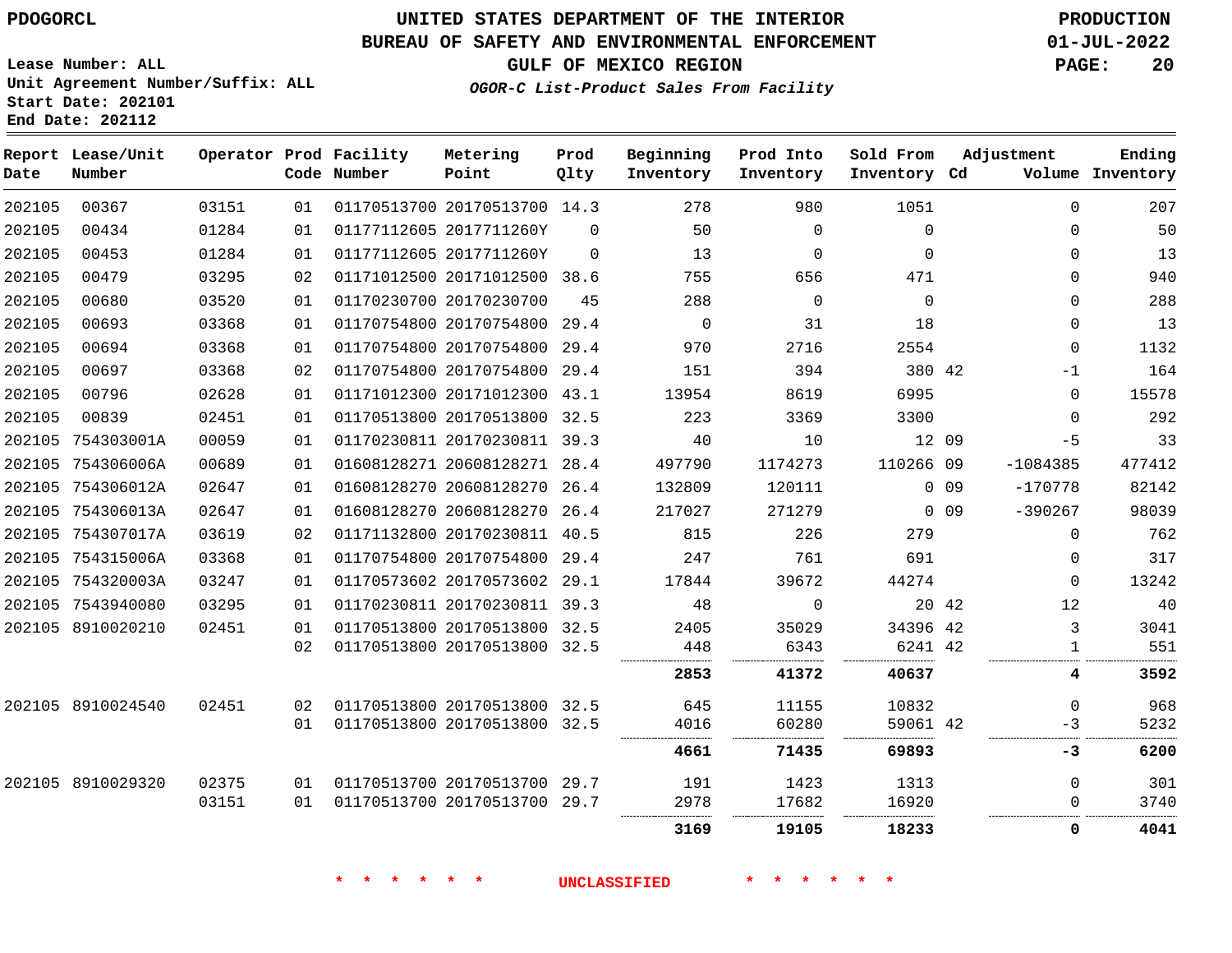**Date**

**End Date: 202112**

**Report Lease/Unit**

**Number**

8910034440

# **UNITED STATES DEPARTMENT OF THE INTERIOR PDOGORCL PRODUCTION**

**Prod Qlty**

#### **BUREAU OF SAFETY AND ENVIRONMENTAL ENFORCEMENT 01-JUL-2022**

**Lease Number: ALL Unit Agreement Number/Suffix: ALL Start Date: 202101**

> 

**Operator Prod Facility**

**Code Number**

  **OGOR-C List-Product Sales From Facility**

  $\Omega$    $\Omega$   

**Sold From Inventory**

**Prod Into Inventory**

**Beginning Inventory**

**GULF OF MEXICO REGION PAGE: 21**

**Inventory Cd Volume**

**Adjustment**

  $\Omega$  $\Omega$   $\Omega$  $\Omega$   $-2$   $\Omega$  $\Omega$  $\Omega$  $\Omega$  $\overline{0}$  $\Omega$   $\Omega$  $\Omega$  $\Omega$  $\Omega$   $-2$   $-1$  

**Ending**

|               |                   |       |    | $\ast$                       |             | UNCLASSIFIED |             |              |  |
|---------------|-------------------|-------|----|------------------------------|-------------|--------------|-------------|--------------|--|
|               |                   |       |    |                              |             |              |             |              |  |
| 202105 G01447 |                   | 03151 | 02 | 01170513700 20170513700 14.3 |             | 5            | 22          | 22           |  |
| 202105 G01351 |                   | 03151 | 01 | 01170230400 20170230400 46.5 |             | 32           | 93          | 84           |  |
| 202105 G01091 |                   | 03151 | 01 | 01170513700 20170513700 26.7 |             | 816          | 6127        | 5648         |  |
| 202105 G01090 |                   | 03151 | 01 | 01170513700 20170513700 27.2 |             | 715          | 6829        | 6100 42      |  |
| 202105 G01084 |                   | 03151 | 01 | 01170513700 20170513700      | 26.1        | 90           | 528         | 506          |  |
| 202105 G01083 |                   | 03151 | 01 | 01170513700 20170513700 26.9 |             | 2016         | 14775       | 13665 42     |  |
| 202105 G01036 |                   | 03209 | 02 | 01171092651 20171092650 49.7 |             | 545          | $\Omega$    | $\mathbf{0}$ |  |
| 202105 G00989 |                   | 02628 | 01 | 01171132800 20171132000      | 54          | 0            | $\mathbf 0$ | $\mathbf 0$  |  |
| 202105 G00985 |                   | 03151 | 01 | 0117709260A 2017709260A      | $\mathbf 0$ | 377          | 0           | 0            |  |
| 202105 G00983 |                   | 02628 | 01 | 01171132800 20171132000      | 54          | 0            | $\mathbf 0$ | $\mathbf{0}$ |  |
| 202105 G00982 |                   | 02628 | 01 | 01171132800 20171132000      | 54          | $\Omega$     | 0           | $\mathbf 0$  |  |
|               | 202105 8910123330 | 03295 | 01 | 01177215100 20177215102 30.6 |             | 97           | 4063        | 4062 42      |  |
|               | 202105 8910123320 | 03295 | 01 | 01177215100 20177215102 30.6 |             | 14           | 557         | 557          |  |
|               | 202105 8910123270 | 03295 | 01 | 01177215100 20177215102      | 30.6        | 17           | 691         | 691          |  |
|               | 202105 8910117330 | 03368 | 01 | 01170754800 20170754800      | 29.4        | 3            | 7           | 7            |  |
|               | 202105 891011687D | 03368 | 01 | 01170754800 20170754800 29.4 |             | 3            | 18          | 14           |  |
|               | 202105 891011687C | 03368 | 01 | 01170754800 20170754800 29.4 |             | 474          | 1349        | 1261         |  |
|               | 202105 891011687A | 03368 | 01 | 01170754800 20170754800      | 29.4        | 4            | 12          | 11           |  |
|               | 202105 8910116800 | 03151 | 01 | 01170513700 20170513700 26.6 |             | 3533         | 25073       | 23307 42     |  |
|               | 202105 8910116790 | 03151 | 01 | 01170513700 20170513700      | 26.1        | 778          | 4892        | 4633 42      |  |
|               | 202105 8910116770 | 03151 | 01 | 01170513700 20170513700 27.2 |             | 2            | 34          | 29           |  |
|               | 202105 8910116740 | 03151 | 01 | 01170513700 20170513700 26.9 |             | 1497         | 10322       | 9636         |  |
|               | 202105 891008927Y | 03151 | 01 | 01170230400 20170230400      | 46.5        | 11           | 89          | 60           |  |
|               | 202105 8910089160 | 03151 | 01 | 01170513700 20170513700 26.1 |             | 426          | 2664        | 2527         |  |
|               | 202105 8910088130 | 02628 | 01 | 01171132800 21171132800 55.7 |             | $\Omega$     | $\Omega$    | $\Omega$     |  |
|               | 202105 8910086400 | 03520 | 02 | 01171012400 20171012400      | 63          | $\Omega$     | $\mathbf 0$ | $\mathbf 0$  |  |

20170513700 21.7

**Metering Point**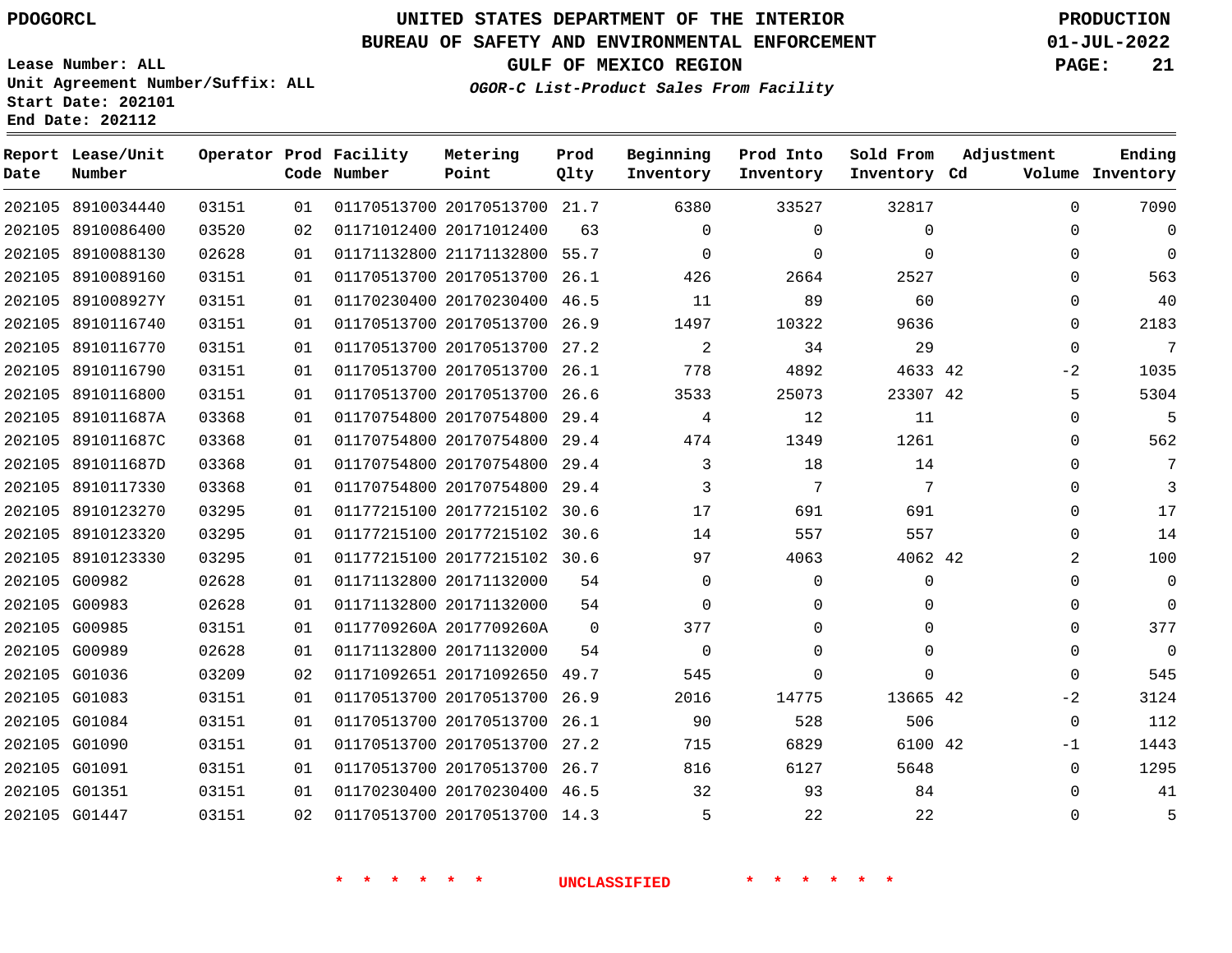#### **BUREAU OF SAFETY AND ENVIRONMENTAL ENFORCEMENT 01-JUL-2022**

**GULF OF MEXICO REGION PAGE: 22**

**Lease Number: ALL Unit Agreement Number/Suffix: ALL Start Date: 202101 End Date: 202112**

**OGOR-C List-Product Sales From Facility**

| Date | Report Lease/Unit<br>Number |       |          | Operator Prod Facility<br>Code Number | Metering<br>Point                                       | Prod<br>Qlty | Beginning<br>Inventory | Prod Into<br>Inventory | Sold From<br>Inventory Cd | Adjustment    | Ending<br>Volume Inventory |
|------|-----------------------------|-------|----------|---------------------------------------|---------------------------------------------------------|--------------|------------------------|------------------------|---------------------------|---------------|----------------------------|
|      | 202105 G01497               | 02451 | 01<br>02 |                                       | 01170513800 20170513800 32.5<br>01170513800 20170513800 | 32.5         | 2244<br>67             | 28298<br>801           | 28086 42<br>798           | 1<br>$\Omega$ | 2457<br>70                 |
|      |                             |       |          |                                       |                                                         |              |                        |                        |                           |               |                            |
|      |                             |       |          |                                       |                                                         |              | 2311                   | 29099                  | 28884                     | 1             | 2527                       |
|      | 202105 G01498               | 02451 | 01       |                                       | 01170513800 20170513800 32.5                            |              | 363                    | 4323                   | 4311                      | $\Omega$      | 375                        |
|      | 202105 G01610               | 03295 | 01       |                                       | 01177215100 20177215102                                 | 30.6         | 17                     | 845                    | 841                       | $\Omega$      | 21                         |
|      | 202105 G01619               | 03151 | 01       |                                       | 01170513700 20170513700                                 | 31.4         | 953                    | 6582                   | 6144 42                   | $\mathbf{1}$  | 1392                       |
|      | 202105 G01620               | 03151 | 01       |                                       | 01170513700 20170513700                                 | 31.4         | 330                    | 2591                   | 2374 42                   | $\mathbf{1}$  | 548                        |
|      | 202105 G01757               | 03295 | 02       |                                       | 01423210051 20423210050 76.6                            |              | 64                     | 1947                   | 1802                      | $\Omega$      | 209                        |
|      | 202105 G01848               | 01284 | 02       |                                       | 01423210051 20170230500                                 | $\Omega$     | 196                    | 7                      | $\Omega$                  | $\Omega$      | 203                        |
|      |                             | 01978 | 02       |                                       | 01170230500 20170230500                                 | 40           | 839                    | $\Omega$               | ∩                         | $\Omega$      | 839                        |
|      |                             |       |          |                                       |                                                         |              | 1035                   | 7                      | O                         | 0             | 1042                       |
|      | 202105 G01860               | 03295 | 01       |                                       | 01170231110 20170231110                                 | $\Omega$     | 2402                   | $\Omega$               | $\Omega$                  | $\Omega$      | 2402                       |
|      | 202105 G01865               | 03151 | 01       |                                       | 01171012500 20171012500                                 | 38.6         | 2079                   | 1869                   | 1269                      | $\Omega$      | 2679                       |
|      | 202105 G01901               | 03295 | 01       |                                       | 01177215100 20177215102 30.6                            |              | 4                      | 243                    | 242 42                    | 1             | 6                          |
|      | 202105 G01966               | 03295 | 01       |                                       | 01177215100 20177215102 30.6                            |              | 62                     | 2723                   | 2718                      | $\mathbf 0$   | 67                         |
|      | 202105 G01967               | 03295 | 01       |                                       | 01177215100 20177215102 30.6                            |              | 298                    | 11698                  | 11709 42                  | -1            | 286                        |
|      | 202105 G02111               | 02628 | 01       |                                       | 01171132000 20171132000 41.8                            |              | 4472                   | 11018                  | 11120                     | $\Omega$      | 4370                       |
|      | 202105 G02826               | 03295 | 02       |                                       | 01170231110 20170231110                                 | $\Omega$     | 134                    | $\Omega$               | $\Omega$                  | $\Omega$      | 134                        |
|      | 202105 G03331               | 02628 | 01       |                                       | 01171132000 20171132000                                 | 54           | $\mathbf 0$            | 0                      | $\Omega$                  | 0             | $\overline{0}$             |
|      | 202105 G04081               | 03295 | 02       |                                       | 01170230812 20170230810                                 | $\Omega$     | 896                    | $\Omega$               | $\Omega$                  | $\Omega$      | 896                        |
|      | 202105 G04232               | 00730 | 01       |                                       | 01171012500 20171012500                                 | 38.7         | 632                    | 588                    | 377 42                    | -1            | 842                        |
|      | 202105 G04421               | 03295 | 01       |                                       | 01171131600 20171131600                                 | $\Omega$     | 1060                   | $\Omega$               | $\Omega$                  | $\Omega$      | 1060                       |
|      | 202105 G05006               | 01284 | 02       |                                       | 01423210051 20170230510                                 | 43.1         | 42                     | 0                      | $\Omega$                  | $\mathbf{0}$  | 42                         |
|      | 202105 G05431               | 02970 | 02       |                                       | 01177062608 2017706260A                                 | $\Omega$     | $\Omega$               | $\Omega$               | $\Omega$                  | $\mathbf{0}$  | $\mathbf 0$                |
|      | 202105 G05504               | 00730 | 01       |                                       | 01171132800 21171132800                                 | 58.8         | 2767                   | 96                     | 17                        | $\Omega$      | 2846                       |
|      |                             | 03295 | 01       |                                       | 01171132800 21171132800                                 | 58.8         | 3459                   | 98                     | 21                        | 0             | 3536                       |
|      |                             |       |          |                                       |                                                         |              | 6226                   | 194                    | 38                        | 0             | 6382                       |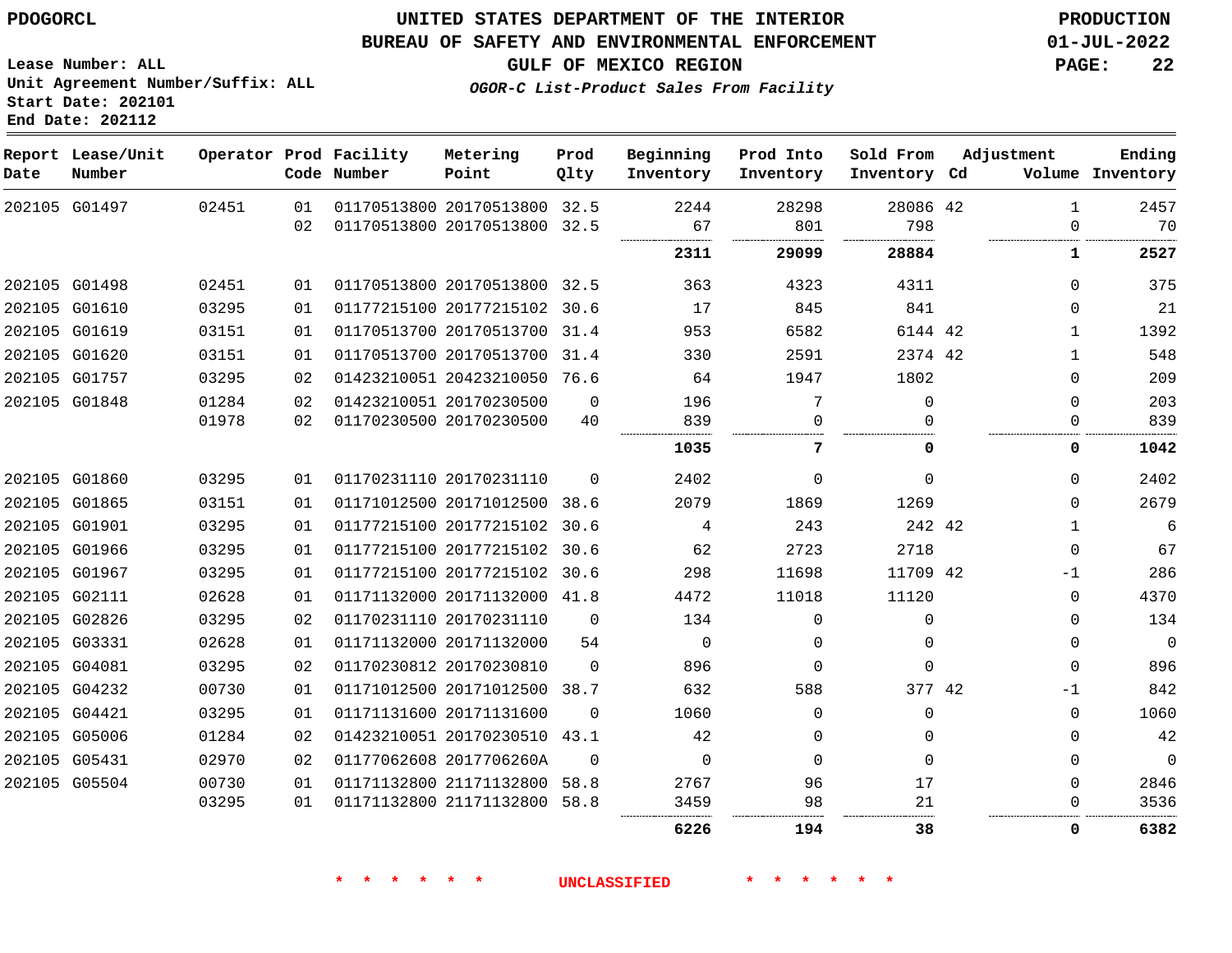## **UNITED STATES DEPARTMENT OF THE INTERIOR PDOGORCL PRODUCTION**

#### **BUREAU OF SAFETY AND ENVIRONMENTAL ENFORCEMENT 01-JUL-2022**

**GULF OF MEXICO REGION PAGE: 23**

**Lease Number: ALL Unit Agreement Number/Suffix: ALL Start Date: 202101 End Date: 202112**

**OGOR-C List-Product Sales From Facility**

| Date | Report Lease/Unit<br>Number |       |    | Operator Prod Facility<br>Code Number | Metering<br>Point            | Prod<br>Qlty | Beginning<br>Inventory | Prod Into<br>Inventory | Sold From<br>Inventory Cd | Adjustment | Ending<br>Volume Inventory |
|------|-----------------------------|-------|----|---------------------------------------|------------------------------|--------------|------------------------|------------------------|---------------------------|------------|----------------------------|
|      | 202105 G05505               | 02628 | 01 |                                       | 01171132800 21171132800 55.7 |              | $\Omega$               | 38                     | $\mathbf{0}$              | $\Omega$   | 38                         |
|      | 202105 G07760               | 01284 | 01 |                                       | 01177122950 20177122950 29.5 |              | 173                    | 16656                  | 16656                     | 0          | 173                        |
|      | 202105 G09631               | 01284 | 01 |                                       | 01177122950 20177122950 29.5 |              | $\Omega$               | $\mathbf 0$            | $\Omega$                  | $\Omega$   | 0                          |
|      | 202105 G10741               | 02628 | 01 |                                       | 01171132800 20171132000      | 54           | $\Omega$               | $\mathbf 0$            | $\mathbf{0}$              | $\Omega$   | 0                          |
|      | 202105 G10910               | 03026 | 01 |                                       | 01177245110 2017724511G 45.8 |              | $\Omega$               | 3587                   | 3587                      | $\Omega$   | 0                          |
|      | 202105 G12802               | 02628 | 01 |                                       | 01170230811 20170230811 39.3 |              | $\Omega$               | 57                     | $\Omega$                  | 0          | 57                         |
|      | 202105 G13081               | 01284 | 01 |                                       | 01608103650 20608103650 35.6 |              | 113                    | 11172                  | 11193                     | $\Omega$   | 92                         |
|      | 202105 G14342               | 02628 | 01 |                                       | 01170230811 20170230811 39.3 |              | 7359                   | 1800                   | 2813                      | $\Omega$   | 6346                       |
|      | 202105 G15050               | 03295 | 01 |                                       | 01170231110 20170231110      | $\Omega$     | 1006                   | $\mathbf 0$            | $\mathbf 0$               | $\Omega$   | 1006                       |
|      | 202105 G15277               | 03295 | 02 |                                       | 01171012400 20171012400 62.2 |              | 4388                   | 612                    | 943                       | $\Omega$   | 4057                       |
|      |                             |       | 01 |                                       | 01171012400 20171012400 62.2 |              | 2425                   | 684                    | 521                       | 0          | 2588                       |
|      |                             |       |    |                                       |                              |              | 6813                   | 1296                   | 1464                      | 0          | 6645                       |
|      | 202105 G15312               | 03295 | 01 |                                       | 01171092651 20171092650      | $\Omega$     | 5960                   | $\mathbf 0$            | $\mathbf{0}$              | $\Omega$   | 5960                       |
|      | 202105 G16515               | 03026 | 01 |                                       | 01177245110 2017724511G 45.8 |              | $\Omega$               | 2938                   | 2938                      | $\Omega$   | 0                          |
|      | 202105 G17912               | 02970 | 02 |                                       | 01177062608 2017706260A      | $\Omega$     | $\Omega$               | $\mathbf 0$            | $\Omega$                  | $\Omega$   | 0                          |
|      | 202105 G17921               | 03026 | 01 |                                       | 01171012500 20177062959 25.8 |              | $\Omega$               | 26466                  | 26466                     | 0          | $\Omega$                   |
|      | 202105 G21532               | 03520 | 01 |                                       | 01170230811 20170230811 39.3 |              | 438                    | 109                    | 181 42                    | -6         | 360                        |
|      | 202105 G21592               | 02628 | 02 |                                       | 01171132000 20171132000 41.8 |              | 28                     | 249                    | 176                       | 0          | 101                        |
|      | 202105 G21655               | 03247 | 02 |                                       | 01171132800 21171132800 58.8 |              | $\Omega$               | 274                    | 2                         | $\Omega$   | 272                        |
|      | 202105 G22501               | 03151 | 01 |                                       | 01170230400 20170230400 46.5 |              | 459                    | 1912                   | 1522                      | $\Omega$   | 849                        |
|      | 202105 G23730               | 03520 | 01 |                                       | 01170230810 20170230811 39.3 |              | 15                     | 4                      |                           | 6 42<br>6  | 19                         |
|      | 202105 G23735               | 03295 | 02 |                                       | 01170230812 20170230810      | 0            | 150                    | 0                      | $\mathbf{0}$              | 0          | 150                        |
|      | 202105 G23736               | 00730 | 01 |                                       | 01170230810 20170230810      | 0            | 14746                  | $\mathbf 0$            | $\Omega$                  | 0          | 14746                      |
|      | 202105 G23851               | 02503 | 02 |                                       | 01171012300 20171012300 43.1 |              | 32859                  | 1723                   | 15598                     | $\Omega$   | 18984                      |
|      | 202105 G24730               | 03295 | 02 |                                       | 01170230500 20170230500      | $\mathbf 0$  | 304                    | $\mathbf 0$            | $\mathbf{0}$              | $\Omega$   | 304                        |
|      | 202105 G24870               | 02970 | 02 |                                       | 01177062608 2017706260A      | 34           | $\Omega$               | $\mathbf 0$            | $\Omega$                  | $\Omega$   | 0                          |
|      | 202105 G24910               | 02628 | 01 |                                       | 01171132800 20171132000      | 54           | $\Omega$               | $\Omega$               | $\Omega$                  | $\Omega$   | $\Omega$                   |
|      | 202105 G24990               | 01284 | 01 |                                       | 01608103650 20608103650 35.6 |              | 83                     | 8131                   | 8147                      | 0          | 67                         |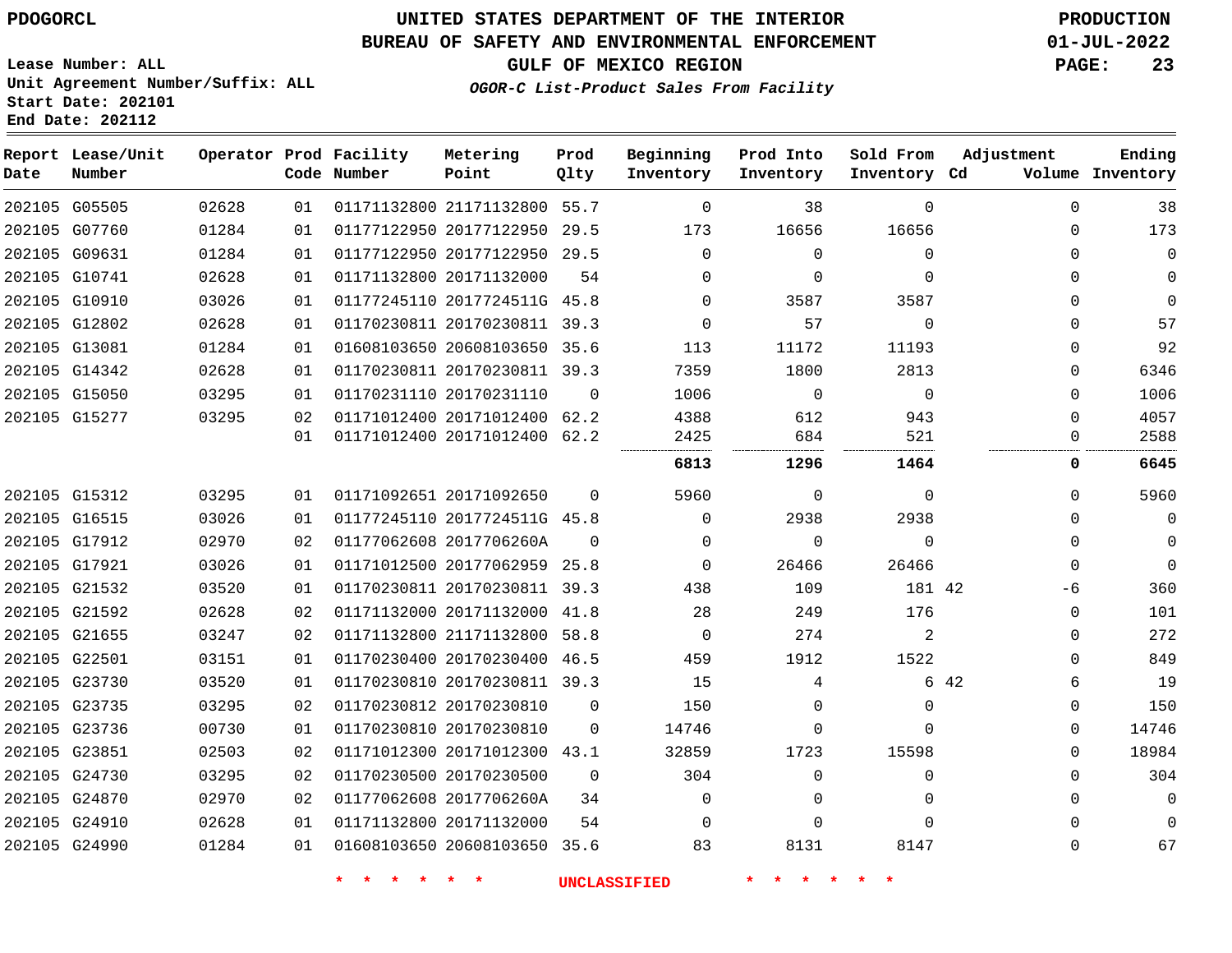**Date**

**End Date: 202112**

**Report Lease/Unit**

**Number**

# **UNITED STATES DEPARTMENT OF THE INTERIOR PDOGORCL PRODUCTION**

#### **BUREAU OF SAFETY AND ENVIRONMENTAL ENFORCEMENT 01-JUL-2022**

**Lease Number: ALL Unit Agreement Number/Suffix: ALL Start Date: 202101**

**Operator Prod Facility**

**Code Number**

**GULF OF MEXICO REGION PAGE: 24**

**Prod Qlty**

**Inventory Cd Volume**

**Adjustment**

**Ending**

**OGOR-C List-Product Sales From Facility**

**Beginning Inventory** **Prod Into Inventory** **Sold From Inventory**

| 202105 G26074 |       | 01284 | 01 | 01177122950 20177122950 29.5 |          |          |       |          |  |
|---------------|-------|-------|----|------------------------------|----------|----------|-------|----------|--|
| 202105 G27070 |       | 03295 | 01 | 01171132800 21171132800 58.8 |          | $\Omega$ | 767   | 5        |  |
| 202105 G27509 |       | 02970 | 02 | 01170230450 20170230450 51.8 |          | 7712     | 723   | 147      |  |
| 202105 G27988 |       | 00730 | 01 | 01608103650 20608103650 35.6 |          | 157      | 16996 | 17012 42 |  |
| 202105 G31369 |       | 02628 | 01 | 01171012300 20171012300 43.1 |          | 8249     | 2057  | 4135     |  |
| 202105 G32113 |       | 03026 | 01 | 01170230811 20170230811 39.3 |          | 632      | 226   | 97       |  |
| 202105 G32268 |       | 03295 | 02 | 01177295110 01177295110      | $\Omega$ | 62       |       | 0        |  |
| 202105 G32744 |       | 01284 | 02 | 01423210051 20170230510 43.1 |          | 169      |       | $\Omega$ |  |
| 202105 G33088 |       | 03026 | 01 | 01171012500 20177062959 25.8 |          | $\Omega$ | 28    | 28       |  |
| 202105 G33636 |       | 02628 | 01 | 01171132000 20171132000 41.8 |          | 2948     | 5459  | 6242     |  |
| 202105 G34033 |       | 02628 | 01 | 01170230811 20170230811 39.3 |          | 376      | 161   | 144      |  |
| 202106        | 00016 | 03151 | 01 | 01170513700 20170513700 16.8 |          | 2580     | 16993 | 16817 42 |  |
| 202106        | 00026 | 03151 | 01 | 01170513700 20170513700 16 8 |          | クちつち     | 17113 | 1686242  |  |

**Metering Point**

|        | 202105 G32744     | 01284 | 02 | 01423210051 20170230510      | 43.1     | 169         | 0        | $\mathbf 0$ |       | $\Omega$       | 169            |
|--------|-------------------|-------|----|------------------------------|----------|-------------|----------|-------------|-------|----------------|----------------|
|        | 202105 G33088     | 03026 | 01 | 01171012500 20177062959 25.8 |          | $\mathbf 0$ | 28       | 28          |       | $\Omega$       | $\overline{0}$ |
|        | 202105 G33636     | 02628 | 01 | 01171132000 20171132000      | 41.8     | 2948        | 5459     | 6242        |       | $\Omega$       | 2165           |
|        | 202105 G34033     | 02628 | 01 | 01170230811 20170230811      | 39.3     | 376         | 161      | 144         |       | $\Omega$       | 393            |
| 202106 | 00016             | 03151 | 01 | 01170513700 20170513700 16.8 |          | 2580        | 16993    | 16817 42    |       | $-1$           | 2755           |
| 202106 | 00026             | 03151 | 01 | 01170513700 20170513700 16.8 |          | 2525        | 17113    | 16862 42    |       | $-1$           | 2775           |
| 202106 | 00032             | 03151 | 01 | 01170513700 20170513700 23.6 |          | 71          | 1260     | 1127        |       | $\Omega$       | 204            |
| 202106 | 00196             | 03151 | 01 | 01171012300 20171012300      | 43.2     | 40101       | 6039     | 9465 42     |       |                | 36676          |
| 202106 | 00353             | 03368 | 01 | 01170754800 20170754800      | 28.9     | 156         | 19       | 164 42      |       | $-1$           | 10             |
| 202106 | 00367             | 03151 | 01 | 01170513700 20170513700 16.8 |          | 207         | 1701     | 1632        |       | $\Omega$       | 276            |
| 202106 | 00434             | 01284 | 01 | 01177112605 2017711260Y      | $\Omega$ | 50          | $\Omega$ | $\Omega$    |       | $\Omega$       | 50             |
| 202106 | 00453             | 01284 | 01 | 01177112605 2017711260Y      | $\Omega$ | 13          | $\Omega$ | $\Omega$    |       | $\Omega$       | 13             |
| 202106 | 00479             | 03295 | 02 | 01171012500 20171012500 38.9 |          | 940         | 575      | 743         |       | $\Omega$       | 772            |
| 202106 | 00680             | 03520 | 01 | 01170230700 20170230700      | 45       | 288         | $\Omega$ | $\Omega$    |       | $\Omega$       | 288            |
| 202106 | 00693             | 03368 | 01 | 01170754800 20170754800      | 28.9     | 13          | 16       | 20          |       | $\Omega$       | 9              |
| 202106 | 00694             | 03368 | 01 | 01170754800 20170754800      | 28.9     | 1132        | 591      | 1406 42     |       | $\overline{2}$ | 319            |
| 202106 | 00697             | 03368 | 02 | 01170754800 20170754800      | 28.9     | 164         | 198      | 255 42      |       | -1             | 106            |
| 202106 | 00796             | 02628 | 01 | 01171012300 20171012300      | 43.2     | 15578       | 11922    | 5417        |       | $\Omega$       | 22083          |
| 202106 | 00839             | 02451 | 01 | 01170513800 20170513800      | 31.9     | 292         | 5413     | 5436        |       | $\Omega$       | 269            |
| 202106 | 754303001A        | 00059 | 01 | 01170230811 20170230811      | 39.2     | 33          | 7        |             | 9 0 9 | $-3$           | 28             |
|        | 202106 754306006A | 00689 | 01 | 01608128271 20608128271 28.6 |          | 477412      | 1427535  | 137481 09   |       | $-1352027$     | 415439         |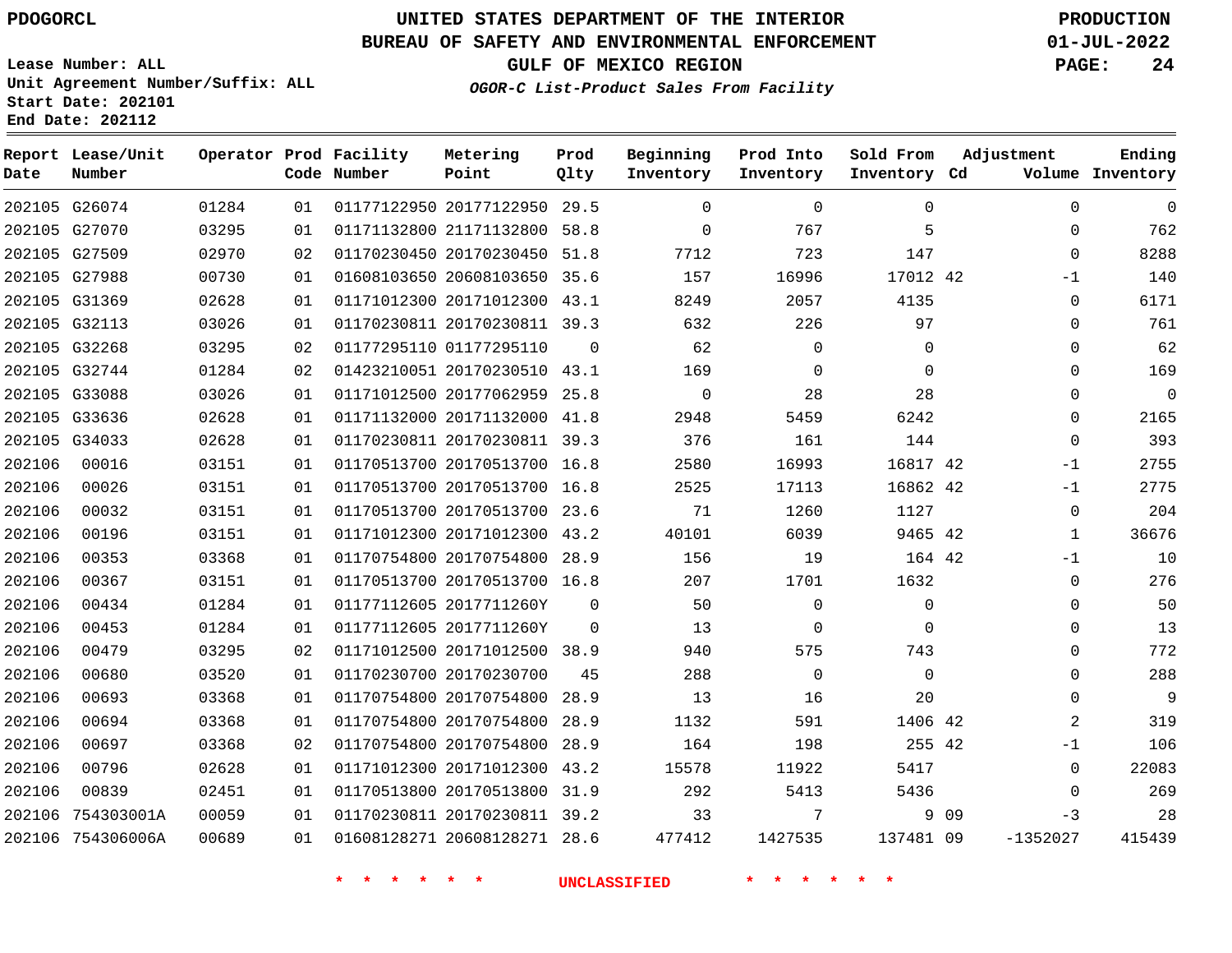#### **BUREAU OF SAFETY AND ENVIRONMENTAL ENFORCEMENT 01-JUL-2022**

**GULF OF MEXICO REGION PAGE: 25**

**Lease Number: ALL Unit Agreement Number/Suffix: ALL Start Date: 202101 End Date: 202112**

**OGOR-C List-Product Sales From Facility**

| Date | Report Lease/Unit<br>Number |       |    | Operator Prod Facility<br>Code Number | Metering<br>Point            | Prod<br>Qlty | Beginning<br>Inventory | Prod Into<br>Inventory | Sold From<br>Inventory Cd |                 | Adjustment   | Ending<br>Volume Inventory |
|------|-----------------------------|-------|----|---------------------------------------|------------------------------|--------------|------------------------|------------------------|---------------------------|-----------------|--------------|----------------------------|
|      | 202106 754306012A           | 02647 | 01 |                                       | 01608128270 20608128270      | 26.4         | 82142                  | 106118                 |                           | 0 <sub>09</sub> | $-81819$     | 106441                     |
|      | 202106 754306013A           | 02647 | 01 |                                       | 01608128270 20608128270      | 26.4         | 98039                  | 257615                 |                           | 0 <sub>09</sub> | $-198627$    | 157027                     |
|      | 202106 754307017A           | 03619 | 02 |                                       | 01171132800 20170230811 39.2 |              | 762                    | 164                    | 278                       |                 | $\mathbf 0$  | 648                        |
|      | 202106 754315006A           | 03368 | 01 |                                       | 01170754800 20170754800 28.9 |              | 317                    | 360                    | 484 42                    |                 | 1            | 194                        |
|      | 202106 754320003A           | 03247 | 01 |                                       | 01170573602 20170573602 28.8 |              | 13242                  | 33790                  | 29710                     |                 | $\Omega$     | 17322                      |
|      | 202106 7543940080           | 03295 | 01 |                                       | 01170230811 20170230811 39.2 |              | 40                     | $\mathbf 0$            |                           | 15 42           | 8            | 33                         |
|      | 202106 8910020210           | 02451 | 02 |                                       | 01170513800 20170513800 31.9 |              | 551                    | 5158                   | 5453                      |                 | $\Omega$     | 256                        |
|      |                             |       | 01 |                                       | 01170513800 20170513800 31.9 |              | 3041                   | 27418                  | 29097                     |                 | 0            | 1362                       |
|      |                             |       |    |                                       |                              |              | 3592                   | 32576                  | 34550                     |                 | 0            | 1618                       |
|      | 202106 8910024540           | 02451 | 02 |                                       | 01170513800 20170513800 31.9 |              | 968                    | 7742                   | 8327 42                   |                 | 1            | 384                        |
|      |                             |       | 01 |                                       | 01170513800 20170513800 31.9 |              | 5232                   | 44773                  | 47781                     |                 | $\mathbf 0$  | 2224                       |
|      |                             |       |    |                                       |                              |              | 6200                   | 52515                  | 56108                     |                 | 1            | 2608                       |
|      | 202106 8910029320           | 02375 | 01 |                                       | 01170513700 20170513700 23.6 |              | 301                    | 769                    | 945                       |                 | $\mathbf 0$  | 125                        |
|      |                             | 03151 | 01 |                                       | 01170513700 20170513700 23.6 |              | 3740                   | 15509                  | 16732 42                  |                 | $-2$         | 2515                       |
|      |                             |       |    |                                       |                              |              | 4041                   | 16278                  | 17677                     |                 | $-2$         | 2640                       |
|      | 202106 8910034440           | 03151 | 01 |                                       | 01170513700 20170513700 21.7 |              | 7090                   | 43574                  | 43598 42                  |                 | $\mathbf{1}$ | 7067                       |
|      | 202106 8910086400           | 03520 | 02 |                                       | 01171012400 20171012400      | 63           | $\mathbf 0$            | 0                      | 0                         |                 | 0            | $\mathbf 0$                |
|      | 202106 8910088130           | 02628 | 01 |                                       | 01171132800 21171132800 55.7 |              | $\Omega$               | $\Omega$               | $\Omega$                  |                 | $\Omega$     | $\mathbf 0$                |
|      | 202106 8910089160           | 03151 | 01 |                                       | 01170513700 20170513700      | 23.6         | 563                    | 2609                   | 2749                      |                 | $\Omega$     | 423                        |
|      | 202106 891008927Y           | 03151 | 01 |                                       | 01170230400 20170230400 47.8 |              | 40                     | 77                     | 68                        |                 | $\mathbf{0}$ | 49                         |
|      | 202106 8910116740           | 03151 | 01 |                                       | 01170513700 20170513700 22.7 |              | 2183                   | 7956                   | 8849                      |                 | $\mathbf 0$  | 1290                       |
|      | 202106 8910116770           | 03151 | 01 |                                       | 01170513700 20170513700 22.2 |              | 7                      | 1391                   | 1173 42                   |                 | 1            | 226                        |
|      | 202106 8910116790           | 03151 | 01 |                                       | 01170513700 20170513700 23.6 |              | 1035                   | 4903                   | 5142 42                   |                 | $-1$         | 795                        |
|      | 202106 8910116800           | 03151 | 01 |                                       | 01170513700 20170513700      | 23           | 5304                   | 25247                  | 26454 42                  |                 | $-2$         | 4095                       |
|      | 202106 891011687A           | 03368 | 01 |                                       | 01170754800 20170754800      | 28.9         | 5                      | 12                     |                           | 11 42           | $\mathbf{1}$ | 7                          |
|      | 202106 891011687C           | 03368 | 01 |                                       | 01170754800 20170754800      | 28.9         | 562                    | 609                    | 844 42                    |                 | $\mathbf{1}$ | 328                        |
|      | 202106 891011687D           | 03368 | 01 |                                       | 01170754800 20170754800      | 28.9         | 7                      | $\Omega$               | 7                         |                 | $\Omega$     | $\mathbf 0$                |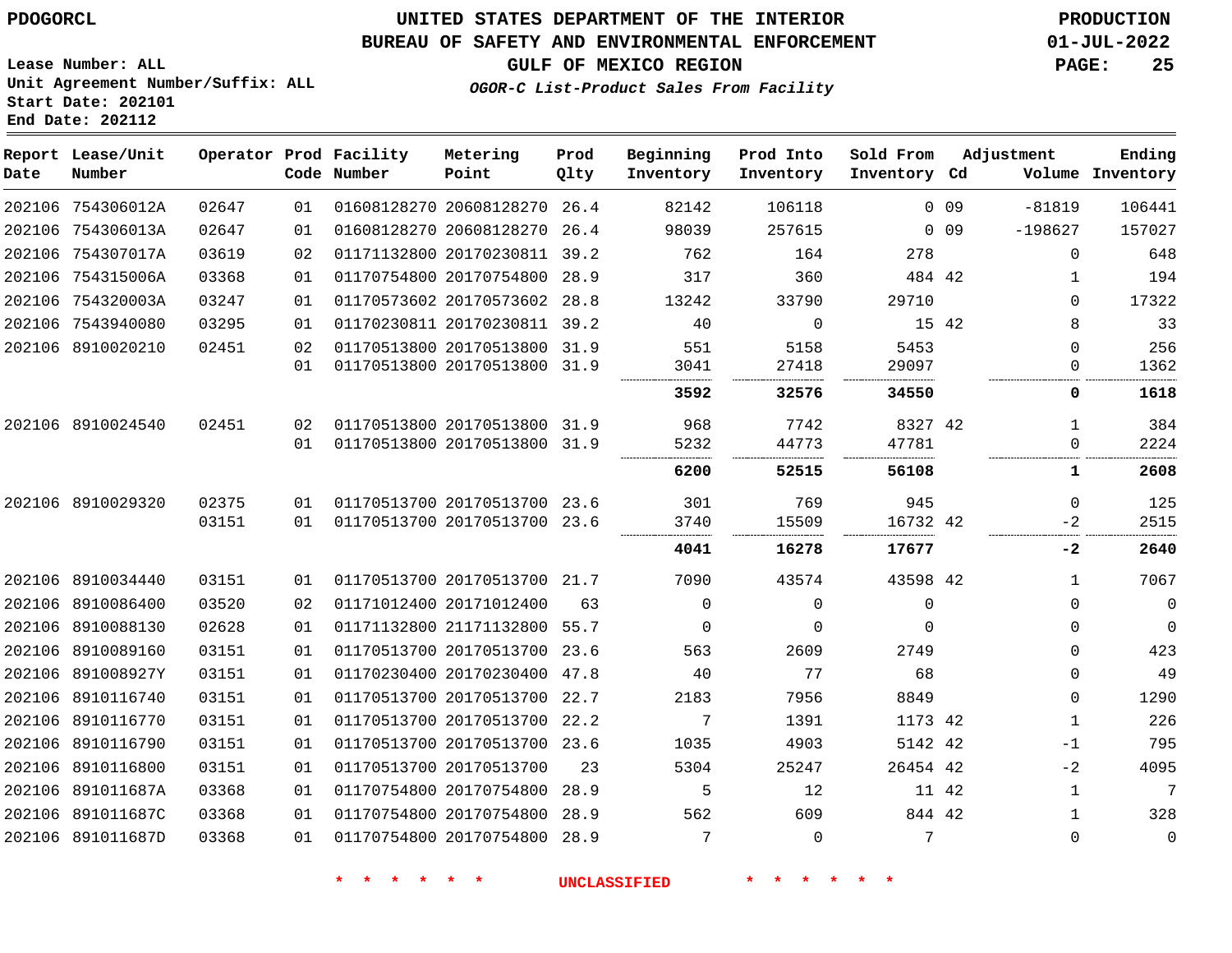# **UNITED STATES DEPARTMENT OF THE INTERIOR PDOGORCL PRODUCTION**

#### **BUREAU OF SAFETY AND ENVIRONMENTAL ENFORCEMENT 01-JUL-2022**

**Lease Number: ALL Unit Agreement Number/Suffix: ALL Start Date: 202101**

**GULF OF MEXICO REGION PAGE: 26**

**OGOR-C List-Product Sales From Facility**

| Date | Report Lease/Unit<br>Number |       |    | Operator Prod Facility<br>Code Number | Metering<br>Point            | Prod<br>Qlty | Beginning<br>Inventory | Prod Into<br>Inventory | Sold From<br>Inventory Cd | Adjustment  | Ending<br>Volume Inventory |
|------|-----------------------------|-------|----|---------------------------------------|------------------------------|--------------|------------------------|------------------------|---------------------------|-------------|----------------------------|
|      | 202106 891011687E           | 03368 | 01 |                                       | 01170754800 20170754800 28.9 |              | $\Omega$               | 2                      | $\mathbf{1}$              | $\Omega$    | 1                          |
|      | 202106 8910117330           | 03368 | 01 |                                       | 01170754800 20170754800      | 28.9         | 3                      | 11                     | 8                         | $\Omega$    | 6                          |
|      | 202106 8910123270           | 03295 | 01 |                                       | 01177215100 20177215102      | $\Omega$     | 17                     | $\Omega$               | $\Omega$                  | $\Omega$    | 17                         |
|      | 202106 8910123320           | 03295 | 01 |                                       | 01177215100 20177215102      | $\Omega$     | 14                     | $\Omega$               | $\Omega$                  | $\mathbf 0$ | 14                         |
|      | 202106 8910123330           | 03295 | 01 |                                       | 01177215100 20177215102      | $\Omega$     | 100                    | 0                      | $\Omega$                  | 0           | 100                        |
|      | 202106 G00982               | 02628 | 01 |                                       | 01171132800 20171132000      | 54           | $\Omega$               | $\Omega$               | $\Omega$                  | $\mathbf 0$ | $\mathbf 0$                |
|      | 202106 G00983               | 02628 | 01 |                                       | 01171132800 20171132000      | 54           | $\Omega$               | 0                      | 0                         | 0           | $\mathbf 0$                |
|      | 202106 G00985               | 03151 | 01 |                                       | 0117709260A 2017709260A      | $\Omega$     | 377                    | $\Omega$               | $\Omega$                  | $\Omega$    | 377                        |
|      | 202106 G00989               | 02628 | 01 |                                       | 01171132800 20171132000      | 54           | $\Omega$               | $\Omega$               | $\Omega$                  | $\Omega$    | $\Omega$                   |
|      | 202106 G01036               | 03209 | 02 |                                       | 01171092651 20171092650      | 43.5         | 545                    | 2234                   | 94                        | 0           | 2685                       |
|      | 202106 G01083               | 03151 | 01 |                                       | 01170513700 20170513700      | 22.6         | 3124                   | 11576                  | 12824 42                  | 2           | 1878                       |
|      | 202106 G01084               | 03151 | 01 |                                       | 01170513700 20170513700 23.6 |              | 112                    | 504                    | 534                       | 0           | 82                         |
|      | 202106 G01090               | 03151 | 01 |                                       | 01170513700 20170513700      | 22.2         | 1443                   | 2264                   | 3341 42                   | 1           | 367                        |
|      | 202106 G01091               | 03151 | 01 |                                       | 01170513700 20170513700      | 23           | 1295                   | 4352                   | 4943 42                   | 2           | 706                        |
|      | 202106 G01351               | 03151 | 01 |                                       | 01170230400 20170230400 47.8 |              | 41                     | 26                     | 51                        | $\mathbf 0$ | 16                         |
|      | 202106 G01447               | 03151 | 02 |                                       | 01170513700 20170513700 16.8 |              | 5                      | 249                    | 213 42                    | $-1$        | 40                         |
|      | 202106 G01497               | 02451 | 02 |                                       | 01170513800 20170513800 31.9 |              | 70                     | 646                    | 683 42                    | $-1$        | 32                         |
|      |                             |       | 01 |                                       | 01170513800 20170513800 31.9 |              | 2457                   | 23527                  | 24815 42                  | $-1$        | 1168                       |
|      |                             |       |    |                                       |                              |              | 2527                   | 24173                  | 25498                     | $-2$        | 1200                       |
|      | 202106 G01498               | 02451 | 01 |                                       | 01170513800 20170513800 31.9 |              | 375                    | 3172                   | 3390                      | $\Omega$    | 157                        |
|      | 202106 G01610               | 03295 | 01 |                                       | 01177215100 20177215102      | $\Omega$     | 21                     | $\mathbf 0$            | $\mathbf 0$               | $\mathbf 0$ | 21                         |
|      | 202106 G01619               | 03151 | 01 |                                       | 01170513700 20170513700 14.3 |              | 1392                   | 1773                   | 2877 42                   | $-1$        | 287                        |
|      | 202106 G01620               | 03151 | 01 |                                       | 01170513700 20170513700 14.3 |              | 548                    | 636                    | 1081                      | 0           | 103                        |
|      | 202106 G01757               | 03295 | 02 |                                       | 01423210051 20423210050      | 40           | 209                    | 908                    | 1039                      | $\Omega$    | 78                         |
|      | 202106 G01848               | 01284 | 02 |                                       | 01423210051 20170230500 43.8 |              | 203                    | 0                      | 0                         | $\mathbf 0$ | 203                        |
|      |                             | 01978 | 02 |                                       | 01170230500 20170230500      | 40           | 839                    | $\Omega$               | ∩                         | 0           | 839                        |
|      |                             |       |    |                                       |                              |              | 1042                   | 0                      | 0                         | 0           | 1042                       |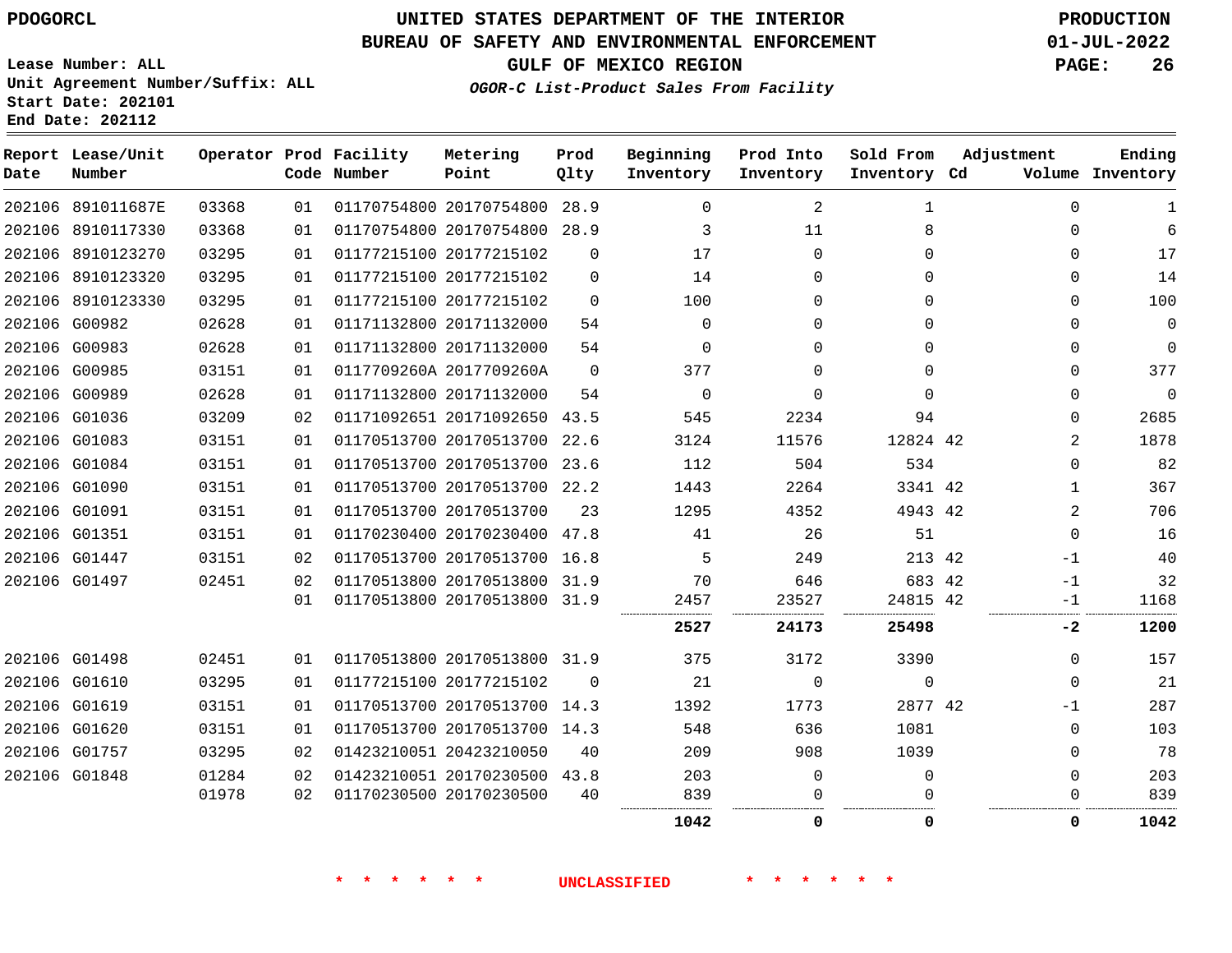**Lease Number: ALL**

**Start Date: 202101 End Date: 202112**

## **UNITED STATES DEPARTMENT OF THE INTERIOR PDOGORCL PRODUCTION**

#### **BUREAU OF SAFETY AND ENVIRONMENTAL ENFORCEMENT 01-JUL-2022**

**Unit Agreement Number/Suffix: ALL**

**GULF OF MEXICO REGION PAGE: 27**

**OGOR-C List-Product Sales From Facility**

| Date | Report Lease/Unit<br>Number |       |    | Operator Prod Facility<br>Code Number | Metering<br>Point            | Prod<br>Qlty | Beginning<br>Inventory | Prod Into<br>Inventory | Sold From<br>Inventory Cd | Adjustment | Ending<br>Volume Inventory |
|------|-----------------------------|-------|----|---------------------------------------|------------------------------|--------------|------------------------|------------------------|---------------------------|------------|----------------------------|
|      | 202106 G01860               | 03295 | 01 |                                       | 01170231110 20170231110      | $\Omega$     | 2402                   | $\Omega$               | $\Omega$                  | $\Omega$   | 2402                       |
|      | 202106 G01865               | 03151 | 01 |                                       | 01171012500 20171012500 38.9 |              | 2679                   | 1461                   | 2030                      | 0          | 2110                       |
|      | 202106 G01901               | 03295 | 01 |                                       | 01177215100 20177215102      | $\Omega$     | 6                      | $\Omega$               | $\Omega$                  | $\Omega$   | 6                          |
|      | 202106 G01966               | 03295 | 01 |                                       | 01177215100 20177215102      | $\Omega$     | 67                     | $\mathbf 0$            | 0                         | $\Omega$   | 67                         |
|      | 202106 G01967               | 03295 | 01 |                                       | 01177215100 20177215102      | $\Omega$     | 286                    | $\mathbf 0$            | $\Omega$                  | $\Omega$   | 286                        |
|      | 202106 G02111               | 02628 | 01 |                                       | 01171132000 20171132000 41.1 |              | 4370                   | 9716                   | 9143                      | 0          | 4943                       |
|      | 202106 G02826               | 03295 | 02 |                                       | 01170231110 20170231110      | $\Omega$     | 134                    | $\Omega$               | $\Omega$                  | 0          | 134                        |
|      | 202106 G03331               | 02628 | 01 |                                       | 01171132000 20171132000      | 54           | $\Omega$               | $\Omega$               | $\Omega$                  | $\Omega$   | $\mathbf 0$                |
|      | 202106 G04081               | 03295 | 02 |                                       | 01170230812 20170230810      | $\Omega$     | 896                    | $\mathbf 0$            | $\Omega$                  | 0          | 896                        |
|      | 202106 G04232               | 00730 | 01 |                                       | 01171012500 20171012500 38.9 |              | 842                    | 528                    | 672                       | $\Omega$   | 698                        |
|      | 202106 G04421               | 03295 | 01 |                                       | 01171131600 20171131600      | $\Omega$     | 1060                   | $\Omega$               | $\Omega$                  | 0          | 1060                       |
|      | 202106 G05006               | 01284 | 02 |                                       | 01423210051 20170230510      | 43.1         | 42                     | $\Omega$               | 0                         | 0          | 42                         |
|      | 202106 G05431               | 02970 | 02 |                                       | 01177062608 2017706260A      | $\Omega$     | $\Omega$               | $\Omega$               | $\Omega$                  | $\Omega$   | $\overline{0}$             |
|      | 202106 G05504               | 00730 | 01 |                                       | 01171132800 21171132800 58.8 |              | 2846                   | $\Omega$               | 8                         | $\Omega$   | 2838                       |
|      |                             | 03295 | 01 |                                       | 01171132800 21171132800 58.7 |              | 3536                   | $\Omega$               | 10                        | 0          | 3526                       |
|      |                             |       |    |                                       |                              |              | 6382                   | 0                      | 18                        | 0          | 6364                       |
|      | 202106 G05505               | 02628 | 01 |                                       | 01171132800 21171132800 55.7 |              | 38                     | $\Omega$               | $\Omega$                  | $\Omega$   | 38                         |
|      | 202106 G07760               | 01284 | 01 |                                       | 01177122950 20177122950      | 29.4         | 173                    | 17768                  | 17766                     | 0          | 175                        |
|      | 202106 G09631               | 01284 | 01 |                                       | 01177122950 20177122950 29.5 |              | $\Omega$               | $\Omega$               | $\Omega$                  | 0          | 0                          |
|      | 202106 G10741               | 02628 | 01 |                                       | 01171132800 20171132000      | 54           | 0                      | $\mathbf 0$            | $\Omega$                  | 0          | 0                          |
|      | 202106 G10910               | 03026 | 01 |                                       | 01177245110 2017724511G 45.8 |              | $\Omega$               | 4555                   | 4555                      | 0          | 0                          |
|      | 202106 G12802               | 02628 | 01 |                                       | 01170230811 20170230811 39.2 |              | 57                     | 55                     | 18                        | $\Omega$   | 94                         |
|      | 202106 G13081               | 01284 | 01 |                                       | 01608103650 20608103650 35.1 |              | 92                     | 8167                   | 8117                      | $\Omega$   | 142                        |
|      | 202106 G14342               | 02628 | 01 |                                       | 01170230811 20170230811 39.2 |              | 6346                   | 1403                   | 2020                      | 0          | 5729                       |
|      | 202106 G15050               | 03295 | 01 |                                       | 01170231110 20170231110      | $\Omega$     | 1006                   | $\mathbf 0$            | 0                         | 0          | 1006                       |
|      | 202106 G15239               | 03151 | 02 |                                       | 01171012500 20171012500 38.9 |              | $\Omega$               | 122                    | 60                        | $\Omega$   | 62                         |
|      |                             |       |    |                                       |                              |              |                        |                        |                           |            |                            |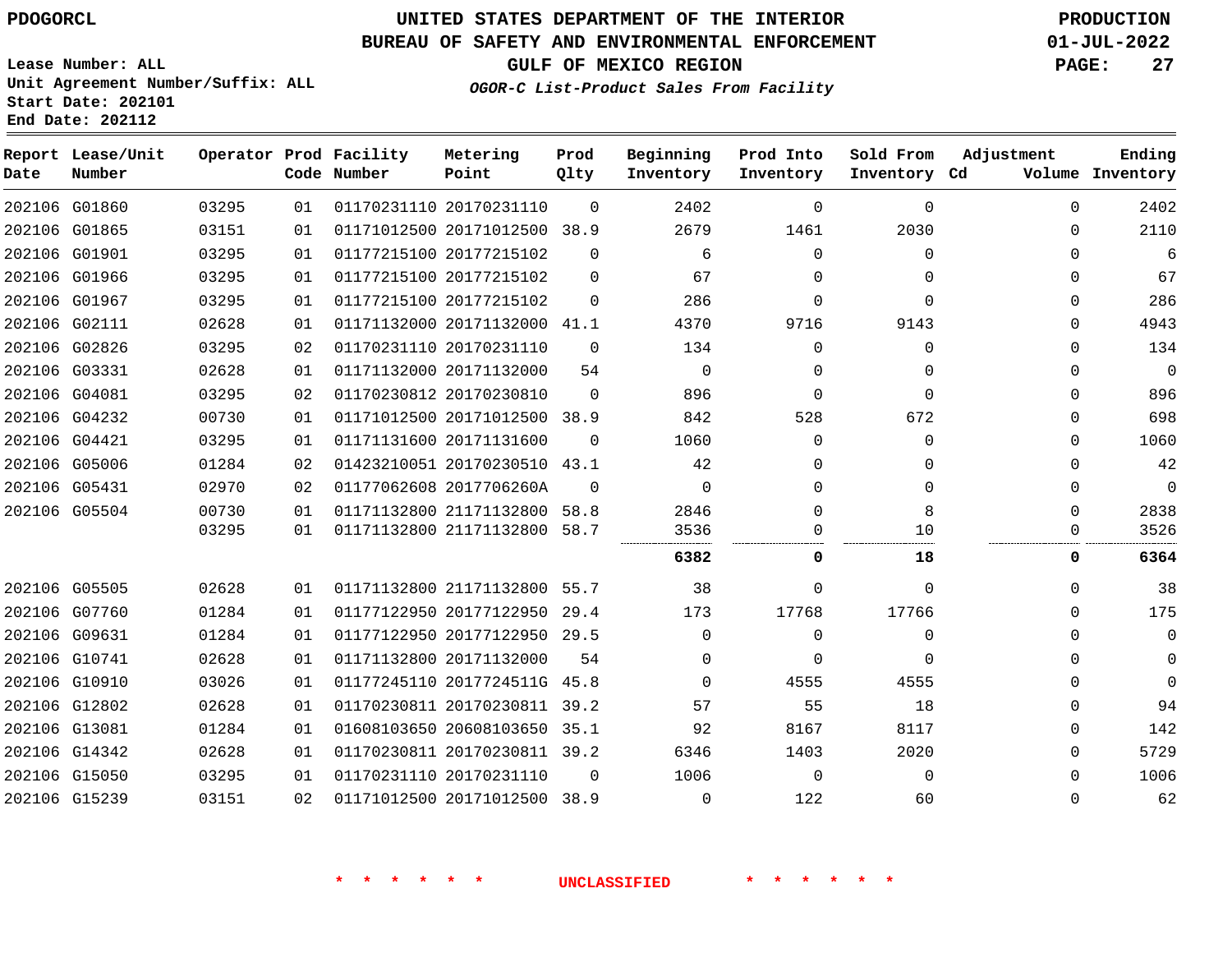G15277

**Date**

**Report Lease/Unit**

**Number**

 G15312 G16515 G17912 G17921 G21532 G21534 G21592 G21655 G22501 G23730 G23735 G23736 G23851 G24730 G24870 G24910 G24990 G26074 G27070 G27083 G27509 G27988 G31369 G32113 G32268

## **UNITED STATES DEPARTMENT OF THE INTERIOR PDOGORCL PRODUCTION**

 

**Prod Qlty**

#### **BUREAU OF SAFETY AND ENVIRONMENTAL ENFORCEMENT 01-JUL-2022**

**Lease Number: ALL Unit Agreement Number/Suffix: ALL Start Date: 202101 End Date: 202112**

**Operator Prod Facility**

**Code Number**

 20171012400 20171012400

**Metering Point**

 

**GULF OF MEXICO REGION PAGE: 28**

**Inventory Cd Volume**

**Adjustment**

  $\Omega$ 

 $\Omega$   $\Omega$  $\Omega$  $\Omega$  $\Omega$  $\Omega$   $\Omega$  $\Omega$  $\Omega$  $\Omega$  $\Omega$  $\Omega$  $\Omega$  $\Omega$  $\Omega$  $\Omega$  $\Omega$ -8200  $\Omega$  $\Omega$  $\Omega$  $\Omega$   

**Ending**

42

**1473 3089 1 5030**

 $\Omega$ 

**Sold From Inventory**

| 201         | 0            | 5960     | 43.5         | 01171092651 20171092650      | 01 | 03295 |
|-------------|--------------|----------|--------------|------------------------------|----|-------|
| 1932        | 1932         | $\Omega$ |              | 01177245110 2017724511G 45.8 | 01 | 03026 |
| $\mathbf 0$ | $\mathbf{0}$ | $\Omega$ | 0            | 01177062608 2017706260A      | 02 | 02970 |
| 17017       | 17017        | $\Omega$ | 25.1         | 01171012500 20177062959      | 01 | 03026 |
| 98          | 0            | 360      | 39.2         | 01170230811 20170230811      | 01 | 03520 |
| 23          | 85           | 0        | 39.2         | 01170230811 20170230811      | 01 | 03520 |
| 132         | 66           | 101      | 41.1         | 01171132000 20171132000      | 02 | 02628 |
| $\mathbf 0$ | $\Omega$     | 272      | 48.4         | 01171132800 21171132800      | 02 | 03247 |
| 1365 42     | 1387         | 849      | 47.8         | 01170230400 20170230400      | 01 | 03151 |
| 5           | 0            | 19       | 39.2         | 01170230810 20170230811      | 01 | 03520 |
| 0           | 0            | 150      | $\Omega$     | 01170230812 20170230810      | 02 | 03295 |
| 0           | $\mathbf{0}$ | 14746    | $\mathbf{0}$ | 01170230810 20170230810      | 01 | 00730 |
| 3479        | 1906         | 18984    | 43.1         | 01171012300 20171012300      | 02 | 02503 |
| 0           | $\Omega$     | 304      | $\Omega$     | 01170230500 20170230500      | 02 | 03295 |
| 0           | 0            | 0        | 34           | 01177062608 2017706260A      | 02 | 02970 |
| 0           | 0            | $\Omega$ | 54           | 01171132800 20171132000      | 01 | 02628 |
| 5444        | 5472         | 67       | 35.1         | 01608103650 20608103650      | 01 | 01284 |
| 0           | 0            | $\Omega$ | 29.5         | 01177122950 20177122950      | 01 | 01284 |
| 2           | 0            | 762      | 58.7         | 01171132800 21171132800      | 01 | 03295 |
| 233         | 6929         | $\Omega$ | 43.5         | 01171092651 20171092650      | 01 | 03026 |
| 91 45       | 3            | 8288     | 51.2         | 01170230450 20170230450      | 02 | 02970 |
| 11216       | 11271        | 140      | 35.1         | 01608103650 20608103650      | 01 | 00730 |
| 2146        | 3195         | 6171     | 43.2         | 01171012300 20171012300      | 01 | 02628 |
| 171         | 200          | 761      | 39.2         | 01170230811 20170230811      | 01 | 03026 |

**OGOR-C List-Product Sales From Facility**

   

**Prod Into Inventory**

**Beginning Inventory**

01177295110

**\* \* \* \* \* \* UNCLASSIFIED \* \* \* \* \* \***

 $\Omega$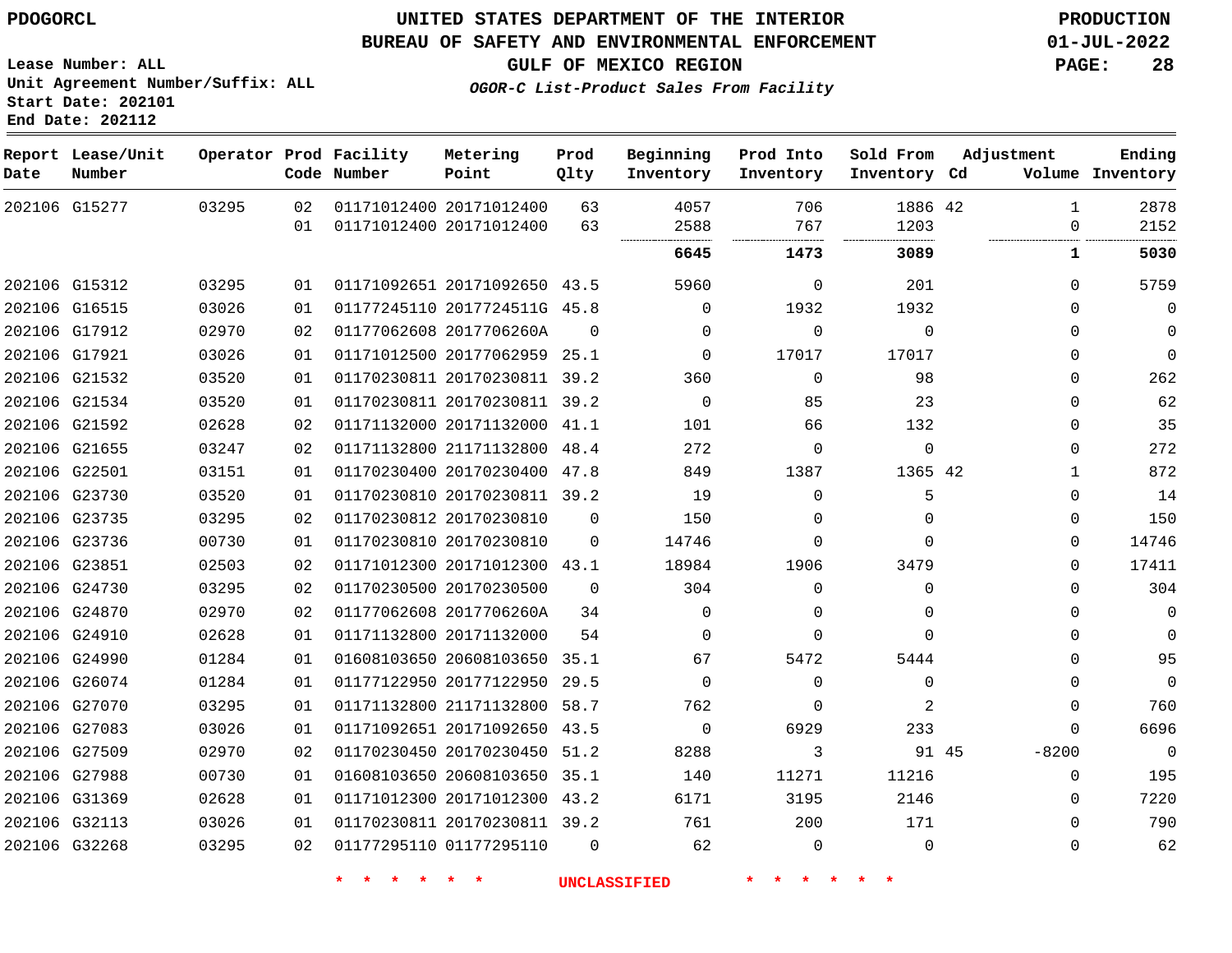# **UNITED STATES DEPARTMENT OF THE INTERIOR PDOGORCL PRODUCTION**

#### **BUREAU OF SAFETY AND ENVIRONMENTAL ENFORCEMENT 01-JUL-2022**

**Lease Number: ALL Unit Agreement Number/Suffix: ALL Start Date: 202101**

**OGOR-C List-Product Sales From Facility**

**GULF OF MEXICO REGION PAGE: 29**

 G32744 G33088 G33636 G34033 754303001A 754306006A 754306012A 754306013A 754307017A 754315006A 754320003A 7543940080 **Report Lease/Unit Date Number Operator Prod Facility Code Number** 20170230510 43.1 20177062959 25.1 20171132000 41.1 20170230811 39.2 20170513700 16.9 20170513700 16.9 20170513700 23.6 20171012300 39.9 20170754800 30.5 20170513700 16.9 2017711260Y 2017711260Y 20171012500 38.4 20170230700 20170754800 30.5 20170754800 30.5 20170754800 20171012300 39.9 20170513800 39.2 20170230811 39.7 20608128271 28.6 20608128270 26.5 20608128270 26.5 20170230811 39.2 20170754800 30.5 20170573602 28.1 20170230811 39.7 **Metering Point** 42 42 42 42 42 42 42 42 09 138028 09 0 0 9 0 0 9 42  $\Omega$  $\Omega$  30.5 **Prod Qlty**  $\Omega$  **Beginning Inventory**  $\Omega$  **Ending Inventory Cd Volume** $\Omega$   $\Omega$  $\Omega$   $\Omega$   $\Omega$   $\Omega$  $\Omega$   $\Omega$ **Prod Into Inventory**  $\Omega$   $\Omega$  $\Omega$  $\Omega$  **Sold From Inventory**  $\Omega$  $\Omega$  $\Omega$  $\Omega$   $\Omega$ -1 -1  $\Omega$  $\Omega$   $\Omega$  $\Omega$  $\Omega$   $\cap$  $-1$  $-1$ -1357398 -82037 -198530  $\Omega$  $\Omega$ -1  $\Omega$ **Adjustment**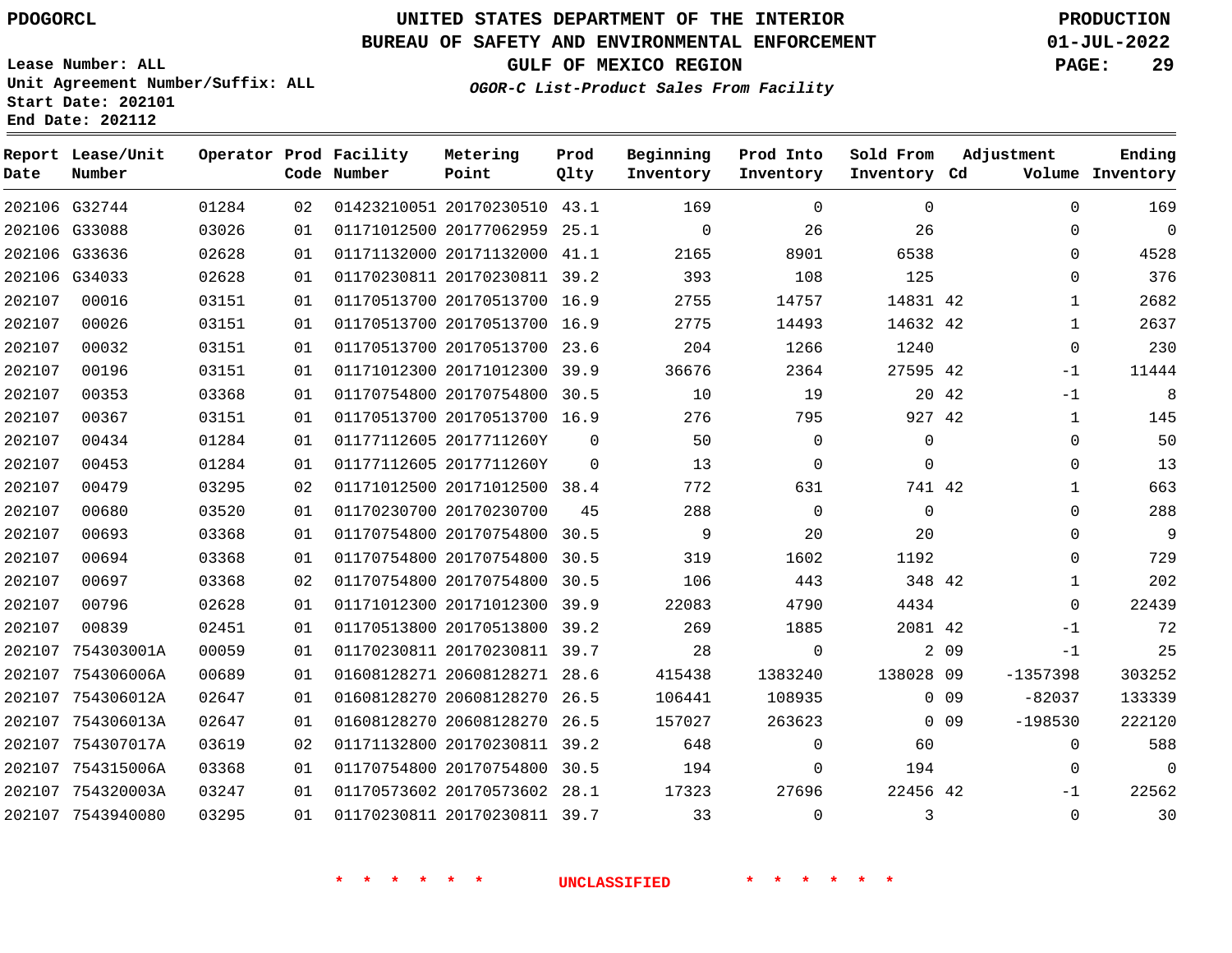**Date**

8910020210

**Report Lease/Unit**

**Number**

## **UNITED STATES DEPARTMENT OF THE INTERIOR PDOGORCL PRODUCTION**

**Prod Qlty**

#### **BUREAU OF SAFETY AND ENVIRONMENTAL ENFORCEMENT 01-JUL-2022**

20170513800 39.2

**Metering Point**

**Lease Number: ALL Unit Agreement Number/Suffix: ALL Start Date: 202101 End Date: 202112**

**Operator Prod Facility**

**Code Number**

  **OGOR-C List-Product Sales From Facility**

**Beginning Inventory**

> 

**Prod Into Inventory**

**GULF OF MEXICO REGION PAGE: 30**

**Inventory Cd Volume**

**Adjustment**

  $\overline{0}$ 

-1  $-2$ 

**-3**

  $-1$ 

**-1**

 

**Ending**

 

 

42

**Sold From Inventory**

|                   |       | 02 |  | 01170513800 20170513800 39.2    |          | 256                 | 7890              | 7846         |       |  |
|-------------------|-------|----|--|---------------------------------|----------|---------------------|-------------------|--------------|-------|--|
|                   |       |    |  |                                 |          | 1618                | 47013             | 46842        |       |  |
| 202107 8910024540 | 02451 |    |  | 02 01170513800 20170513800 39.2 |          | 384                 | 8851              | 8898 42      |       |  |
|                   |       | 01 |  | 01170513800 20170513800 39.2    |          | 2224                | 59960             | 59900 42     |       |  |
|                   |       |    |  |                                 |          | 2608                | 68811             | 68798        |       |  |
| 202107 8910029320 | 02375 | 01 |  | 01170513700 20170513700 23.6    |          | 125                 | 1053              | 986          |       |  |
|                   | 03151 | 01 |  | 01170513700 20170513700 23.6    |          | 2515                | 17328             | 16691 42     |       |  |
|                   |       |    |  |                                 |          | 2640                | 18381             | 17677        |       |  |
| 202107 8910034440 | 03151 | 01 |  | 01170513700 20170513700 21.7    |          | 7067                | 31934             | 33194 42     |       |  |
| 202107 8910086400 | 03520 | 02 |  | 01171012400 20171012400         | 63       | 0                   | $\Omega$          | 0            |       |  |
| 202107 8910088130 | 02628 | 01 |  | 01171132800 21171132800 55.7    |          | 0                   | 0                 | 0            |       |  |
| 202107 8910089160 | 03151 | 01 |  | 01170513700 20170513700 23.6    |          | 423                 | 3071              | 2935 42      |       |  |
| 202107 891008927Y | 03151 | 01 |  | 01170230400 20170230400 48.5    |          | 49                  | 72                | 42           |       |  |
| 202107 8910116740 | 03151 | 01 |  | 01170513700 20170513700 22.6    |          | 1290                | 8995              | 8651 42      |       |  |
| 202107 8910116770 | 03151 | 01 |  | 01170513700 20170513700 22.2    |          | 226                 | 69                | 282          |       |  |
| 202107 8910116790 | 03151 | 01 |  | 01170513700 20170513700 23.6    |          | 795                 | 4391              | 4388 42      |       |  |
| 202107 8910116800 | 03151 | 01 |  | 01170513700 20170513700 22.9    |          | 4095                | 21591             | 21762 42     |       |  |
| 202107 891011687A | 03368 | 01 |  | 01170754800 20170754800 30.5    |          | 7                   | $12 \overline{ }$ | 13           |       |  |
| 202107 891011687C | 03368 | 01 |  | 01170754800 20170754800 30.5    |          | 328                 | 1730              | 1270 42      |       |  |
| 202107 891011687D | 03368 | 01 |  | 01170754800 20170754800 30.5    |          | $\Omega$            | 47                |              | 25 42 |  |
| 202107 891011687E | 03368 | 01 |  | 01170754800 20170754800 30.5    |          | $\mathbf{1}$        | $\Omega$          | $\mathbf{1}$ |       |  |
| 202107 8910117330 | 03368 | 01 |  | 01170754800 20170754800 30.5    |          | 6                   | 7                 | 10           |       |  |
| 202107 8910123270 | 03295 | 01 |  | 01177215100 20177215102         | $\Omega$ | 17                  | 0                 | $\Omega$     |       |  |
| 202107 8910123320 | 03295 | 01 |  | 01177215100 20177215102         | $\Omega$ | 14                  | 0                 | 0            |       |  |
| 202107 8910123330 | 03295 | 01 |  | 01177215100 20177215102         | $\Omega$ | 100                 | $\Omega$          | $\Omega$     |       |  |
| 202107 G00982     | 02628 | 01 |  | 01171132800 20171132000         | 54       | $\Omega$            | $\Omega$          | $\Omega$     |       |  |
|                   |       |    |  |                                 |          | <b>UNCLASSIFIED</b> |                   |              |       |  |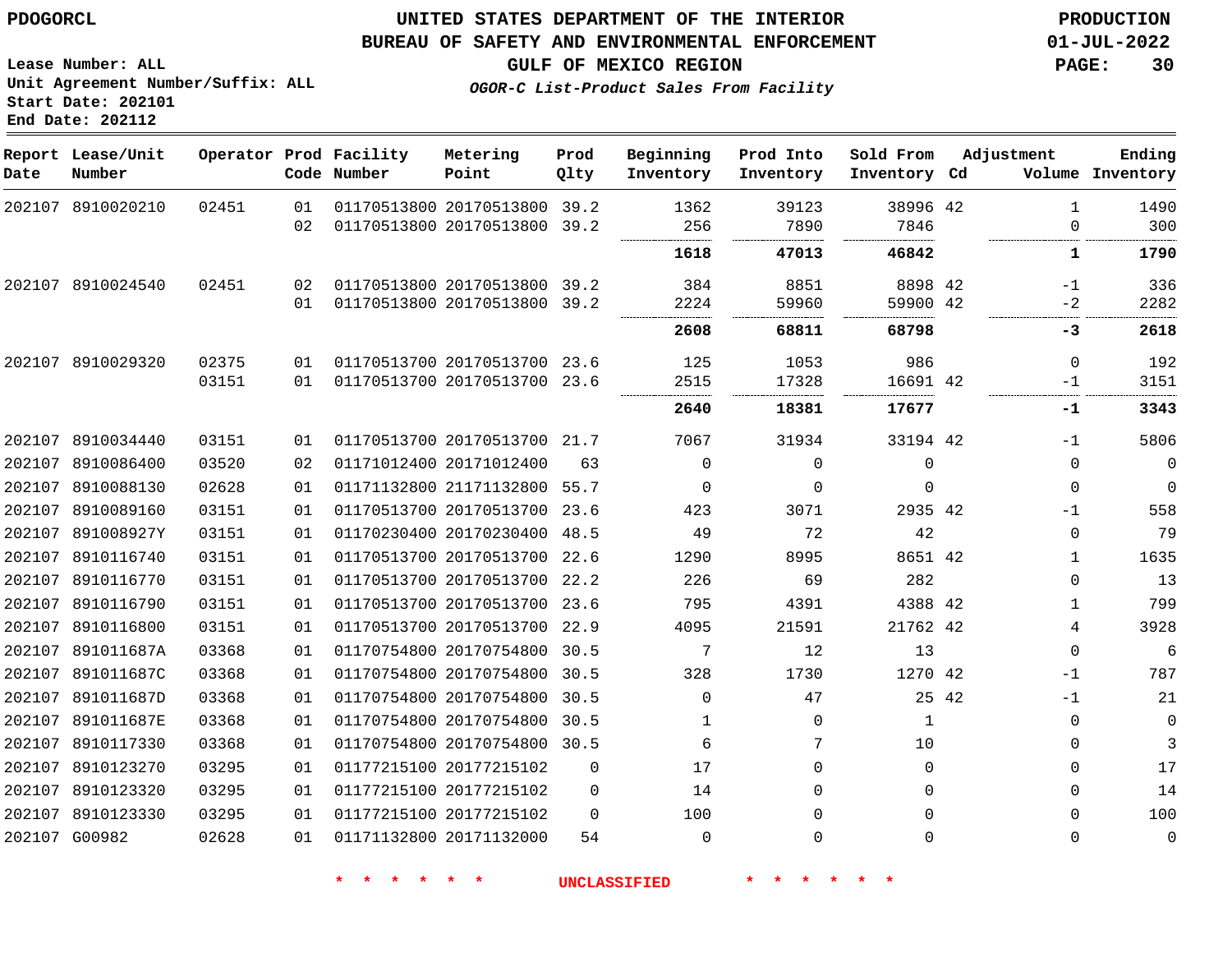#### **BUREAU OF SAFETY AND ENVIRONMENTAL ENFORCEMENT 01-JUL-2022**

**GULF OF MEXICO REGION PAGE: 31**

**Lease Number: ALL Unit Agreement Number/Suffix: ALL Start Date: 202101 End Date: 202112**

**OGOR-C List-Product Sales From Facility**

| PAGL: |  |
|-------|--|
|       |  |
|       |  |
|       |  |
|       |  |

| Date          | Report Lease/Unit<br>Number |       |    | Operator Prod Facility<br>Code Number | Metering<br>Point            | Prod<br>Qlty | Beginning<br>Inventory | Prod Into<br>Inventory | Sold From<br>Inventory Cd | Adjustment |              | Ending<br>Volume Inventory |
|---------------|-----------------------------|-------|----|---------------------------------------|------------------------------|--------------|------------------------|------------------------|---------------------------|------------|--------------|----------------------------|
|               | 202107 G00983               | 02628 | 01 |                                       | 01171132800 20171132000      | 54           | $\mathbf 0$            | $\Omega$               | $\mathbf 0$               |            | $\Omega$     | 0                          |
|               | 202107 G00985               | 03151 | 01 |                                       | 0117709260A 2017709260A      | $\Omega$     | 377                    | $\Omega$               | $\Omega$                  |            | $\Omega$     | 377                        |
| 202107 G00989 |                             | 02628 | 01 |                                       | 01171132800 20171132000      | 54           | $\Omega$               | $\Omega$               | $\Omega$                  |            | $\Omega$     | $\mathbf 0$                |
|               | 202107 G01036               | 03209 | 02 |                                       | 01171092651 20171092650 43.5 |              | 2685                   | $\Omega$               | $\Omega$                  |            | $\Omega$     | 2685                       |
|               | 202107 G01083               | 03151 | 01 |                                       | 01170513700 20170513700 22.6 |              | 1878                   | 11578                  | 11349 42                  |            | -3           | 2104                       |
|               | 202107 G01084               | 03151 | 01 |                                       | 01170513700 20170513700 23.6 |              | 82                     | 493                    | 485                       |            | $\Omega$     | 90                         |
|               | 202107 G01090               | 03151 | 01 |                                       | 01170513700 20170513700      | 22.2         | 367                    | 3200                   | 2985                      |            | $\mathbf{0}$ | 582                        |
| 202107 G01091 |                             | 03151 | 01 |                                       | 01170513700 20170513700 22.9 |              | 706                    | 4934                   | 4742 42                   |            | $-1$         | 897                        |
| 202107 G01351 |                             | 03151 | 01 |                                       | 01170230400 20170230400 48.5 |              | 16                     | 9                      | 14                        |            | $\Omega$     | 11                         |
| 202107 G01447 |                             | 03151 | 01 |                                       | 01170513700 20170513700      | $\Omega$     | 40                     | $\Omega$               | $\Omega$                  |            | $\Omega$     | 40                         |
| 202107 G01497 |                             | 02451 | 02 |                                       | 01170513800 20170513800 39.2 |              | 32                     | 1017                   | 1010                      |            | $\Omega$     | 39                         |
|               |                             |       | 01 |                                       | 01170513800 20170513800 39.2 |              | 1168                   | 31543                  | 31512 42                  |            | 2            | 1201                       |
|               |                             |       |    |                                       |                              |              | 1200                   | 32560                  | 32522                     |            | $\mathbf{2}$ | 1240                       |
| 202107 G01498 |                             | 02451 | 01 |                                       | 01170513800 20170513800 39.2 |              | 157                    | 3490                   | 3514 42                   |            | -1           | 132                        |
| 202107 G01610 |                             | 03295 | 01 |                                       | 01177215100 20177215102      | $\Omega$     | 21                     | $\Omega$               | $\Omega$                  |            | $\Omega$     | 21                         |
| 202107 G01619 |                             | 03151 | 01 |                                       | 01170513700 20170513700 14.3 |              | 287                    | 1284                   | 1339 42                   |            | 1            | 233                        |
| 202107 G01620 |                             | 03151 | 01 |                                       | 01170513700 20170513700 14.3 |              | 103                    | 518                    | 527                       |            | $\Omega$     | 94                         |
| 202107 G01757 |                             | 03295 | 02 |                                       | 01423210051 20423210050 74.9 |              | 78                     | 805                    | 777 42                    |            | $-1$         | 105                        |
| 202107 G01848 |                             | 01284 | 02 |                                       | 01423210051 20170230500      | $\mathbf 0$  | 203                    | $\mathbf 0$            | $\mathbf 0$               |            | $\Omega$     | 203                        |
|               |                             | 01978 | 02 |                                       | 01170230500 20170230500      | 40           | 839                    | 0                      |                           | 047        | 28           | 867                        |
|               |                             |       |    |                                       |                              |              | 1042                   | 0                      | 0                         |            | 28           | 1070                       |
|               | 202107 G01860               | 03295 | 01 |                                       | 01170231110 20170231110      | $\Omega$     | 2402                   | $\Omega$               | $\Omega$                  |            | $\Omega$     | 2402                       |
| 202107 G01865 |                             | 03151 | 01 |                                       | 01171012500 20171012500 38.4 |              | 2110                   | 1418                   | 2039                      |            | $\Omega$     | 1489                       |
| 202107 G01901 |                             | 03295 | 01 |                                       | 01177215100 20177215102      | $\Omega$     | 6                      | $\Omega$               | $\Omega$                  |            | $\Omega$     | 6                          |
|               | 202107 G01966               | 03295 | 01 |                                       | 01177215100 20177215102      | 0            | 67                     | $\Omega$               | $\Omega$                  |            | $\Omega$     | 67                         |
| 202107 G01967 |                             | 03295 | 01 |                                       | 01177215100 20177215102      | $\Omega$     | 286                    | $\Omega$               | $\Omega$                  |            | 0            | 286                        |
| 202107 G02111 |                             | 02628 | 01 |                                       | 01171132000 20171132000      | 42           | 4943                   | 22916                  | 21144                     |            | $\Omega$     | 6715                       |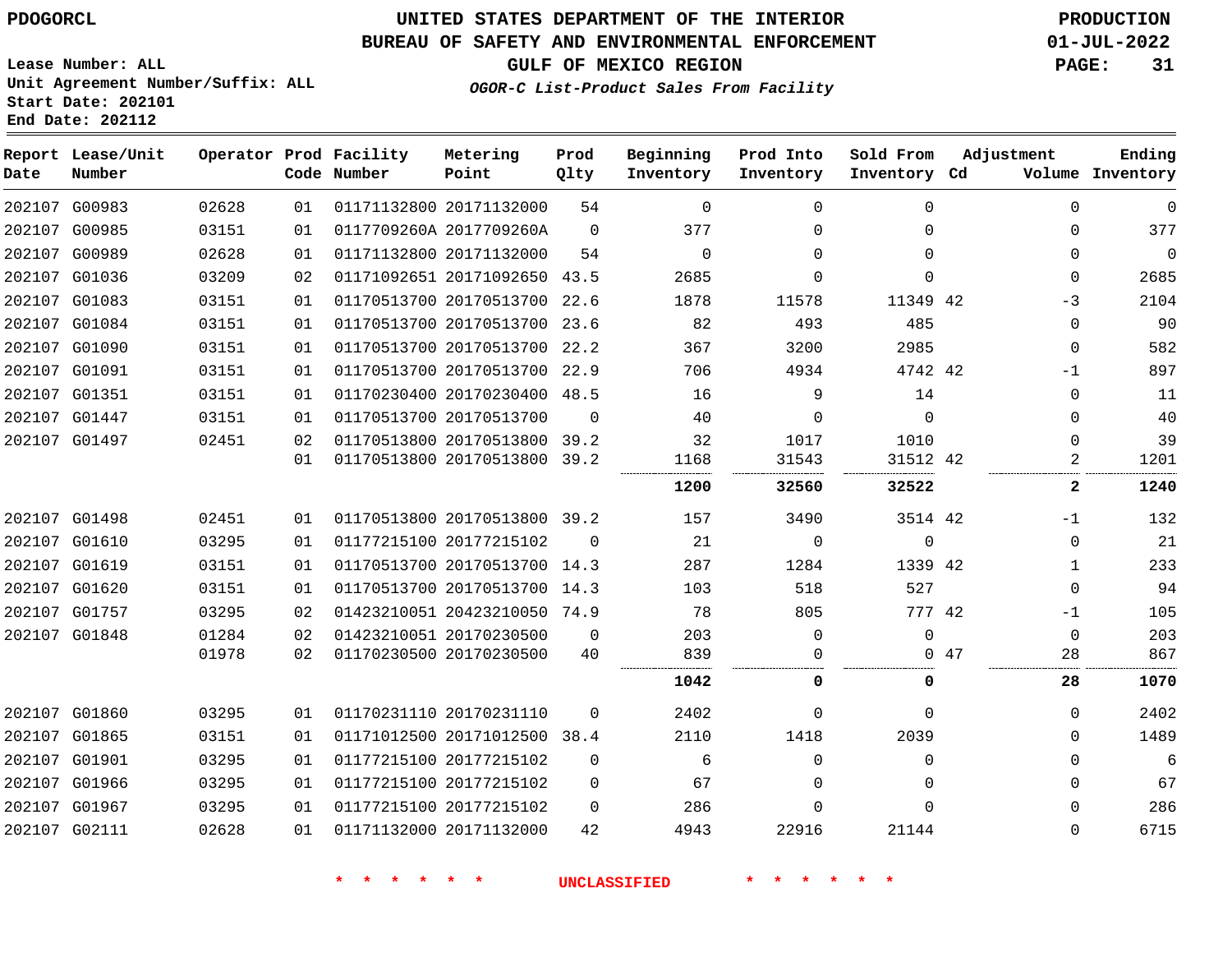**Start Date: 202101 End Date: 202112**

## **UNITED STATES DEPARTMENT OF THE INTERIOR PDOGORCL PRODUCTION**

#### **BUREAU OF SAFETY AND ENVIRONMENTAL ENFORCEMENT 01-JUL-2022**

**Lease Number: ALL Unit Agreement Number/Suffix: ALL**

**GULF OF MEXICO REGION PAGE: 32**

**OGOR-C List-Product Sales From Facility**

| Date | Report Lease/Unit<br>Number |       |    | Operator Prod Facility<br>Code Number | Metering<br>Point            | Prod<br>Qlty | Beginning<br>Inventory | Prod Into<br>Inventory | Sold From<br>Inventory Cd | Adjustment       | Ending<br>Volume Inventory |
|------|-----------------------------|-------|----|---------------------------------------|------------------------------|--------------|------------------------|------------------------|---------------------------|------------------|----------------------------|
|      | 202107 G02826               | 03295 | 02 |                                       | 01170231110 20170231110      | $\Omega$     | 134                    | $\Omega$               | $\Omega$                  | $\Omega$         | 134                        |
|      | 202107 G03331               | 02628 | 01 |                                       | 01171132000 20171132000      | 54           | $\Omega$               | $\Omega$               | $\Omega$                  | $\Omega$         | $\Omega$                   |
|      | 202107 G04081               | 03295 | 02 |                                       | 01170230812 20170230810      | $\Omega$     | 896                    | 0                      | $\Omega$                  | $\Omega$         | 896                        |
|      | 202107 G04232               | 00730 | 01 |                                       | 01171012500 20171012500 38.4 |              | 698                    | 489                    | 674                       | $\Omega$         | 513                        |
|      | 202107 G04421               | 03295 | 01 |                                       | 01171131600 20171131600      | $\Omega$     | 1060                   | $\Omega$               | $\Omega$                  | $\Omega$         | 1060                       |
|      | 202107 G05006               | 01284 | 02 |                                       | 01423210051 20170230510 43.1 |              | 42                     | $\Omega$               | $\Omega$                  | $\Omega$         | 42                         |
|      | 202107 G05504               | 00730 | 01 |                                       | 01171132800 21171132800      | 55.7         | 2838                   | $\Omega$               | 762                       | $\Omega$         | 2076                       |
|      |                             | 03295 | 01 |                                       | 01171132800 21171132800      | 55.7         | 3526<br>6364           | 0<br>0                 | 946<br>1708               | $\mathbf 0$<br>0 | 2580<br>4656               |
|      | 202107 G05505               | 02628 | 01 |                                       | 01171132800 21171132800 55.7 |              | 38                     | $\Omega$               | 10                        | $\Omega$         | 28                         |
|      | 202107 G07760               | 01284 | 01 |                                       | 01177122950 20177122950      | 30.6         | 175                    | 15770                  | 15945                     | <sup>n</sup>     | $\mathbf{0}$               |
|      | 202107 G10741               | 02628 | 01 |                                       | 01171132800 20171132000      | 54           | $\Omega$               | $\Omega$               | $\Omega$                  | 0                | $\Omega$                   |
|      | 202107 G10910               | 03026 | 01 |                                       | 01177245110 2017724511G 45.6 |              | $\Omega$               | 4509                   | 4509                      | 0                | $\Omega$                   |
|      | 202107 G12802               | 02628 | 01 |                                       | 01170230811 20170230811 39.7 |              | 94                     | $\Omega$               | 9                         | $\Omega$         | 85                         |
|      | 202107 G13081               | 01284 | 01 |                                       | 01608103650 20608103650      | 36.4         | 142                    | 10777                  | 10855                     | $\Omega$         | 64                         |
|      | 202107 G14342               | 02628 | 01 |                                       | 01170230811 20170230811 39.7 |              | 5729                   | $\Omega$               | 529                       | $\Omega$         | 5200                       |
|      | 202107 G15050               | 03295 | 01 |                                       | 01170231110 20170231110      | $\Omega$     | 1006                   | $\Omega$               | $\Omega$                  | $\Omega$         | 1006                       |
|      | 202107 G15239               | 03151 | 02 |                                       | 01171012500 20171012500 38.4 |              | 62                     | 67                     | 59 42                     | $\mathbf{1}$     | 71                         |
|      | 202107 G15277               | 03295 | 02 |                                       | 01171012400 20171012400      | 63           | 2878                   | 1438                   | 238                       | $\Omega$         | 4078                       |
|      |                             |       | 01 |                                       | 01171012400 20171012400      | 63           | 2152                   | 1904                   | 178 42                    | 1                | 3879                       |
|      |                             |       |    |                                       |                              |              | 5030                   | 3342                   | 416                       | 1                | 7957                       |
|      | 202107 G15312               | 03295 | 01 |                                       | 01171092651 20171092650 43.5 |              | 5759                   | $\Omega$               | $\Omega$                  | $\Omega$         | 5759                       |
|      | 202107 G16515               | 03026 | 01 |                                       | 01177245110 2017724511G 45.6 |              | $\Omega$               | 2219                   | 2219                      | $\Omega$         | $\Omega$                   |
|      | 202107 G17921               | 03026 | 01 |                                       | 01171012500 20177062959      | 25.2         | $\Omega$               | 24515                  | 24515                     | $\Omega$         | $\Omega$                   |
|      | 202107 G21532               | 03520 | 01 |                                       | 01170230811 20170230811 39.7 |              | 262                    | $\mathbf 0$            | 24                        | $\Omega$         | 238                        |
|      | 202107 G21534               | 03520 | 01 |                                       | 01170230811 20170230811 39.7 |              | 62                     | $\Omega$               | 6                         | $\Omega$         | 56                         |
|      | 202107 G21592               | 02628 | 02 |                                       | 01171132000 20171132000      | 42           | 35                     | 15                     | 45                        | $\Omega$         | 5                          |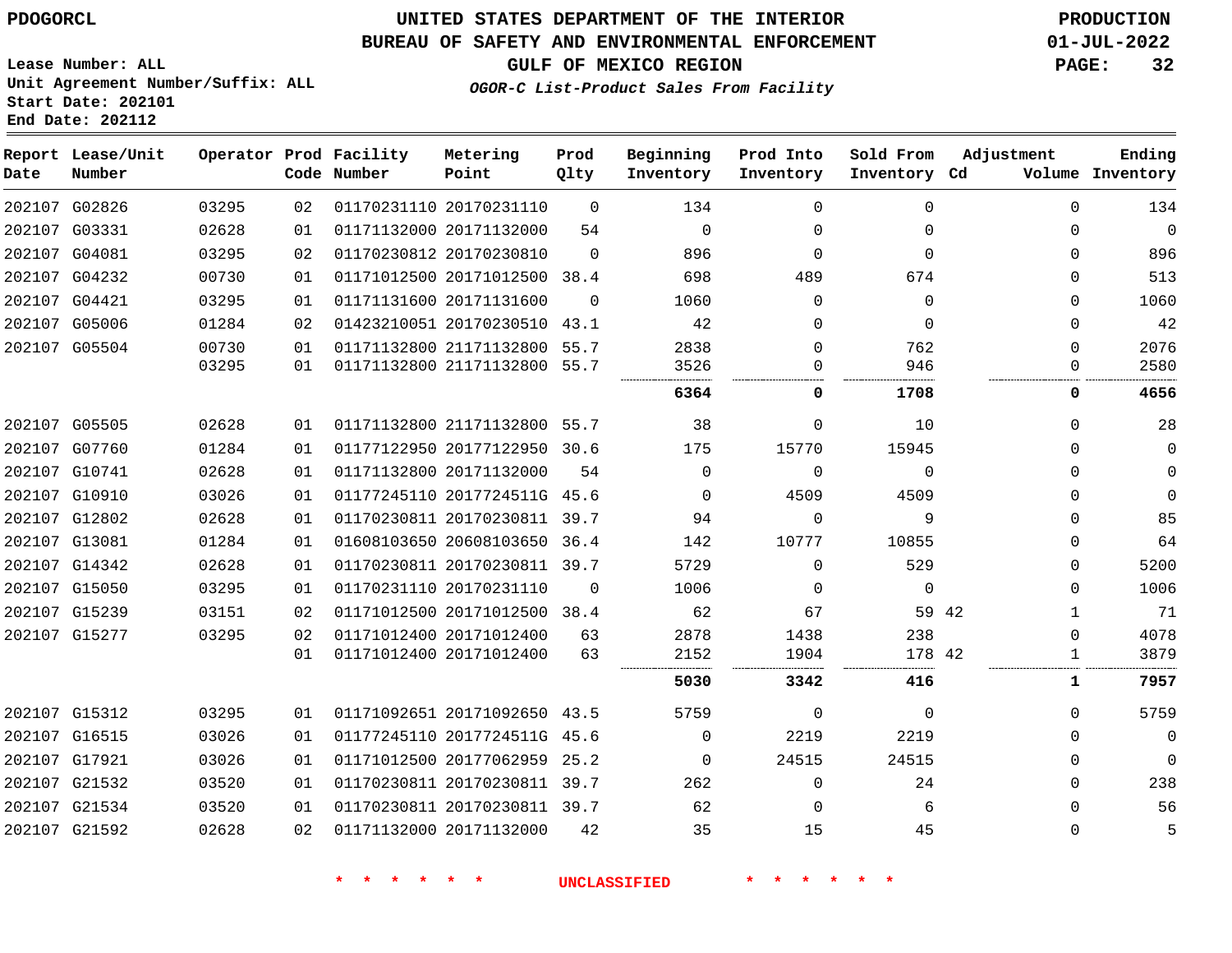**Date**

## **UNITED STATES DEPARTMENT OF THE INTERIOR PDOGORCL PRODUCTION**

**Prod Qlty**

#### **BUREAU OF SAFETY AND ENVIRONMENTAL ENFORCEMENT 01-JUL-2022**

**Lease Number: ALL Unit Agreement Number/Suffix: ALL Start Date: 202101**

**Operator Prod Facility**

**Code Number**

**Metering Point**

**End Date: 202112**

**Report Lease/Unit**

**Number**

**GULF OF MEXICO REGION PAGE: 33**

**Inventory Cd Volume**

**Adjustment**

**Ending**

**OGOR-C List-Product Sales From Facility**

**Beginning Inventory**

**Prod Into Inventory** **Sold From Inventory**

|        | 202107 G21655 | 03247 | 02 | 01171132800 21171132800 55.7 |          | 272            | $\Omega$       | 73          |      | $\Omega$ | 199            |
|--------|---------------|-------|----|------------------------------|----------|----------------|----------------|-------------|------|----------|----------------|
|        | 202107 G22501 | 03151 | 01 | 01170230400 20170230400 48.5 |          | 872            | 510            | 753         |      | $\Omega$ | 629            |
|        | 202107 G23730 | 03520 | 01 | 01170230810 20170230811 39.7 |          | 14             | $\mathbf{0}$   |             | 1 42 | $-1$     | 12             |
|        | 202107 G23735 | 03295 | 02 | 01170230812 20170230810      | $\Omega$ | 150            | $\Omega$       | 0           |      | 0        | 150            |
|        | 202107 G23736 | 00730 | 01 | 01170230810 20170230810      | $\Omega$ | 14746          | $\Omega$       | $\Omega$    |      | 0        | 14746          |
|        | 202107 G23851 | 02503 | 02 | 01171012300 20171012300 39.9 |          | 17411          | 2936           | 7248        |      | $\Omega$ | 13099          |
|        | 202107 G24730 | 03295 | 02 | 01170230500 20170230500      | $\Omega$ | 304            | $\Omega$       | $\Omega$    |      | $\Omega$ | 304            |
|        | 202107 G24910 | 02628 | 01 | 01171132800 20171132000      | 54       | $\overline{0}$ | $\Omega$       | $\Omega$    |      | 0        | $\mathbf 0$    |
|        | 202107 G24990 | 01284 | 01 | 01608103650 20608103650 36.4 |          | 95             | 7356           | 7407        |      | 0        | 44             |
|        | 202107 G27070 | 03295 | 01 | 01171132800 21171132800 55.7 |          | 760            | 16144          | 4538        |      | 0        | 12366          |
|        | 202107 G27083 | 03026 | 01 | 01171092651 20171092650 43.5 |          | 6696           | $\overline{0}$ | $\mathbf 0$ |      | $\Omega$ | 6696           |
|        | 202107 G27509 | 00730 | 02 | 01170230450 20170230450 50.7 |          | $\overline{0}$ | 26             | 309 47      |      | 8200     | 7917           |
|        | 202107 G27988 | 00730 | 01 | 01608103650 20608103650 36.4 |          | 195            | 19394          | 19475 42    |      | 1        | 115            |
|        | 202107 G31369 | 02628 | 01 | 01171012300 20171012300 39.9 |          | 7220           | 1308           | 1450        |      | $\Omega$ | 7078           |
|        | 202107 G32113 | 03026 | 01 | 01170230811 20170230811 39.7 |          | 790            | $\Omega$       | 73          |      | $\Omega$ | 717            |
|        | 202107 G32268 | 03295 | 02 | 01177295110 01177295110      | $\Omega$ | 62             | $\Omega$       | $\Omega$    |      | $\Omega$ | 62             |
|        | 202107 G32744 | 01284 | 02 | 01423210051 20170230510      | $\Omega$ | 169            | $\Omega$       | $\Omega$    |      | 0        | 169            |
|        | 202107 G33088 | 03026 | 01 | 01171012500 20177062959 25.2 |          | $\overline{0}$ | 13             | 13          |      | 0        | $\overline{0}$ |
|        | 202107 G33636 | 02628 | 01 | 01171132000 20171132000      | 42       | 4528           | 10677          | 12077       |      | $\Omega$ | 3128           |
|        | 202107 G34033 | 02628 | 01 | 01170230811 20170230811 39.7 |          | 376            | 0              | 35          |      | $\Omega$ | 341            |
| 202108 | 00016         | 03151 | 01 | 01170513700 20170513700 19.4 |          | 2682           | 15495          | 15435       |      | $\Omega$ | 2742           |
| 202108 | 00026         | 03151 | 01 | 01170513700 20170513700 19.4 |          | 2637           | 21080          | 19984 42    |      | $-4$     | 3729           |
| 202108 | 00032         | 03151 | 01 | 01170513700 20170513700 23.6 |          | 230            | 2090           | 1951 42     |      | 1        | 370            |
| 202108 | 00196         | 03151 | 01 | 01171012300 20171012300      | 0        | 11444          | 5450           | $\Omega$    |      | 0        | 16894          |
| 202108 | 00353         | 03368 | 01 | 01170754800 20170754800 30.5 |          | 8 <sup>8</sup> | 81             | 45          |      | $\Omega$ | 44             |
| 202108 | 00367         | 03151 | 01 | 01170513700 20170513700      | $\Omega$ | 145            | $\Omega$       | 0           |      | 0        | 145            |
| 202108 | 00434         | 01284 | 01 | 01177112605 2017711260Y      | $\Omega$ | 50             | $\Omega$       | $\Omega$    |      | 0        | 50             |
| 202108 | 00453         | 01284 | 01 | 01177112605 2017711260Y      | $\Omega$ | 13             | $\Omega$       | $\Omega$    |      | $\Omega$ | 13             |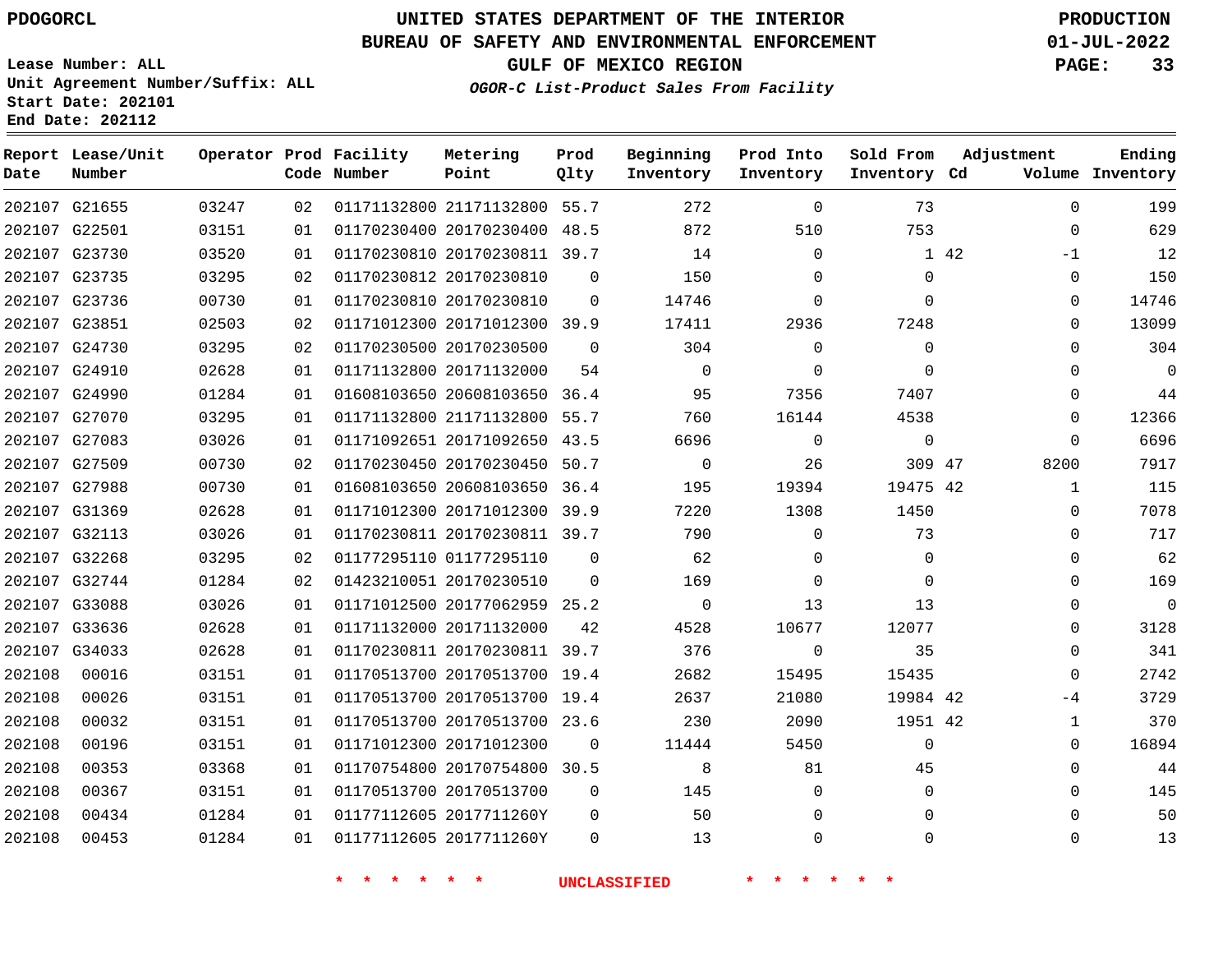**Prod**

**Metering**

#### **BUREAU OF SAFETY AND ENVIRONMENTAL ENFORCEMENT 01-JUL-2022**

**Lease Number: ALL Unit Agreement Number/Suffix: ALL**

**Operator Prod Facility**

**Start Date: 202101**

**End Date: 202112**

**Report Lease/Unit**

**GULF OF MEXICO REGION PAGE: 34**

**Adjustment**

**Ending**

**OGOR-C List-Product Sales From Facility**

**Beginning**

**Prod Into**

**Sold From**

| Date   | Number            |       |    | Code Number | Point                        | Qlty     | Inventory | Inventory   | Inventory Cd |        |             | Volume Inventory |
|--------|-------------------|-------|----|-------------|------------------------------|----------|-----------|-------------|--------------|--------|-------------|------------------|
| 202108 | 00479             | 03295 | 02 |             | 01171012500 20171012500 39.3 |          | 663       | 814         | 1032 45      |        | $-445$      | $\mathbf 0$      |
| 202108 | 00680             | 03520 | 01 |             | 01170230700 20170230700      | 45       | 288       | $\Omega$    | $\Omega$     |        | $\Omega$    | 288              |
| 202108 | 00693             | 03368 | 01 |             | 01170754800 20170754800      | 30.5     | 9         | 15          | 16           |        | $\Omega$    | 8                |
| 202108 | 00694             | 03368 | 01 |             | 01170754800 20170754800 30.5 |          | 729       | 891         | 1129         |        | $\Omega$    | 491              |
| 202108 | 00697             | 03368 | 02 |             | 01170754800 20170754800 30.5 |          | 202       | 238         | 309          |        | $\Omega$    | 131              |
| 202108 | 00796             | 02628 | 01 |             | 01171012300 20171012300 39.9 |          | 22439     | 7193        | $\mathbf 0$  |        | $\Omega$    | 29632            |
| 202108 | 00839             | 02451 | 01 |             | 01170513800 20170513800 31.7 |          | 72        | 3975        | 3958 45      |        | $-89$       | $\overline{0}$   |
| 202108 | 754303001A        | 00059 | 01 |             | 01170230811 20170230811      | $\Omega$ | 25        | $\Omega$    | $\Omega$     |        | $\mathbf 0$ | 25               |
| 202108 | 754306006A        | 00689 | 01 |             | 01608128271 20608128271 28.5 |          | 303252    | 1076078     | 88848 09     |        | $-873752$   | 416730           |
| 202108 | 754306012A        | 02647 | 01 |             | 01608128270 20608128270      | 26.4     | 133339    | 95446       |              | $0$ 09 | $-164273$   | 64512            |
| 202108 | 754306013A        | 02647 | 01 |             | 01608128270 20608128270      | 26.4     | 222120    | 230748      |              | $0$ 09 | $-397142$   | 55726            |
| 202108 | 754307017A        | 03619 | 02 |             | 01171132800 20170230811 39.2 |          | 588       | $\mathbf 0$ | $\Omega$     |        | $\mathbf 0$ | 588              |
| 202108 | 754315006A        | 03368 | 01 |             | 01170754800 20170754800 30.5 |          | 0         | 25          | 11           |        | 0           | 14               |
| 202108 | 754320003A        | 03247 | 01 |             | 01170573602 20170573602 27.6 |          | 22562     | 13861       | 12940 42     |        | -1          | 23482            |
|        | 202108 7543940080 | 03295 | 01 |             | 01170230811 20170230811      | $\Omega$ | 30        | $\Omega$    | $\Omega$     |        | $\Omega$    | 30               |
|        | 202108 754396015A | 01284 | 01 |             | 01608103650 20608103650 34.7 |          | $\Omega$  | 50          | 50           |        | $\Omega$    | $\mathbf 0$      |
| 202108 | 8910020210        | 02451 | 01 |             | 01170513800 20170513800      | 31.7     | 1490      | 32926       | 33677 42     |        | -2          | 737              |
|        |                   |       | 02 |             | 01170513800 20170513800 31.7 |          | 300       | 6791        | 6938 42      |        | -1          | 152              |
|        |                   |       |    |             |                              |          | 1790      | 39717       | 40615        |        | -3          | 889              |
|        | 202108 8910024540 | 02451 | 02 |             | 01170513800 20170513800 31.7 |          | 336       | 8655        | 8797 45      |        | $-194$      | $\mathbf 0$      |
|        |                   |       | 01 |             | 01170513800 20170513800 31.7 |          | 2282      | 49539       | 50710 45     |        | $-1111$     | $\Omega$         |
|        |                   |       |    |             |                              |          | 2618      | 58194       | 59507        |        | $-1305$     | 0                |
|        | 202108 8910029320 | 02375 | 01 |             | 01170513700 20170513700 23.6 |          | 192       | 1753        | 1635         |        | $\Omega$    | 310              |
|        |                   | 03151 | 01 |             | 01170513700 20170513700 23.6 |          | 3151      | 30738       | 28740        |        | 0           | 5149             |
|        |                   |       |    |             |                              |          | 3343      | 32491       | 30375        |        | 0           | 5459             |
|        | 202108 8910034440 | 03151 | 01 |             | 01170513700 20170513700 21.7 |          | 5806      | 22774       | 24553        |        | $\Omega$    | 4027             |
|        | 202108 8910086400 | 03520 | 02 |             | 01171012400 20171012400      | 63       | $\Omega$  | $\Omega$    | $\Omega$     |        | $\Omega$    | $\mathbf 0$      |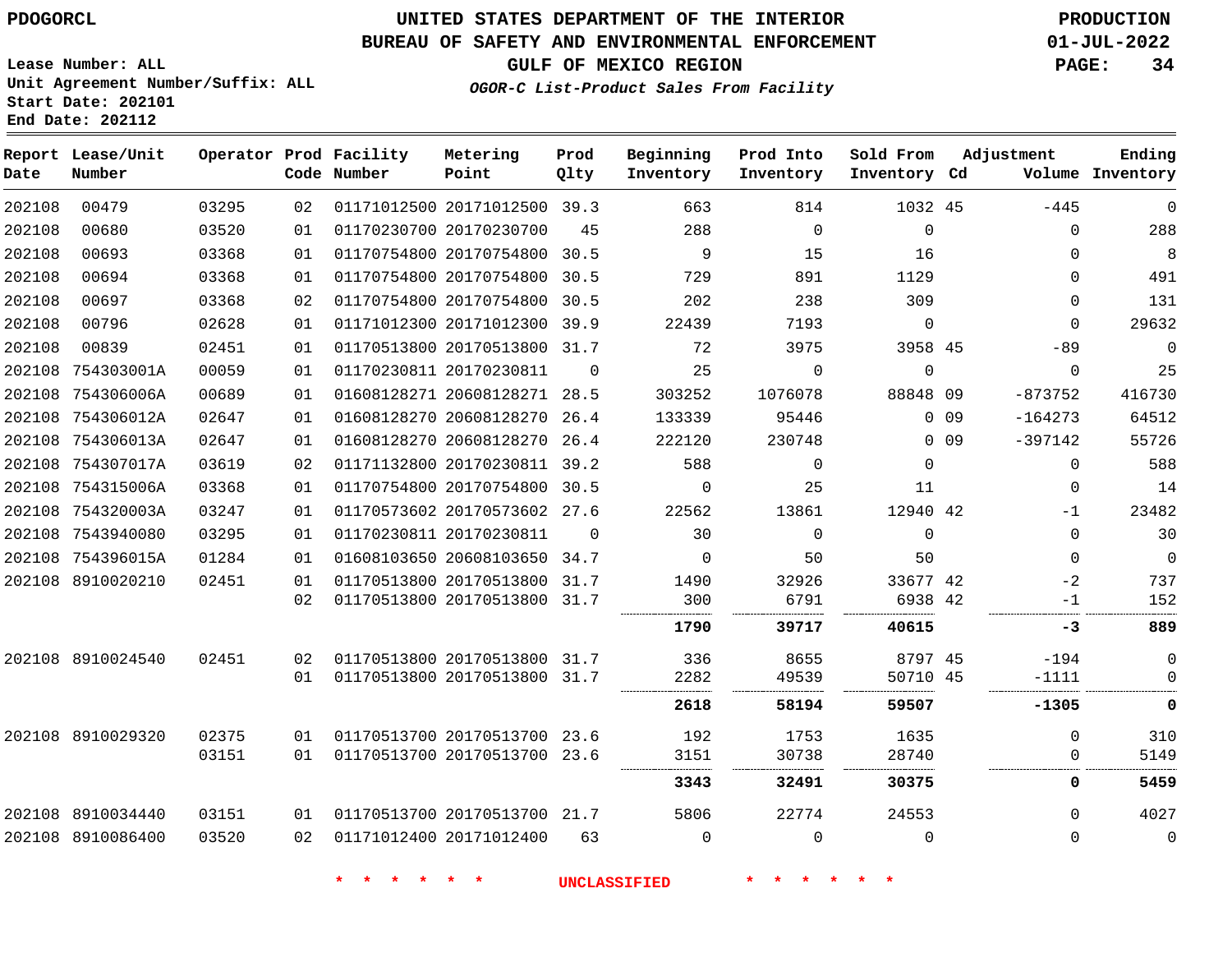**Date**

8910088130

**Report Lease/Unit**

**Number**

G01498

# **UNITED STATES DEPARTMENT OF THE INTERIOR PDOGORCL PRODUCTION**

**Prod Qlty**

#### **BUREAU OF SAFETY AND ENVIRONMENTAL ENFORCEMENT 01-JUL-2022**

**Lease Number: ALL Unit Agreement Number/Suffix: ALL Start Date: 202101 End Date: 202112**

**Operator Prod Facility**

**Code Number**

**OGOR-C List-Product Sales From Facility**

**Prod Into Inventory**

**Beginning Inventory**

**GULF OF MEXICO REGION PAGE: 35**

**Inventory Cd Volume**

**Adjustment**

**Ending**

 $\Omega$ 

|                   |       |    |                         |                              |          | 1240     | 20771        | 21544    |     | $-467$      | 0           |
|-------------------|-------|----|-------------------------|------------------------------|----------|----------|--------------|----------|-----|-------------|-------------|
|                   |       | 02 |                         | 01170513800 20170513800 31.7 |          | 39       | 575          | 601 45   |     | $-13$       |             |
| 202108 G01497     | 02451 | 01 |                         | 01170513800 20170513800 31.7 |          | 1201     | 20196        | 20943 45 |     | $-454$      |             |
| 202108 G01351     | 03151 | 01 |                         | 01170230400 20170230400 48.3 |          | 11       | $\Omega$     | 2        |     | $\Omega$    | 9           |
| 202108 G01091     | 03151 | 01 |                         | 01170513700 20170513700 28.7 |          | 897      | 4528         | 4624     |     | 0           | 801         |
| 202108 G01090     | 03151 | 01 |                         | 01170513700 20170513700 28.6 |          | 582      | 3240         | 3250 42  |     |             | 573         |
| 202108 G01084     | 03151 | 01 |                         | 01170513700 20170513700 28.8 |          | 90       | 656          | 630      |     | 0           | 116         |
| 202108 G01083     | 03151 | 01 |                         | 01170513700 20170513700 28.7 |          | 2104     | 10010        | 10344 42 |     |             | 1771        |
| 202108 G01036     | 03209 | 02 |                         | 01171092651 20171092650 43.5 |          | 2685     | 0            | 0        |     | $\Omega$    | 2685        |
| 202108 G00989     | 02628 | 01 | 01171132800 20171132000 |                              | 54       | $\Omega$ | 0            | 0        |     | $\Omega$    | $\mathbf 0$ |
| 202108 G00985     | 03151 | 01 | 0117709260A 2017709260A |                              | $\Omega$ | 377      | 0            | 0        |     | 0           | 377         |
| 202108 G00983     | 02628 | 01 | 01171132800 20171132000 |                              | 54       | $\Omega$ | <sup>n</sup> | 0        |     | 0           | $\Omega$    |
| 202108 G00982     | 02628 | 01 | 01171132800 20171132000 |                              | 54       | $\Omega$ | $\Omega$     | $\Omega$ |     | $\mathbf 0$ |             |
| 202108 8910123330 | 03295 | 01 | 01177215100 20177215102 |                              | $\Omega$ | 100      |              |          | 045 | $-100$      |             |
| 202108 8910123320 | 03295 | 01 | 01177215100 20177215102 |                              | $\Omega$ | 14       |              |          | 045 | $-14$       |             |
| 202108 8910123270 | 03295 | 01 | 01177215100 20177215102 |                              | 0        | 17       |              |          | 045 | $-17$       |             |
| 202108 8910117330 | 03368 | 01 |                         | 01170754800 20170754800 30.5 |          | 3        | $\Omega$     | 3        |     | $\Omega$    |             |
| 202108 891011687D | 03368 | 01 |                         | 01170754800 20170754800 30.5 |          | 21       | 9            | 25       |     | $\Omega$    |             |
| 202108 891011687C | 03368 | 01 |                         | 01170754800 20170754800 30.5 |          | 787      | 848          | 1169     |     | $\Omega$    | 466         |
| 202108 891011687A | 03368 | 01 |                         | 01170754800 20170754800 30.5 |          | 6        | 12           | 11       |     | $\Omega$    | 7           |
| 202108 8910116800 | 03151 | 01 |                         | 01170513700 20170513700 28.7 |          | 3928     | 20875        | 21109 42 |     | $-1$        | 3693        |
| 202108 8910116790 | 03151 | 01 |                         | 01170513700 20170513700 28.8 |          | 799      | 4496         | 4500     |     | $\Omega$    | 795         |
| 202108 8910116770 | 03151 | 01 |                         | 01170513700 20170513700 28.6 |          | 13       | 16           | 26       |     | $\Omega$    | 3           |
| 202108 8910116740 | 03151 | 01 |                         | 01170513700 20170513700 28.7 |          | 1635     | 7634         | 7918 42  |     | $-2$        | 1349        |
| 202108 891008927Y | 03151 | 01 |                         | 01170230400 20170230400 48.3 |          | 79       | $\Omega$     | 13       |     | $\Omega$    | 66          |
| 202108 8910089160 | 03151 | 01 |                         | 01170513700 20170513700 28.8 |          | 558      | 3709         | 3611     |     | 0           | 656         |

21171132800 55.7

**Metering Point**

20170513800 31.7

**\* \* \* \* \* \* UNCLASSIFIED \* \* \* \* \* \***

45 -54

**Sold From Inventory**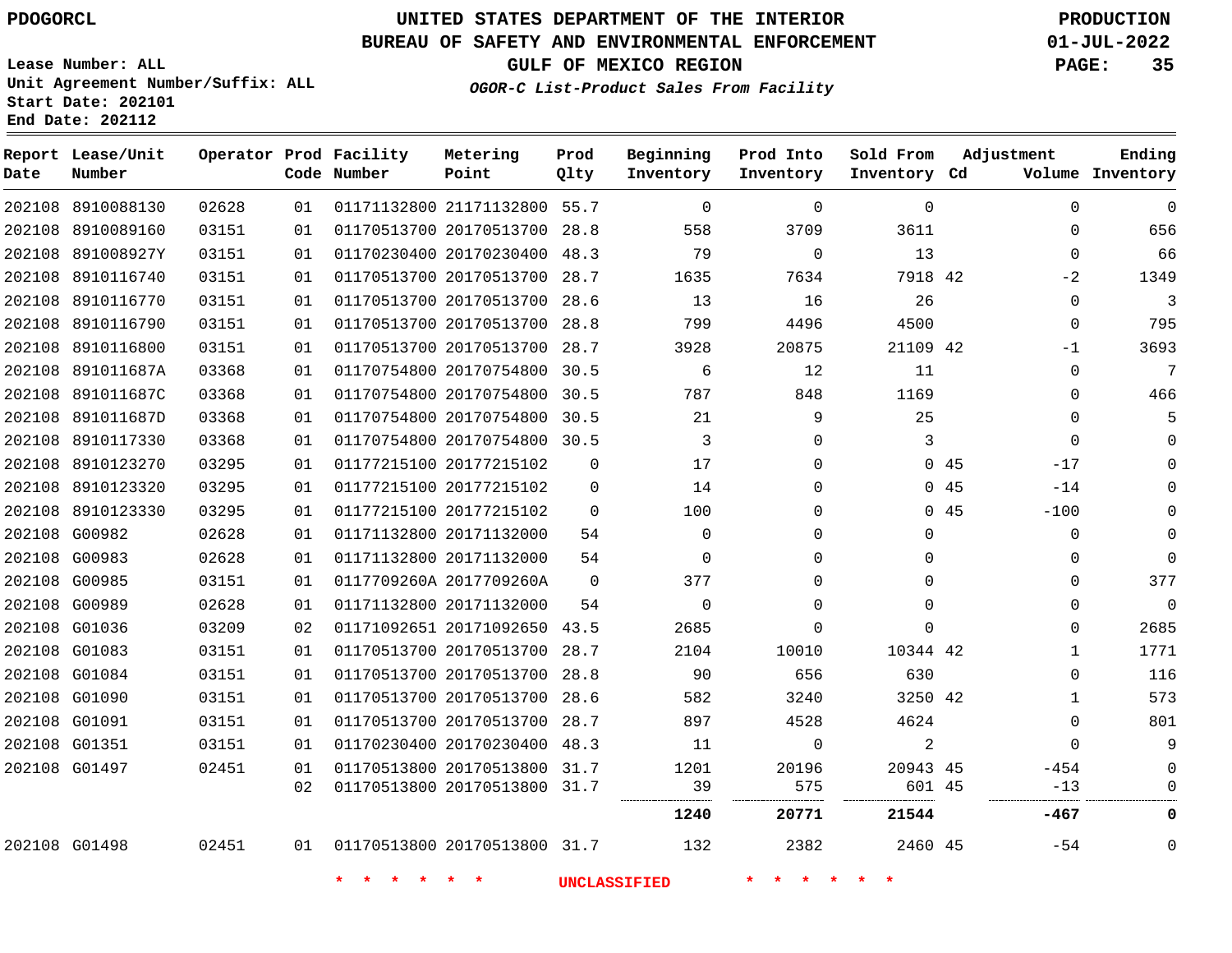## **UNITED STATES DEPARTMENT OF THE INTERIOR PDOGORCL PRODUCTION**

#### **BUREAU OF SAFETY AND ENVIRONMENTAL ENFORCEMENT 01-JUL-2022**

**Lease Number: ALL Unit Agreement Number/Suffix: ALL Start Date: 202101**

## **GULF OF MEXICO REGION PAGE: 36**

**OGOR-C List-Product Sales From Facility**

| Date          | Report Lease/Unit<br>Number |       |    | Operator Prod Facility<br>Code Number | Metering<br>Point            | Prod<br>Qlty | Beginning<br>Inventory | Prod Into<br>Inventory | Sold From<br>Inventory Cd | Adjustment     | Ending<br>Volume Inventory |
|---------------|-----------------------------|-------|----|---------------------------------------|------------------------------|--------------|------------------------|------------------------|---------------------------|----------------|----------------------------|
| 202108 G01610 |                             | 03295 | 01 |                                       | 01177215100 20177215102      | $\Omega$     | 21                     | $\Omega$               |                           | 0.45<br>$-21$  | $\mathbf 0$                |
| 202108 G01619 |                             | 03151 | 01 |                                       | 01170513700 20170513700      | 31.8         | 233                    | 5175                   | 4495 42                   | 4              | 917                        |
| 202108 G01620 |                             | 03151 | 01 |                                       | 01170513700 20170513700 31.8 |              | 94                     | 1898                   | 1656                      | $\Omega$       | 336                        |
| 202108 G01757 |                             | 03295 | 02 |                                       | 01423210051 20423210050      | 40           | 105                    | 357                    | 357 45                    | $-105$         | $\overline{0}$             |
| 202108 G01848 |                             | 01284 | 02 |                                       | 01423210051 20170230500      | $\mathbf 0$  | 203                    | 0                      | $\mathbf 0$               | 0              | 203                        |
|               |                             | 01978 | 02 |                                       | 01170230500 20170230500      | 40           | 867                    | 1493                   | $\Omega$                  | 0              | 2360                       |
|               |                             |       |    |                                       |                              |              | 1070                   | 1493                   | $\Omega$                  | 0              | 2563                       |
| 202108 G01860 |                             | 03295 | 01 |                                       | 01170231110 20170231110      | $\Omega$     | 2402                   | $\Omega$               | $\Omega$                  | $\Omega$       | 2402                       |
| 202108 G01865 |                             | 03151 | 01 |                                       | 01171012500 20171012500 39.3 |              | 1489                   | 1752                   | 2283                      | $\Omega$       | 958                        |
| 202108 G01901 |                             | 03295 | 01 |                                       | 01177215100 20177215102      | $\Omega$     | 6                      | $\mathbf 0$            |                           | 045<br>-6      | $\mathbf 0$                |
|               | 202108 G01966               | 03295 | 01 |                                       | 01177215100 20177215102      | $\Omega$     | 67                     | $\Omega$               |                           | 045<br>$-67$   | $\Omega$                   |
| 202108 G01967 |                             | 03295 | 01 |                                       | 01177215100 20177215102      | $\Omega$     | 286                    | $\Omega$               |                           | 045<br>$-286$  | $\mathbf 0$                |
| 202108 G02111 |                             | 02628 | 01 |                                       | 01171132000 20171132000 42.4 |              | 6715                   | 19154                  | 19676                     | $\mathbf 0$    | 6193                       |
| 202108 G02826 |                             | 03295 | 02 |                                       | 01170231110 20170231110      | $\Omega$     | 134                    | $\Omega$               |                           | 045<br>$-134$  | $\mathbf 0$                |
| 202108 G03331 |                             | 02628 | 01 |                                       | 01171132000 20171132000      | 54           | $\mathbf 0$            | 0                      | $\mathbf 0$               | $\mathbf 0$    | $\mathbf 0$                |
| 202108 G04081 |                             | 03295 | 02 |                                       | 01170230812 20170230810      | $\Omega$     | 896                    | $\Omega$               |                           | 045<br>$-896$  | $\Omega$                   |
| 202108 G04232 |                             | 00730 | 01 |                                       | 01171012500 20171012500      | 29.3         | 513                    | 639                    | 803                       | $\Omega$       | 349                        |
| 202108 G04421 |                             | 03295 | 01 |                                       | 01171131600 20171131600      | $\Omega$     | 1060                   | 0                      |                           | 045<br>$-1060$ | $\mathbf 0$                |
| 202108 G05006 |                             | 01284 | 02 |                                       | 01423210051 20170230510 43.1 |              | 42                     | $\Omega$               | $\Omega$                  | $\Omega$       | 42                         |
| 202108 G05504 |                             | 00730 | 01 |                                       | 01171132800 21171132800      | $\Omega$     | 2076                   | $\mathbf 0$            | $\mathbf 0$               | $\Omega$       | 2076                       |
|               |                             | 03295 | 01 |                                       | 01171132800 21171132800      | $\Omega$     | 2580                   | $\mathbf 0$            |                           | 045<br>$-2580$ | $\mathbf 0$                |
|               |                             | 03619 | 01 |                                       | 01171132800 21171132800 58.8 |              | 0                      | 717                    | ∩                         | $\Omega$       | 717                        |
|               |                             |       |    |                                       |                              |              | 4656                   | 717                    | 0                         | $-2580$        | 2793                       |
| 202108 G05505 |                             | 02628 | 01 |                                       | 01171132800 21171132800 55.7 |              | 28                     | $\Omega$               | $\Omega$                  | $\Omega$       | 28                         |
| 202108 G07760 |                             | 01284 | 01 |                                       | 01177122950 20177122950 30.6 |              | $\Omega$               | 13692                  | 13692                     | $\Omega$       | $\mathbf 0$                |
| 202108 G10741 |                             | 02628 | 01 |                                       | 01171132800 20171132000      | 54           | $\Omega$               | $\mathbf 0$            | $\mathbf 0$               | $\Omega$       | $\mathbf 0$                |
| 202108 G10910 |                             | 03026 | 01 |                                       | 01177245110 2017724511G 44.6 |              | 0                      | 3015                   | 3015                      | 0              | $\mathbf 0$                |
| 202108 G12802 |                             | 02628 | 01 |                                       | 01170230811 20170230811 39.7 |              | 85                     | $\Omega$               | $\Omega$                  | $\Omega$       | 85                         |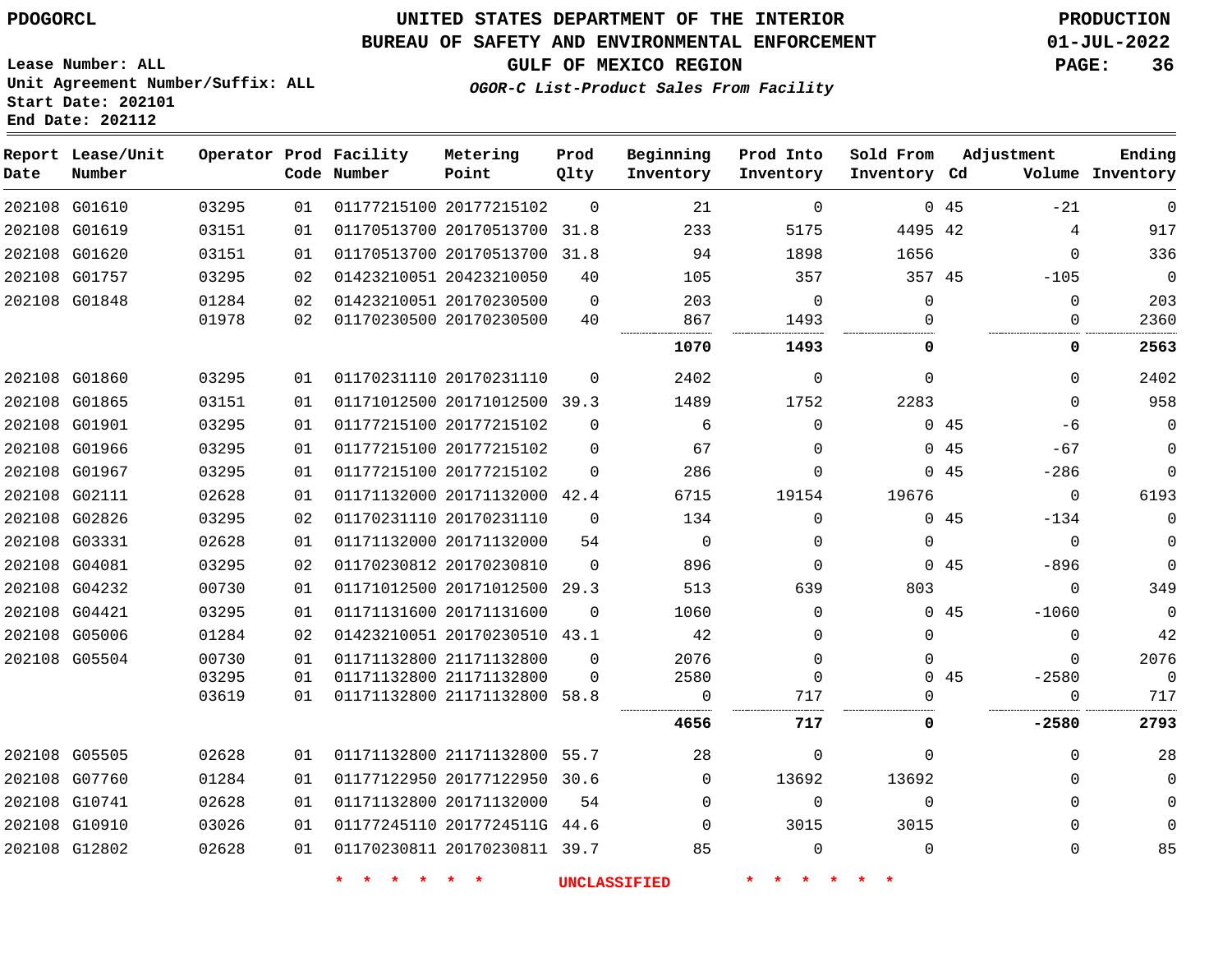**Lease Number: ALL**

## **UNITED STATES DEPARTMENT OF THE INTERIOR PDOGORCL PRODUCTION**

#### **BUREAU OF SAFETY AND ENVIRONMENTAL ENFORCEMENT 01-JUL-2022**

**GULF OF MEXICO REGION PAGE: 37**

**OGOR-C List-Product Sales From Facility**

**Unit Agreement Number/Suffix: ALL Start Date: 202101 End Date: 202112**

| Date          | Report Lease/Unit<br>Number |       |    | Operator Prod Facility<br>Code Number | Metering<br>Point            | Prod<br>Qlty | Beginning<br>Inventory | Prod Into<br>Inventory | Sold From<br>Inventory Cd |     | Adjustment   | Ending<br>Volume Inventory |
|---------------|-----------------------------|-------|----|---------------------------------------|------------------------------|--------------|------------------------|------------------------|---------------------------|-----|--------------|----------------------------|
| 202108 G13081 |                             | 01284 | 01 |                                       | 01608103650 20608103650 36.4 |              | 64                     | 10064                  | 10064                     |     | $\Omega$     | 64                         |
|               | 202108 G14342               | 02628 | 01 |                                       | 01170230811 20170230811 39.7 |              | 5200                   | $\mathbf 0$            | $\Omega$                  |     | $\Omega$     | 5200                       |
|               | 202108 G15050               | 03295 | 01 |                                       | 01170231110 20170231110      | $\Omega$     | 1006                   | $\mathbf 0$            |                           | 045 | $-1006$      | $\mathbf 0$                |
|               | 202108 G15239               | 03151 | 02 |                                       | 01171012500 20171012500 39.3 |              | 71                     | 149                    | 139 42                    |     | $\mathbf{1}$ | 82                         |
|               | 202108 G15277               | 03295 | 01 |                                       | 01171012400 20171012400      | 61           | 3879                   | 78                     | 3448 45                   |     | $-509$       | $\mathbf 0$                |
|               |                             |       | 02 |                                       | 01171012400 20171012400      | 61           | 4078                   | 55                     | 3626 45                   |     | $-507$       | 0                          |
|               |                             |       |    |                                       |                              |              | 7957                   | 133                    | 7074                      |     | $-1016$      | 0                          |
|               | 202108 G15312               | 03295 | 01 |                                       | 01171092651 20171092650 43.5 |              | 5759                   | $\mathbf 0$            | $\mathbf 0$               |     | $\Omega$     | 5759                       |
|               | 202108 G16515               | 03026 | 01 |                                       | 01177245110 2017724511G 44.6 |              | $\Omega$               | 1204                   | 1204                      |     | $\Omega$     | $\mathbf 0$                |
| 202108 G17921 |                             | 03026 | 01 |                                       | 01171012500 20177062959 25.2 |              | 0                      | 19183                  | 19183                     |     | 0            | $\mathbf 0$                |
|               | 202108 G21532               | 03520 | 01 |                                       | 01170230811 20170230811 39.7 |              | 238                    | $\mathbf 0$            | $\mathbf 0$               |     | $\Omega$     | 238                        |
|               | 202108 G21534               | 03520 | 01 |                                       | 01170230811 20170230811 39.7 |              | 56                     | $\mathbf 0$            | $\mathbf 0$               |     | 0            | 56                         |
|               | 202108 G21592               | 02628 | 02 |                                       | 01171132000 20171132000 42.4 |              | 5                      | 428                    | 294                       |     | 0            | 139                        |
|               | 202108 G21655               | 03247 | 02 |                                       | 01171132800 21171132800 55.8 |              | 199                    | 402                    | $\mathbf{0}$              |     | $\Omega$     | 601                        |
| 202108 G22501 |                             | 03151 | 01 |                                       | 01170230400 20170230400 48.3 |              | 629                    | $\mathbf 0$            | 105 42                    |     | $\mathbf{1}$ | 525                        |
|               | 202108 G23730               | 03520 | 01 |                                       | 01170230810 20170230811 39.7 |              | 12                     | $\Omega$               | $\Omega$                  |     | $\Omega$     | 12                         |
|               | 202108 G23735               | 03295 | 02 |                                       | 01170230812 20170230810      | 0            | 150                    | $\Omega$               |                           | 045 | $-150$       | $\mathbf 0$                |
|               | 202108 G23736               | 00730 | 01 |                                       | 01170230810 20170230810      | 0            | 14746                  | $\Omega$               | $\Omega$                  |     | $\Omega$     | 14746                      |
| 202108 G23851 |                             | 02503 | 02 |                                       | 01171012300 20171012300      | $\Omega$     | 13099                  | 2072                   | $\Omega$                  |     | $\Omega$     | 15171                      |
|               | 202108 G24730               | 03295 | 02 |                                       | 01170230500 20170230500      | $\Omega$     | 304                    | 289                    |                           | 045 | $-593$       | $\mathbf 0$                |
|               | 202108 G24910               | 02628 | 01 |                                       | 01171132800 20171132000      | 54           | $\mathbf 0$            | $\Omega$               | $\Omega$                  |     | $\Omega$     | $\overline{0}$             |
|               | 202108 G24990               | 01284 | 01 |                                       | 01608103650 20608103650 34.7 |              | 44                     | 5913                   | 5919                      |     | $\Omega$     | 38                         |
|               | 202108 G27070               | 03295 | 01 |                                       | 01171132800 21171132800      | $\Omega$     | 12366                  | 6815                   |                           | 045 | $-19181$     | $\Omega$                   |
|               | 202108 G27083               | 03026 | 01 |                                       | 01171092651 20171092650 43.5 |              | 6696                   | $\mathbf 0$            | $\mathbf 0$               |     | 0            | 6696                       |
| 202108 G27509 |                             | 00730 | 02 |                                       | 01170230450 20170230450      | $\Omega$     | 7917                   | 3                      | $\Omega$                  |     | 0            | 7920                       |
| 202108 G27988 |                             | 00730 | 01 |                                       | 01608103650 20608103650 34.7 |              | 115                    | 18832                  | 18827                     |     | $\mathbf{0}$ | 120                        |
| 202108 G31369 |                             | 02628 | 01 |                                       | 01171012300 20171012300 39.9 |              | 7078                   | 2503                   | $\Omega$                  |     | $\Omega$     | 9581                       |
| 202108 G32113 |                             | 03026 | 01 |                                       | 01170230811 20170230811 41.8 |              | 717                    | $\mathbf 0$            | $\mathbf 0$               |     | $\Omega$     | 717                        |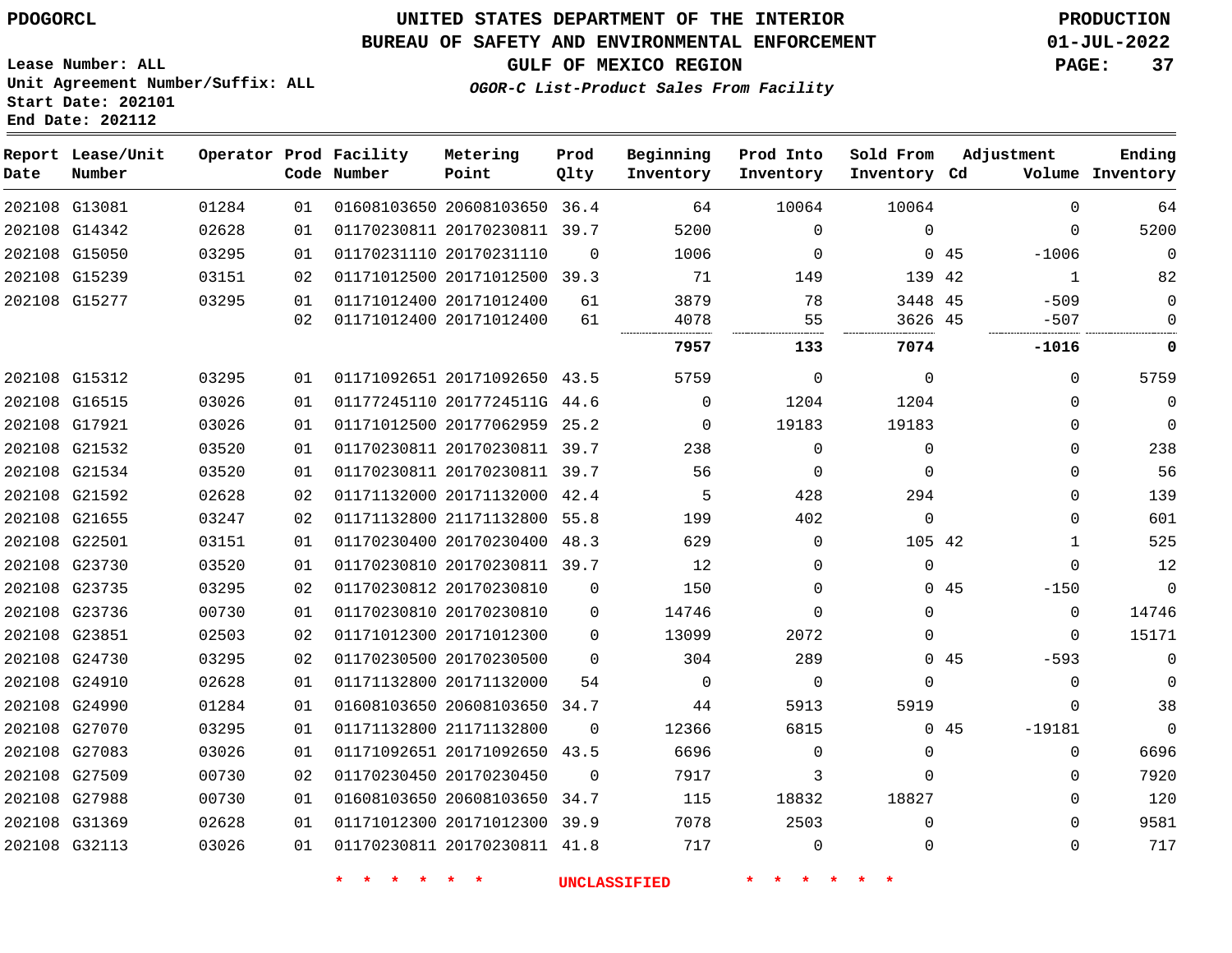#### **BUREAU OF SAFETY AND ENVIRONMENTAL ENFORCEMENT 01-JUL-2022**

**OGOR-C List-Product Sales From Facility**

**GULF OF MEXICO REGION PAGE: 38**

**Lease Number: ALL Unit Agreement Number/Suffix: ALL Start Date: 202101 End Date: 202112**

| Date   | Report Lease/Unit<br>Number |       |    | Operator Prod Facility<br>Code Number | Metering<br>Point            | Prod<br>Qlty | Beginning<br>Inventory | Prod Into<br>Inventory | Sold From<br>Inventory Cd |             | Adjustment     | Ending<br>Volume Inventory |
|--------|-----------------------------|-------|----|---------------------------------------|------------------------------|--------------|------------------------|------------------------|---------------------------|-------------|----------------|----------------------------|
|        | 202108 G32268               | 03295 | 02 |                                       | 01177295110 01177295110      | $\Omega$     | 62                     | $\Omega$               |                           | 045         | $-62$          | $\mathbf 0$                |
|        | 202108 G32744               | 01284 | 02 |                                       | 01423210051 20170230510 43.1 |              | 169                    | $\Omega$               | $\mathbf 0$               |             | $\mathbf 0$    | 169                        |
|        | 202108 G33088               | 03026 | 01 |                                       | 01171012500 20177062959 25.2 |              | $\Omega$               | 33                     | 33                        |             | $\Omega$       | $\Omega$                   |
| 202108 | G33636                      | 02628 | 01 |                                       | 01171132000 20171132000 42.4 |              | 3128                   | 11693                  | 11041                     |             | $\mathbf 0$    | 3780                       |
|        | 202108 G34033               | 02628 | 01 |                                       | 01170230811 20170230811 39.7 |              | 341                    | $\mathbf 0$            | $\mathbf 0$               |             | $\mathbf 0$    | 341                        |
| 202109 | 00016                       | 03151 | 01 |                                       | 01170513700 20170513700      | $\Omega$     | 2742                   | 0                      | $\Omega$                  |             | $\mathbf 0$    | 2742                       |
| 202109 | 00026                       | 03151 | 01 |                                       | 01170513700 20170513700      | $\Omega$     | 3729                   | 0                      | $\Omega$                  |             | $\mathbf 0$    | 3729                       |
| 202109 | 00032                       | 03151 | 01 |                                       | 01170513700 20170513700      | $\Omega$     | 370                    | $\Omega$               | $\Omega$                  |             | $\mathbf 0$    | 370                        |
| 202109 | 00196                       | 03151 | 01 |                                       | 01171012300 20171012300      | $\Omega$     | 16894                  | 3590                   |                           | $0\quad 42$ | $\overline{2}$ | 20486                      |
| 202109 | 00353                       | 03368 | 01 |                                       | 01170754800 20170754800      | $\mathbf 0$  | 44                     | 0                      | $\Omega$                  |             | $\mathbf 0$    | 44                         |
| 202109 | 00367                       | 03151 | 01 |                                       | 01170513700 20170513700      | $\Omega$     | 145                    | $\Omega$               | $\Omega$                  |             | $\mathbf 0$    | 145                        |
| 202109 | 00434                       | 01284 | 01 |                                       | 01177112605 2017711260Y      | $\mathbf 0$  | 50                     | $\mathbf 0$            | $\Omega$                  |             | $\mathbf 0$    | 50                         |
| 202109 | 00453                       | 01284 | 01 |                                       | 01177112605 2017711260Y      | $\Omega$     | 13                     | $\Omega$               | $\Omega$                  |             | $\Omega$       | 13                         |
| 202109 | 00479                       | 02451 | 02 |                                       | 01171012500 20171012500      | 39           | $\mathbf 0$            | 1496                   | 1250 47                   |             | 445            | 691                        |
| 202109 | 00680                       | 03520 | 01 |                                       | 01170230700 20170230700      | 45           | 288                    | 0                      | $\mathbf 0$               |             | $\mathbf 0$    | 288                        |
| 202109 | 00693                       | 03368 | 01 |                                       | 01170754800 20170754800      | $\Omega$     | 8                      | $\Omega$               | $\Omega$                  |             | $\mathbf 0$    | 8                          |
| 202109 | 00694                       | 03368 | 01 |                                       | 01170754800 20170754800      | $\Omega$     | 491                    | $\mathbf 0$            | $\Omega$                  |             | $\mathbf 0$    | 491                        |
| 202109 | 00697                       | 03368 | 02 |                                       | 01170754800 20170754800      | $\Omega$     | 131                    | $\Omega$               | $\Omega$                  |             | $\Omega$       | 131                        |
| 202109 | 00796                       | 02628 | 01 |                                       | 01171012300 20171012300 39.9 |              | 29632                  | 6062                   | $\Omega$                  |             | $\mathbf 0$    | 35694                      |
| 202109 | 00839                       | 03672 | 01 |                                       | 01170513800 20170513800      | $\Omega$     | $\Omega$               | 26                     | $\Omega$                  | 47          | 89             | 115                        |
| 202109 | 754303001A                  | 00059 | 01 |                                       | 01170230811 20170230811 41.8 |              | 25                     | 1                      | 19                        | 09          | -6             | 1                          |
| 202109 | 754306006A                  | 00689 | 01 |                                       | 01608128271 20608128271 28.6 |              | 416730                 | 1224699                | 121014 09                 |             | $-1190078$     | 330337                     |
| 202109 | 754306012A                  | 02647 | 01 |                                       | 01608128270 20608128270      | 26.5         | 64512                  | 105217                 |                           | 0.09        | $-80426$       | 89303                      |
| 202109 | 754306013A                  | 02647 | 01 |                                       | 01608128270 20608128270      | 26.5         | 55726                  | 248973                 |                           | $0\quad09$  | $-190310$      | 114389                     |
| 202109 | 754307017A                  | 03619 | 02 |                                       | 01171132800 20170230811 41.8 |              | 588                    | 339                    | 460                       |             | $\Omega$       | 467                        |
| 202109 | 754315006A                  | 03368 | 01 |                                       | 01170754800 20170754800      | $\mathbf 0$  | 14                     | $\mathbf 0$            | $\Omega$                  |             | $\mathbf 0$    | 14                         |
| 202109 | 754320003A                  | 03247 | 01 |                                       | 01170573602 20170573602      | $\mathbf 0$  | 23482                  | $\mathbf 0$            |                           | 042         | 2141           | 25623                      |
|        | 202109 7543940080           | 03295 | 01 |                                       | 01170230811 20170230811 41.8 |              | 30                     | 0                      |                           | 24 42       | 18             | 24                         |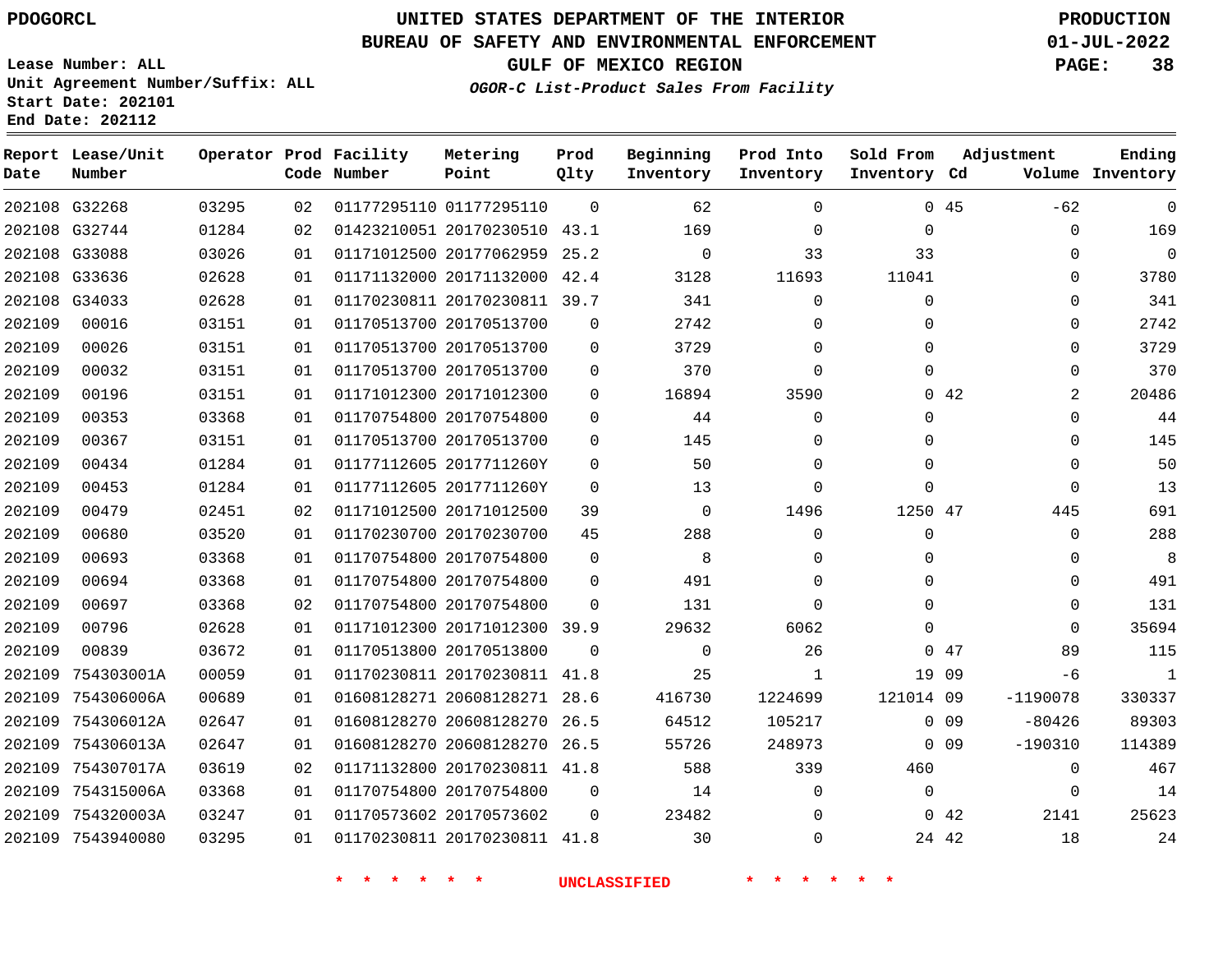8910020210

**Report Lease/Unit**

**Number**

**Date**

## **UNITED STATES DEPARTMENT OF THE INTERIOR PDOGORCL PRODUCTION**

  $\Omega$ 

**Prod Qlty**

#### **BUREAU OF SAFETY AND ENVIRONMENTAL ENFORCEMENT 01-JUL-2022**

**Lease Number: ALL Unit Agreement Number/Suffix: ALL Start Date: 202101 End Date: 202112**

**Operator Prod Facility**

**Code Number**

 20170513800 20170513800

**Metering Point**

  **OGOR-C List-Product Sales From Facility**

**Beginning Inventory**

> $\Omega$

 

**Prod Into Inventory**

**GULF OF MEXICO REGION PAGE: 39**

**Inventory Cd Volume**

**Adjustment**

. . . . . . . . . . . . .

 

 

 $\Omega$  $\overline{0}$ 

 

**Ending**

 

 

. . . . . . . . . . .

47 47

**Sold From Inventory**

|            |       |    |                         |                         |                     | 0        | 262      | $\Omega$     |    |
|------------|-------|----|-------------------------|-------------------------|---------------------|----------|----------|--------------|----|
| 8910024540 | 03672 | 02 |                         | 01170513800 20170513800 | $\Omega$            | $\Omega$ | 56       | 0            | 47 |
|            |       | 01 |                         | 01170513800 20170513800 | 0                   | 0        | 326      | $\Omega$     | 47 |
|            |       |    |                         |                         |                     | 0        | 382      | 0            |    |
| 8910029320 | 02375 | 01 |                         | 01170513700 20170513700 | $\Omega$            | 310      | 0        | $\mathbf 0$  |    |
|            | 03151 | 01 |                         | 01170513700 20170513700 | $\Omega$            | 5149     | $\Omega$ | <sup>0</sup> |    |
|            |       |    |                         |                         |                     | 5459     | 0        | 0            |    |
| 8910034440 | 03151 | 01 | 01170513700 20170513700 |                         | $\Omega$            | 4027     | $\Omega$ | $\Omega$     |    |
| 8910086400 | 03520 | 02 | 01171012400 20171012400 |                         | 61.2                | $\Omega$ | $\Omega$ | $\Omega$     |    |
| 8910088130 | 02628 | 01 |                         | 01171132800 21171132800 | 55.7                | $\Omega$ | $\Omega$ | $\Omega$     |    |
| 8910089160 | 03151 | 01 | 01170513700 20170513700 |                         | $\Omega$            | 656      | $\Omega$ | $\Omega$     |    |
| 891008927Y | 03151 | 01 |                         | 01170230400 20170230400 | 47.6                | 66       | 15       | 40           |    |
| 8910116740 | 03151 | 01 |                         | 01170513700 20170513700 | 0                   | 1349     | $\Omega$ | $\Omega$     |    |
| 8910116770 | 03151 | 01 |                         | 01170513700 20170513700 | $\Omega$            | 3        | $\Omega$ | $\Omega$     |    |
| 8910116790 | 03151 | 01 | 01170513700 20170513700 |                         | $\Omega$            | 795      | $\Omega$ | $\Omega$     |    |
| 8910116800 | 03151 | 01 |                         | 01170513700 20170513700 | $\Omega$            | 3693     | $\Omega$ | $\Omega$     |    |
| 891011687A | 03368 | 01 |                         | 01170754800 20170754800 | $\Omega$            | 7        | $\Omega$ | $\Omega$     |    |
| 891011687C | 03368 | 01 | 01170754800 20170754800 |                         | $\Omega$            | 466      | $\Omega$ | $\mathbf{0}$ |    |
| 891011687D | 03368 | 01 | 01170754800 20170754800 |                         | $\Omega$            | 5        | $\Omega$ | $\Omega$     |    |
| 8910123270 | 02451 | 01 |                         | 01177215100 20177215102 | $\Omega$            | 0        | $\Omega$ | $\Omega$     | 47 |
| 8910123320 | 02451 | 01 | 01177215100 20177215102 |                         | $\Omega$            | $\Omega$ | $\Omega$ | 0            | 47 |
| 8910123330 | 02451 | 01 |                         | 01177215100 20177215102 | $\Omega$            | $\Omega$ | $\Omega$ | $\Omega$     | 47 |
| G00982     | 02628 | 01 |                         | 01171132800 20171132000 | 54                  | $\Omega$ | $\Omega$ | $\Omega$     |    |
| G00983     | 02628 | 01 | 01171132800 20171132000 |                         | 54                  | $\Omega$ | $\Omega$ | $\Omega$     |    |
| G00985     | 03151 | 01 |                         | 0117709260A 2017709260A | $\Omega$            | 377      | $\Omega$ | $\Omega$     |    |
|            |       |    |                         |                         | <b>UNCLASSIFIED</b> |          |          |              |    |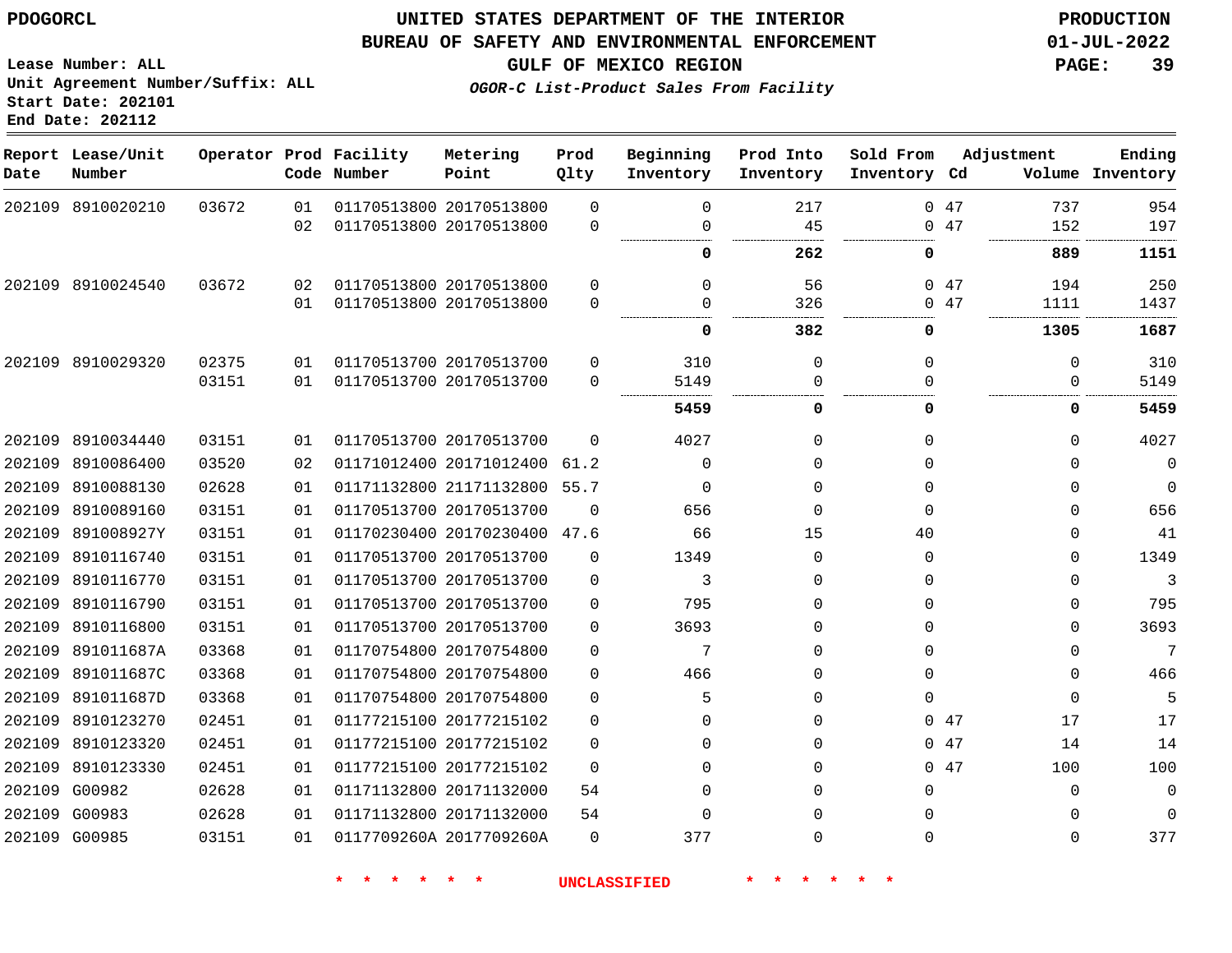#### **BUREAU OF SAFETY AND ENVIRONMENTAL ENFORCEMENT 01-JUL-2022**

**GULF OF MEXICO REGION PAGE: 40**

**Lease Number: ALL Unit Agreement Number/Suffix: ALL Start Date: 202101 End Date: 202112**

**OGOR-C List-Product Sales From Facility**

| Date | Report Lease/Unit<br>Number |       |    | Operator Prod Facility<br>Code Number | Metering<br>Point            | Prod<br>Qlty | Beginning<br>Inventory | Prod Into<br>Inventory | Sold From<br>Inventory Cd |     | Adjustment  | Ending<br>Volume Inventory |
|------|-----------------------------|-------|----|---------------------------------------|------------------------------|--------------|------------------------|------------------------|---------------------------|-----|-------------|----------------------------|
|      | 202109 G00989               | 02628 | 01 |                                       | 01171132800 20171132000      | 54           | $\Omega$               | $\Omega$               | $\Omega$                  |     | $\Omega$    | $\mathbf 0$                |
|      | 202109 G01036               | 03209 | 02 |                                       | 01171092651 20171092650 43.5 |              | 2685                   | $\Omega$               | $\Omega$                  |     | $\mathbf 0$ | 2685                       |
|      | 202109 G01083               | 03151 | 01 |                                       | 01170513700 20170513700      | $\Omega$     | 1771                   | 0                      | $\Omega$                  |     | $\mathbf 0$ | 1771                       |
|      | 202109 G01084               | 03151 | 01 |                                       | 01170513700 20170513700      | $\Omega$     | 116                    | 0                      | $\Omega$                  |     | $\mathbf 0$ | 116                        |
|      | 202109 G01090               | 03151 | 01 |                                       | 01170513700 20170513700      | $\Omega$     | 573                    | $\Omega$               | $\Omega$                  |     | $\Omega$    | 573                        |
|      | 202109 G01091               | 03151 | 01 |                                       | 01170513700 20170513700      | $\Omega$     | 801                    | $\Omega$               | $\Omega$                  |     | $\Omega$    | 801                        |
|      | 202109 G01351               | 03151 | 01 |                                       | 01170230400 20170230400 47.6 |              | 9                      | $\Omega$               | 5                         |     | $\mathbf 0$ | $\overline{4}$             |
|      | 202109 G01497               | 03672 | 01 |                                       | 01170513800 20170513800      | $\Omega$     | $\Omega$               | 132                    | 0                         | 47  | 454         | 586                        |
|      |                             |       | 02 |                                       | 01170513800 20170513800      | $\mathbf 0$  | 0                      | 4                      | $\Omega$                  | 47  | 13          | 17                         |
|      |                             |       |    |                                       |                              |              | 0                      | 136                    | 0                         |     | 467         | 603                        |
|      | 202109 G01498               | 03672 | 01 |                                       | 01170513800 20170513800      | $\Omega$     | $\Omega$               | 15                     |                           | 047 | 54          | 69                         |
|      | 202109 G01610               | 02451 | 01 |                                       | 01177215100 20177215102      | $\Omega$     | $\Omega$               | $\Omega$               |                           | 047 | 21          | 21                         |
|      | 202109 G01619               | 03151 | 01 |                                       | 01170513700 20170513700      | $\Omega$     | 917                    | $\Omega$               | 0                         |     | $\mathbf 0$ | 917                        |
|      | 202109 G01620               | 03151 | 01 |                                       | 01170513700 20170513700      | $\Omega$     | 336                    | $\Omega$               | $\Omega$                  |     | $\mathbf 0$ | 336                        |
|      | 202109 G01757               | 03037 | 02 |                                       | 01423210051 20423210050      | 78           | $\mathbf 0$            | 112                    | 178 47                    |     | 104         | 38                         |
|      | 202109 G01848               | 01284 | 02 |                                       | 01423210051 20170230500      | $\Omega$     | 203                    | $\Omega$               | $\Omega$                  |     | $\Omega$    | 203                        |
|      |                             | 01978 | 02 |                                       | 01170230500 20170230500      | 40           | 2360                   | 1153                   | 2341                      |     | $\Omega$    | 1172                       |
|      |                             |       |    |                                       |                              |              | 2563                   | 1153                   | 2341                      |     | 0           | 1375                       |
|      | 202109 G01860               | 02451 | 01 |                                       | 01170231110 20170231110      | 0            | $\mathbf 0$            | 0                      |                           | 047 | 2402        | 2402                       |
|      | 202109 G01865               | 03151 | 01 |                                       | 01171012500 20171012500      | 39           | 958                    | 2234                   | 2161                      |     | 0           | 1031                       |
|      | 202109 G01901               | 02451 | 01 |                                       | 01177215100 20177215102      | 0            | 0                      | $\Omega$               |                           | 047 | 6           | 6                          |
|      | 202109 G01966               | 02451 | 01 |                                       | 01177215100 20177215102      | $\Omega$     | $\Omega$               | $\Omega$               |                           | 047 | 67          | 67                         |
|      | 202109 G01967               | 02451 | 01 |                                       | 01177215100 20177215102      | $\Omega$     | $\Omega$               | $\Omega$               |                           | 047 | 286         | 286                        |
|      | 202109 G02111               | 02628 | 01 |                                       | 01171132000 20171132000      | 41.4         | 6193                   | 64440                  | 65560                     |     | 0           | 5073                       |
|      | 202109 G02826               | 02451 | 02 |                                       | 01170231110 20170231110      | $\mathbf 0$  | $\Omega$               | $\Omega$               |                           | 047 | 134         | 134                        |
|      | 202109 G03331               | 02628 | 01 |                                       | 01171132000 20171132000      | 54           | 0                      | 0                      | 0                         |     | $\mathbf 0$ | $\Omega$                   |
|      | 202109 G04081               | 03037 | 02 |                                       | 01170230812 20170230810      | $\mathbf 0$  | $\Omega$               | 0                      |                           | 047 | 896         | 896                        |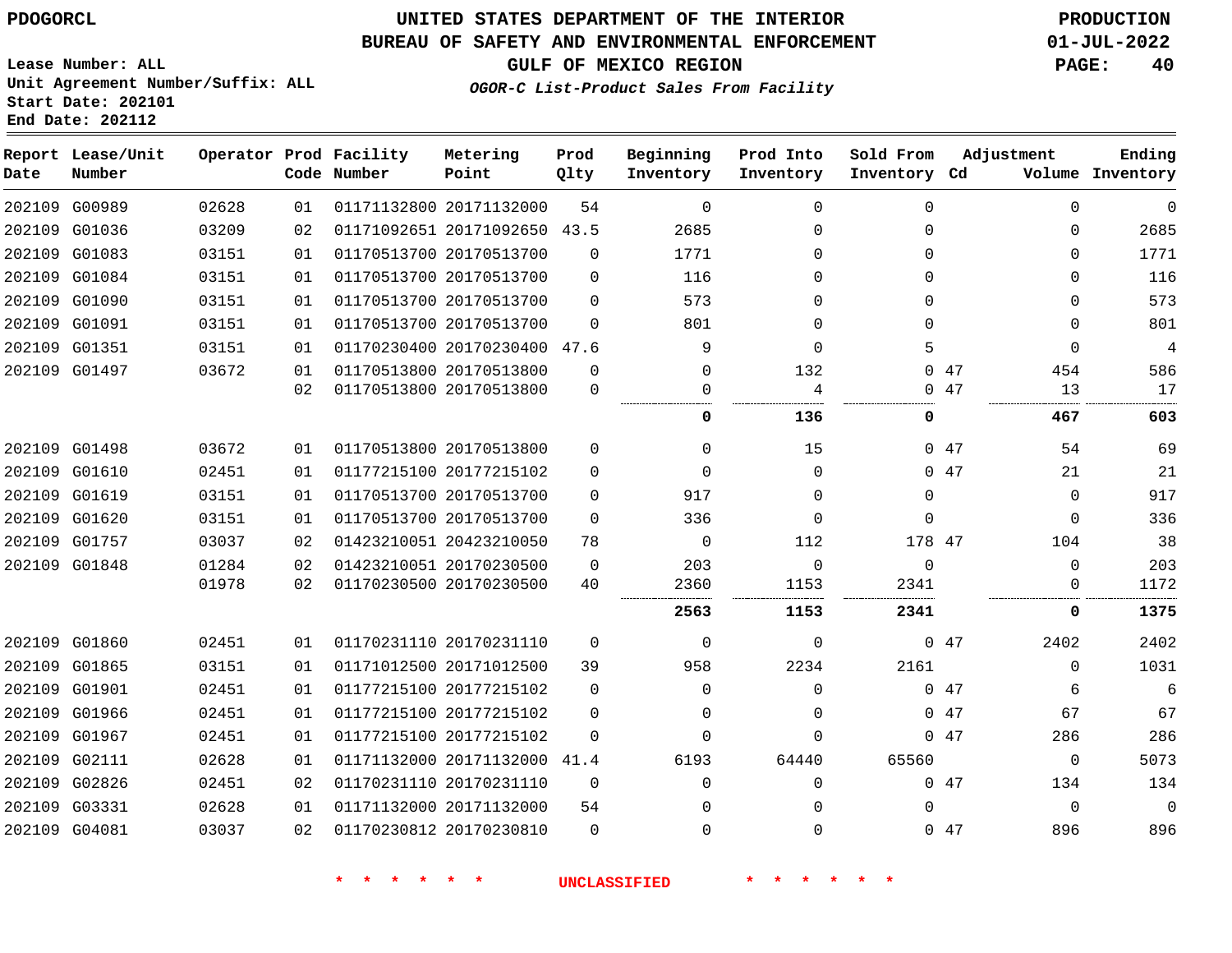#### **BUREAU OF SAFETY AND ENVIRONMENTAL ENFORCEMENT 01-JUL-2022**

**GULF OF MEXICO REGION PAGE: 41**

**Lease Number: ALL Unit Agreement Number/Suffix: ALL Start Date: 202101 End Date: 202112**

**OGOR-C List-Product Sales From Facility**

| Date | Report Lease/Unit<br>Number |       |    | Operator Prod Facility<br>Code Number | Metering<br>Point            | Prod<br>Qlty | Beginning<br>Inventory | Prod Into<br>Inventory | Sold From<br>Inventory Cd | Adjustment  | Ending<br>Volume Inventory |
|------|-----------------------------|-------|----|---------------------------------------|------------------------------|--------------|------------------------|------------------------|---------------------------|-------------|----------------------------|
|      | 202109 G04232               | 00730 | 01 |                                       | 01171012500 20171012500      | 39           | 349                    | 714                    | 734                       | $\Omega$    | 329                        |
|      | 202109 G04421               | 03672 | 01 |                                       | 01171131600 20171131600      | $\mathbf 0$  | $\mathbf 0$            | $\mathbf 0$            |                           | 047<br>1060 | 1060                       |
|      | 202109 G04452               | 02628 | 01 |                                       | 01171132000 20171132000 41.4 |              | $\Omega$               | 18042                  | 16622                     | $\Omega$    | 1420                       |
|      | 202109 G05006               | 01284 | 02 |                                       | 01423210051 20170230510      | $\mathbf 0$  | 42                     | $\mathbf 0$            | $\mathbf{0}$              | $\mathbf 0$ | 42                         |
|      | 202109 G05504               | 00730 | 01 |                                       | 01171132800 21171132800      | $\Omega$     | 2076                   | $\mathbf 0$            | 0                         | $\mathbf 0$ | 2076                       |
|      |                             | 02451 | 01 |                                       | 01171132800 21171132800      | $\Omega$     | $\mathbf 0$            | $\mathbf 0$            |                           | 2850<br>047 | 2850                       |
|      |                             | 03619 | 01 |                                       | 01171132800 21171132800 58.8 |              | 717                    | $\mathbf 0$            | 0                         | 0           | 717                        |
|      |                             |       |    |                                       |                              |              | 2793                   | 0                      | 0                         | 2850        | 5643                       |
|      | 202109 G05505               | 02628 | 01 |                                       | 01171132800 21171132800 55.7 |              | 28                     | 0                      | 0                         | $\mathbf 0$ | 28                         |
|      | 202109 G07760               | 01284 | 01 |                                       | 01177122950 20177122950 29.1 |              | $\Omega$               | 11598                  | 11598                     | $\Omega$    | $\mathbf 0$                |
|      | 202109 G09631               | 01284 | 01 |                                       | 01177122950 20177122950 29.5 |              | $\Omega$               | $\Omega$               | 0                         | $\Omega$    | $\Omega$                   |
|      | 202109 G10741               | 02628 | 01 |                                       | 01171132800 20171132000      | 54           | $\Omega$               | $\Omega$               | $\Omega$                  | $\Omega$    | $\Omega$                   |
|      | 202109 G10910               | 03026 | 01 |                                       | 01177245110 2017724511G 44.6 |              | $\Omega$               | 2098                   | 2098                      | $\Omega$    | $\mathbf{0}$               |
|      | 202109 G12802               | 02628 | 01 |                                       | 01170230811 20170230811 41.8 |              | 85                     | 100                    | 61                        | 0           | 124                        |
|      | 202109 G13081               | 01284 | 01 |                                       | 01608103650 20608103650 36.4 |              | 64                     | 1265                   | 1199                      | $\mathbf 0$ | 130                        |
|      | 202109 G14342               | 02628 | 01 |                                       | 01170230811 20170230811 41.8 |              | 5200                   | 3442                   | 3758                      | $\Omega$    | 4884                       |
|      | 202109 G15050               | 02451 | 01 |                                       | 01170231110 20170231110      | $\mathbf 0$  | $\Omega$               | $\mathbf 0$            |                           | 047<br>1006 | 1006                       |
|      | 202109 G15239               | 03151 | 02 |                                       | 01171012500 20171012500      | 39           | 82                     | 622                    | 417                       | $\Omega$    | 287                        |
|      | 202109 G15277               | 03672 | 02 |                                       | 01171012400 20171012400      | 61.2         | $\Omega$               | 250                    |                           | 508<br>4 47 | 754                        |
|      |                             |       | 01 |                                       | 01171012400 20171012400      | 61.2         | 0                      | 383                    |                           | 509<br>4 47 | 888                        |
|      |                             |       |    |                                       |                              |              | 0                      | 633                    | 8                         | 1017        | 1642                       |
|      | 202109 G15312               | 03295 | 01 |                                       | 01171092651 20171092650 43.5 |              | 5759                   | $\mathbf 0$            | $\mathbf 0$               | $\mathbf 0$ | 5759                       |
|      | 202109 G16515               | 03026 | 01 |                                       | 01177245110 2017724511G 44.6 |              | $\Omega$               | 567                    | 567                       | $\mathbf 0$ | $\mathbf{0}$               |
|      | 202109 G17921               | 03026 | 01 |                                       | 01171012500 20177062959 25.4 |              | 0                      | 18199                  | 18199                     | $\mathbf 0$ | $\Omega$                   |
|      | 202109 G20660               | 02451 | 02 |                                       | 01170230450 20170230450      | $\Omega$     | $\Omega$               | $\mathbf 0$            |                           | 047<br>115  | 115                        |
|      | 202109 G21532               | 03520 | 01 |                                       | 01170230811 20170230811      | 41.8         | 238                    | 280                    | 177                       | $\Omega$    | 341                        |
|      | 202109 G21534               | 03520 | 01 |                                       | 01170230811 20170230811 41.8 |              | 56                     | $\mathbf 0$            | 19                        | $\mathbf 0$ | 37                         |
|      | 202109 G21592               | 02628 | 02 |                                       | 01171132000 20171132000 41.4 |              | 139                    | 2756                   | 2677                      | $\Omega$    | 218                        |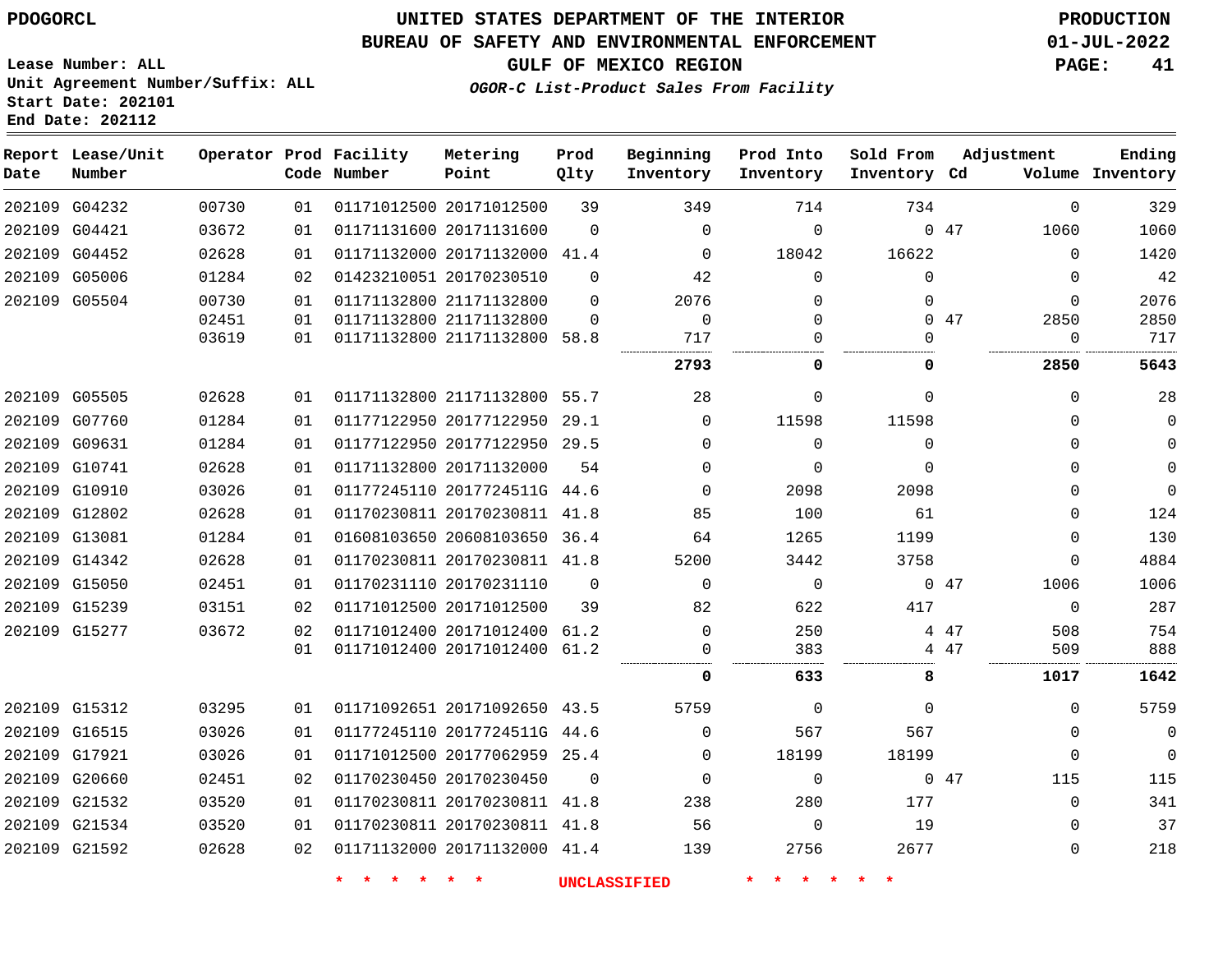### **BUREAU OF SAFETY AND ENVIRONMENTAL ENFORCEMENT 01-JUL-2022**

**Lease Number: ALL Unit Agreement Number/Suffix: ALL Start Date: 202101**

**End Date: 202112**

**GULF OF MEXICO REGION PAGE: 42**

**OGOR-C List-Product Sales From Facility**

| Date   | Report Lease/Unit<br>Number |       |    | Operator Prod Facility<br>Code Number | Metering<br>Point            | Prod<br>Qlty | Beginning<br>Inventory | Prod Into<br>Inventory | Sold From<br>Inventory Cd | Adjustment   | Ending<br>Volume Inventory |
|--------|-----------------------------|-------|----|---------------------------------------|------------------------------|--------------|------------------------|------------------------|---------------------------|--------------|----------------------------|
|        | 202109 G21655               | 03247 | 02 |                                       | 01171132800 21171132800 55.8 |              | 602                    | $\Omega$               | 0                         |              | 602<br>$\Omega$            |
|        | 202109 G22501               | 03151 | 01 |                                       | 01170230400 20170230400 47.6 |              | 525                    | 167                    | 316 42                    | $-1$         | 375                        |
|        | 202109 G23730               | 03520 | 01 |                                       | 01170230810 20170230811 41.8 |              | 12                     | $\mathbf 0$            | 4                         |              | 8<br>$\mathbf 0$           |
|        | 202109 G23735               | 02451 | 02 | 01170230812 20170230810               |                              | $\mathbf 0$  | $\mathbf 0$            | $\mathbf 0$            |                           | 047<br>150   | 150                        |
|        | 202109 G23736               | 00730 | 01 |                                       | 01170230810 20170230810      | $\mathbf 0$  | 14746                  | $\mathbf 0$            | 0                         |              | 14746<br>0                 |
|        | 202109 G23851               | 02503 | 02 |                                       | 01171012300 20171012300      | $\Omega$     | 15171                  | 2276                   | $\Omega$                  |              | 17447<br>0                 |
|        | 202109 G24730               | 02451 | 01 |                                       | 01170230500 20170230500      | 42           | $\Omega$               | 223                    | 453 47                    | 593          | 363                        |
|        | 202109 G24910               | 02628 | 01 |                                       | 01171132800 20171132000      | 54           | $\Omega$               | $\mathbf 0$            | $\Omega$                  |              | $\mathbf 0$<br>$\mathbf 0$ |
|        | 202109 G24990               | 01284 | 01 |                                       | 01608103650 20608103650 36.4 |              | 38                     | 754                    | 714                       |              | 78<br>$\mathbf 0$          |
|        | 202109 G25524               | 02451 | 02 |                                       | 01170230450 20170230450      | $\Omega$     | $\Omega$               | $\Omega$               |                           | 881<br>047   | 881                        |
|        | 202109 G26074               | 01284 | 01 |                                       | 01177122950 20177122950 29.5 |              | $\Omega$               | $\Omega$               | $\Omega$                  |              | $\Omega$<br>$\Omega$       |
|        | 202109 G27070               | 03672 | 01 |                                       | 01171132800 21171132800      | $\Omega$     | $\Omega$               | $\mathbf 0$            |                           | 047<br>19181 | 19181                      |
|        | 202109 G27083               | 03026 | 01 |                                       | 01171092651 20171092650 43.5 |              | 6696                   | $\Omega$               | $\Omega$                  |              | 6696<br>$\mathbf 0$        |
|        | 202109 G27509               | 00730 | 02 |                                       | 01170230450 20170230450      | $\Omega$     | 7917                   | $\Omega$               | $\Omega$                  |              | 7917<br>$\Omega$           |
|        | 202109 G27988               | 00730 | 01 |                                       | 01608103650 20608103650 34.7 |              | 120                    | 163                    | 266                       |              | 17<br>$\mathbf 0$          |
|        | 202109 G31369               | 02628 | 01 |                                       | 01171012300 20171012300      | 39.9         | 9581                   | 2594                   | $\Omega$                  |              | 12175<br>$\mathbf 0$       |
|        | 202109 G32113               | 03026 | 01 |                                       | 01170230811 20170230811 41.8 |              | 717                    | 602                    | 490                       |              | 829<br>$\Omega$            |
|        | 202109 G32268               | 02451 | 02 | 01177295110 01177295110               |                              | $\Omega$     | $\mathbf 0$            | $\Omega$               |                           | 047<br>62    | 62                         |
|        | 202109 G32744               | 01284 | 02 |                                       | 01423210051 20170230510 43.1 |              | 169                    | $\mathbf 0$            | $\Omega$                  |              | 169<br>0                   |
|        | 202109 G33636               | 02628 | 01 |                                       | 01171132000 20171132000      | 41.4         | 3780                   | 34808                  | 35849                     |              | 2739<br>$\Omega$           |
|        | 202109 G34033               | 02628 | 01 |                                       | 01170230811 20170230811 41.8 |              | 341                    | 591                    | 247                       |              | 685<br>$\mathbf 0$         |
| 202110 | 00016                       | 03151 | 01 |                                       | 01170513700 20170513700      | $\mathbf 0$  | 2742                   | $\mathbf 0$            | 0                         |              | 2742<br>$\mathbf 0$        |
| 202110 | 00026                       | 03151 | 01 |                                       | 01170513700 20170513700      | $\Omega$     | 3729                   | $\mathbf 0$            | 0                         |              | 3729<br>$\mathbf 0$        |
| 202110 | 00032                       | 03151 | 01 |                                       | 01170513700 20170513700      | $\Omega$     | 370                    | $\mathbf 0$            | $\Omega$                  |              | 370<br>$\mathbf 0$         |
| 202110 | 00196                       | 03151 | 01 |                                       | 01171012300 20171012300      | $\mathbf 0$  | 20486                  | 6821                   |                           | 042<br>$-1$  | 27306                      |
| 202110 | 00353                       | 03368 | 01 | 01170754800 20170754800               |                              | $\mathbf 0$  | 44                     | $\mathbf 0$            | 0                         |              | 44<br>$\Omega$             |
| 202110 | 00367                       | 03151 | 01 | 01170513700 20170513700               |                              | $\Omega$     | 145                    | $\mathbf 0$            | $\Omega$                  |              | 145<br>$\Omega$            |
| 202110 | 00434                       | 01284 | 01 |                                       | 01177112605 2017711260Y      | $\Omega$     | 50                     | $\Omega$               | $\Omega$                  |              | 50<br>$\Omega$             |
|        |                             |       |    |                                       |                              |              |                        |                        |                           |              |                            |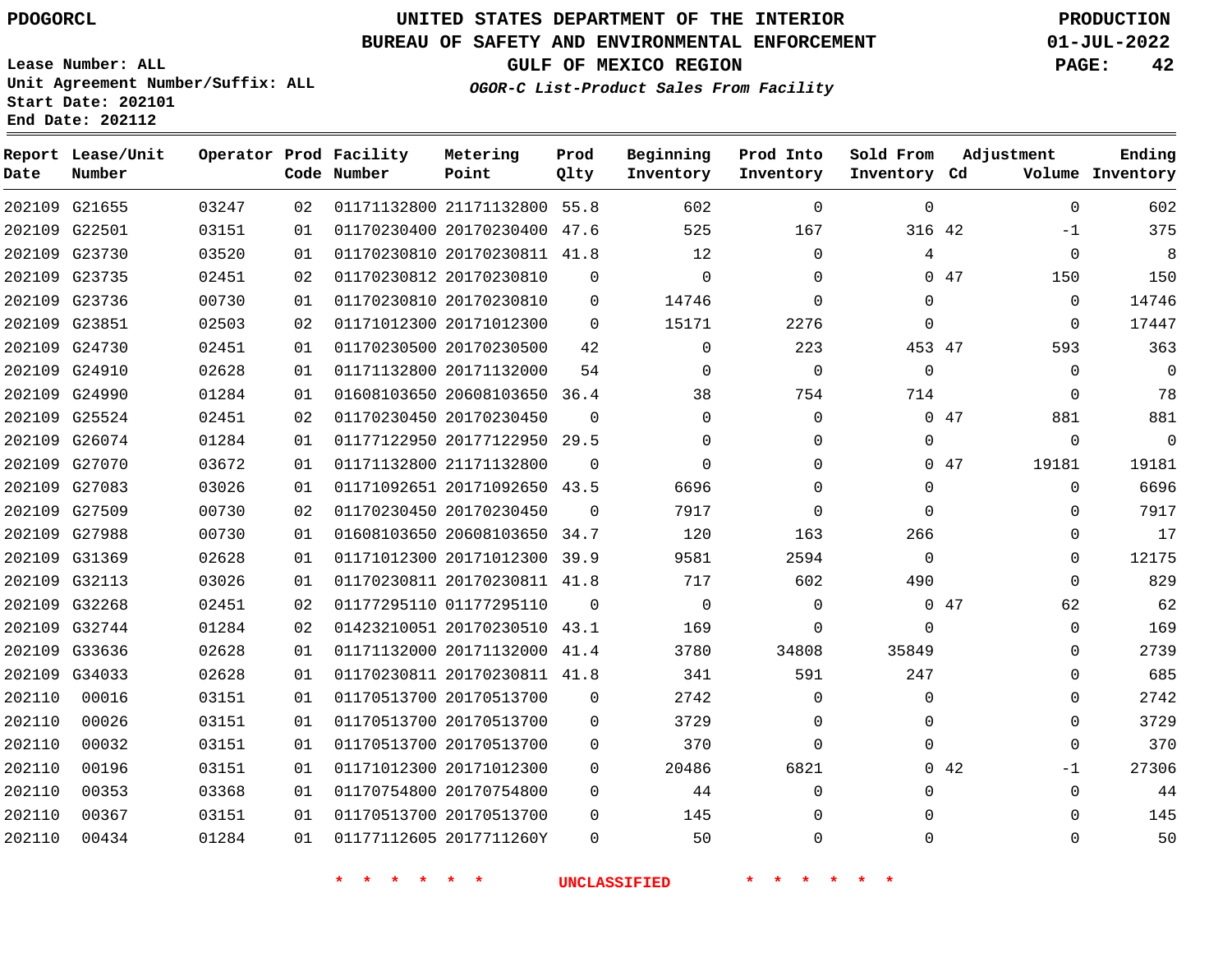# **UNITED STATES DEPARTMENT OF THE INTERIOR PDOGORCL PRODUCTION**

#### **BUREAU OF SAFETY AND ENVIRONMENTAL ENFORCEMENT 01-JUL-2022**

**Lease Number: ALL Unit Agreement Number/Suffix: ALL Start Date: 202101**

**GULF OF MEXICO REGION PAGE: 43**

**OGOR-C List-Product Sales From Facility**

| Date   | Report Lease/Unit<br>Number |       |    | Operator Prod Facility<br>Code Number | Metering<br>Point            | Prod<br>Qlty | Beginning<br>Inventory | Prod Into<br>Inventory | Sold From<br>Inventory Cd | Adjustment      |            | Ending<br>Volume Inventory |
|--------|-----------------------------|-------|----|---------------------------------------|------------------------------|--------------|------------------------|------------------------|---------------------------|-----------------|------------|----------------------------|
| 202110 | 00453                       | 01284 | 01 |                                       | 01177112605 2017711260Y      | $\Omega$     | 13                     | $\Omega$               | $\Omega$                  |                 | $\Omega$   | 13                         |
| 202110 | 00479                       | 02451 | 02 |                                       | 01171012500 20171012500 38.9 |              | 691                    | 187                    | 420 42                    |                 | $-1$       | 457                        |
| 202110 | 00680                       | 03520 | 01 |                                       | 01170230700 20170230700      | 45           | 288                    | $\Omega$               | $\Omega$                  |                 | $\Omega$   | 288                        |
| 202110 | 00693                       | 03368 | 01 |                                       | 01170754800 20170754800      | $\Omega$     | 8                      | $\Omega$               | $\Omega$                  |                 | $\Omega$   | 8                          |
| 202110 | 00694                       | 03368 | 01 |                                       | 01170754800 20170754800      | $\Omega$     | 491                    | $\Omega$               | $\Omega$                  |                 | $\Omega$   | 491                        |
| 202110 | 00697                       | 03368 | 02 |                                       | 01170754800 20170754800      | $\Omega$     | 131                    | $\Omega$               | $\Omega$                  |                 | $\Omega$   | 131                        |
| 202110 | 00796                       | 02628 | 01 |                                       | 01171012300 20171012300 39.9 |              | 35694                  | 6835                   | 0                         |                 | $\Omega$   | 42529                      |
| 202110 | 00839                       | 03672 | 01 |                                       | 01170513800 20170513800      | $\Omega$     | 115                    | $\Omega$               | $\Omega$                  |                 | $\Omega$   | 115                        |
| 202110 | 754303001A                  | 00059 | 01 |                                       | 01170230811 20170230811      | $\Omega$     | $\mathbf{1}$           | $\Omega$               | $\Omega$                  |                 | $\Omega$   | $\mathbf{1}$               |
| 202110 | 754306006A                  | 00689 | 01 |                                       | 01608128271 20608128271 28.6 |              | 330337                 | 1493074                | 121868 09                 |                 | $-1198475$ | 503068                     |
| 202110 | 754306012A                  | 02647 | 01 |                                       | 01608128270 20608128270      | 26.3         | 89303                  | 105082                 |                           | 0.09            | $-81842$   | 112543                     |
| 202110 | 754306013A                  | 02647 | 01 |                                       | 01608128270 20608128270      | 26.3         | 114389                 | 254811                 |                           | 0 <sub>09</sub> | $-198455$  | 170745                     |
| 202110 | 754307017A                  | 03619 | 02 |                                       | 01171132800 20170230811 42.5 |              | 467                    | 189                    | 33                        |                 | $\Omega$   | 623                        |
| 202110 | 754315006A                  | 03368 | 01 |                                       | 01170754800 20170754800      | $\Omega$     | 14                     | $\Omega$               | $\Omega$                  |                 | $\Omega$   | 14                         |
| 202110 | 754320003A                  | 03247 | 01 |                                       | 01170573602 20170573602      | $\Omega$     | 25623                  | $\Omega$               |                           | 0.42            | $-2770$    | 22853                      |
|        | 202110 7543940080           | 03295 | 02 |                                       | 01170230811 20170230811 41.8 |              | 23                     | $\Omega$               | $\Omega$                  | 42              | 8          | 31                         |
|        | 202110 754396015A           | 01284 | 01 |                                       | 01608103650 20608103650 35.1 |              | $\mathbf 0$            | 35                     | 35                        |                 | $\Omega$   | $\mathbf 0$                |
|        | 202110 8910020210           | 03672 | 01 |                                       | 01170513800 20170513800      | $\Omega$     | 954                    | $\Omega$               | 0                         |                 | $\Omega$   | 954                        |
|        |                             |       | 02 |                                       | 01170513800 20170513800      | $\mathbf 0$  | 197                    | $\Omega$               |                           |                 | $\Omega$   | 197                        |
|        |                             |       |    |                                       |                              |              | 1151                   | 0                      | 0                         |                 | 0          | 1151                       |
| 202110 | 8910024540                  | 03672 | 01 |                                       | 01170513800 20170513800      | $\mathbf 0$  | 1437                   | $\Omega$               | $\Omega$                  |                 | $\Omega$   | 1437                       |
|        |                             |       | 02 |                                       | 01170513800 20170513800      | $\Omega$     | 250                    | $\Omega$               |                           |                 | $\Omega$   | 250                        |
|        |                             |       |    |                                       |                              |              | 1687                   | 0                      | 0                         |                 | 0          | 1687                       |
|        | 202110 8910029320           | 02375 | 01 |                                       | 01170513700 20170513700      | $\Omega$     | 310                    | $\Omega$               | $\Omega$                  |                 | $\Omega$   | 310                        |
|        |                             | 03151 | 01 |                                       | 01170513700 20170513700      | $\Omega$     | 5149                   | $\Omega$               |                           |                 | $\Omega$   | 5149                       |
|        |                             |       |    |                                       |                              |              | 5459                   | 0                      | 0                         |                 | 0          | 5459                       |
|        | 202110 8910034440           | 03151 | 01 |                                       | 01170513700 20170513700 21.7 |              | 4027                   | 118                    | 4232 42                   |                 | 87         | $\mathbf 0$                |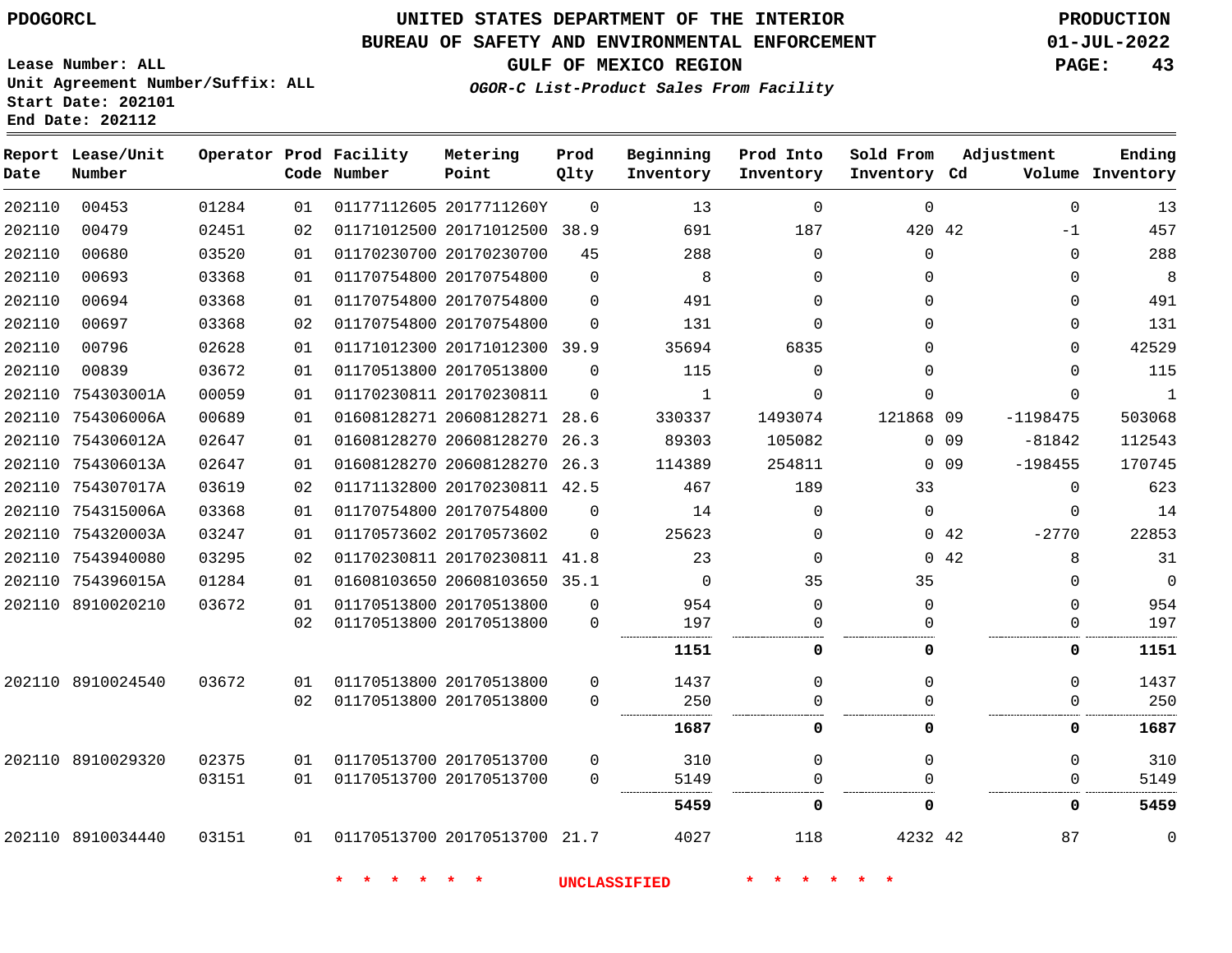#### **BUREAU OF SAFETY AND ENVIRONMENTAL ENFORCEMENT 01-JUL-2022**

**Lease Number: ALL Unit Agreement Number/Suffix: ALL Start Date: 202101**

**End Date: 202112**

**GULF OF MEXICO REGION PAGE: 44**

**OGOR-C List-Product Sales From Facility**

| Date | Report Lease/Unit<br>Number |       |    | Operator Prod Facility<br>Code Number | Metering<br>Point            | Prod<br>Qlty | Beginning<br>Inventory | Prod Into<br>Inventory | Sold From<br>Inventory Cd | Adjustment | Ending<br>Volume Inventory |
|------|-----------------------------|-------|----|---------------------------------------|------------------------------|--------------|------------------------|------------------------|---------------------------|------------|----------------------------|
|      | 202110 8910086400           | 03520 | 02 |                                       | 01171012400 20171012400 60.8 |              | $\Omega$               | $\Omega$               | $\Omega$                  | $\Omega$   | $\Omega$                   |
|      | 202110 8910088130           | 02628 | 01 |                                       | 01171132800 21171132800 55.7 |              | $\Omega$               | $\Omega$               | $\Omega$                  | 0          | $\Omega$                   |
|      | 202110 8910089160           | 03151 | 01 | 01170513700 20170513700               |                              | $\Omega$     | 656                    | $\Omega$               | $\Omega$                  | $\Omega$   | 656                        |
|      | 202110 891008927Y           | 03151 | 01 |                                       | 01170230400 20170230400 48.1 |              | 41                     | 65                     | 60                        | 0          | 46                         |
|      | 202110 8910116740           | 03151 | 01 |                                       | 01170513700 20170513700      | $\Omega$     | 1349                   | $\Omega$               | $\mathbf{0}$              | $\Omega$   | 1349                       |
|      | 202110 8910116770           | 03151 | 01 |                                       | 01170513700 20170513700      | $\mathbf 0$  | 3                      | $\Omega$               | $\Omega$                  | 0          | 3                          |
|      | 202110 8910116790           | 03151 | 01 |                                       | 01170513700 20170513700      | $\mathbf 0$  | 795                    | $\Omega$               | 0                         | 0          | 795                        |
|      | 202110 8910116800           | 03151 | 01 |                                       | 01170513700 20170513700      | $\Omega$     | 3693                   | $\Omega$               | $\Omega$                  | $\Omega$   | 3693                       |
|      | 202110 891011687A           | 03368 | 01 |                                       | 01170754800 20170754800      | $\Omega$     | 7                      | $\Omega$               | $\Omega$                  | $\Omega$   | 7                          |
|      | 202110 891011687C           | 03368 | 01 | 01170754800 20170754800               |                              | $\mathbf 0$  | 466                    | $\Omega$               | 0                         | 0          | 466                        |
|      | 202110 891011687D           | 03368 | 01 | 01170754800 20170754800               |                              | $\Omega$     | 5                      | $\Omega$               | $\Omega$                  | $\Omega$   | 5                          |
|      | 202110 8910123270           | 02451 | 01 |                                       | 01177215100 20177215102      | 40           | 17                     | 73                     | 60                        | $\Omega$   | 30                         |
|      | 202110 8910123320           | 02451 | 01 |                                       | 01177215100 20177215102      | 40           | 14                     | 75                     | 58                        | $\Omega$   | 31                         |
|      | 202110 8910123330           | 02451 | 01 |                                       | 01177215100 20177215102      | 40           | 100                    | $\Omega$               | 100                       | $\Omega$   | 0                          |
|      | 202110 G00982               | 02628 | 01 |                                       | 01171132800 20171132000      | 54           | $\Omega$               | $\Omega$               | $\Omega$                  | $\Omega$   | $\Omega$                   |
|      | 202110 G00983               | 02628 | 01 |                                       | 01171132800 20171132000      | 54           | $\mathbf 0$            | $\Omega$               | $\Omega$                  | 0          | $\mathbf 0$                |
|      | 202110 G00985               | 03151 | 01 |                                       | 0117709260A 2017709260A 32.9 |              | 377                    | 1977                   | 1977                      | 0          | 377                        |
|      | 202110 G00989               | 02628 | 01 | 01171132800 20171132000               |                              | 54           | $\mathbf 0$            | $\Omega$               | $\Omega$                  | $\Omega$   | $\mathbf 0$                |
|      | 202110 G01036               | 03209 | 02 |                                       | 01171092651 20171092650 45.1 |              | 2685                   | 16390                  | 2680                      | 0          | 16395                      |
|      | 202110 G01083               | 03151 | 01 | 01170513700 20170513700               |                              | $\mathbf 0$  | 1771                   | $\mathbf 0$            | $\mathbf 0$               | 0          | 1771                       |
|      | 202110 G01084               | 03151 | 01 |                                       | 01170513700 20170513700      | $\Omega$     | 116                    | $\Omega$               | 0                         | $\Omega$   | 116                        |
|      | 202110 G01090               | 03151 | 01 |                                       | 01170513700 20170513700      | $\Omega$     | 573                    | $\Omega$               | $\Omega$                  | $\Omega$   | 573                        |
|      | 202110 G01091               | 03151 | 01 |                                       | 01170513700 20170513700      | $\Omega$     | 801                    | 0                      | 0                         | 0          | 801                        |
|      | 202110 G01351               | 03151 | 01 |                                       | 01170230400 20170230400 48.1 |              | 4                      | $\Omega$               | 4                         | $\Omega$   | $\overline{0}$             |
|      | 202110 G01497               | 03672 | 01 |                                       | 01170513800 20170513800      | $\mathbf 0$  | 586                    | $\Omega$               | $\Omega$                  | $\Omega$   | 586                        |
|      |                             |       | 02 |                                       | 01170513800 20170513800      | $\Omega$     | 17                     | $\Omega$               | $\Omega$                  | 0          | 17                         |
|      |                             |       |    |                                       |                              |              | 603                    | 0                      | 0                         | 0          | 603                        |
|      | 202110 G01498               | 03672 | 01 | 01170513800 20170513800               |                              | $\Omega$     | 69                     | 0                      | 0                         | 0          | 69                         |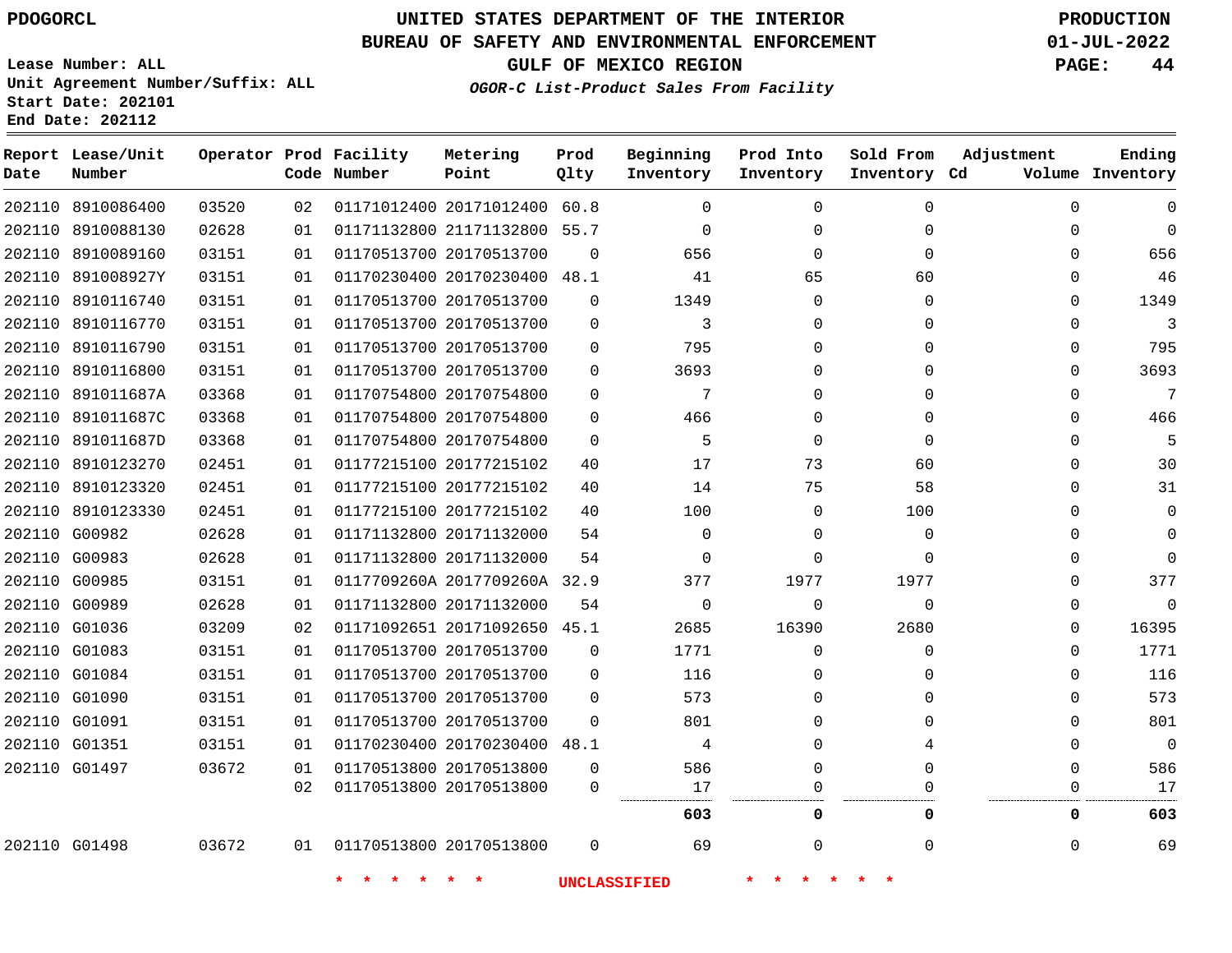#### **BUREAU OF SAFETY AND ENVIRONMENTAL ENFORCEMENT 01-JUL-2022**

**GULF OF MEXICO REGION PAGE: 45**

**Lease Number: ALL Unit Agreement Number/Suffix: ALL Start Date: 202101 End Date: 202112**

**OGOR-C List-Product Sales From Facility**

| Date | Report Lease/Unit<br>Number |       |    | Operator Prod Facility<br>Code Number | Metering<br>Point            | Prod<br>Qlty | Beginning<br>Inventory | Prod Into<br>Inventory | Sold From<br>Inventory Cd | Adjustment   | Ending<br>Volume Inventory |
|------|-----------------------------|-------|----|---------------------------------------|------------------------------|--------------|------------------------|------------------------|---------------------------|--------------|----------------------------|
|      | 202110 G01610               | 02451 | 01 |                                       | 01177215100 20177215102      | 40           | 21                     | 114                    | 88                        | $\mathbf 0$  | 47                         |
|      | 202110 G01619               | 03151 | 01 |                                       | 01170513700 20170513700      | $\mathbf 0$  | 917                    | $\Omega$               | $\Omega$                  | $\Omega$     | 917                        |
|      | 202110 G01620               | 03151 | 01 |                                       | 01170513700 20170513700      | $\Omega$     | 336                    | $\Omega$               | $\Omega$                  | $\Omega$     | 336                        |
|      | 202110 G01757               | 03037 | 02 |                                       | 01423210051 20423210050      | 78           | 38                     | 313                    | 312                       | 0            | 39                         |
|      | 202110 G01848               | 01284 | 02 |                                       | 01423210051 20170230500      | $\Omega$     | 203                    | $\Omega$               | $\Omega$                  | $\Omega$     | 203                        |
|      |                             | 01978 | 02 |                                       | 01170230500 20170230500 43.7 |              | 1172                   | 1840                   | 1379                      | 0            | 1633                       |
|      |                             |       |    |                                       |                              |              | 1375                   | 1840                   | 1379                      | 0            | 1836                       |
|      | 202110 G01860               | 02451 | 01 |                                       | 01170231110 20170231110      | $\Omega$     | 2402                   | $\Omega$               | $\Omega$                  | 0            | 2402                       |
|      | 202110 G01865               | 03151 | 01 |                                       | 01171012500 20171012500 38.9 |              | 1031                   | 448                    | 381                       | 0            | 1098                       |
|      | 202110 G01901               | 02451 | 01 |                                       | 01177215100 20177215102      | 40           | 6                      | 41                     | 30                        | 0            | 17                         |
|      | 202110 G01966               | 02451 | 01 |                                       | 01177215100 20177215102      | 40           | 67                     | 164                    | 164 42                    | $\mathbf{1}$ | 68                         |
|      | 202110 G01967               | 02451 | 01 |                                       | 01177215100 20177215102      | 40           | 286                    | 765                    | 734                       | 0            | 317                        |
|      | 202110 G02111               | 02628 | 01 |                                       | 01171132000 20171132000 41.4 |              | 5073                   | 11                     | 158                       | 0            | 4926                       |
|      | 202110 G02826               | 02451 | 02 |                                       | 01170231110 20170231110      | $\Omega$     | 134                    | $\Omega$               | $\Omega$                  | 0            | 134                        |
|      | 202110 G03331               | 02628 | 01 |                                       | 01171132000 20171132000      | 54           | $\mathbf 0$            | $\Omega$               | $\Omega$                  | 0            | $\overline{0}$             |
|      | 202110 G04081               | 03037 | 02 |                                       | 01170230812 20170230810      | $\Omega$     | 896                    | 0                      | $\Omega$                  | 0            | 896                        |
|      | 202110 G04232               | 00730 | 01 |                                       | 01171012500 20171012500 38.9 |              | 329                    | 147                    | 116 42                    | $\mathbf 1$  | 361                        |
|      | 202110 G04421               | 03672 | 02 |                                       | 01171131600 20171131600      | $\Omega$     | 361                    | $\mathbf 0$            | $\Omega$                  | $\mathbf 0$  | 361                        |
|      |                             |       | 01 |                                       | 01171131600 20171131600      | $\Omega$     | 699                    | $\Omega$               | $\Omega$                  | 0            | 699                        |
|      |                             |       |    |                                       |                              |              | 1060                   | 0                      | $\Omega$                  | 0            | 1060                       |
|      | 202110 G04452               | 02628 | 01 |                                       | 01171132000 20171132000 41.4 |              | 1421                   | $\Omega$               | 44                        | $\Omega$     | 1377                       |
|      | 202110 G05006               | 01284 | 02 |                                       | 01423210051 20170230510      | $\Omega$     | 42                     | $\Omega$               | $\Omega$                  | 0            | 42                         |
|      | 202110 G05504               | 00730 | 01 |                                       | 01171132800 21171132800      | $\Omega$     | 2076                   | $\Omega$               | $\Omega$                  | $\Omega$     | 2076                       |
|      |                             | 02451 | 02 |                                       | 01171132800 21171132800      | $\Omega$     | 1331                   | $\Omega$               | $\Omega$                  | 0            | 1331                       |
|      |                             |       | 01 |                                       | 01171132800 21171132800      | $\Omega$     | 1249                   | $\Omega$               | $\Omega$                  | $\Omega$     | 1249                       |
|      |                             | 03619 | 01 |                                       | 01171132800 21171132800 55.7 |              | 717                    | $\Omega$               |                           | $\mathbf 0$  | 717                        |
|      |                             |       |    |                                       |                              |              | 5373                   | 0                      | 0                         | 0            | 5373                       |
|      | 202110 G05505               | 02628 | 01 |                                       | 01171132800 21171132800 55.7 |              | 28                     | $\Omega$               | $\Omega$                  | $\mathbf 0$  | 28                         |
|      |                             |       |    | 未                                     | $\star$<br>*                 |              | <b>UNCLASSIFIED</b>    |                        |                           |              |                            |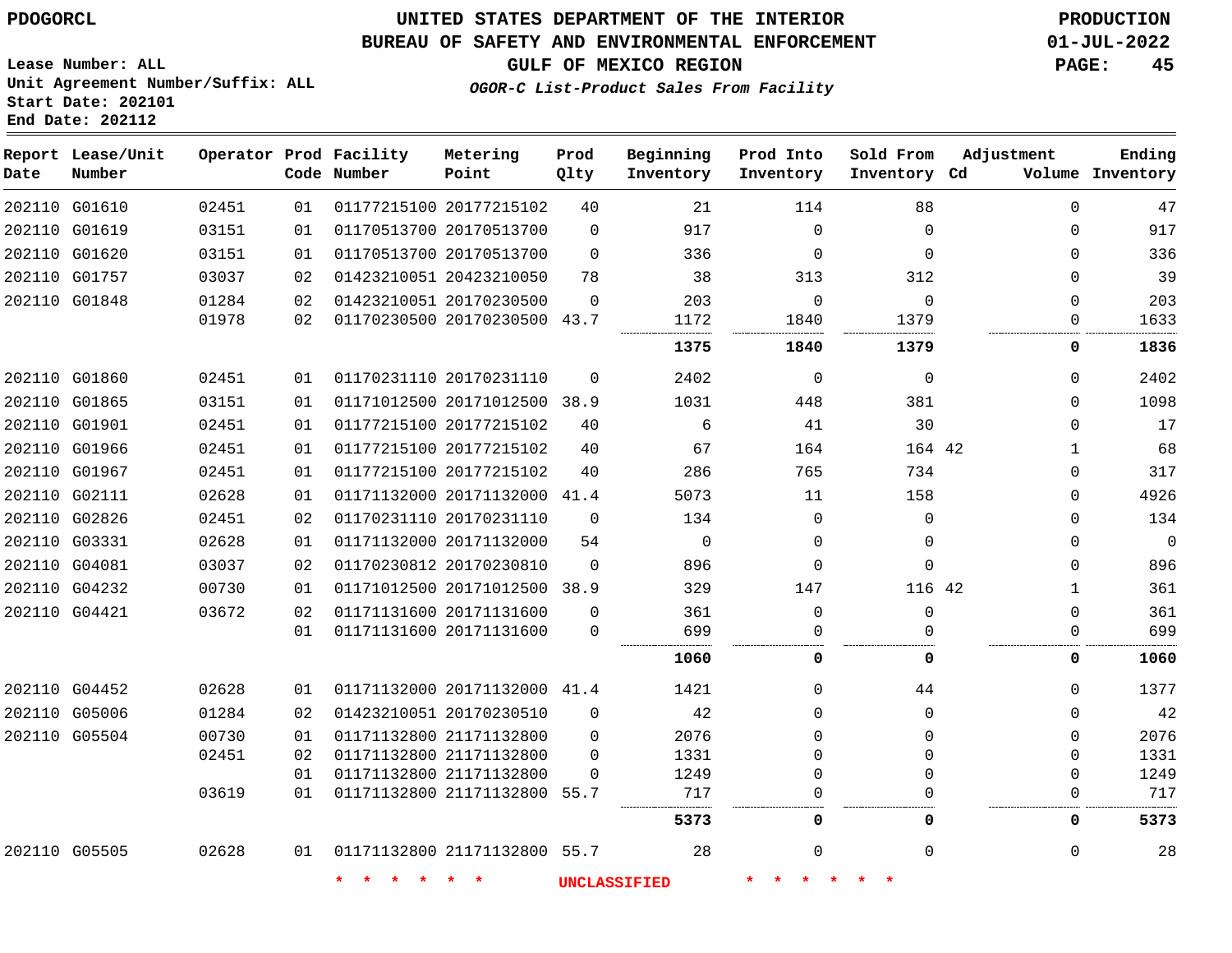# **UNITED STATES DEPARTMENT OF THE INTERIOR PDOGORCL PRODUCTION**

#### **BUREAU OF SAFETY AND ENVIRONMENTAL ENFORCEMENT 01-JUL-2022**

**Lease Number: ALL Unit Agreement Number/Suffix: ALL Start Date: 202101**

**GULF OF MEXICO REGION PAGE: 46**

**OGOR-C List-Product Sales From Facility**

| Date          | Report Lease/Unit<br>Number |       |                 | Operator Prod Facility<br>Code Number | Metering<br>Point            | Prod<br>Qlty | Beginning<br>Inventory | Prod Into<br>Inventory | Sold From<br>Inventory Cd | Adjustment  |              | Ending<br>Volume Inventory |
|---------------|-----------------------------|-------|-----------------|---------------------------------------|------------------------------|--------------|------------------------|------------------------|---------------------------|-------------|--------------|----------------------------|
|               | 202110 G07760               | 01284 | 01              |                                       | 01177122950 20177122950 29.3 |              | $\Omega$               | 15163                  | 15163                     |             | $\Omega$     | $\Omega$                   |
|               | 202110 G09631               | 01284 | 01              |                                       | 01177122950 20177122950 29.3 |              | $\Omega$               | 280                    | 280                       |             | $\Omega$     | $\Omega$                   |
|               | 202110 G10741               | 02628 | 01              |                                       | 01171132800 20171132000      | 54           | $\Omega$               | $\Omega$               | $\Omega$                  |             | $\Omega$     | $\Omega$                   |
|               | 202110 G10910               | 03026 | 01              |                                       | 01177245110 2017724511G 44.9 |              | $\Omega$               | 4931                   | 4931                      |             | 0            | $\mathbf 0$                |
|               | 202110 G12802               | 02628 | 01              |                                       | 01170230811 20170230811 42.5 |              | 124                    | 115                    | 9                         |             | $\Omega$     | 230                        |
|               | 202110 G13081               | 01284 | 01              |                                       | 01608103650 20608103650 36.4 |              | 130                    | 11751                  | 11716                     |             | $\Omega$     | 165                        |
|               | 202110 G14342               | 02628 | 01              |                                       | 01170230811 20170230811 42.5 |              | 4884                   | 2407                   | 369                       |             | 0            | 6922                       |
|               | 202110 G15050               | 02451 | 01              |                                       | 01170231110 20170231110      | $\Omega$     | 1006                   | $\mathbf 0$            | $\mathbf 0$               |             | 0            | 1006                       |
| 202110 G15239 |                             | 03151 | 02              |                                       | 01171012500 20171012500 38.9 |              | 287                    | 13                     | 268 42                    |             | 1            | 33                         |
|               | 202110 G15277               | 03672 | 01              |                                       | 01171012400 20171012400 60.8 |              | 888                    | 312                    | 155                       |             | 0            | 1045                       |
|               |                             |       | 02 <sub>o</sub> |                                       | 01171012400 20171012400 60.8 |              | 754                    | 194                    | 131 42                    |             | $-1$         | 816                        |
|               |                             |       |                 |                                       |                              |              | 1642                   | 506                    | 286                       |             | -1           | 1861                       |
|               | 202110 G15312               | 02451 | 01              |                                       | 01171092651 20171092650 45.1 |              | 0                      | 0                      | 809 47                    |             | 5759         | 4950                       |
|               | 202110 G16515               | 03026 | 01              |                                       | 01177245110 2017724511G 44.9 |              | $\Omega$               | 1351                   | 1351                      |             | $\Omega$     | $\mathbf 0$                |
|               | 202110 G17921               | 03026 | 01              |                                       | 01171012500 20177062959 25.3 |              | $\Omega$               | 23018                  | 23018                     |             | $\Omega$     | $\mathbf 0$                |
|               | 202110 G20660               | 02451 | 02 <sub>o</sub> |                                       | 01170230450 20170230450      | $\Omega$     | 115                    | $\Omega$               | $\Omega$                  |             | $\Omega$     | 115                        |
|               | 202110 G21532               | 03520 | 01              |                                       | 01170230811 20170230811 42.5 |              | 341                    | 204                    | 28                        |             | $\Omega$     | 517                        |
|               | 202110 G21534               | 03520 | 01              |                                       | 01170230811 20170230811 42.5 |              | 37                     | $\Omega$               | 2                         |             | $\Omega$     | 35                         |
|               | 202110 G21592               | 02628 | 02              |                                       | 01171132000 20171132000      | 41.4         | 218                    | $\Omega$               | 7                         |             | $\Omega$     | 211                        |
|               | 202110 G21655               | 03247 | 02              |                                       | 01171132800 21171132800 48.4 |              | 602                    | $\Omega$               | $\Omega$                  |             | $\Omega$     | 602                        |
|               | 202110 G22501               | 03151 | 01              |                                       | 01170230400 20170230400 48.1 |              | 375                    | 1023                   | 672                       |             | 0            | 726                        |
|               | 202110 G23730               | 03520 | 01              |                                       | 01170230810 20170230811 42.5 |              | 8                      | 2                      |                           | 1 42        | $\mathbf{1}$ | 10                         |
|               | 202110 G23735               | 02451 | 02              |                                       | 01170230812 20170230810      | $\mathbf 0$  | 150                    | $\Omega$               | $\Omega$                  |             | 0            | 150                        |
|               | 202110 G23736               | 00730 | 01              |                                       | 01170230810 20170230810      | 0            | 14746                  | 0                      |                           | 0.42        | 2            | 14748                      |
| 202110 G23851 |                             | 02503 | 02              |                                       | 01171012300 20171012300      | $\Omega$     | 17447                  | 2269                   | $\mathbf 0$               |             | 0            | 19716                      |
|               | 202110 G24730               | 02451 | 02              |                                       | 01170230500 20170230500      | $\Omega$     | 698                    | $\Omega$               |                           | $0\quad 42$ | $-335$       | 363                        |
|               | 202110 G24910               | 02628 | 01              |                                       | 01171132800 20171132000      | 54           | $\Omega$               | $\Omega$               | $\Omega$                  |             | $\Omega$     | $\Omega$                   |
|               | 202110 G24990               | 01284 | 01              |                                       | 01608103650 20608103650      | 36.4         | 78                     | 5254                   | 5257                      |             | $\Omega$     | 75                         |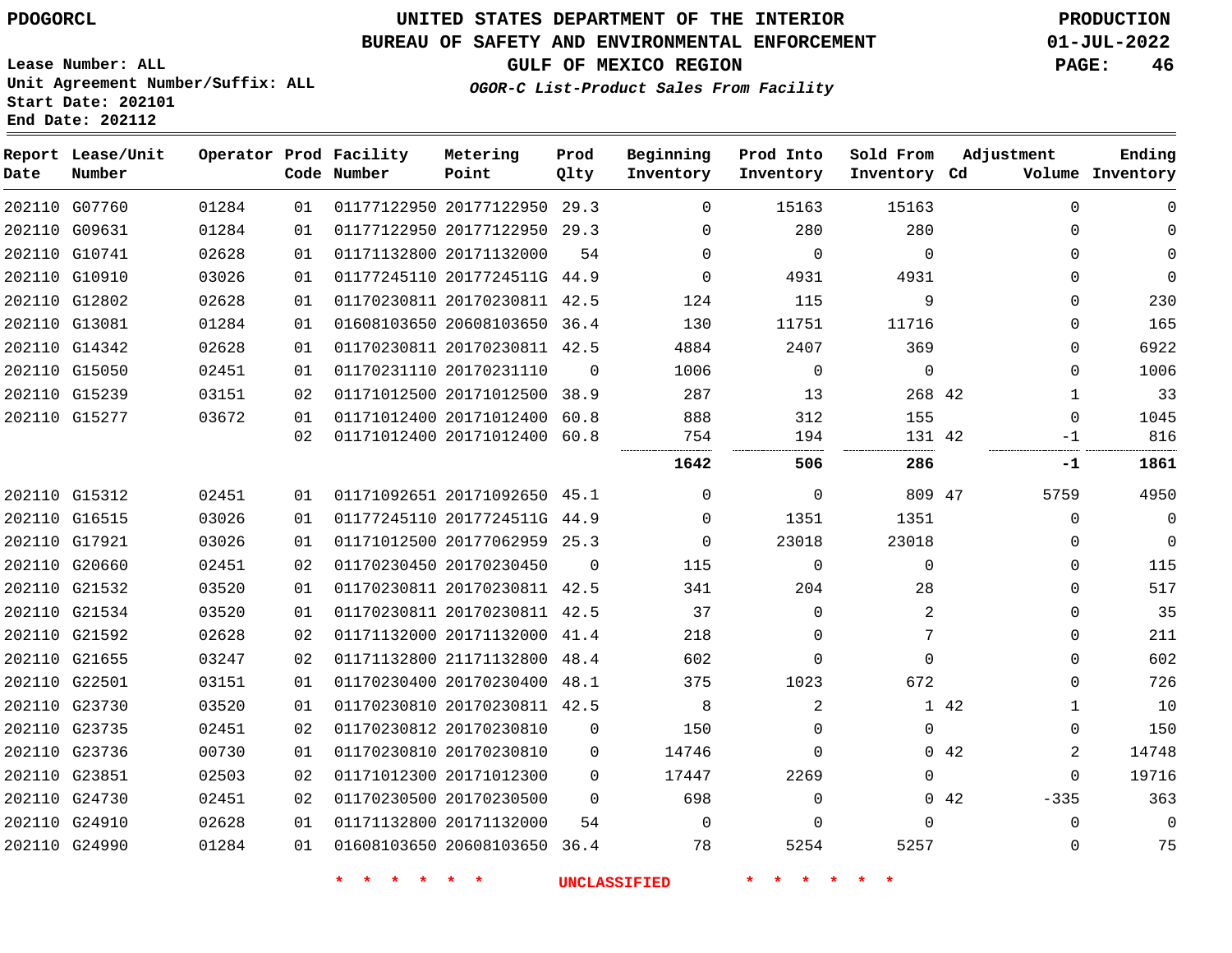**Lease Number: ALL**

**Start Date: 202101 End Date: 202112**

# **UNITED STATES DEPARTMENT OF THE INTERIOR PDOGORCL PRODUCTION**

### **BUREAU OF SAFETY AND ENVIRONMENTAL ENFORCEMENT 01-JUL-2022**

**Unit Agreement Number/Suffix: ALL**

**GULF OF MEXICO REGION PAGE: 47**

**OGOR-C List-Product Sales From Facility**

| Date   | Report Lease/Unit<br>Number |       |    | Operator Prod Facility<br>Code Number | Metering<br>Point            | Prod<br>Qlty | Beginning<br>Inventory | Prod Into<br>Inventory | Sold From<br>Inventory Cd | Adjustment            | Ending<br>Volume Inventory |
|--------|-----------------------------|-------|----|---------------------------------------|------------------------------|--------------|------------------------|------------------------|---------------------------|-----------------------|----------------------------|
|        | 202110 G25524               | 02451 | 02 |                                       | 01170230450 20170230450      | $\Omega$     | 881                    | $\Omega$               | $\Omega$                  | $\Omega$              | 881                        |
|        | 202110 G26074               | 01284 | 01 |                                       | 01177122950 20177122950 29.3 |              | $\mathbf 0$            | 309                    | 309                       | $\mathbf 0$           | $\mathbf 0$                |
|        | 202110 G27070               | 03672 | 02 |                                       | 01171132800 21171132800      | $\Omega$     | 19181                  | $\Omega$               | $\Omega$                  | $\Omega$              | 19181                      |
|        | 202110 G27083               | 03026 | 01 |                                       | 01171092651 20171092650 45.1 |              | 6696                   | 172                    | 965                       | $\mathbf 0$           | 5903                       |
|        | 202110 G27509               | 00730 | 02 |                                       | 01170230450 20170230450      | $\Omega$     | 7917                   | $\Omega$               | $\Omega$                  | $\Omega$              | 7917                       |
|        | 202110 G27988               | 00730 | 01 |                                       | 01608103650 20608103650 35.1 |              | 17                     | 16260                  | 16048                     | $\mathbf 0$           | 229                        |
|        | 202110 G31369               | 02628 | 01 |                                       | 01171012300 20171012300 39.9 |              | 12175                  | 3893                   | $\Omega$                  | $\Omega$              | 16068                      |
|        | 202110 G32113               | 03026 | 01 |                                       | 01170230811 20170230811 42.5 |              | 829                    | 372                    | 61                        | $\Omega$              | 1140                       |
|        | 202110 G32268               | 02451 | 02 |                                       | 01177295110 01177295110      | $\Omega$     | 62                     | 29                     | $\Omega$                  | $\Omega$              | 91                         |
|        | 202110 G32744               | 01284 | 02 |                                       | 01423210051 20170230510      | $\Omega$     | 169                    | $\mathbf 0$            | $\mathbf{0}$              | $\Omega$              | 169                        |
|        | 202110 G33636               | 02628 | 01 |                                       | 01171132000 20171132000 41.4 |              | 2739                   | 5                      | 85                        | $\Omega$              | 2659                       |
|        | 202110 G34033               | 02628 | 01 |                                       | 01170230811 20170230811 42.5 |              | 685                    | 255                    | 52                        | $\Omega$              | 888                        |
| 202111 | 00016                       | 03151 | 01 |                                       | 01170513700 20170513700 19.4 |              | 2742                   | 1131                   | 2782                      | $\Omega$              | 1091                       |
| 202111 | 00026                       | 03151 | 01 |                                       | 01170513700 20170513700 19.4 |              | 3729                   | 17189                  | 4339 42                   | 2                     | 16581                      |
| 202111 | 00032                       | 03151 | 01 |                                       | 01170513700 20170513700      | $\Omega$     | 370                    | $\mathbf 0$            | $\mathbf{0}$              | $\Omega$              | 370                        |
| 202111 | 00196                       | 03151 | 01 |                                       | 01171012300 20171012300 42.3 |              | 27306                  | 8346                   | 5638                      | $\Omega$              | 30014                      |
| 202111 | 00353                       | 03368 | 01 |                                       | 01170754800 20170754800 30.5 |              | 44                     | $\mathbf 0$            | 20 42                     | $\mathbf{1}$          | 25                         |
| 202111 | 00367                       | 03151 | 01 |                                       | 01170513700 20170513700      | $\Omega$     | 145                    | $\Omega$               | $\mathbf{0}$              | $\Omega$              | 145                        |
| 202111 | 00434                       | 01284 | 01 |                                       | 01177112605 2017711260Y      | $\Omega$     | 50                     | $\mathbf 0$            | $\mathbf 0$               | $\mathbf 0$           | 50                         |
| 202111 | 00453                       | 01284 | 01 |                                       | 01177112605 2017711260Y      | $\Omega$     | 13                     | $\Omega$               | $\Omega$                  | $\Omega$              | 13                         |
| 202111 | 00456                       | 02628 | 01 |                                       | 01171012500 20171012500      | 38.9         | 0                      | 200                    | 49                        | $\mathbf 0$           | 151                        |
| 202111 | 00457                       | 02628 | 01 |                                       | 01171012500 20171012500 38.9 |              | $\mathbf 0$            | 3951                   | 976                       | $\Omega$              | 2975                       |
| 202111 | 00479                       | 02451 | 02 |                                       | 01171012500 20171012500 38.9 |              | 457                    | 241                    | 172                       | $\mathbf 0$           | 526                        |
| 202111 | 00680                       | 03520 | 01 |                                       | 01170230700 20170230700      | 45           | 288                    | $\Omega$               | $\mathbf 0$               | $\Omega$              | 288                        |
| 202111 | 00693                       | 03368 | 01 |                                       | 01170754800 20170754800      | 30.5         | 8                      | $\mathbf 0$            |                           | 4 4 2<br>$\mathbf{1}$ | 5                          |
| 202111 | 00694                       | 03368 | 01 |                                       | 01170754800 20170754800 30.5 |              | 491                    | $\Omega$               | 215 42                    | $-2$                  | 274                        |
| 202111 | 00697                       | 03368 | 02 |                                       | 01170754800 20170754800 30.5 |              | 131                    | $\Omega$               | 58                        | $\mathbf{0}$          | 73                         |
| 202111 | 00796                       | 02628 | 01 |                                       | 01171012300 20171012300 42.3 |              | 42529                  | 11709                  | 14293                     | $\Omega$              | 39945                      |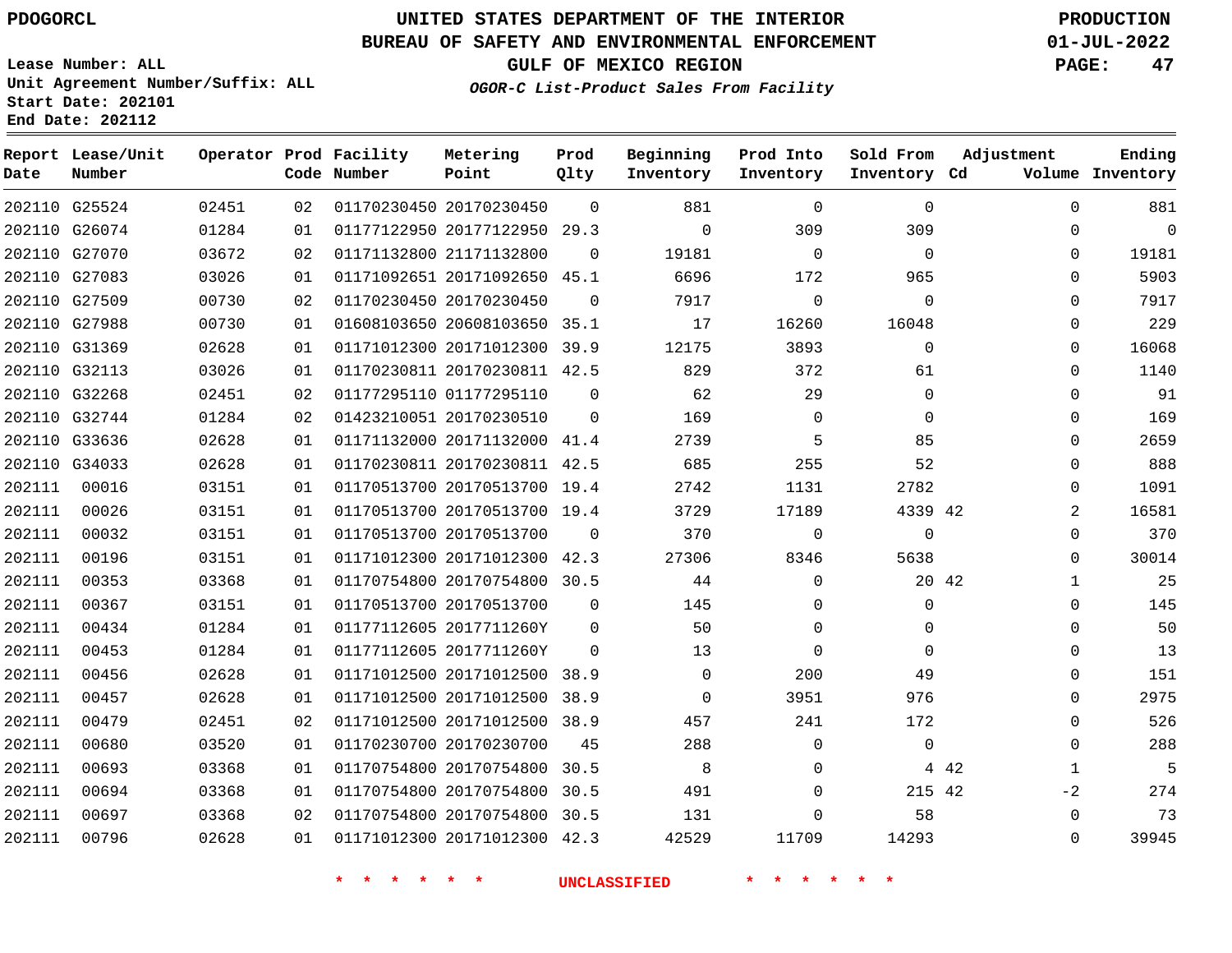#### **BUREAU OF SAFETY AND ENVIRONMENTAL ENFORCEMENT 01-JUL-2022**

**OGOR-C List-Product Sales From Facility**

**GULF OF MEXICO REGION PAGE: 48**

**Lease Number: ALL Unit Agreement Number/Suffix: ALL Start Date: 202101 End Date: 202112**

| Date   | Report Lease/Unit<br>Number |       |    | Operator Prod Facility<br>Code Number | Metering<br>Point            | Prod<br>Qlty | Beginning<br>Inventory | Prod Into<br>Inventory | Sold From<br>Inventory Cd | Adjustment              | Ending<br>Volume Inventory |
|--------|-----------------------------|-------|----|---------------------------------------|------------------------------|--------------|------------------------|------------------------|---------------------------|-------------------------|----------------------------|
| 202111 | 00839                       | 03672 | 01 |                                       | 01170513800 20170513800      | $\Omega$     | 115                    | $\Omega$               | $\Omega$                  | $\Omega$                | 115                        |
|        | 202111 754303001A           | 00059 | 01 |                                       | 01170230811 20170230811 39.8 |              | 1                      | 1                      | 1                         | $\Omega$                | 1                          |
|        | 202111 754306006A           | 00689 | 01 |                                       | 01608128271 20608128271 28.6 |              | 503068                 | 951980                 | 110483 09                 | $-1086514$              | 258051                     |
|        | 202111 754306012A           | 02647 | 01 |                                       | 01608128270 20608128270      | 26.3         | 112543                 | 99586                  |                           | 0.09<br>$-82049$        | 130080                     |
|        | 202111 754306013A           | 02647 | 01 |                                       | 01608128270 20608128270 26.3 |              | 170745                 | 240500                 |                           | $-198149$<br>$0\quad09$ | 213096                     |
|        | 202111 754307017A           | 03619 | 02 |                                       | 01171132800 20170230811 42.5 |              | 623                    | 374                    | 573                       | $\mathbf 0$             | 424                        |
|        | 202111 754315006A           | 03368 | 01 |                                       | 01170754800 20170754800 30.5 |              | 14                     | $\Omega$               | 6                         | $\Omega$                | 8                          |
|        | 202111 754320003A           | 03247 | 01 |                                       | 01170573602 20170573602      | $\Omega$     | 22853                  | 0                      | 0                         | $\Omega$                | 22853                      |
|        | 202111 7543940080           | 03295 | 02 |                                       | 01170230811 20170230811 41.8 |              | 23                     | $\Omega$               | 1                         | $\Omega$                | 22                         |
|        | 202111 754396015A           | 01284 | 01 |                                       | 01608103650 01608103650 35.1 |              | $\Omega$               | 21                     | 21                        | $\Omega$                | $\Omega$                   |
|        | 202111 8910020210           | 03672 | 01 |                                       | 01170513800 20170513800      | $\Omega$     | 954                    | $\Omega$               | $\Omega$                  | $\Omega$                | 954                        |
|        |                             |       | 02 |                                       | 01170513800 20170513800      | $\Omega$     | 197                    |                        |                           | 0                       | 197                        |
|        |                             |       |    |                                       |                              |              | 1151                   | 0                      | 0                         | 0                       | 1151                       |
|        | 202111 8910024540           | 03672 | 02 |                                       | 01170513800 20170513800      | $\Omega$     | 250                    | $\Omega$               | $\Omega$                  | $\Omega$                | 250                        |
|        |                             |       | 01 |                                       | 01170513800 20170513800      | $\Omega$     | 1437                   |                        | ∩                         | $\Omega$                | 1437                       |
|        |                             |       |    |                                       |                              |              | 1687                   | 0                      | 0                         | 0                       | 1687                       |
|        | 202111 8910029320           | 02375 | 01 |                                       | 01170513700 20170513700      | $\Omega$     | 310                    | $\Omega$               | $\Omega$                  | $\Omega$                | 310                        |
|        |                             | 03151 | 01 |                                       | 01170513700 20170513700      | $\Omega$     | 5149                   | $\Omega$               |                           | $\Omega$                | 5149                       |
|        |                             |       |    |                                       |                              |              | 5459                   | 0                      | 0                         | 0                       | 5459                       |
|        | 202111 8910034440           | 03151 | 01 |                                       | 01170513700 20170513700      | 21.7         | $\Omega$               | 12022                  | 343 42                    | 1                       | 11680                      |
|        | 202111 8910066690           | 02628 | 01 |                                       | 01171012500 20171012500      | 38.9         | $\Omega$               | 59                     | 15                        | $\Omega$                | 44                         |
|        | 202111 8910086400           | 03520 | 02 |                                       | 01171012400 20171012400      | 62.3         | $\Omega$               | 0                      | 0                         | $\Omega$                | 0                          |
|        | 202111 8910088130           | 02628 | 01 |                                       | 01171132800 21171132800      | 55.7         | $\Omega$               | 0                      | $\Omega$                  | $\Omega$                | $\mathbf{0}$               |
|        | 202111 8910089160           | 03151 | 01 |                                       | 01170513700 20170513700      | $\Omega$     | 656                    | $\Omega$               | $\Omega$                  | $\Omega$                | 656                        |
|        | 202111 891008927Y           | 03151 | 01 |                                       | 01170230400 20170230400 48.5 |              | 46                     | 32                     | 61                        | $\Omega$                | 17                         |
|        | 202111 8910116740           | 03151 | 01 |                                       | 01170513700 20170513700      | $\Omega$     | 1349                   | $\Omega$               | $\Omega$                  | $\Omega$                | 1349                       |
|        | 202111 8910116770           | 03151 | 01 |                                       | 01170513700 20170513700      | $\Omega$     | 3                      | $\Omega$               | $\Omega$                  | $\Omega$                | 3                          |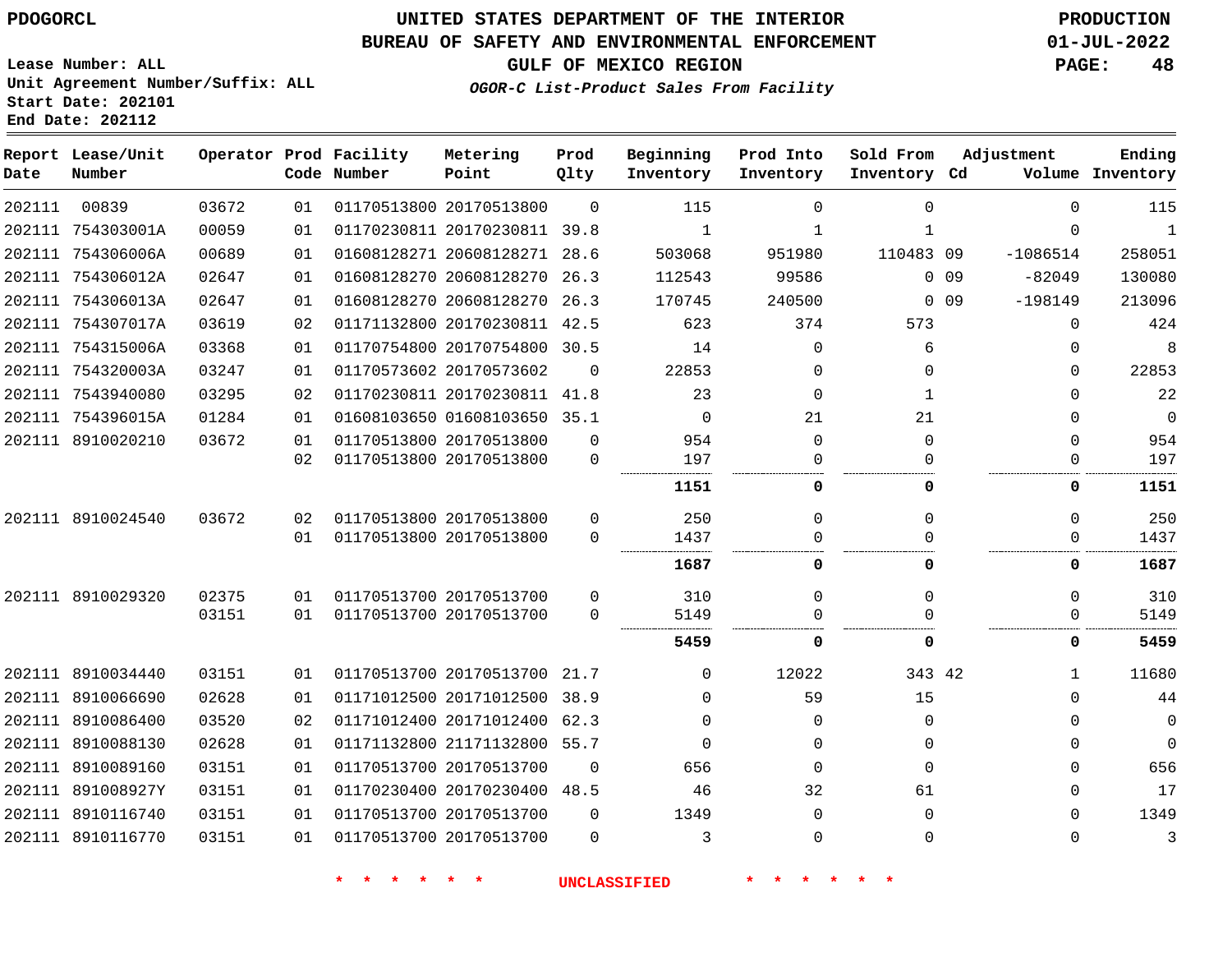#### **BUREAU OF SAFETY AND ENVIRONMENTAL ENFORCEMENT 01-JUL-2022**

**Lease Number: ALL**

**GULF OF MEXICO REGION PAGE: 49**

**OGOR-C List-Product Sales From Facility**

| Unit Agreement Number/Suffix: ALL |  |
|-----------------------------------|--|
| Start Date: 202101                |  |
| End Date: 202112                  |  |
|                                   |  |

| Date | Report Lease/Unit<br>Number |       |    | Operator Prod Facility<br>Code Number | Metering<br>Point            | Prod<br>Qlty | Beginning<br>Inventory | Prod Into<br>Inventory | Sold From<br>Inventory Cd | Adjustment  | Ending<br>Volume Inventory |
|------|-----------------------------|-------|----|---------------------------------------|------------------------------|--------------|------------------------|------------------------|---------------------------|-------------|----------------------------|
|      | 202111 8910116790           | 03151 | 01 |                                       | 01170513700 20170513700      | $\Omega$     | 795                    | $\Omega$               | $\Omega$                  | $\Omega$    | 795                        |
|      | 202111 8910116800           | 03151 | 01 |                                       | 01170513700 20170513700      | $\Omega$     | 3693                   | $\Omega$               | $\Omega$                  | $\Omega$    | 3693                       |
|      | 202111 891011687A           | 03368 | 01 |                                       | 01170754800 20170754800 30.5 |              | 7                      | $\Omega$               | 3                         | $\Omega$    | 4                          |
|      | 202111 891011687C           | 03368 | 01 |                                       | 01170754800 20170754800      | 30.5         | 466                    | $\Omega$               | 206                       | $\Omega$    | 260                        |
|      | 202111 891011687D           | 03368 | 01 |                                       | 01170754800 20170754800      | 30.5         | 5                      | $\Omega$               | 2                         | $\Omega$    | 3                          |
|      | 202111 8910123270           | 02451 | 01 |                                       | 01177215100 20177215102 30.6 |              | 30                     | 1439                   | 1445 42                   | $-1$        | 23                         |
|      | 202111 8910123320           | 02451 | 01 |                                       | 01177215100 20177215102 30.6 |              | 31                     | 2219                   | 2215 42                   | 1           | 36                         |
|      | 202111 8910123330           | 02451 | 01 |                                       | 01177215100 20177215102 30.6 |              | $\Omega$               | 6332                   | 6229 42                   | -1          | 102                        |
|      | 202111 G00982               | 02628 | 01 |                                       | 01171132800 20171132000      | 54           | $\Omega$               | $\Omega$               | $\Omega$                  | $\Omega$    | $\mathbf{0}$               |
|      | 202111 G00983               | 02628 | 01 |                                       | 01171132800 20171132000      | 54           | $\Omega$               | $\Omega$               | $\Omega$                  | $\Omega$    | $\mathbf 0$                |
|      | 202111 G00985               | 03151 | 01 |                                       | 0117709260A 2017709260A 32.9 |              | 377                    | 5521                   | 5521                      | $\Omega$    | 377                        |
|      | 202111 G00989               | 02628 | 01 |                                       | 01171132800 20171132000      | 54           | $\Omega$               | $\Omega$               | $\Omega$                  | $\Omega$    | $\mathbf{0}$               |
|      | 202111 G01036               | 03209 | 02 |                                       | 01171092651 20171092650 45.7 |              | 16395                  | 11522                  | 2537                      | $\Omega$    | 25380                      |
|      | 202111 G01083               | 03151 | 01 |                                       | 01170513700 20170513700      | $\Omega$     | 1771                   | $\Omega$               | $\Omega$                  | $\Omega$    | 1771                       |
|      | 202111 G01084               | 03151 | 01 |                                       | 01170513700 20170513700      | 0            | 116                    | 0                      | 0                         | $\mathbf 0$ | 116                        |
|      | 202111 G01090               | 03151 | 01 |                                       | 01170513700 20170513700      | $\Omega$     | 573                    | $\Omega$               | $\Omega$                  | $\Omega$    | 573                        |
|      | 202111 G01091               | 03151 | 01 |                                       | 01170513700 20170513700      | $\Omega$     | 801                    | $\Omega$               | $\Omega$                  | $\Omega$    | 801                        |
|      | 202111 G01248               | 02628 | 01 |                                       | 01171012500 20171012500 38.9 |              | $\Omega$               | 861                    | 213                       | $\Omega$    | 648                        |
|      | 202111 G01351               | 03151 | 01 |                                       | 01170230400 20170230400 48.5 |              | 4                      | 2                      |                           | 1 42<br>-4  | 1                          |
|      | 202111 G01497               | 03672 | 01 |                                       | 01170513800 20170513800      | $\mathbf 0$  | 586                    | $\Omega$               | $\Omega$                  | $\mathbf 0$ | 586                        |
|      |                             |       | 02 |                                       | 01170513800 20170513800      | $\Omega$     | 17                     | $\Omega$               |                           | 0           | 17                         |
|      |                             |       |    |                                       |                              |              | 603                    | 0                      | 0                         | 0           | 603                        |
|      | 202111 G01498               | 03672 | 01 |                                       | 01170513800 20170513800      | $\Omega$     | 69                     | $\Omega$               | $\Omega$                  | $\Omega$    | 69                         |
|      | 202111 G01610               | 02451 | 01 |                                       | 01177215100 20177215102 30.6 |              | 47                     | 953                    | 985                       | $\Omega$    | 15                         |
|      | 202111 G01619               | 03151 | 01 |                                       | 01170513700 20170513700      | 0            | 917                    | 0                      | 0                         | $\Omega$    | 917                        |
|      | 202111 G01620               | 03151 | 01 |                                       | 01170513700 20170513700      | $\Omega$     | 336                    | $\Omega$               | $\Omega$                  | $\Omega$    | 336                        |
|      | 202111 G01757               | 03037 | 02 |                                       | 01423210051 20423210050      | 78           | 39                     | 163                    | 170 42                    | 1           | 33                         |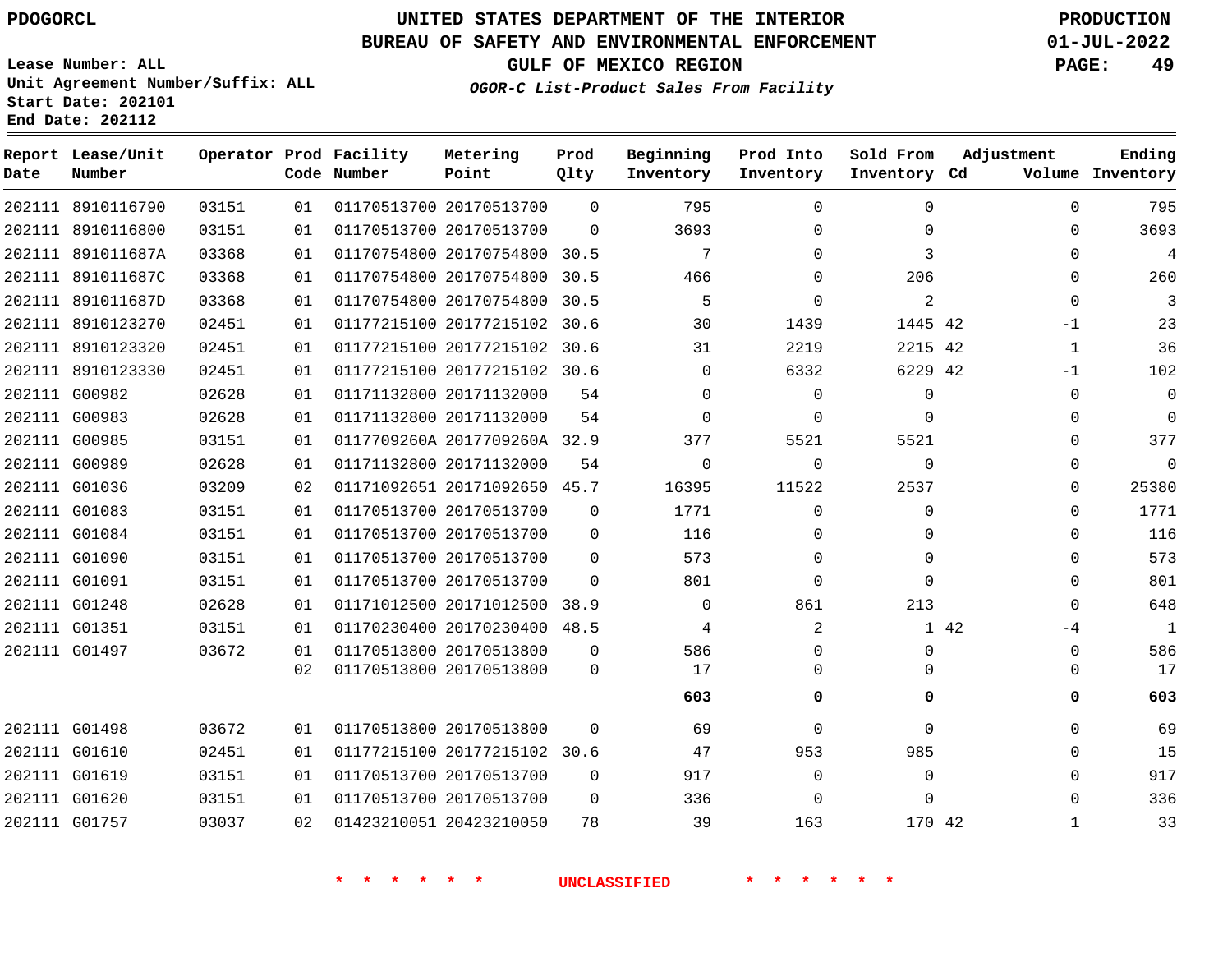## **UNITED STATES DEPARTMENT OF THE INTERIOR PDOGORCL PRODUCTION**

#### **BUREAU OF SAFETY AND ENVIRONMENTAL ENFORCEMENT 01-JUL-2022**

**Lease Number: ALL Unit Agreement Number/Suffix: ALL Start Date: 202101**

**OGOR-C List-Product Sales From Facility**

**GULF OF MEXICO REGION PAGE: 50**

| Date | Report Lease/Unit<br>Number |       |    | Operator Prod Facility<br>Code Number     | Metering<br>Point            | Prod<br>Qlty | Beginning<br>Inventory | Prod Into<br>Inventory | Sold From<br>Inventory Cd     | Adjustment   | Ending<br>Volume Inventory |
|------|-----------------------------|-------|----|-------------------------------------------|------------------------------|--------------|------------------------|------------------------|-------------------------------|--------------|----------------------------|
|      | 202111 G01848               | 01284 | 02 |                                           | 01423210051 20170230500 43.8 |              | 203                    | $\mathbf 0$            | $\mathbf 0$                   | $\Omega$     | 203                        |
|      |                             | 01978 | 02 |                                           | 01170230500 20170230500 43.7 |              | 1633                   | 1569                   | 1711<br>.                     | $\Omega$     | 1491                       |
|      |                             |       |    |                                           |                              |              | 1836                   | 1569                   | 1711                          | 0            | 1694                       |
|      | 202111 G01860               | 02451 | 01 |                                           | 01170231110 20170231110      | $\Omega$     | 2402                   | $\Omega$               | $\mathbf 0$                   | $\Omega$     | 2402                       |
|      | 202111 G01865               | 03151 | 01 |                                           | 01171012500 20171012500 38.9 |              | 1098                   | 587                    | 416 42                        | $-1$         | 1268                       |
|      | 202111 G01901               | 02451 | 01 |                                           | 01177215100 20177215102 30.6 |              | 17                     | 361                    | 373 42                        | $\mathbf{1}$ | 6                          |
|      | 202111 G01966               | 02451 | 01 |                                           | 01177215100 20177215102      | 30.6         | 68                     | 3732                   | 3739                          | $\mathbf 0$  | 61                         |
|      | 202111 G01967               | 02451 | 01 |                                           | 01177215100 20177215102 30.6 |              | 317                    | 16536                  | 16583 42                      | $-2$         | 268                        |
|      | 202111 G02111               | 02628 | 01 |                                           | 01171132000 20171132000 39.9 |              | 4926                   | $\Omega$               | 245                           | $\Omega$     | 4681                       |
|      | 202111 G02826               | 02451 | 02 |                                           | 01170231110 20170231110      | $\Omega$     | 134                    | $\Omega$               | $\Omega$                      | $\Omega$     | 134                        |
|      | 202111 G03331               | 02628 | 01 |                                           | 01171132000 20171132000      | 54           | $\mathbf 0$            | $\mathbf 0$            | $\Omega$                      | $\Omega$     | $\mathbf 0$                |
|      | 202111 G04081               | 03037 | 02 |                                           | 01170230812 20170230810      | $\Omega$     | 896                    | $\Omega$               | $\Omega$                      | $\Omega$     | 896                        |
|      | 202111 G04232               | 00730 | 01 |                                           | 01171012500 20171012500 38.9 |              | 361                    | 183                    | 134                           | $\mathbf 0$  | 410                        |
|      | 202111 G04421               | 03672 | 01 |                                           | 01171131600 20171131600      | $\Omega$     | 699                    | $\mathbf 0$            | $\mathbf 0$                   | $\Omega$     | 699                        |
|      |                             |       | 02 |                                           | 01171131600 20171131600      | $\Omega$     | 361                    | $\mathbf 0$            | $\Omega$                      | $\Omega$     | 361                        |
|      |                             |       |    |                                           |                              |              | 1060                   | 0                      | 0                             | 0            | 1060                       |
|      | 202111 G04452               | 02628 | 01 |                                           | 01171132000 20171132000 39.9 |              | 1377                   | $\Omega$               | 68                            | $\Omega$     | 1309                       |
|      | 202111 G05006               | 01284 | 02 |                                           | 01423210051 20170230510      | $\Omega$     | 42                     | $\Omega$               | $\Omega$                      | $\Omega$     | 42                         |
|      | 202111 G05504               | 00730 | 01 |                                           | 01171132800 21171132800      | $\Omega$     | 2076                   | $\Omega$               | $\Omega$                      | $\Omega$     | 2076                       |
|      |                             | 02451 | 01 |                                           | 01171132800 21171132800      | $\Omega$     | 1249                   | $\Omega$               | $\Omega$                      | $\Omega$     | 1249                       |
|      |                             |       | 02 |                                           | 01171132800 21171132800      | $\Omega$     | 1331                   | 0                      | $\Omega$                      | $\Omega$     | 1331                       |
|      |                             | 03619 | 01 |                                           | 01171132800 21171132800 55.7 |              | 717                    | 957                    | $\Omega$                      | $\Omega$     | 1674                       |
|      |                             |       |    |                                           |                              |              | 5373                   | 957                    | $\Omega$                      | 0            | 6330                       |
|      | 202111 G05505               | 02628 | 01 |                                           | 01171132800 21171132800 55.7 |              | 28                     | 0                      | $\mathbf 0$                   | $\Omega$     | 28                         |
|      | 202111 G07760               | 01284 | 01 |                                           | 01177122950 20177122950 29.5 |              | $\Omega$               | 15000                  | 15000                         | $\Omega$     | $\mathbf 0$                |
|      | 202111 G09631               | 01284 | 01 |                                           | 01177122950 20177122950 29.5 |              | $\Omega$               | $\Omega$               | $\Omega$                      | $\Omega$     | $\Omega$                   |
|      | 202111 G10741               | 02628 | 01 |                                           | 01171132800 20171132000      | 54           | $\Omega$               | $\Omega$               | $\Omega$                      | $\Omega$     | $\Omega$                   |
|      | 202111 G10910               | 03026 | 01 |                                           | 01177245110 2017724511G 44.9 |              | $\Omega$               | 4229                   | 4229                          | $\Omega$     | $\Omega$                   |
|      |                             |       |    | $\star$ $\star$<br>一大<br><b>The State</b> | $\star$ $\star$              |              | <b>UNCLASSIFIED</b>    | $\star$<br>$\star$     | $\star$<br>$\star$<br>$\star$ |              |                            |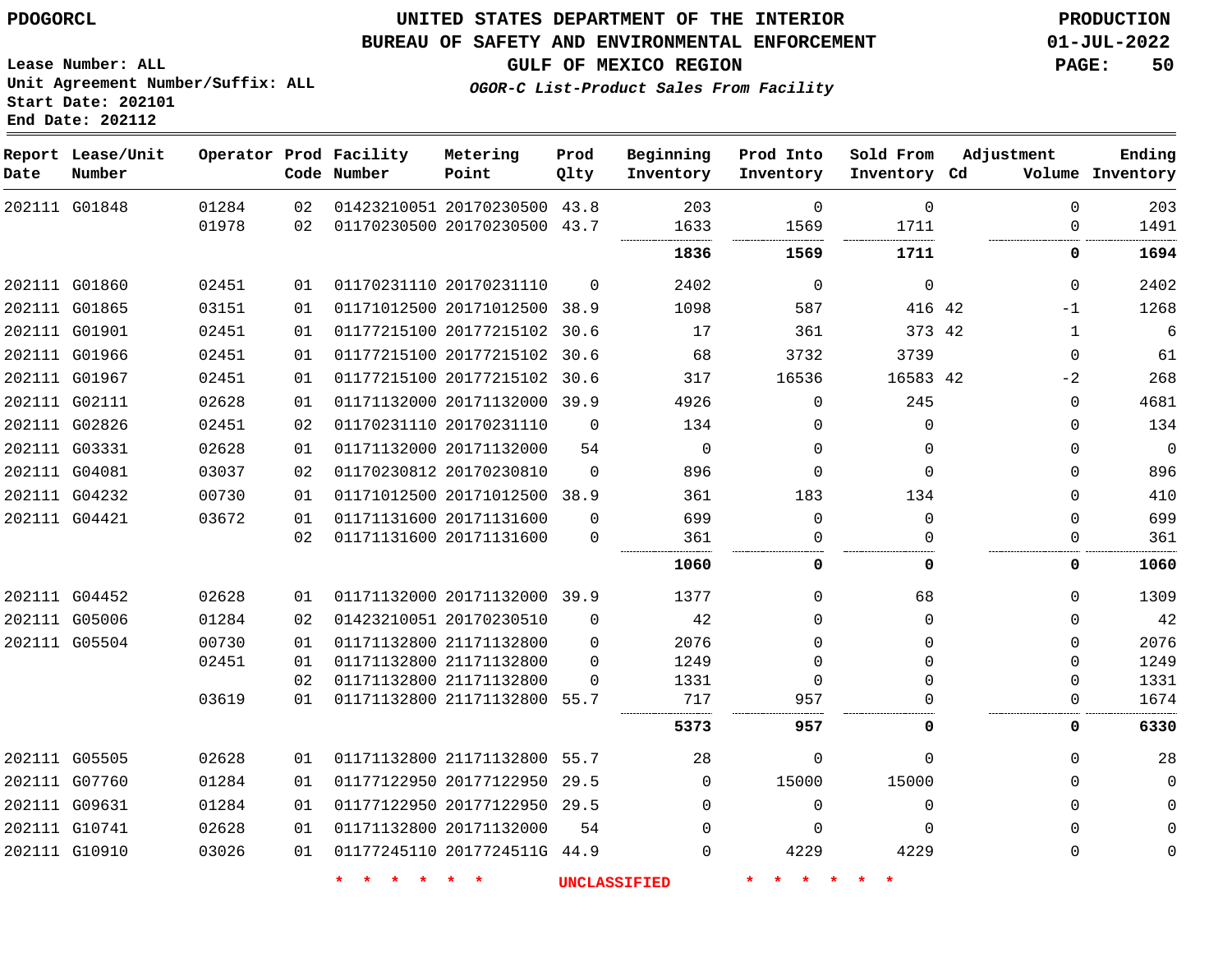#### **BUREAU OF SAFETY AND ENVIRONMENTAL ENFORCEMENT 01-JUL-2022**

**OGOR-C List-Product Sales From Facility**

**GULF OF MEXICO REGION PAGE: 51**

**Lease Number: ALL Unit Agreement Number/Suffix: ALL Start Date: 202101 End Date: 202112**

| Date | Report Lease/Unit<br>Number |       |    | Operator Prod Facility<br>Code Number | Metering<br>Point            | Prod<br>Qlty | Beginning<br>Inventory | Prod Into<br>Inventory | Sold From<br>Inventory Cd | Adjustment   | Ending<br>Volume Inventory |
|------|-----------------------------|-------|----|---------------------------------------|------------------------------|--------------|------------------------|------------------------|---------------------------|--------------|----------------------------|
|      | 202111 G12802               | 02628 | 01 |                                       | 01170230811 20170230811 39.8 |              | 230                    | 201                    | 209                       | $\Omega$     | 222                        |
|      | 202111 G13081               | 01284 | 01 |                                       | 01608103650 20608103650 36.4 |              | 165                    | 4833                   | 4839                      | $\Omega$     | 159                        |
|      | 202111 G14342               | 02628 | 01 |                                       | 01170230811 20170230811 39.8 |              | 6922                   | 4626                   | 6284                      | 0            | 5264                       |
|      | 202111 G15050               | 02451 | 01 |                                       | 01170231110 20170231110      | $\Omega$     | 1006                   | $\mathbf 0$            | $\mathbf 0$               | $\Omega$     | 1006                       |
|      | 202111 G15239               | 03151 | 02 |                                       | 01171012500 20171012500 38.9 |              | 33                     | 108                    | 35                        | $\mathbf 0$  | 106                        |
|      | 202111 G15277               | 03672 | 01 |                                       | 01171012400 20171012400 62.3 |              | 1045                   | 155                    | 286                       | $\Omega$     | 914                        |
|      |                             |       | 02 |                                       | 01171012400 20171012400 62.3 |              | 816                    | 111                    | 223                       | $\Omega$     | 704                        |
|      |                             |       |    |                                       |                              |              | 1861                   | 266                    | 509                       | 0            | 1618                       |
|      | 202111 G15312               | 02451 | 01 |                                       | 01171092651 20171092650 45.7 |              | 4950                   | 0                      | 4950                      | 0            | $\mathbf{0}$               |
|      | 202111 G16515               | 03026 | 01 |                                       | 01177245110 2017724511G 44.9 |              | $\mathbf 0$            | 995                    | 995                       | $\mathbf 0$  | $\mathbf 0$                |
|      | 202111 G17921               | 03026 | 01 |                                       | 01171012500 20177062959 25.9 |              | $\mathbf 0$            | 20180                  | 20180                     | 0            | $\mathbf 0$                |
|      | 202111 G21532               | 03520 | 01 |                                       | 01170230811 20170230811 39.8 |              | 517                    | 421                    | 441 42                    | $\mathbf{1}$ | 498                        |
|      | 202111 G21534               | 03520 | 01 |                                       | 01170230811 20170230811 39.8 |              | 35                     | 73                     | 51 42                     | $\mathbf{1}$ | 58                         |
|      | 202111 G21592               | 02628 | 02 |                                       | 01171132000 20171132000 39.9 |              | 211                    | $\Omega$               | 10                        | $\Omega$     | 201                        |
|      | 202111 G21655               | 03247 | 02 |                                       | 01171132800 21171132800      | 55.7         | 602                    | 622                    | $\Omega$                  | $\Omega$     | 1224                       |
|      | 202111 G22501               | 03151 | 01 |                                       | 01170230400 20170230400 48.5 |              | 726                    | 1310                   | 1346                      | $\Omega$     | 690                        |
|      | 202111 G23730               | 03520 | 01 |                                       | 01170230810 20170230811 39.8 |              | 10                     | 2                      | 6                         | $\Omega$     | 6                          |
|      | 202111 G23735               | 02451 | 02 |                                       | 01170230812 20170230810      | $\Omega$     | 150                    | $\Omega$               | $\Omega$                  | 0            | 150                        |
|      | 202111 G23736               | 00730 | 01 |                                       | 01170230810 20170230810      | $\Omega$     | 14748                  | $\Omega$               | $\Omega$                  | $\Omega$     | 14748                      |
|      | 202111 G23851               | 02503 | 02 |                                       | 01171012300 20171012300      | 60           | 19716                  | 2727                   | 14602                     | 0            | 7841                       |
|      | 202111 G24730               | 02451 | 02 |                                       | 01170230500 20170230500      | $\Omega$     | 363                    | $\Omega$               | $\mathbf{0}$              | $\Omega$     | 363                        |
|      | 202111 G24910               | 02628 | 01 |                                       | 01171132800 20171132000      | 54           | $\mathbf 0$            | $\Omega$               | $\Omega$                  | 0            | $\overline{0}$             |
|      | 202111 G24990               | 01284 | 01 |                                       | 01608103650 20608103650 36.4 |              | 75                     | 1500                   | 1525                      | $\mathbf 0$  | 50                         |
|      | 202111 G26074               | 01284 | 01 |                                       | 01177122950 20177122950      | 29.5         | $\mathbf 0$            | $\Omega$               | $\mathbf 0$               | $\mathbf 0$  | $\mathbf 0$                |
|      | 202111 G27070               | 03672 | 02 |                                       | 01171132800 21171132800      | $\Omega$     | 19181                  | 15331                  | $\Omega$                  | 0            | 34512                      |
|      | 202111 G27083               | 03026 | 01 |                                       | 01171092651 20171092650 45.7 |              | 5903                   | 27                     | 5870                      | $\Omega$     | 60                         |
|      | 202111 G27509               | 00730 | 02 |                                       | 01170230450 20170230450      | $\Omega$     | 7917                   | $\Omega$               | $\mathbf 0$               | $\Omega$     | 7917                       |
|      | 202111 G27988               | 00730 | 01 |                                       | 01608103650 20608103650 35.1 |              | 229                    | 5380                   | 5433 42                   | 1            | 177                        |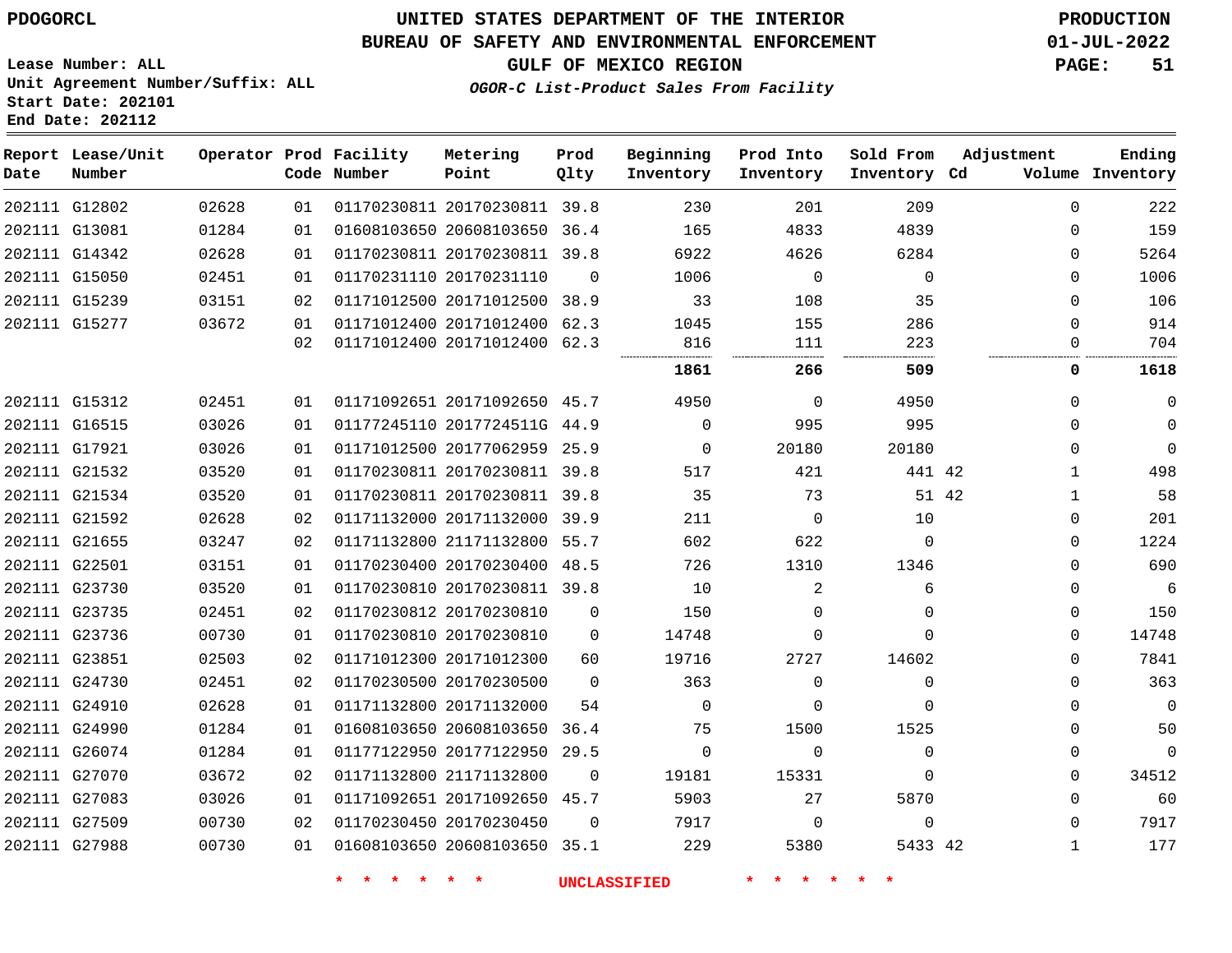### **BUREAU OF SAFETY AND ENVIRONMENTAL ENFORCEMENT 01-JUL-2022**

**Lease Number: ALL Unit Agreement Number/Suffix: ALL**

## **GULF OF MEXICO REGION PAGE: 52**

**OGOR-C List-Product Sales From Facility**

**Start Date: 202101 End Date: 202112**

| Date   | Report Lease/Unit<br>Number |       |    | Operator Prod Facility<br>Code Number | Metering<br>Point            | Prod<br>Qlty | Beginning<br>Inventory | Prod Into<br>Inventory | Sold From<br>Inventory Cd | Adjustment                   | Ending<br>Volume Inventory |
|--------|-----------------------------|-------|----|---------------------------------------|------------------------------|--------------|------------------------|------------------------|---------------------------|------------------------------|----------------------------|
|        | 202111 G31369               | 02628 | 01 |                                       | 01171012300 20171012300 42.3 |              | 16068                  | 3277                   | 5400                      | $\Omega$                     | 13945                      |
|        | 202111 G32113               | 03026 | 01 |                                       | 01170230811 20170230811 39.8 |              | 1140                   | 744                    | 1043                      | $\Omega$                     | 841                        |
|        | 202111 G32268               | 02451 | 02 |                                       | 01177295110 01177295110      | $\Omega$     | 91                     | $\Omega$               | $\mathbf 0$               | $\mathbf 0$                  | 91                         |
|        | 202111 G32744               | 01284 | 02 |                                       | 01423210051 20170230510 43.1 |              | 169                    | $\Omega$               | $\Omega$                  | $\mathbf 0$                  | 169                        |
|        | 202111 G33636               | 02628 | 01 |                                       | 01171132000 20171132000 39.9 |              | 2659                   | $\Omega$               | 132                       | $\mathbf 0$                  | 2527                       |
|        | 202111 G34033               | 02628 | 01 |                                       | 01170230811 20170230811 39.8 |              | 888                    | 812                    | 807                       | $\mathbf 0$                  | 893                        |
| 202112 | 00016                       | 03151 | 01 |                                       | 01170513700 20170513700 18.1 |              | 1091                   | 2476                   | 2668                      | $\mathbf 0$                  | 899                        |
| 202112 | 00026                       | 03151 | 01 |                                       | 01170513700 20170513700 18.1 |              | 16581                  | 18986                  | 28677 42                  | $-4$                         | 6886                       |
| 202112 | 00032                       | 03151 | 01 |                                       | 01170513700 20170513700 23.6 |              | 370                    | $\mathbf 0$            | 370                       | $\mathbf{0}$                 | $\mathbf 0$                |
| 202112 | 00196                       | 03151 | 01 |                                       | 01171012300 20171012300      | $\Omega$     | 30014                  | 5630                   | $\Omega$                  | 0                            | 35644                      |
| 202112 | 00353                       | 03368 | 01 |                                       | 01170754800 20170754800 30.5 |              | 25                     | $\Omega$               | 25                        | $\Omega$                     | $\Omega$                   |
| 202112 | 00367                       | 03151 | 01 |                                       | 01170513700 20170513700 18.1 |              | 145                    | $\Omega$               | 145                       | 0                            | $\mathbf 0$                |
| 202112 | 00434                       | 01284 | 01 |                                       | 01177112605 2017711260Y      | $\Omega$     | 50                     | $\Omega$               | $\Omega$                  | $\Omega$                     | 50                         |
| 202112 | 00453                       | 01284 | 01 |                                       | 01177112605 2017711260Y      | $\Omega$     | 13                     | $\Omega$               | $\Omega$                  | 0                            | 13                         |
| 202112 | 00456                       | 02628 | 01 |                                       | 01171012500 20171012500 40.2 |              | 151                    | 2458                   | 1122                      | $\Omega$                     | 1487                       |
| 202112 | 00457                       | 02628 | 01 |                                       | 01171012500 20171012500      | 40.2         | 2975                   | 24655                  | 12719                     | 0                            | 14911                      |
| 202112 | 00479                       | 02451 | 02 |                                       | 01171012500 20171012500 40.2 |              | 526                    | 474                    | 713                       | $\Omega$                     | 287                        |
| 202112 | 00680                       | 03520 | 01 |                                       | 01170230700 20170230700      | 45           | 288                    | $\mathbf 0$            | $\Omega$                  | 0                            | 288                        |
| 202112 | 00693                       | 03368 | 01 |                                       | 01170754800 20170754800      | 30.5         | 5                      | $\Omega$               | 5                         | 0                            | $\Omega$                   |
| 202112 | 00694                       | 03368 | 01 |                                       | 01170754800 20170754800      | 30.5         | 274                    | $\Omega$               | 274                       | 0                            | $\mathbf 0$                |
| 202112 | 00697                       | 03368 | 02 |                                       | 01170754800 20170754800      | 30.5         | 73                     | $\Omega$               | 73                        | 0                            | $\Omega$                   |
| 202112 | 00796                       | 02628 | 01 |                                       | 01171012300 20171012300      | 42.3         | 39945                  | 13626                  | $\Omega$                  | 0                            | 53571                      |
| 202112 | 00839                       | 03672 | 01 |                                       | 01170513800 20170513800 32.3 |              | 115                    | $\Omega$               | 115                       | 0                            | $\Omega$                   |
|        | 202112 754303001A           | 00059 | 01 |                                       | 01170230811 20170230811      | $\mathbf 0$  | $\mathbf{1}$           | $\Omega$               | $\Omega$                  | $\Omega$                     | 1                          |
|        | 202112 754306006A           | 00689 | 01 |                                       | 01608128271 20608128271 28.3 |              | 258051                 | 1229618                | 109706 09                 | $-1078875$                   | 299088                     |
|        | 202112 754306012A           | 02647 | 01 |                                       | 01608128270 20608128270 24.4 |              | 130080                 | 83980                  |                           | $-142316$<br>0 <sub>09</sub> | 71744                      |
|        | 202112 754306013A           | 02647 | 01 |                                       | 01608128270 20608128270      | 24.4         | 213095                 | 246753                 |                           | $-418159$<br>$0\quad09$      | 41689                      |
|        | 202112 754307017A           | 03619 | 02 |                                       | 01171132800 20170230811 40.5 |              | 423                    | 3                      | 50                        | $\mathbf 0$                  | 376                        |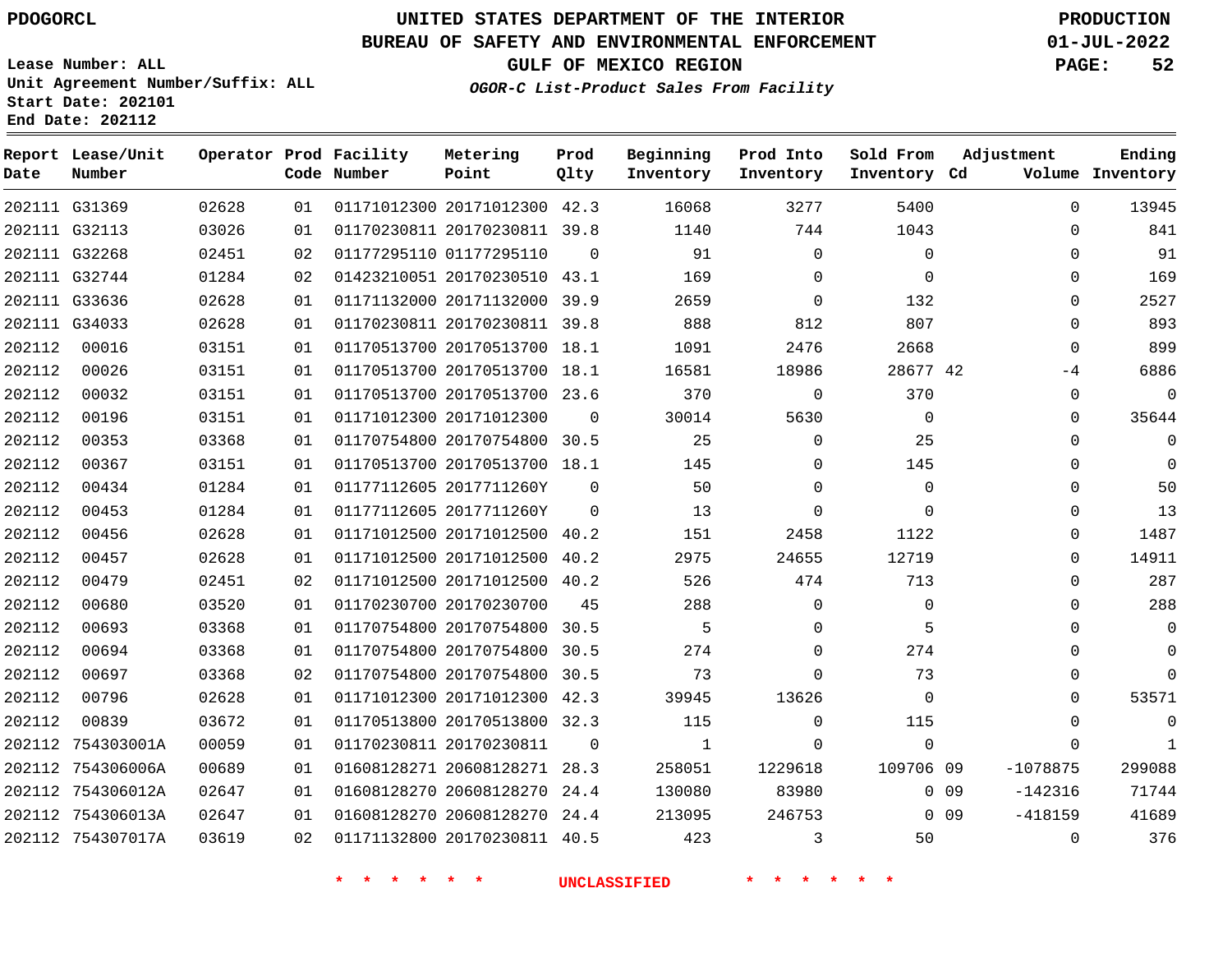**Lease Number: ALL**

**Start Date: 202101 End Date: 202112**

## **UNITED STATES DEPARTMENT OF THE INTERIOR PDOGORCL PRODUCTION**

#### **BUREAU OF SAFETY AND ENVIRONMENTAL ENFORCEMENT 01-JUL-2022**

**Unit Agreement Number/Suffix: ALL**

**GULF OF MEXICO REGION PAGE: 53**

**OGOR-C List-Product Sales From Facility**

| Date | Report Lease/Unit<br>Number |       |    | Operator Prod Facility<br>Code Number | Metering<br>Point            | Prod<br>Qlty | Beginning<br>Inventory | Prod Into<br>Inventory | Sold From<br>Inventory Cd | Adjustment   | Ending<br>Volume Inventory |
|------|-----------------------------|-------|----|---------------------------------------|------------------------------|--------------|------------------------|------------------------|---------------------------|--------------|----------------------------|
|      | 202112 754315006A           | 03368 | 01 |                                       | 01170754800 20170754800 30.5 |              | 8                      | $\Omega$               | 8                         | $\Omega$     | 0                          |
|      | 202112 754320003A           | 03247 | 01 |                                       | 01170573602 20170573602      | $\Omega$     | 22853                  | $\Omega$               | $\Omega$                  | $\Omega$     | 22853                      |
|      | 202112 7543940080           | 03295 | 02 |                                       | 01170230811 20170230811 40.5 |              | 22                     | $\Omega$               | $\Omega$                  | 42<br>-3     | 19                         |
|      | 202112 754396015A           | 01284 | 01 |                                       | 01608103650 01608103650      | 38.6         | $\Omega$               | 46                     | 46                        | $\Omega$     | $\overline{0}$             |
|      | 202112 8910020210           | 03672 | 01 |                                       | 01170513800 20170513800 32.3 |              | 954                    | 166                    | 1080                      | $\Omega$     | 40                         |
|      |                             |       | 02 |                                       | 01170513800 20170513800 32.3 |              | 197                    | 167                    | 324                       | $\Omega$     | 40                         |
|      |                             |       |    |                                       |                              |              | 1151                   | 333                    | 1404                      | 0            | 80                         |
|      | 202112 8910024540           | 03672 | 01 |                                       | 01170513800 20170513800 32.3 |              | 1437                   | 8444                   | 7856 42                   | 2            | 2027                       |
|      |                             |       | 02 |                                       | 01170513800 20170513800 32.3 |              | 250                    | 2437                   | 2103 42                   | $\mathbf{1}$ | 585                        |
|      |                             |       |    |                                       |                              |              | 1687                   | 10881                  | 9959                      | 3            | 2612                       |
|      | 202112 8910029320           | 02375 | 01 |                                       | 01170513700 20170513700 23.6 |              | 310                    | $\Omega$               | 310                       | $\Omega$     | $\Omega$                   |
|      |                             | 03151 | 01 |                                       | 01170513700 20170513700 23.6 |              | 5149                   | $\Omega$               | 5149                      | $\Omega$     | $\Omega$                   |
|      |                             |       |    |                                       |                              |              | 5459                   | 0                      | 5459                      | 0            | 0                          |
|      | 202112 8910034440           | 03151 | 01 |                                       | 01170513700 20170513700 31.4 |              | 11680                  | 20042                  | 24453 42                  | 1            | 7270                       |
|      | 202112 8910066690           | 02628 | 01 |                                       | 01171012500 20171012500 40.2 |              | 44                     | 787                    | 355                       | 0            | 476                        |
|      | 202112 8910086400           | 03520 | 02 |                                       | 01171012400 20171012400 62.8 |              | $\Omega$               | $\Omega$               | $\Omega$                  | $\Omega$     | $\mathbf 0$                |
|      | 202112 8910088130           | 02628 | 01 |                                       | 01171132800 21171132800 55.7 |              | 0                      | $\Omega$               | $\Omega$                  | 0            | $\overline{0}$             |
|      | 202112 8910089160           | 03151 | 01 |                                       | 01170513700 20170513700 28.8 |              | 656                    | 2551                   | 2282 42                   | 1            | 926                        |
|      | 202112 891008927Y           | 03151 | 01 |                                       | 01170230400 20170230400 49.8 |              | 17                     | 0                      | 17                        | 0            | $\overline{0}$             |
|      | 202112 8910116740           | 03151 | 01 |                                       | 01170513700 20170513700 28.9 |              | 1349                   | 879                    | 1909                      | $\Omega$     | 319                        |
|      | 202112 8910116770           | 03151 | 01 |                                       | 01170513700 20170513700 28.9 |              | 3                      | $\Omega$               | 3                         | $\Omega$     | $\Omega$                   |
|      | 202112 8910116790           | 03151 | 01 |                                       | 01170513700 20170513700 28.8 |              | 795                    | 2789                   | 2571 42                   | $-1$         | 1012                       |
|      | 202112 8910116800           | 03151 | 01 |                                       | 01170513700 20170513700 28.8 |              | 3693                   | 9832                   | 9958                      | $\Omega$     | 3567                       |
|      | 202112 891011687A           | 03368 | 01 |                                       | 01170754800 20170754800 30.5 |              | 4                      | $\Omega$               | 4                         | $\Omega$     | $\Omega$                   |
|      | 202112 891011687C           | 03368 | 01 |                                       | 01170754800 20170754800 30.5 |              | 260                    | $\Omega$               | 260                       | $\Omega$     | $\mathbf 0$                |
|      | 202112 891011687D           | 03368 | 01 |                                       | 01170754800 20170754800 30.5 |              | 3                      | $\Omega$               | 3                         | 0            | $\mathbf{0}$               |
|      | 202112 8910123270           | 02451 | 01 |                                       | 01177215100 20177215102 32.1 |              | 23                     | 1007                   | 1015                      | 0            | 15                         |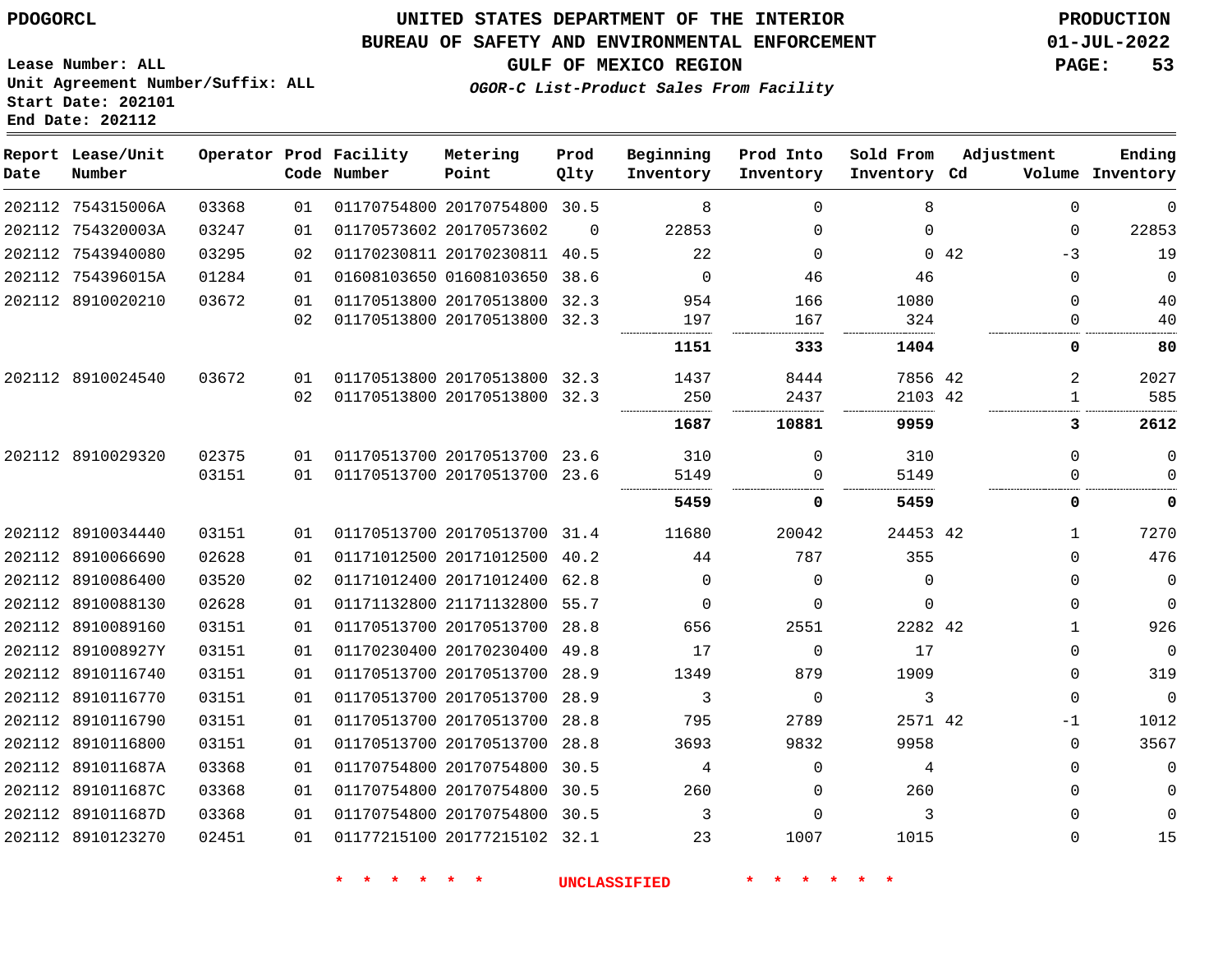**Start Date: 202101 End Date: 202112**

# **UNITED STATES DEPARTMENT OF THE INTERIOR PDOGORCL PRODUCTION**

#### **BUREAU OF SAFETY AND ENVIRONMENTAL ENFORCEMENT 01-JUL-2022**

**Lease Number: ALL Unit Agreement Number/Suffix: ALL**

**GULF OF MEXICO REGION PAGE: 54**

**OGOR-C List-Product Sales From Facility**

| Date          | Report Lease/Unit<br>Number |       |    | Operator Prod Facility<br>Code Number | Metering<br>Point            | Prod<br>Qlty | Beginning<br>Inventory | Prod Into<br>Inventory | Sold From<br>Inventory Cd | Adjustment     | Ending<br>Volume Inventory |
|---------------|-----------------------------|-------|----|---------------------------------------|------------------------------|--------------|------------------------|------------------------|---------------------------|----------------|----------------------------|
|               | 202112 8910123320           | 02451 | 01 |                                       | 01177215100 20177215102 32.1 |              | 36                     | 2126                   | 2130                      | 0              | 32                         |
|               | 202112 8910123330           | 02451 | 01 |                                       | 01177215100 20177215102 32.1 |              | 102                    | 7369                   | 7363 42                   | 2              | 110                        |
|               | 202112 G00982               | 02628 | 01 |                                       | 01171132800 20171132000      | 54           | $\Omega$               | $\Omega$               | $\Omega$                  | $\Omega$       | $\mathbf 0$                |
|               | 202112 G00983               | 02628 | 01 |                                       | 01171132800 20171132000      | 54           | $\Omega$               | $\Omega$               | $\Omega$                  | $\Omega$       | $\mathbf 0$                |
|               | 202112 G00985               | 03151 | 01 |                                       | 0117709260A 2017709260A      | $\Omega$     | 377                    | $\Omega$               | $\Omega$                  | 0              | 377                        |
| 202112 G00989 |                             | 02628 | 01 |                                       | 01171132800 20171132000      | 54           | $\Omega$               | $\Omega$               | $\Omega$                  | 0              | $\mathbf 0$                |
|               | 202112 G01036               | 03209 | 02 |                                       | 01171092651 20171092650      | 44.5         | 25380                  | 906                    | 2672                      | $\Omega$       | 23614                      |
|               | 202112 G01083               | 03151 | 01 |                                       | 01170513700 20170513700 28.9 |              | 1771                   | 3749                   | 4160                      | $\Omega$       | 1360                       |
|               | 202112 G01084               | 03151 | 01 |                                       | 01170513700 20170513700      | 28.8         | 116                    | 351                    | 339 42                    | $-1$           | 127                        |
|               | 202112 G01090               | 03151 | 01 |                                       | 01170513700 20170513700      | 28.9         | 573                    | 474                    | 875                       | $\Omega$       | 172                        |
| 202112 G01091 |                             | 03151 | 01 |                                       | 01170513700 20170513700      | 28.8         | 801                    | 2199                   | 2202                      | $\Omega$       | 798                        |
|               | 202112 G01248               | 02628 | 01 |                                       | 01171012500 20171012500      | 40.2         | 648                    | 7731                   | 3704                      | 0              | 4675                       |
| 202112 G01351 |                             | 03151 | 01 |                                       | 01170230400 20170230400      | 49.8         | 1                      | 47                     | 3                         | $\Omega$       | 45                         |
|               | 202112 G01497               | 03672 | 01 |                                       | 01170513800 20170513800 32.3 |              | 586                    | $\mathbf 0$            | 586                       | 0              | $\mathbf 0$                |
|               |                             |       | 02 |                                       | 01170513800 20170513800 32.3 |              | 17                     | $\mathbf 0$            | 17                        | 0              | $\Omega$                   |
|               |                             |       |    |                                       |                              |              | 603                    | 0                      | 603                       | 0              | 0                          |
| 202112 G01498 |                             | 03672 | 01 |                                       | 01170513800 20170513800 32.3 |              | 69                     | $\Omega$               | 69                        | $\Omega$       | $\mathbf 0$                |
|               | 202112 G01610               | 02451 | 01 |                                       | 01177215100 20177215102 32.1 |              | 15                     | 752                    | 756                       | $\Omega$       | 11                         |
|               | 202112 G01619               | 03151 | 01 |                                       | 01170513700 20170513700 31.8 |              | 917                    | $\Omega$               | 917                       | 0              | $\mathbf 0$                |
| 202112 G01620 |                             | 03151 | 01 |                                       | 01170513700 20170513700 31.8 |              | 336                    | $\Omega$               | 336                       | $\Omega$       | $\mathbf 0$                |
|               | 202112 G01757               | 03037 | 02 |                                       | 01423210051 20423210050 79.8 |              | 33                     | 508                    | 446                       | $\Omega$       | 95                         |
|               | 202112 G01848               | 01284 | 02 |                                       | 01423210051 20170230500 43.8 |              | 203                    | $\Omega$               | $\Omega$                  | 0              | 203                        |
|               |                             | 01978 | 02 |                                       | 01170230500 20170230500 43.7 |              | 1491                   | 1191                   | 819                       | 0              | 1863                       |
|               |                             |       |    |                                       |                              |              | 1694                   | 1191                   | 819                       | 0              | 2066                       |
|               | 202112 G01860               | 02451 | 01 |                                       | 01170231110 20170231110      | $\Omega$     | 2402                   | $\Omega$               | $\Omega$                  | $\Omega$       | 2402                       |
| 202112 G01865 |                             | 03151 | 01 |                                       | 01171012500 20171012500      | 40.2         | 1268                   | 1174                   | 1733 42                   | $\overline{2}$ | 711                        |
|               | 202112 G01901               | 02451 | 01 |                                       | 01177215100 20177215102 32.1 |              | 6                      | 404                    | 404                       | $\Omega$       | 6                          |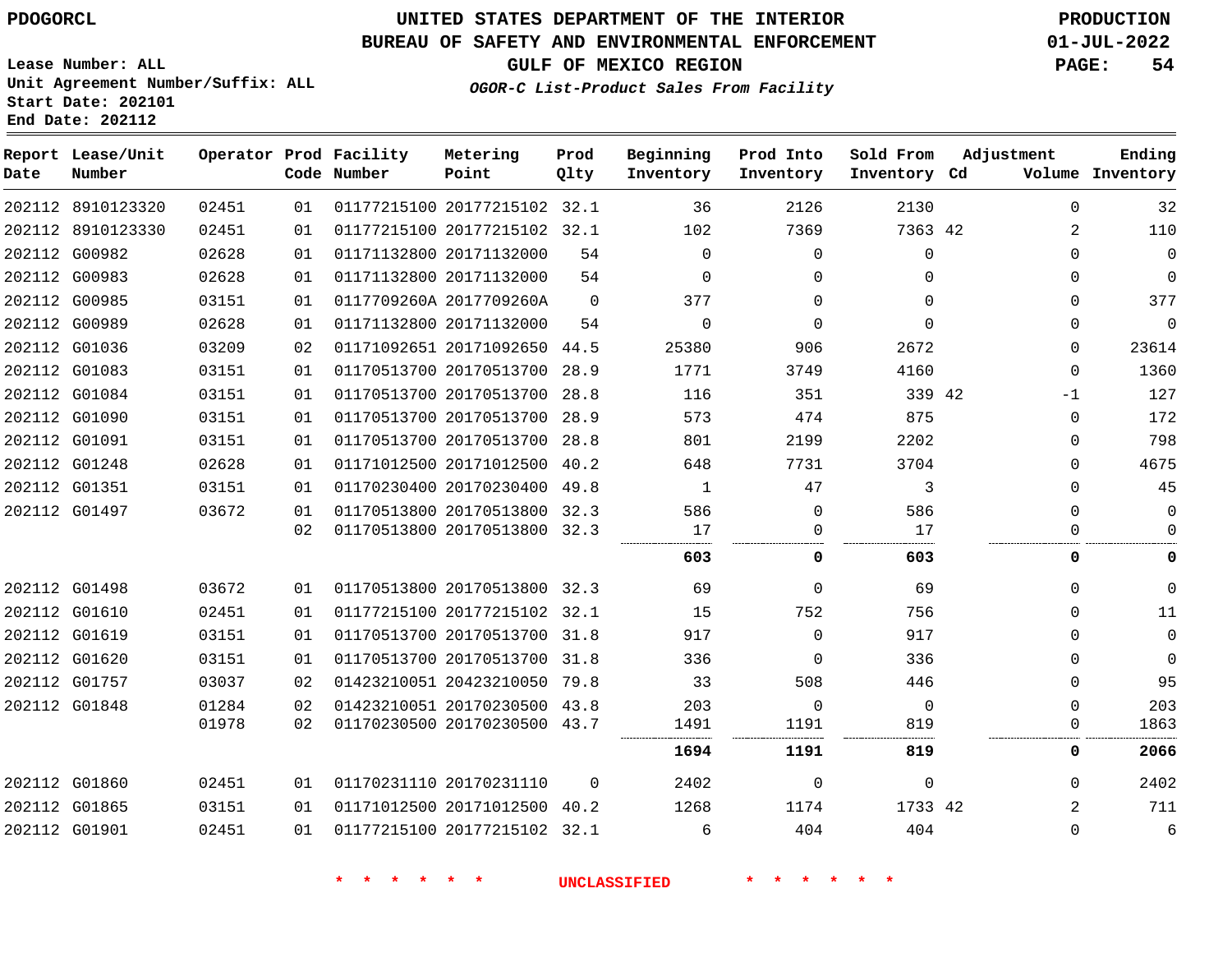**Report Lease/Unit**

**Number**

G15239

## **UNITED STATES DEPARTMENT OF THE INTERIOR PDOGORCL PRODUCTION**

**Prod Qlty**

#### **BUREAU OF SAFETY AND ENVIRONMENTAL ENFORCEMENT 01-JUL-2022**

**OGOR-C List-Product Sales From Facility**

**Beginning Inventory**

**Prod Into Inventory**

**Sold From Inventory**

**Adjustment**

**GULF OF MEXICO REGION PAGE: 55**

**Ending**

**Lease Number: ALL Unit Agreement Number/Suffix: ALL Start Date: 202101 End Date: 202112**

**Operator Prod Facility**

| Date | Number        |       |    | Code Number | Point                        | Qlty        | Inventory | Inventory    | Inventory Cd |             |             | Volume Inventory |
|------|---------------|-------|----|-------------|------------------------------|-------------|-----------|--------------|--------------|-------------|-------------|------------------|
|      | 202112 G01966 | 02451 | 01 |             | 01177215100 20177215102 32.1 |             | 61        | 5192         | 5176         |             | $\Omega$    | 77               |
|      | 202112 G01967 | 02451 | 01 |             | 01177215100 20177215102 32.1 |             | 268       | 17462        | 17470        |             | 0           | 260              |
|      | 202112 G02111 | 02628 | 01 |             | 01171132000 20171132000 40.4 |             | 4681      | 10894        | 11047        |             | 0           | 4528             |
|      | 202112 G02826 | 02451 | 02 |             | 01170231110 20170231110      | $\Omega$    | 134       | $\Omega$     | $\Omega$     |             | $\Omega$    | 134              |
|      | 202112 G03331 | 02628 | 01 |             | 01171132000 20171132000      | 54          | $\Omega$  | 0            | $\Omega$     |             | $\mathbf 0$ | $\mathbf 0$      |
|      | 202112 G04081 | 03037 | 02 |             | 01170230812 20170230810      | $\Omega$    | 896       | $\Omega$     |              | $0\quad 42$ | -1          | 895              |
|      | 202112 G04232 | 00730 | 01 |             | 01171012500 20171012500 40.2 |             | 410       | 300          | 528 42       |             | $-1$        | 181              |
|      | 202112 G04421 | 03672 | 02 |             | 01171131600 20171131600      | $\Omega$    | 361       | $\Omega$     | $\Omega$     |             | $\mathbf 0$ | 361              |
|      |               |       | 01 |             | 01171131600 20171131600      | $\mathbf 0$ | 699       | 0            | 0            |             | $\mathbf 0$ | 699              |
|      |               |       |    |             |                              |             | 1060      | 0            | 0            |             | 0           | 1060             |
|      | 202112 G04452 | 02628 | 01 |             | 01171132000 20171132000 40.4 |             | 1309      | $\mathbf{0}$ | 1309         |             | $\Omega$    | $\mathbf 0$      |
|      | 202112 G05006 | 01284 | 02 |             | 01423210051 20170230510 46.1 |             | 42        | 1202         | 1082         |             | 0           | 162              |
|      | 202112 G05504 | 00730 | 01 |             | 01171132800 21171132800 57.2 |             | 2076      | $\Omega$     | 372          |             | $\Omega$    | 1704             |
|      |               | 02451 | 01 |             | 01171132800 21171132800 57.2 |             | 1249      | 0            | 224          |             | $\Omega$    | 1025             |
|      |               |       | 02 |             | 01171132800 21171132800 57.2 |             | 1331      | 0            | 239 42       |             | 1           | 1093             |
|      |               | 03619 | 01 |             | 01171132800 21171132800 57.2 |             | 1674      |              | 300          |             | 0           | 1374             |
|      |               |       |    |             |                              |             | 6330      | 0            | 1135         |             | 1           | 5196             |
|      | 202112 G05505 | 02628 | 01 |             | 01171132800 21171132800 57.2 |             | 28        | 0            | 5            |             | $\Omega$    | 23               |
|      | 202112 G07760 | 01284 | 01 |             | 01177122950 20177122950 29.7 |             | $\Omega$  | 15703        | 15703        |             | $\Omega$    | 0                |
|      | 202112 G09631 | 01284 | 01 |             | 01177122950 20177122950 29.5 |             | $\Omega$  | $\mathbf{0}$ | 0            |             | $\Omega$    | 0                |
|      | 202112 G10741 | 02628 | 01 |             | 01171132800 20171132000      | 54          | $\Omega$  | $\Omega$     | $\Omega$     |             | $\Omega$    | $\Omega$         |
|      | 202112 G10794 | 03672 | 02 |             | 01177122950 20177122950 29.7 |             | $\Omega$  | 289          | 289          |             | $\Omega$    | $\mathbf 0$      |
|      | 202112 G10910 | 03026 | 01 |             | 01177245110 2017724511G 47.1 |             | $\Omega$  | 4337         | 4337         |             | $\Omega$    | $\mathbf 0$      |
|      | 202112 G12802 | 02628 | 01 |             | 01170230811 20170230811 40.5 |             | 222       | 0            |              | 29 42       | 2           | 195              |
|      | 202112 G13081 | 01284 | 01 |             | 01608103650 20608103650 35.1 |             | 159       | 10012        | 10008        |             | $\Omega$    | 163              |
|      | 202112 G14342 | 02628 | 01 |             | 01170230811 20170230811 40.5 |             | 5264      | $\Omega$     | 685 42       |             | 37          | 4616             |
|      | 202112 G15050 | 02451 | 01 |             | 01170231110 20170231110      | $\Omega$    | 1006      | $\Omega$     | $\Omega$     |             | $\Omega$    | 1006             |

**Metering Point**

**\* \* \* \* \* \* UNCLASSIFIED \* \* \* \* \* \***

42

20171012500 40.2